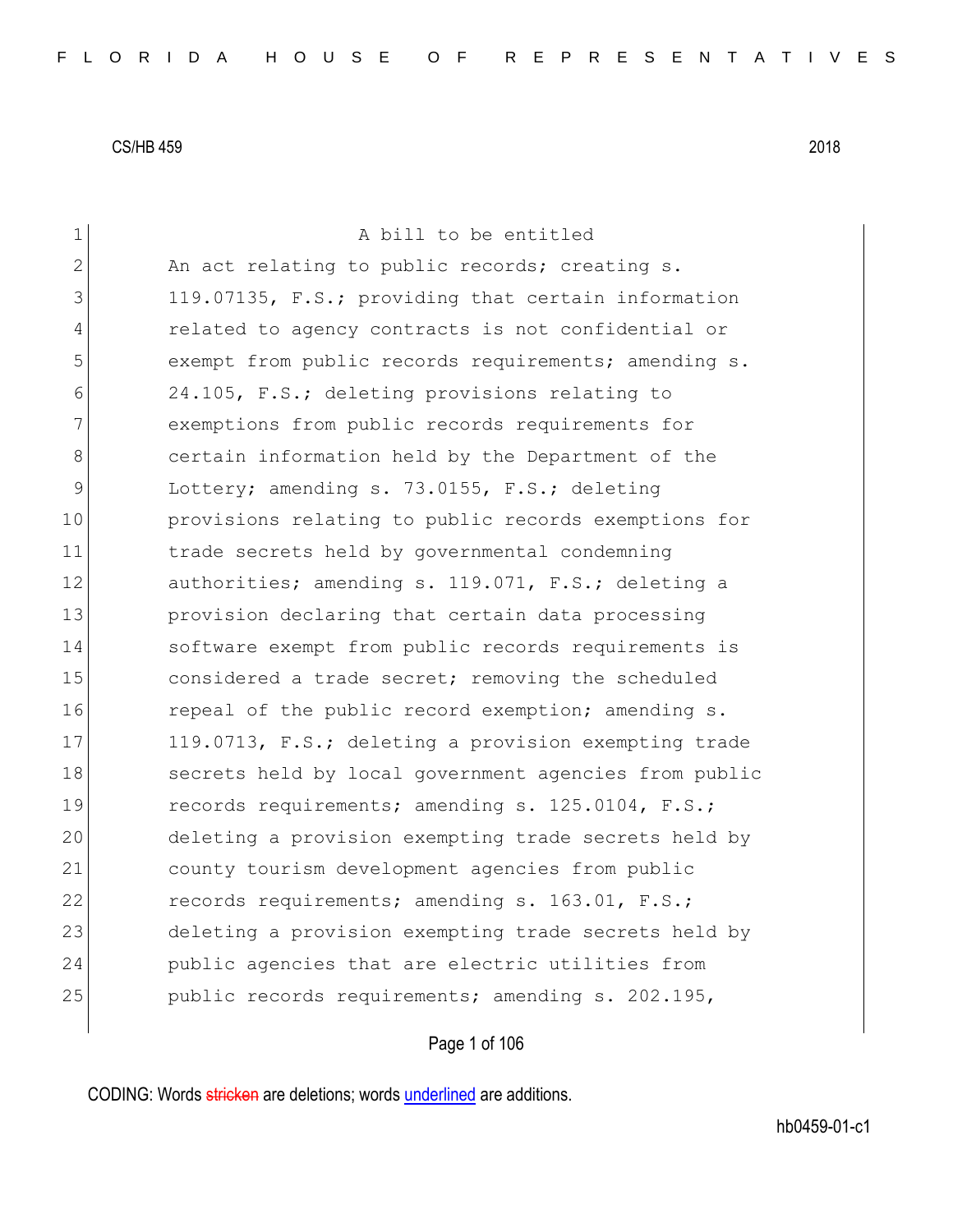26 F.S.; deleting a provision exempting trade secrets 27 obtained from a telecommunications company or 28 franchised cable company for certain purposes from 29 public records requirements; amending s. 215.4401, 30 F.S.; deleting provisions relating to confidentiality 31 of trade secrets held by the State Board of 32 Administration; amending s. 252.88, F.S.; deleting 33 provisions exempting certain information from public 34 records requirements under the Florida Emergency 35 Planning and Community Right-to-Know Act; repealing s. 36 252.943, F.S., relating to a public records exemption 37 under the Florida Accidental Release Prevention and 38 Risk Management Planning Act; amending s. 287.0943, 39 F.S.; deleting provisions relating to confidentiality 40 of certain information relating to applications for 41 certification of minority business enterprises; 42 amending s. 288.047, F.S.; deleting provisions 43 exempting potential trade secrets from public records 44 requirements; amending s. 288.075, F.S.; deleting 45 provisions relating to a public records exemption for 46 trade secrets held by economic development agencies; 47 amending s. 288.1226, F.S.; deleting provisions 48 relating to a public records exemption for trade 49 secrets held by the Florida Tourism Industry Marketing 50 Corporation; amending s. 288.776, F.S.; deleting

## Page 2 of 106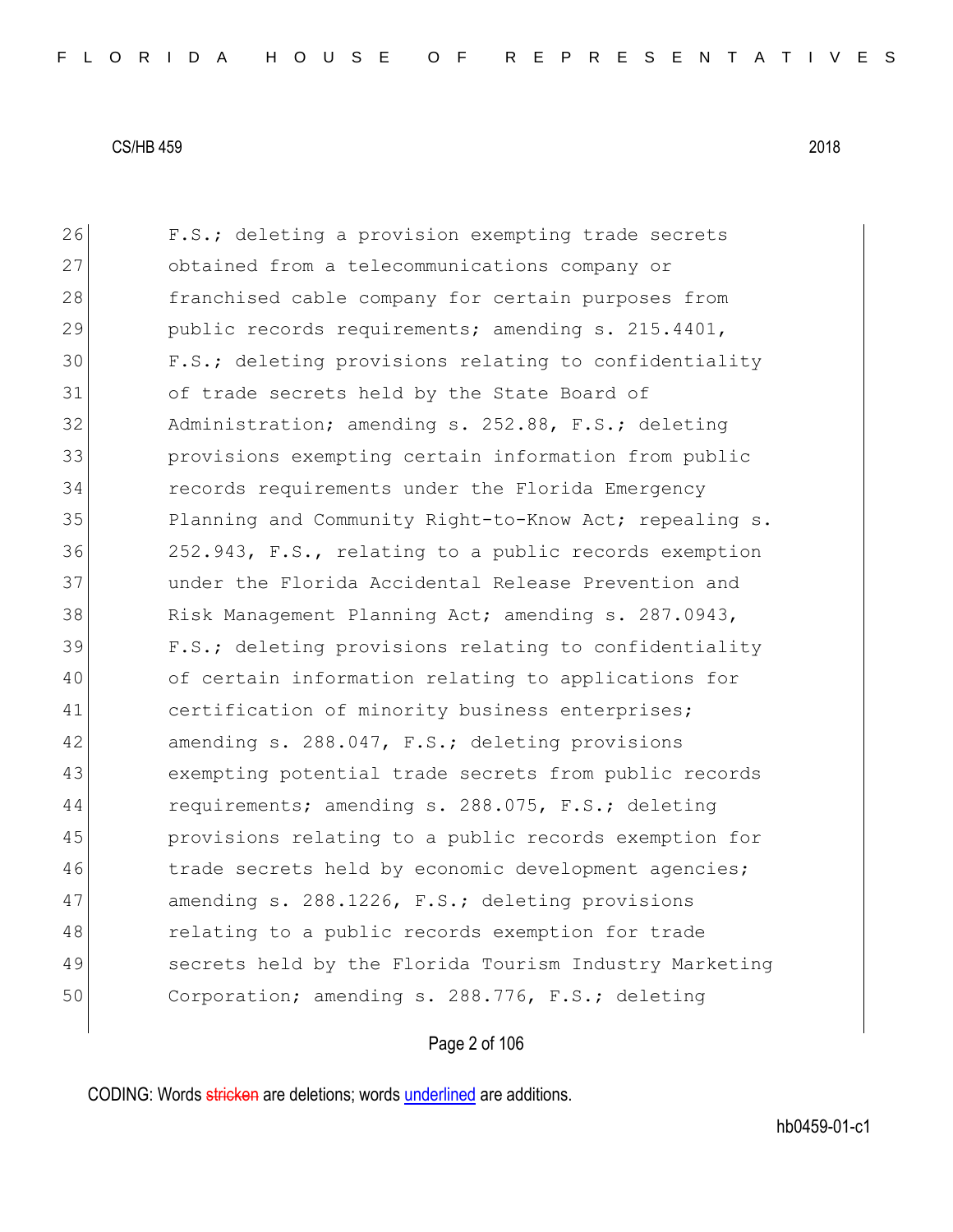51 provisions relating to a public records exemption for 52 trade secrets held by the Florida Export Finance 53 Corporation; amending s. 288.9520, F.S.; deleting 54 provisions relating to a public records exemption for 55 trade secrets and potential trade secrets held by 56 Enterprise Florida, Inc., and related entities; 57 amending s. 288.9607, F.S.; deleting provisions 58 relating to a public records exemption for trade 59 secrets held by the Florida Development Finance 60 Corporation; amending s. 288.9626, F.S.; deleting 61 provisions relating to a public records exemption for 62 trade secrets and potential trade secrets held by the 63 Florida Opportunity Fund; conforming provisions to 64 changes made by the act; amending s. 288.9627,  $F.S.;$ 65 deleting provisions relating to a public records 66 exemption for trade secrets and potential trade 67 secrets held by the Institute for Commercialization of 68 Public Research; conforming provisions to changes made 69 by the act; amending s.  $331.326$ , F.S.; deleting 70 provisions relating to a public records exemption for 71 trade secrets held by Space Florida; amending s. 72 334.049, F.S.; deleting provisions relating to a 73 public records exemption for trade secrets held by the 74 Department of State; amending ss. 350.121 and 364.183, 75 F.S.; deleting provisions relating to public records

# Page 3 of 106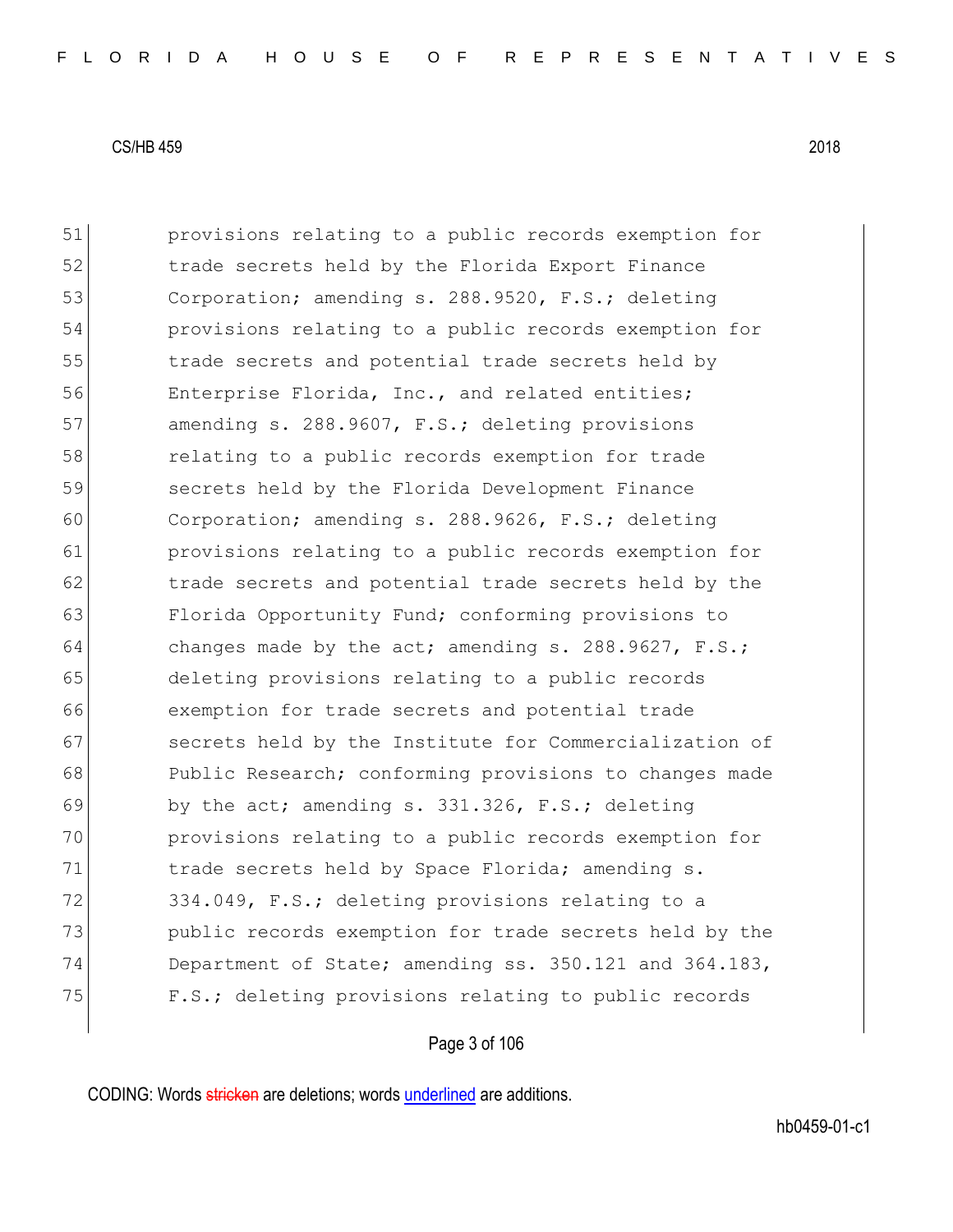76 exemptions for trade secrets held by the Florida 77 Public Service Commission; amending 365.174, F.S.; 78 deleting provisions relating to public records 79 exemptions for trade secrets held by the E911 Board 80 and the Technology Program within the Department of 81 Management Services; amending ss. 366.093, 367.156, 82 and 368.108, F.S.; deleting provisions relating to 83 bublic records exemptions for trade secrets held by 84 the Florida Public Service Commission; amending s. 85 377.24075, F.S.; deleting provisions relating to a 86 public records exemption for trade secrets held by the 87 Department of Environmental Protection; repealing s. 88 381.83, F.S., relating to confidentiality of certain 89 information containing trade secrets obtained by the 90 Department of Health; amending s. 395.3035, F.S.; 91 deleting provisions relating to a public records 92 exemption for trade secrets of hospitals; amending s. 93 403.7046, F.S.; revising provisions relating to an 94 exemption for trade secrets contained in certain 95 **part is reports** to the Department of Environmental Protection; 96 repealing s. 403.73, F.S., relating to confidentiality 97 of certain information containing trade secrets 98 obtained by the Department of Environmental 99 Protection; amending s. 408.061, F.S.; deleting a 100 requirement that certain trade secret information

## Page 4 of 106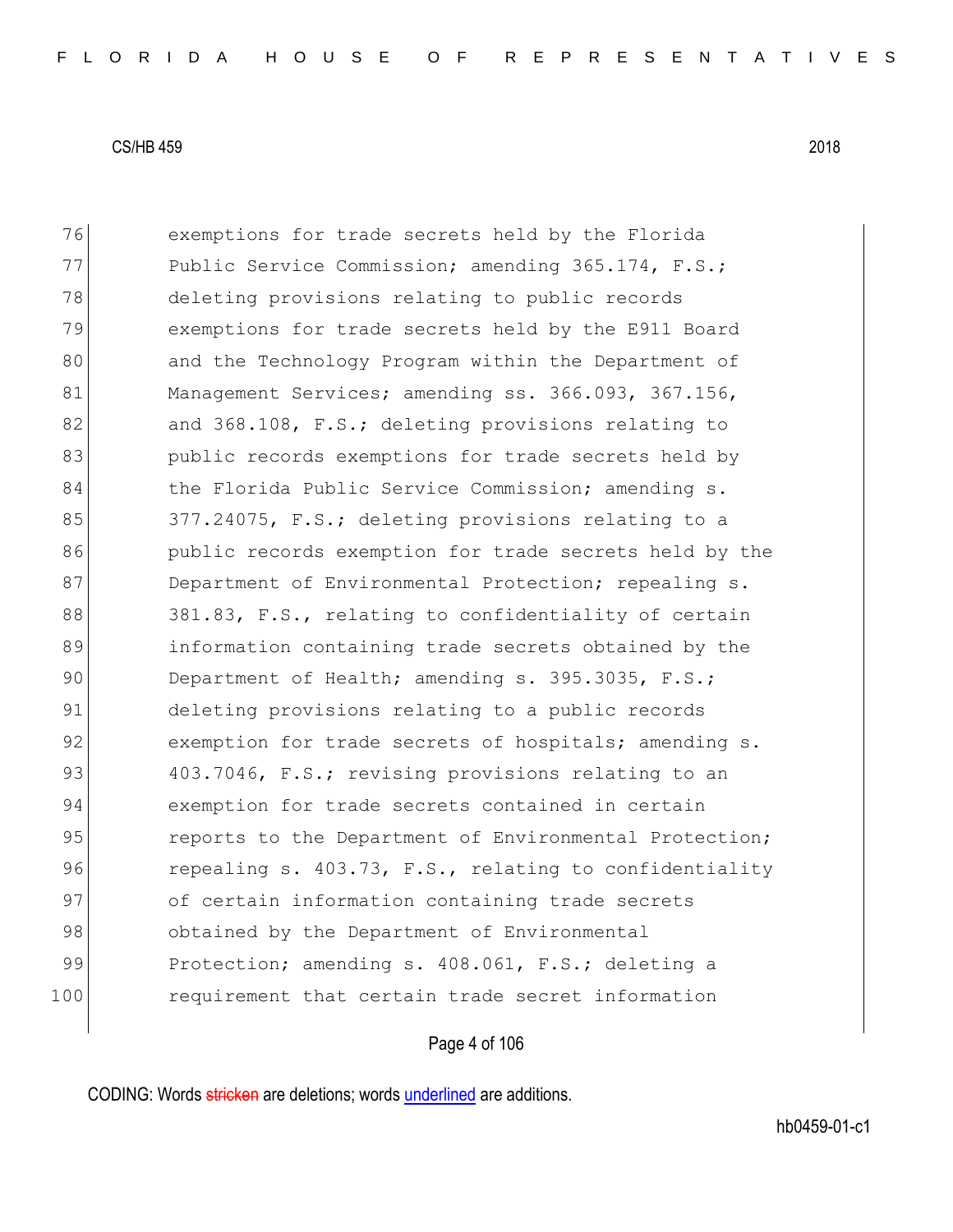101 Submitted to the Agency for Healthcare Administration 102 be clearly designated as such; amending s. 408.185, 103 F.S.; deleting provisions relating to public records 104 exemptions for certain trade secrets held by the 105 Office of the Attorney General; amending s. 408.910, 106 F.S.; deleting provisions relating to public records 107 exemptions for trade secrets held by the Florida 108 Health Choices Program; amending s. 409.91196, F.S.; 109 deleting provisions relating to public records 110 exemptions for trade secrets held by the Agency for 111 Healthcare Administration; amending s. 440.108, F.S.; 112 deleting provisions relating to public records 113 exemptions for trade secrets held by the Department of 114 Financial Services; amending s. 494.00125, F.S.; 115 deleting provisions relating to public records 116 exemptions for trade secrets held by the Office of 117 Financial Regulation; amending s. 497.172, F.S.; 118 deleting provisions relating to public records 119 exemptions for trade secrets held by the Department of 120 Financial Services or the Board of Funeral, Cemetery, 121 and Consumer Services; amending ss. 499.012, 499.0121, 122 499.05, and 499.051, F.S.; deleting provisions 123 relating to public records exemptions for trade 124 secrets held by the Department of Business and 125 Professional Regulation; repealing s. 499.931, F.S.,

# Page 5 of 106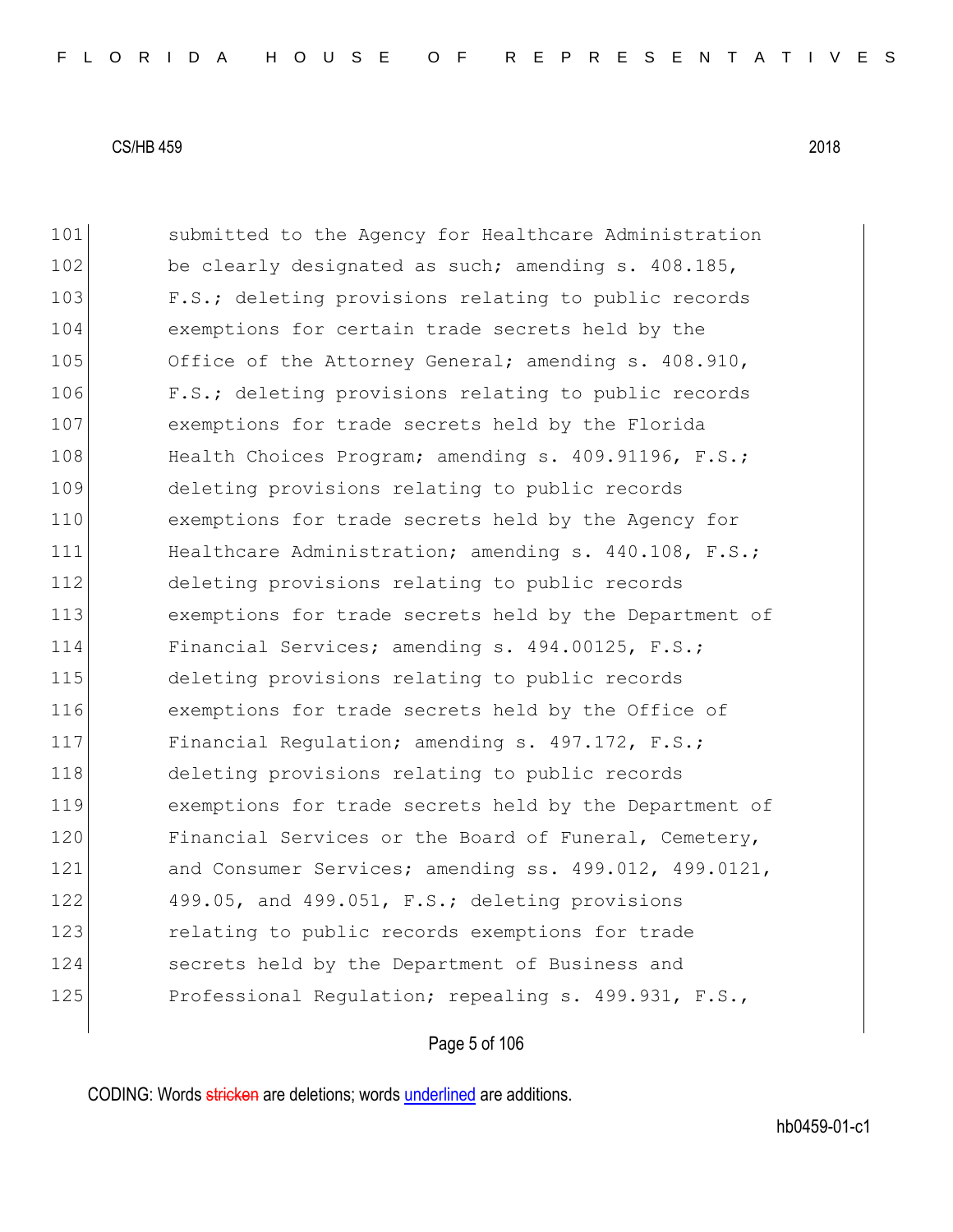126 relating to maintenance of information held by the 127 Department of Business and Professional Regulation 128 that is deemed to be a trade secret; amending s. 129 501.171, F.S.; deleting provisions relating to public 130 records exemptions for trade secrets held by the 131 Department of Legal Affairs; repealing s. 502.222, 132 F.S., relating to trade secrets of a dairy business 133 held by the Department of Agriculture and Consumer 134 Services; amending ss. 517.2015 and 520.9965, F.S.; 135 deleting provisions relating to public records 136 exemptions for trade secrets held by the Office of 137 Financial Requlation; amending s. 526.311, F.S.; 138 deleting provisions relating to public records 139 exemptions for trade secrets held by the Department of 140 Agriculture and Consumer Services; amending s. 141 548.062, F.S.; deleting provisions relating to public 142 **records exemptions for trade secrets held by the** 143 Florida State Boxing Commission; amending s. 556.113, 144 F.S.; deleting provisions relating to public records 145 exemptions for trade secrets held by Sunshine State 146 One-Call of Florida, Inc.; amending s. 559.5558, F.S.; 147 deleting provisions relating to public records 148 exemptions for trade secrets held by the Office of 149 Financial Regulation; amending s. 559.9285, F.S.; 150 revising provisions specifying that certain

# Page 6 of 106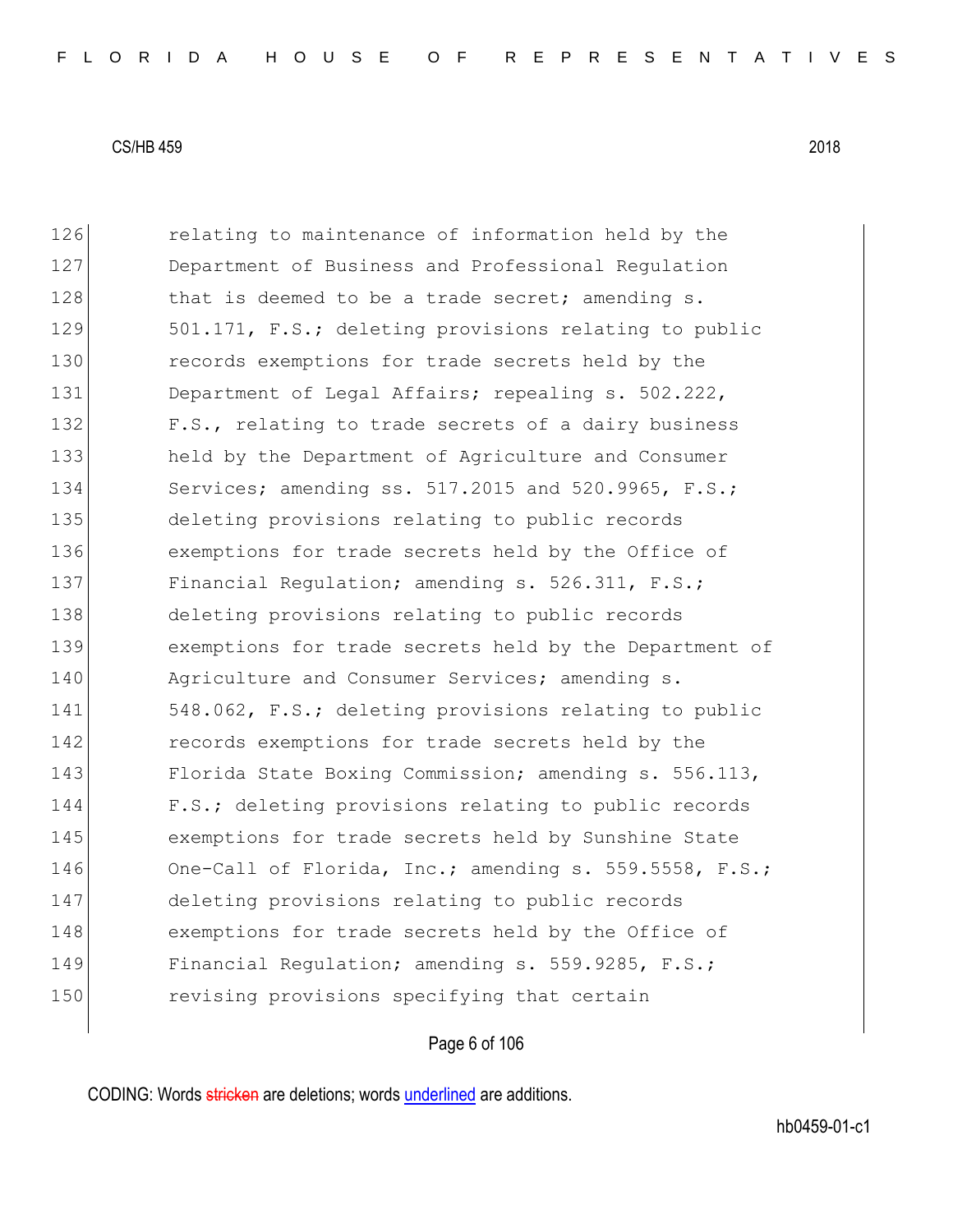151 information provided to the Department of Agriculture 152 and Consumer Services does not constitute a trade 153 secret; amending s. 560.129, F.S.; deleting provisions 154 relating to public records exemptions for trade 155 secrets held by the Office of Financial Requlation; 156 amending s. 570.48, F.S.; deleting provisions relating 157 to public records exemptions for trade secrets held by 158 the Division of Fruit and Vegetables; amending ss. 159 570.544 and 573.123, F.S.; deleting provisions 160 relating to public records exemptions for trade 161 secrets held by the Division of Consumer Services; 162 repealing s. 581.199, F.S., relating to a prohibition 163 on the use of trade secret information obtained under 164 specified provisions for personal use or gain; 165 amending ss. 601.10, 601.15, and 601.152, F.S.; 166 deleting provisions relating to public records 167 exemptions for trade secrets held by the Department of 168 Citrus; repealing s. 601.76, F.S., relating to a 169 public records for certain formulas filed with the 170 Department of Agriculture; amending ss. 607.0505 and 171 617.0503, F.S.; deleting provisions relating to public 172 **records exemptions for certain information that might** 173 reveal trade secrets held by the Department of Legal 174 Affairs; amending s. 624.4212, F.S.; deleting 175 **provisions relating to public records exemptions for** 

# Page 7 of 106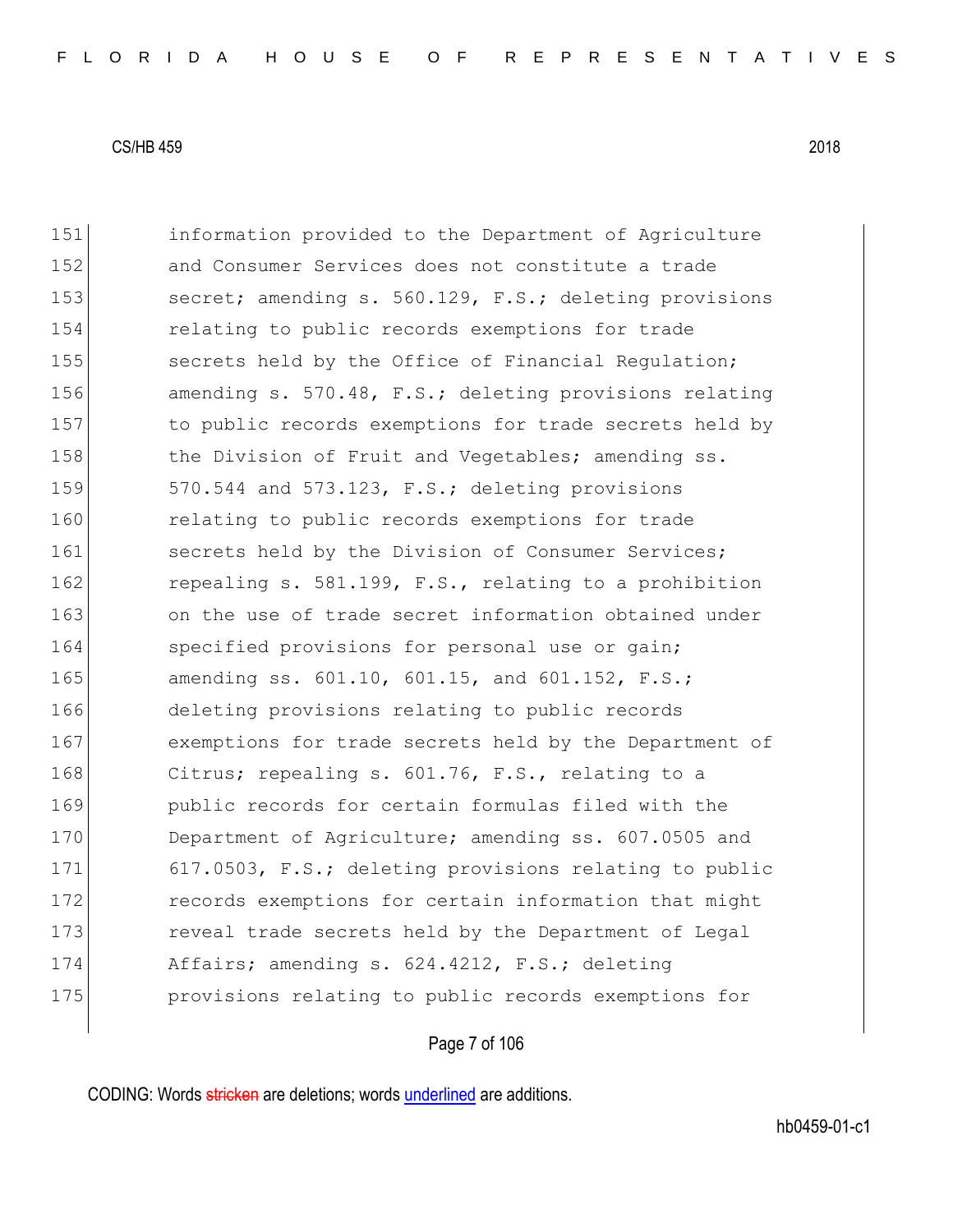176 trade secrets held by the Office of Insurance 177 Requiation; repealing s. 624.4213, F.S., relating to 178 **trade secret documents submitted to the Department of** 179 Financial Services or the Office of Insurance 180 Regulation; amending ss. 626.84195, 626.884, 626.9936, 181 627.0628, and 627.3518, F.S.; deleting provisions 182 **relating to public records exemptions for trade** 183 secrets held by the Department of Financial Services 184 or the Office of Insurance Regulation; amending s. 185 655.057, F.S.; revising provisions relating to a 186 **public records exemption for trade secrets held by the** 187 Office of Financial Regulation; repealing s. 655.0591, 188 F.S., relating to trade secret documents held by the 189 Office of Financial Regulation; amending s. 663.533, 190 F.S.; revising a cross-reference; repealing s. 191 721.071, F.S., relating to trade secret material filed 192 With the Division of Florida Condominiums, Timeshares, 193 and Mobile Homes of the Department of Business and 194 Professional Requlation; amending s. 815.04, F.S.; 195 deleting a public records exemption for certain trade 196 secret information relating to offenses against 197 intellectual property; repealing s. 815.045, F.S., 198 relating to trade secret information; amending s. 199 1004.22, F.S.; deleting provisions relating to public 200 records exemptions for trade secrets and potential

# Page 8 of 106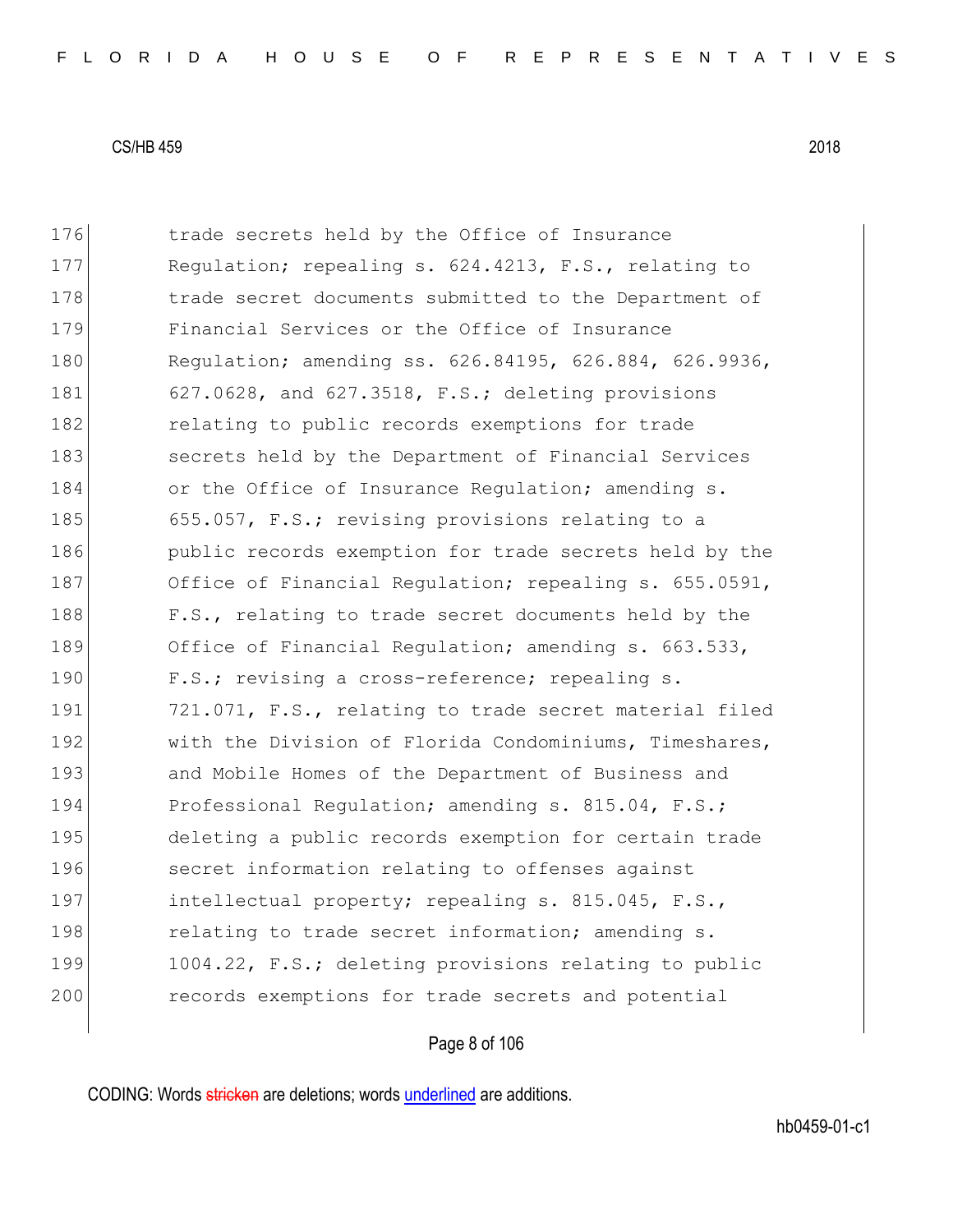|     | Page 9 of 106                                              |
|-----|------------------------------------------------------------|
| 225 | Section 1. Section 119.07135, Florida Statutes, is created |
| 224 |                                                            |
| 223 | Be It Enacted by the Legislature of the State of Florida:  |
| 222 |                                                            |
| 221 | providing a contingent effective date.                     |
| 220 | conforming provisions to changes made by the act;          |
| 219 | 601.80, 663.533, 721.13, and 921.0022, F.S.;               |
| 218 | Florida College System institutions; amending ss.          |
| 217 | secrets held by the technology transfers centers at        |
| 216 | exemptions for trade secrets and potential trade           |
| 215 | deleting provisions relating to public records             |
| 214 | Machine Cognition, Inc.; amending s. 1004.78, F.S.;        |
| 213 | secrets held by the Florida Institute for Human and        |
| 212 | exemptions for trade secrets and potential trade           |
| 211 | deleting provisions relating to public records             |
| 210 | Research Institute; amending s. 1004.4472, F.S.;           |
| 209 | secrets held by the H. Lee Moffitt Cancer Center and       |
| 208 | exemptions for trade secrets and potential trade           |
| 207 | F.S.; deleting provisions relating to public records       |
| 206 | health support organizations; amending s. 1004.43,         |
| 205 | exemptions for trade secrets held by state university      |
| 204 | F.S.; revising provisions relating to public records       |
| 203 | within the state universities; amending s. 1004.30,        |
| 202 | discovered during the course of research conducted         |
| 201 | trade secrets received, generated, ascertained, or         |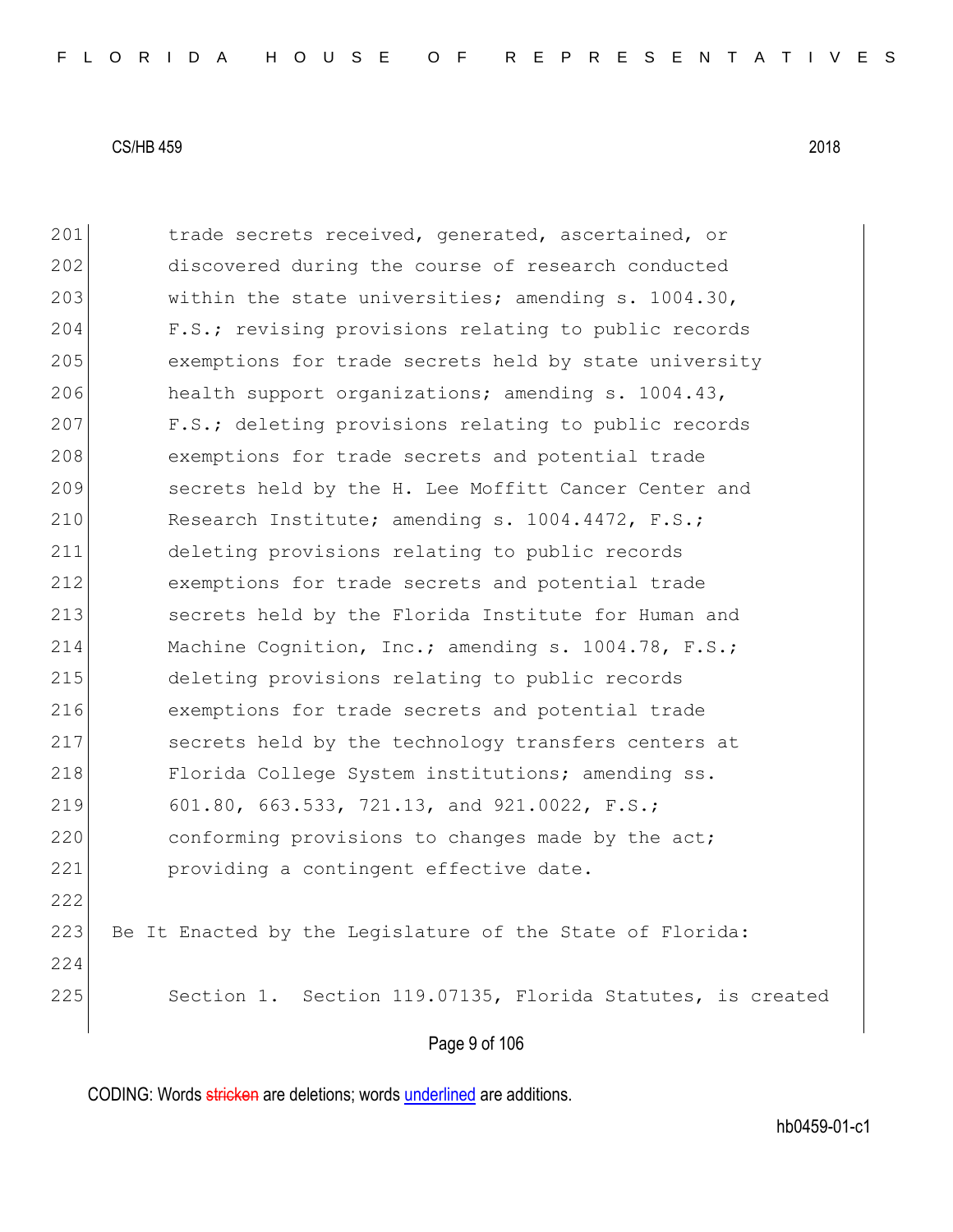| 226 | to read:                                                              |
|-----|-----------------------------------------------------------------------|
| 227 | 119.07135 Agency contracts; public records.-                          |
| 228 | (1) Any contract or agreement, or an addendum thereto, to             |
| 229 | which an agency or an entity subject to this chapter is a party,      |
| 230 | is a public record, except that confidential or exempt                |
| 231 | information contained therein may be redacted prior to release        |
| 232 | of the contract or agreement, or an addendum thereto, if the          |
| 233 | specific statutory exemption is identified.                           |
| 234 | (2) Notwithstanding any other provision of law, financial             |
| 235 | information related to any contract or agreement, or an addendum      |
| 236 | thereto, with an agency or an entity subject to this chapter is       |
| 237 | not confidential or exempt from s. 119.07(1) and s. 24(a), Art.       |
| 238 | I of the State Constitution. Such financial information includes      |
| 239 | the amount of money paid, any payment structure or plan,              |
| 240 | expenditures, incentives, bonuses, fees, and penalties.               |
| 241 | Section 2. Paragraph (a) of subsection (12) of section                |
| 242 | 24.105, Florida Statutes, is amended to read:                         |
| 243 | 24.105 Powers and duties of department. The department                |
| 244 | shall:                                                                |
| 245 | $(12)$ $(a)$ Determine by rule information relating to the            |
| 246 | operation of the lottery which is confidential and exempt from        |
| 247 | the provisions of s. $119.07(1)$ and s. $24(a)$ , Art. I of the State |
| 248 | Constitution. Such information includes trade secrets; security       |
| 249 | measures, systems, or procedures; security reports; information       |
| 250 | concerning bids or other contractual data, the disclosure of          |
|     |                                                                       |

Page 10 of 106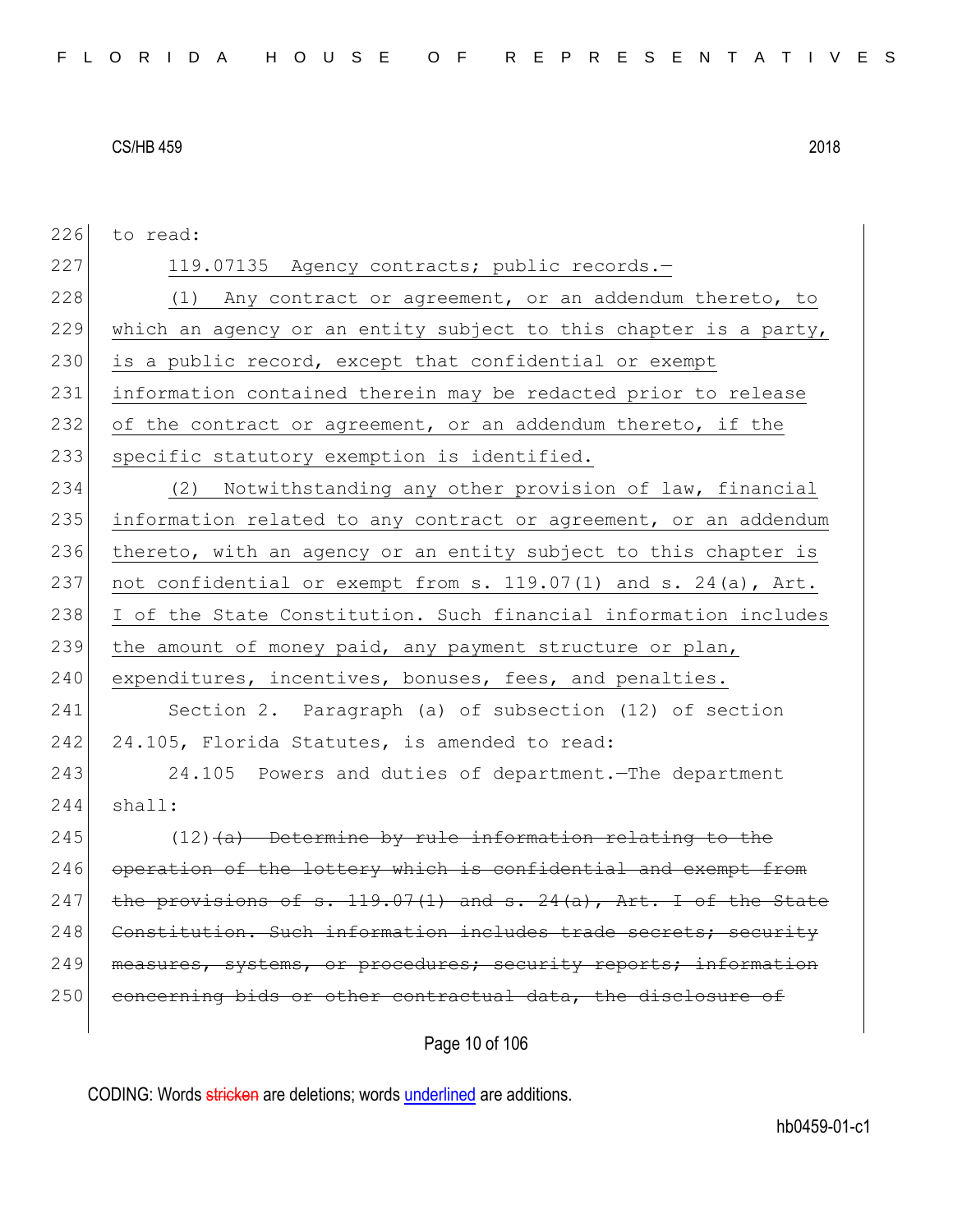| 251 | which would impair the efforts of the department to contract for    |
|-----|---------------------------------------------------------------------|
| 252 | goods or services on favorable terms; employee personnel            |
| 253 | information unrelated to compensation, duties, qualifications,      |
| 254 | or responsibilities; and information obtained by the Division of    |
| 255 | Security pursuant to its investigations which is otherwise          |
| 256 | confidential. To be deemed confidential, the information must be    |
| 257 | necessary to the security and integrity of the lottery.             |
| 258 | Confidential information may be released to other governmental      |
| 259 | entities as needed in connection with the performance of their      |
| 260 | duties. The receiving governmental entity shall retain the          |
| 261 | confidentiality of such information as provided for in this         |
| 262 | subsection.                                                         |
| 263 | Section 3. Paragraph (e) of subsection (1) of section               |
| 264 | 73.0155, Florida Statutes, is amended to read:                      |
| 265 | 73.0155 Confidentiality; business information provided to           |
| 266 | a governmental condemning authority.-                               |
| 267 | The following business information provided by the<br>(1)           |
| 268 | owner of a business to a governmental condemning authority as       |
| 269 | part of an offer of business damages under s. 73.015 is             |
| 270 | confidential and exempt from s. $119.07(1)$ and s. $24(a)$ , Art. I |
| 271 | of the State Constitution if the owner requests in writing that     |
| 272 | the business information be held confidential and exempt:           |
| 273 | Materials that relate to methods of manufacture or<br>(e)           |
| 274 | production or, potential trade secrets, patentable material, or     |
| 275 | actual trade secrets as defined in s. 688.002.                      |
|     |                                                                     |

Page 11 of 106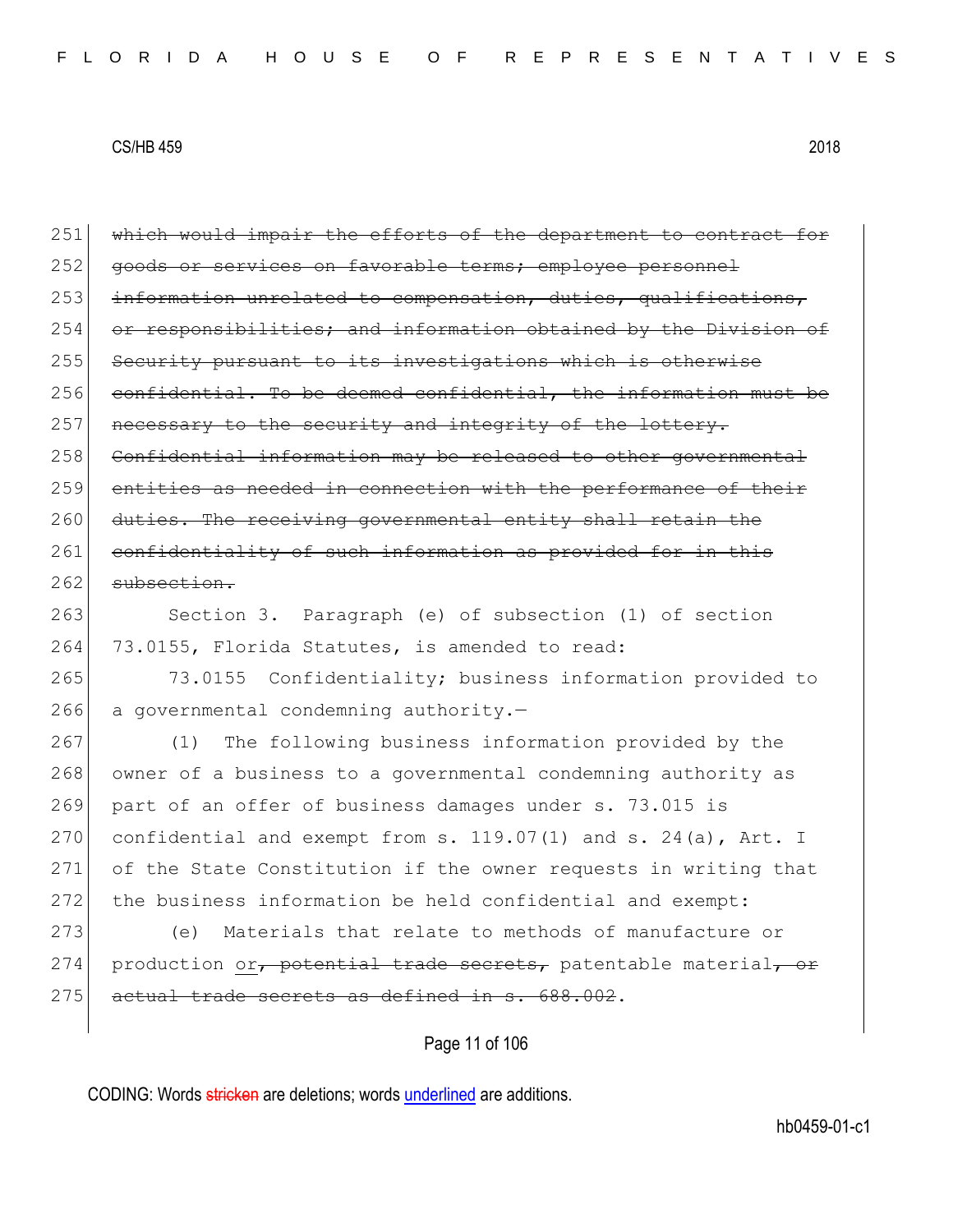276 Section 4. Paragraph (f) of subsection (1) of section 277 119.071, Florida Statutes, is amended to read: 278 119.071 General exemptions from inspection or copying of

279 public records.—

280 (1) AGENCY ADMINISTRATION.

281 (f) Data processing software obtained by an agency under a 282 <del>licensing agreement that prohibits its disclosure and which</del> 283 software is a trade secret, as defined in  $s. 812.081$ , and 284 Agency-produced data processing software that is sensitive is 285  $\overline{are}$  exempt from s. 119.07(1) and s. 24(a), Art. I of the State 286 Constitution. The designation of agency-produced software as 287 sensitive does not prohibit an agency head from sharing or 288 exchanging such software with another public agency. This 289 paragraph is subject to the Open Government Sunset Review Act in  $290$  accordance with s. 119.15 and shall stand repealed on October 2, 291 2021, unless reviewed and saved from repeal through reenactment 292 by the Legislature.

293 Section 5. Paragraph (a) of subsection (4) of section 294 119.0713, Florida Statutes, is amended to read:

295 119.0713 Local government agency exemptions from 296 inspection or copying of public records.-

297 (4) (a) Proprietary confidential business information means 298 information, regardless of form or characteristics, which is 299 held by an electric utility that is subject to chapter 119, is 300 intended to be and is treated by the entity that provided the

# Page 12 of 106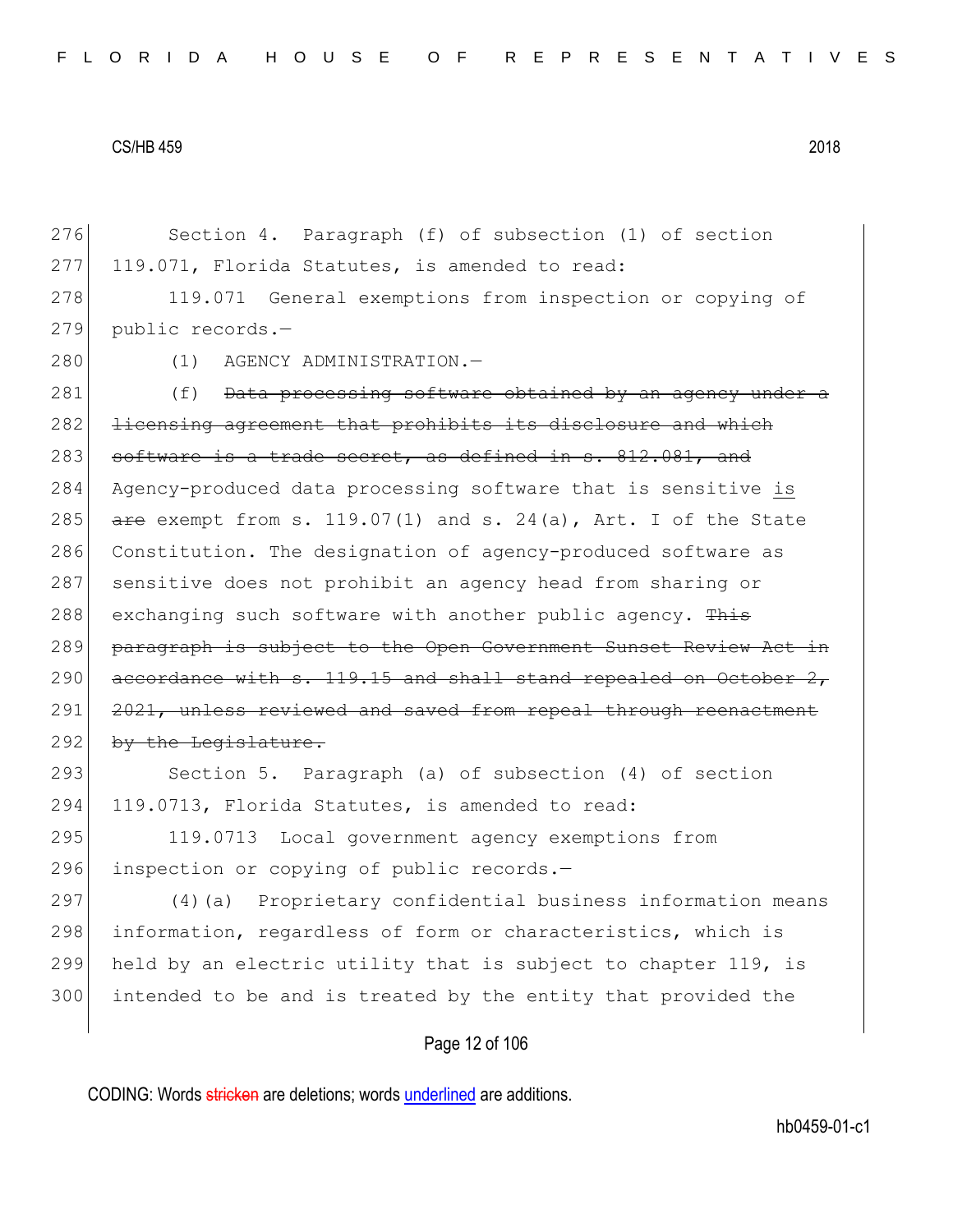information to the electric utility as private in that the disclosure of the information would cause harm to the entity providing the information or its business operations, and has not been disclosed unless disclosed pursuant to a statutory provision, an order of a court or administrative body, or a private agreement that provides that the information will not be released to the public. Proprietary confidential business 308 information includes, but is not limited to:

#### 309 <del>1. Trade secrets.</del>

 $310$  1.2. Internal auditing controls and reports of internal 311 auditors.

312 2.3. Security measures, systems, or procedures.

313 3.4. Information concerning bids or other contractual 314 data, the disclosure of which would impair the efforts of the 315 electric utility to contract for goods or services on favorable 316 terms.

317 4.5. Information relating to competitive interests, the 318 disclosure of which would impair the competitive business of the 319 provider of the information.

320 Section 6. Paragraph (d) of subsection (9) of section 321 125.0104, Florida Statutes, is amended to read:

322 125.0104 Tourist development tax; procedure for levying; 323 authorized uses; referendum; enforcement.-

324 (9) COUNTY TOURISM PROMOTION AGENCIES.—In addition to any 325 other powers and duties provided for agencies created for the

# Page 13 of 106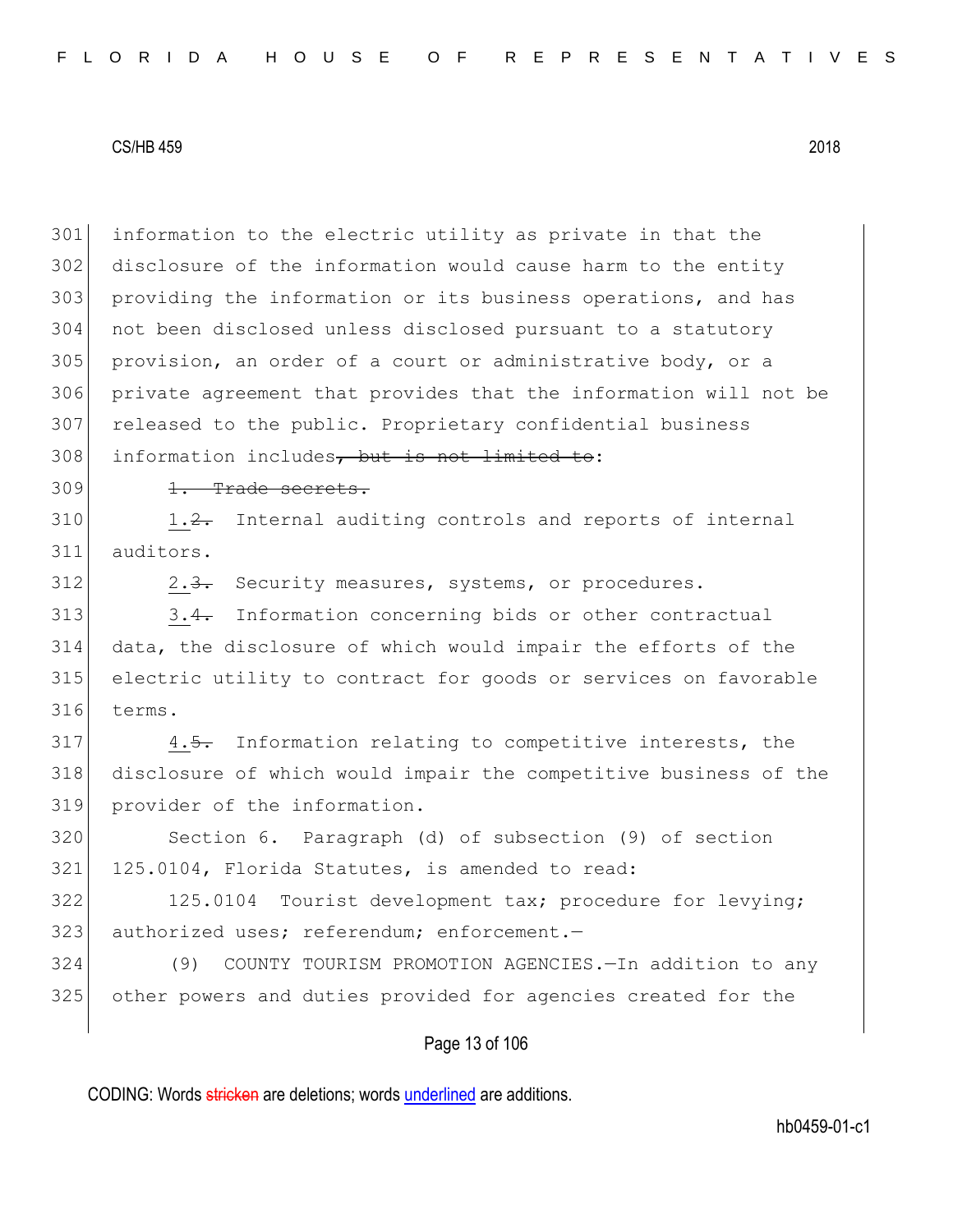326 purpose of tourism promotion by a county levying the tourist 327 development tax, such agencies are authorized and empowered to:

328 (d) Undertake marketing research and advertising research 329 studies and provide reservations services and convention and 330 meetings booking services consistent with the authorized uses of 331 revenue as set forth in subsection (5).

 1. Information given to a county tourism promotion agency which, if released, would reveal the identity of persons or entities who provide data or other information as a response to a sales promotion effort, an advertisement, or a research project or whose names, addresses, meeting or convention plan information or accommodations or other visitation needs become booking or reservation list data, is exempt from s. 119.07(1) and s. 24(a), Art. I of the State Constitution.

 $340$  2. The following information, When held by a county 341 tourism promotion agency, booking business records, as defined 342 in s. 255.047, are  $\frac{1}{2}$  exempt from s. 119.07(1) and s. 24(a), 343 Art. I of the State Constitution.:

344 a. Booking business records, as defined in s. 255.047. 345 b. Trade secrets and commercial or financial information 346 gathered from a person and privileged or confidential, as  $347$  defined and interpreted under 5 U.S.C. s. 552(b)(4), or any 348 amendments thereto.

# $349$  3. A trade secret, as defined in s.  $812.081$ , held by a 350 county tourism promotion agency is exempt from s. 119.07(1) and

Page 14 of 106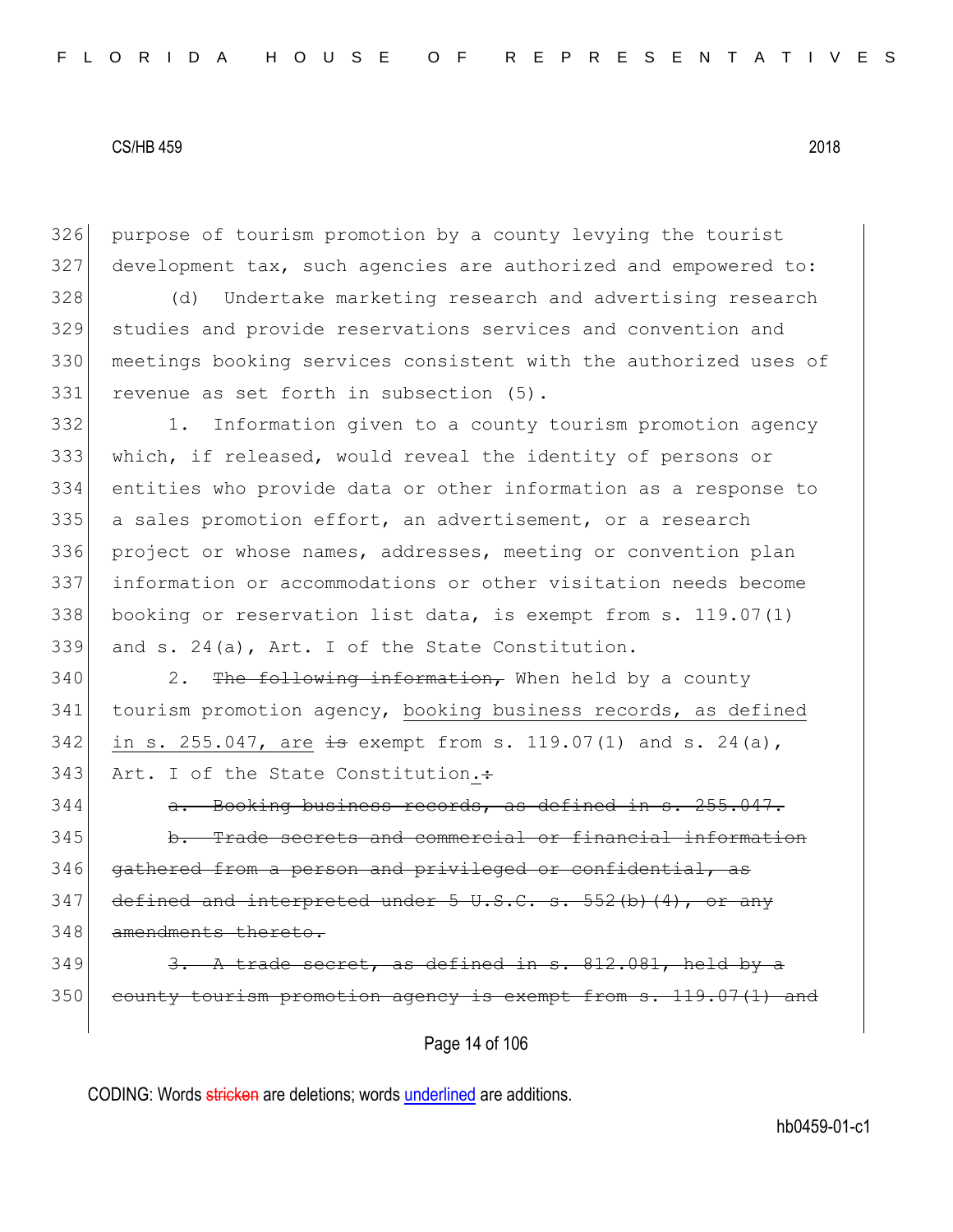$351$  s.  $24(a)$ , Art. I of the State Constitution. This subparagraph is 352 subject to the Open Government Sunset Review Act in accordance  $353$  with s. 119.15 and shall stand repealed on October 2, 2021, 354 unless reviewed and saved from repeal through reenactment by the 355 <del>Legislature.</del>

356 Section 7. Paragraph (m) of subsection (15) of section 357 163.01, Florida Statutes, is amended to read:

358 163.01 Florida Interlocal Cooperation Act of 1969.—

 (15) Notwithstanding any other provision of this section or of any other law except s.  $361.14$ , any public agency of this 361 state which is an electric utility, or any separate legal entity 362 created pursuant to the provisions of this section, the 363 membership of which consists only of electric utilities, and which exercises or proposes to exercise the powers granted by part II of chapter 361, the Joint Power Act, may exercise any or all of the following powers:

 (m) In the event that any public agency or any such legal entity, or both, should receive, in connection with its joint ownership or right to the services, output, capacity, or energy 370 of an electric project, as defined in paragraph  $(3)(d)$ , any material which is designated by the person supplying such material as proprietary confidential business information or 373 which a court of competent jurisdiction has designated as confidential or secret shall be kept confidential and shall be 375 exempt from the provisions of s.  $119.07(1)$ . As used in this

## Page 15 of 106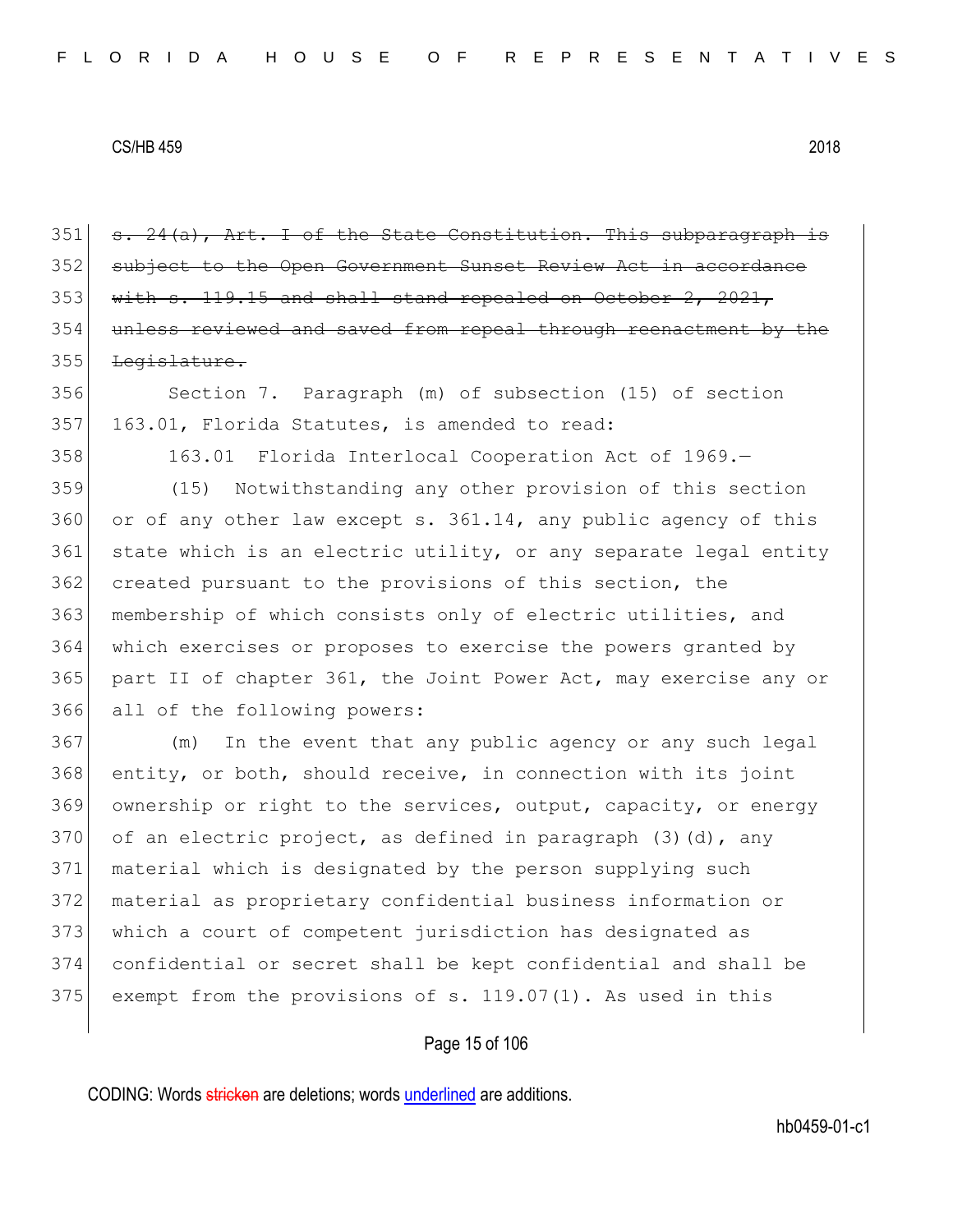376 paragraph, "proprietary confidential business information" 377 includes, but is not limited to, trade secrets; internal 378 auditing controls and reports of internal auditors; security 379 measures, systems, or procedures; information concerning bids or 380 other contractual data, the disclosure of which would impair the 381 efforts of the utility to contract for services on favorable 382 terms; employee personnel information unrelated to compensation, 383 duties, qualifications, or responsibilities; and formulas, 384 patterns, devices, combinations of devices, contract costs, or 385 other information the disclosure of which would injure the 386 affected entity in the marketplace.

387 Section 8. Subsection (2) of section 202.195, Florida 388 Statutes, is amended to read:

389 202.195 Proprietary confidential business information; 390 public records exemption.-

391 (2) For the purposes of this exemption, "proprietary 392 confidential business information" includes maps, plans, billing 393 and payment records,  $\frac{1}{100}$  records,  $\frac{1}{100}$  and  $\frac{1}{100}$  and  $\frac{1}{100}$  and  $\frac{1}{100}$  and  $\frac{1}{100}$  and  $\frac{1}{100}$  and  $\frac{1}{100}$  and  $\frac{1}{100}$  and  $\frac{1}{100}$  and  $\frac{1}{100}$  and  $\frac{1}{100}$  and 394 relating to the provision of or facilities for communications 395 service:

396 (a) That is intended to be and is treated by the company 397 as confidential;

398 (b) The disclosure of which would be reasonably likely to 399 be used by a competitor to harm the business interests of the 400 company; and

# Page 16 of 106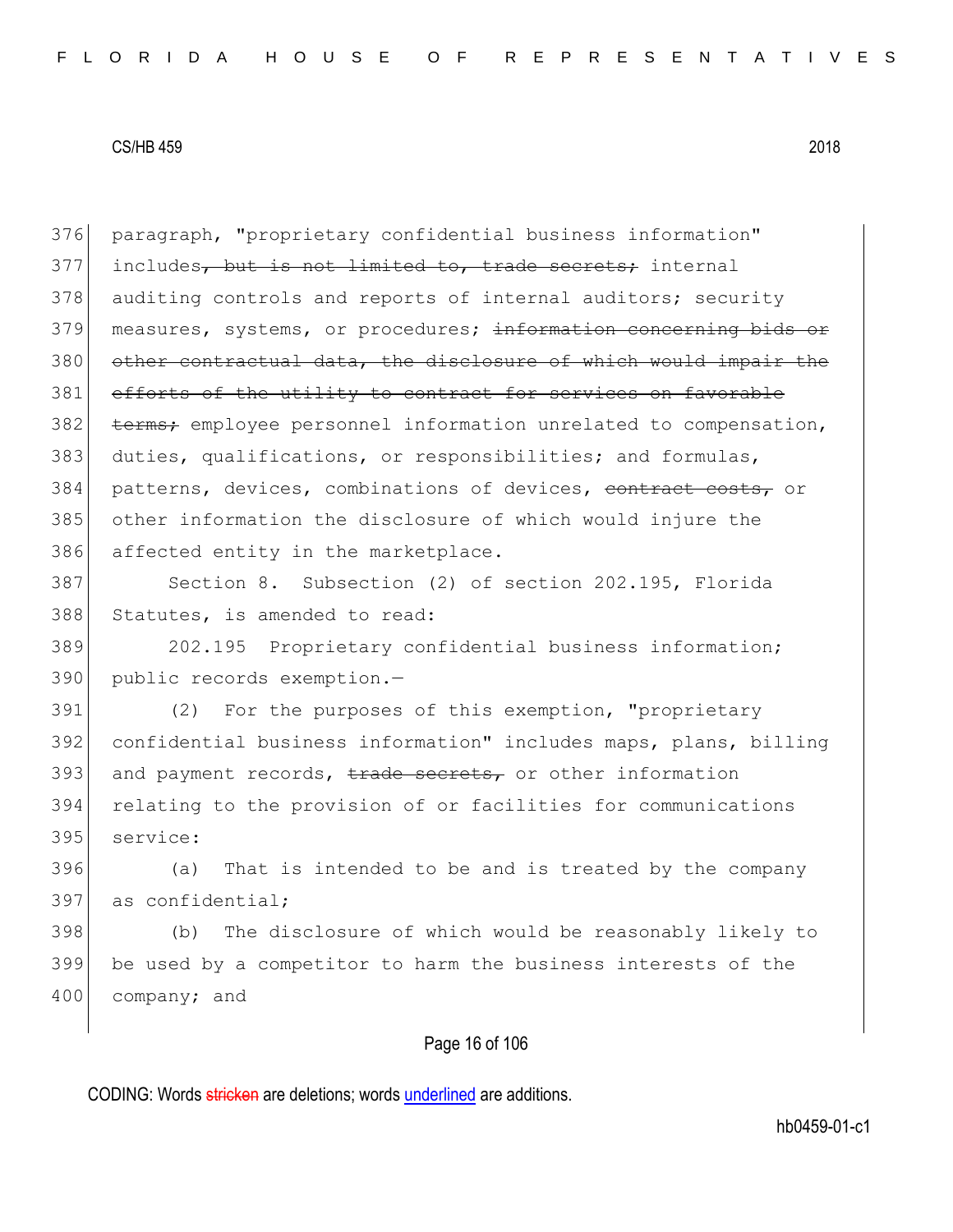401 (c) That is not otherwise readily ascertainable or 402 publicly available by proper means by other persons from another 403 source in the same configuration as requested by the local 404 governmental entity. 405 406 Proprietary confidential business information does not include 407 schematics indicating the location of facilities for a specific 408 site that are provided in the normal course of the local 409 governmental entity's permitting process. 410 Section 9. Paragraphs (a), (c), and (d) of subsection (3) 411 of section 215.4401, Florida Statutes, are amended to read: 412 215.4401 Board of Administration; public record 413 exemptions.— 414 (3) (a) As used in this subsection, the term: 415 1. "Alternative investment" means an investment by the 416 State Board of Administration in a private equity fund, venture 417 fund, hedge fund, or distress fund or a direct investment in a 418 portfolio company through an investment manager. 419 2. "Alternative investment vehicle" means the limited 420 partnership, limited liability company, or similar legal 421 structure or investment manager through which the State Board of 422 Administration invests in a portfolio company. 423 3. "Portfolio company" means a corporation or other 424 issuer, any of whose securities are owned by an alternative 425 investment vehicle or the State Board of Administration and any

# Page 17 of 106

CODING: Words stricken are deletions; words underlined are additions.

hb0459-01-c1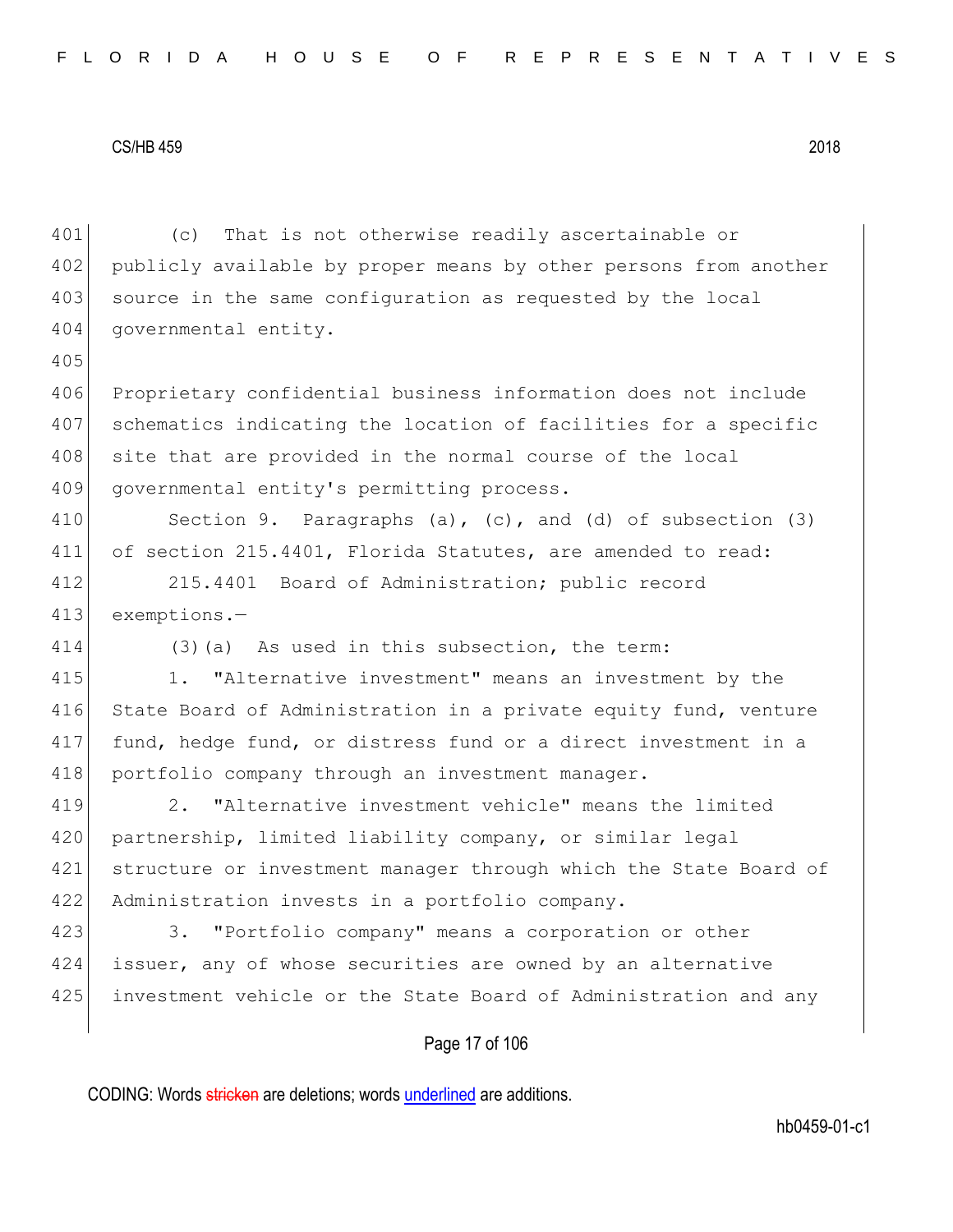426 subsidiary of such corporation or other issuer.

427 4. "Portfolio positions" means individual investments in 428 portfolio companies which are made by the alternative investment 429 vehicles, including information or specific investment terms 430 associated with any portfolio company investment.

431 5. "Proprietor" means an alternative investment vehicle, a portfolio company in which the alternative investment vehicle is invested, or an outside consultant, including the respective authorized officers, employees, agents, or successors in interest, which controls or owns information provided to the 436 State Board of Administration.

437 6. "Proprietary confidential business information" means 438 information that has been designated by the proprietor when 439 provided to the State Board of Administration as information 440 that is owned or controlled by a proprietor; that is intended to 441 be and is treated by the proprietor as private, the disclosure 442 of which would harm the business operations of the proprietor 443 and has not been intentionally disclosed by the proprietor 444 unless pursuant to a private agreement that provides that the 445 information will not be released to the public except as 446 required by law or legal process, or pursuant to law or an order 447 of a court or administrative body; and that concerns:  $448$  a. Trade secrets as defined in s.  $688.002$ .

449 a.<del>b.</del> Information provided to the State Board of 450 Administration regarding a prospective investment in a private

# Page 18 of 106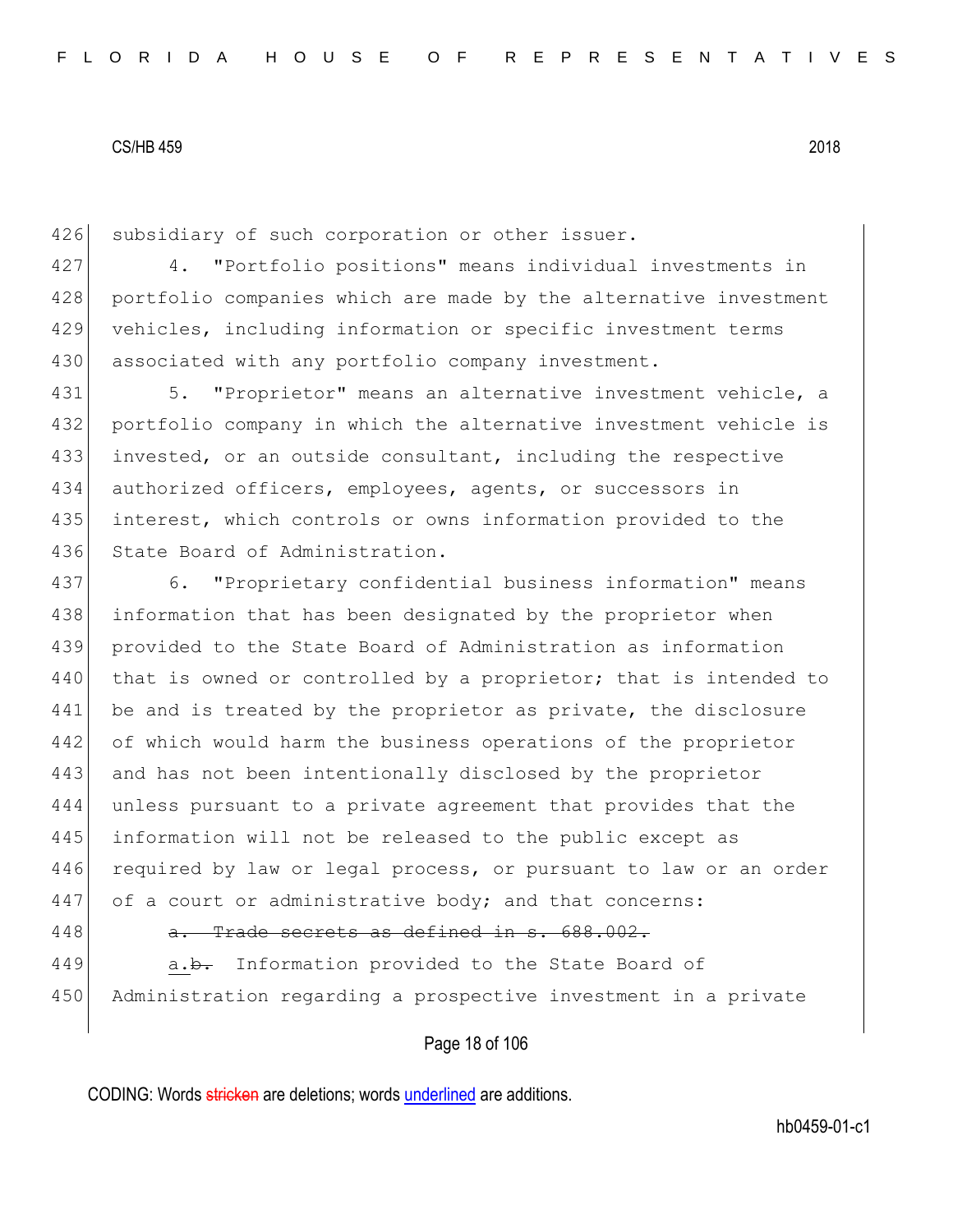451 equity fund, venture fund, hedge fund, distress fund, or 452 portfolio company which is proprietary to the provider of the 453 information.

454 b.c. Financial statements and auditor reports of an 455 alternative investment vehicle.

456 c.<del>d.</del> Meeting materials of an alternative investment 457 vehicle relating to financial, operating, or marketing 458 information of the alternative investment vehicle.

459 d.e. Information regarding the portfolio positions in 460 which the alternative investment vehicles invest.

461 e.f. Capital call and distribution notices to investors of 462 an alternative investment vehicle.

463 f.<del>g.</del> Alternative investment agreements and related 464 records.

465 g.h. Information concerning investors, other than the 466 State Board of Administration, in an alternative investment 467 vehicle.

468 7. "Proprietary confidential business information" does 469 not include:

470 a. The name, address, and vintage year of an alternative 471 investment vehicle and the identity of the principals involved 472 in the management of the alternative investment vehicle.

473 b. The dollar amount of the commitment made by the State 474 Board of Administration to each alternative investment vehicle 475 since inception.

# Page 19 of 106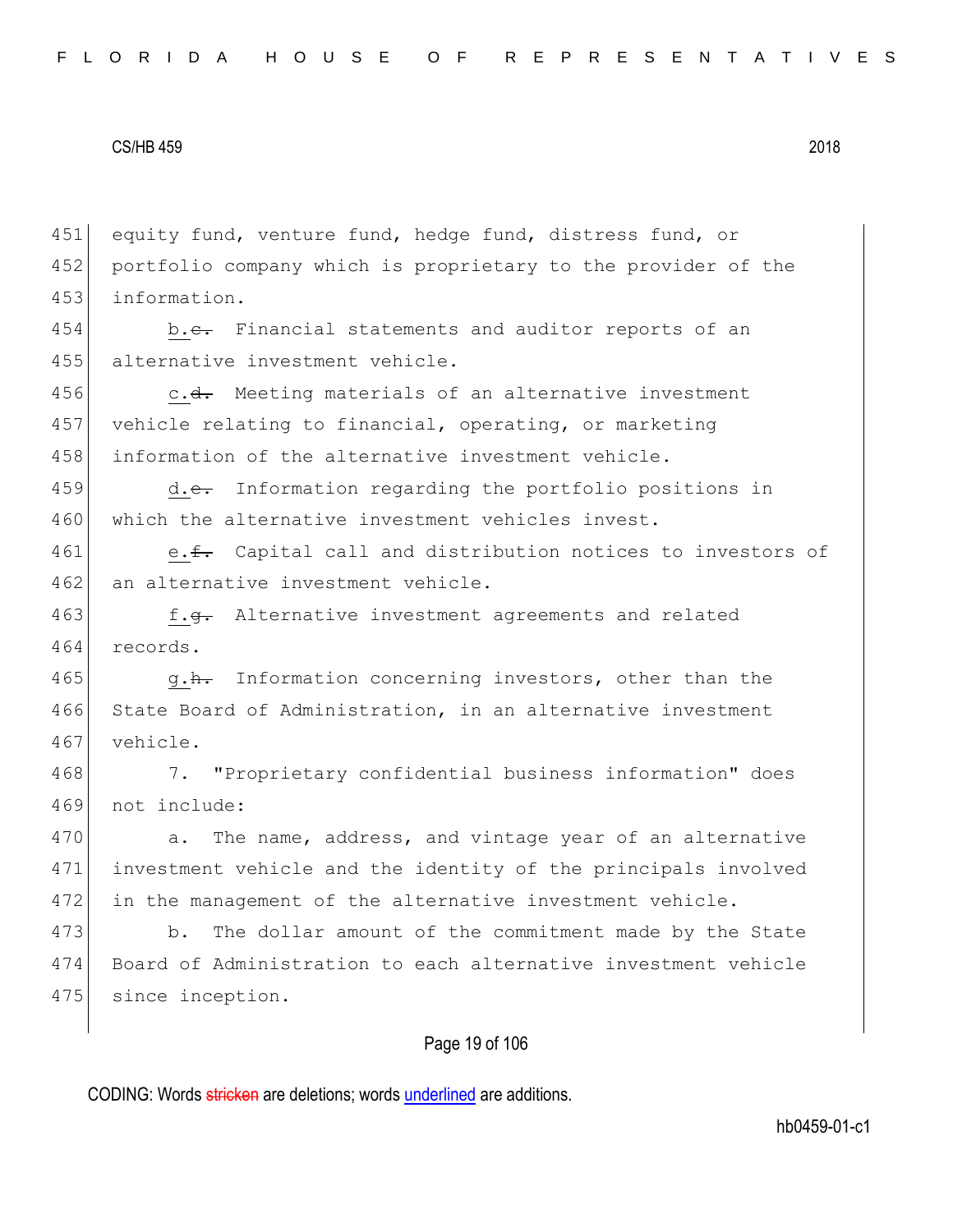476 c. The dollar amount and date of cash contributions made 477 by the State Board of Administration to each alternative 478 investment vehicle since inception.

479 d. The dollar amount, on a fiscal-year-end basis, of cash 480 distributions received by the State Board of Administration from 481 each alternative investment vehicle.

482 e. The dollar amount, on a fiscal-year-end basis, of cash 483 distributions received by the State Board of Administration plus 484 the remaining value of alternative-vehicle assets that are 485 attributable to the State Board of Administration's investment 486 in each alternative investment vehicle.

487 f. The net internal rate of return of each alternative 488 investment vehicle since inception.

489 g. The investment multiple of each alternative investment 490 vehicle since inception.

491 h. The dollar amount of the total management fees and 492 costs paid on an annual fiscal-year-end basis by the State Board 493 of Administration to each alternative investment vehicle.

494 i. The dollar amount of cash profit received by the State 495 Board of Administration from each alternative investment vehicle 496 on a fiscal-year-end basis.

497 j. A description of any compensation, fees, or expenses, 498 including the amount or value, paid or agreed to be paid by a 499 proprietor to any person to solicit the board to make an 500 alternative investment or investment through an alternative

## Page 20 of 106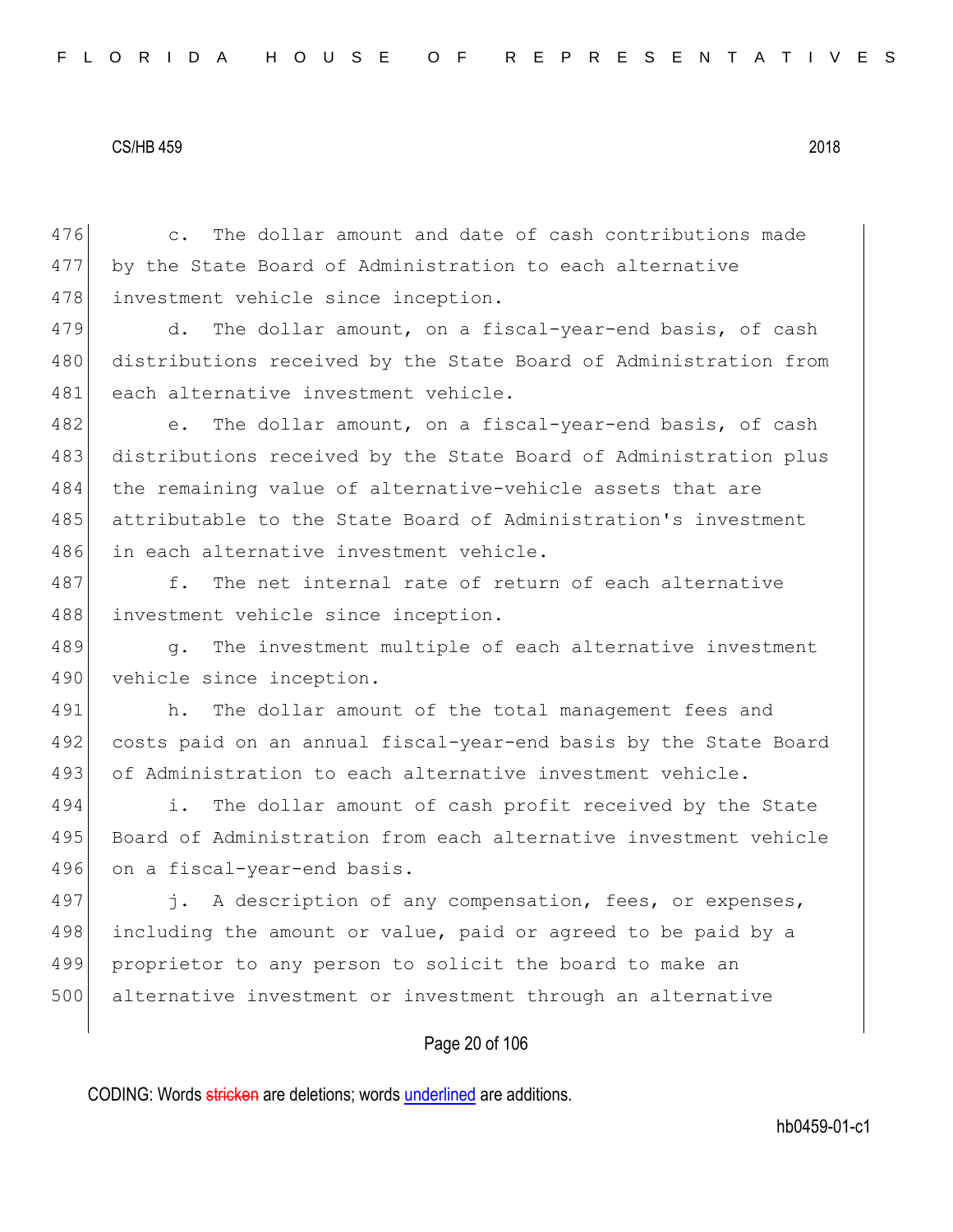501 investment vehicle. This does not apply to an executive officer, 502 general partner, managing member, or other employee of the 503 proprietor, who is paid by the proprietor to solicit the board 504 to make such investments.

505  $(c)$ 1. Notwithstanding the provisions of paragraph (b), a 506 request to inspect or copy a record under s. 119.07(1) that 507 contains proprietary confidential business information shall be 508 granted if the proprietor of the information fails, within a 509 reasonable period of time after the request is received by the 510 State Board of Administration, to verify the following to the 511 State Board of Administration through a written declaration in 512 the manner provided by s. 92.525:

513 **a.** That the requested record contains proprietary 514 confidential business information and the specific location of 515 such information within the record;

 $516$  b. If the proprietary confidential business information is 517 a trade secret, a verification that it is a trade secret as  $518$  defined in s. 688.002:

519 b.<del>c.</del> That the proprietary confidential business 520 information is intended to be and is treated by the proprietor 521 as private, is the subject of efforts of the proprietor to 522 maintain its privacy, and is not readily ascertainable or 523 publicly available from any other source; and

524 c.<del>d.</del> That the disclosure of the proprietary confidential 525 business information to the public would harm the business

# Page 21 of 106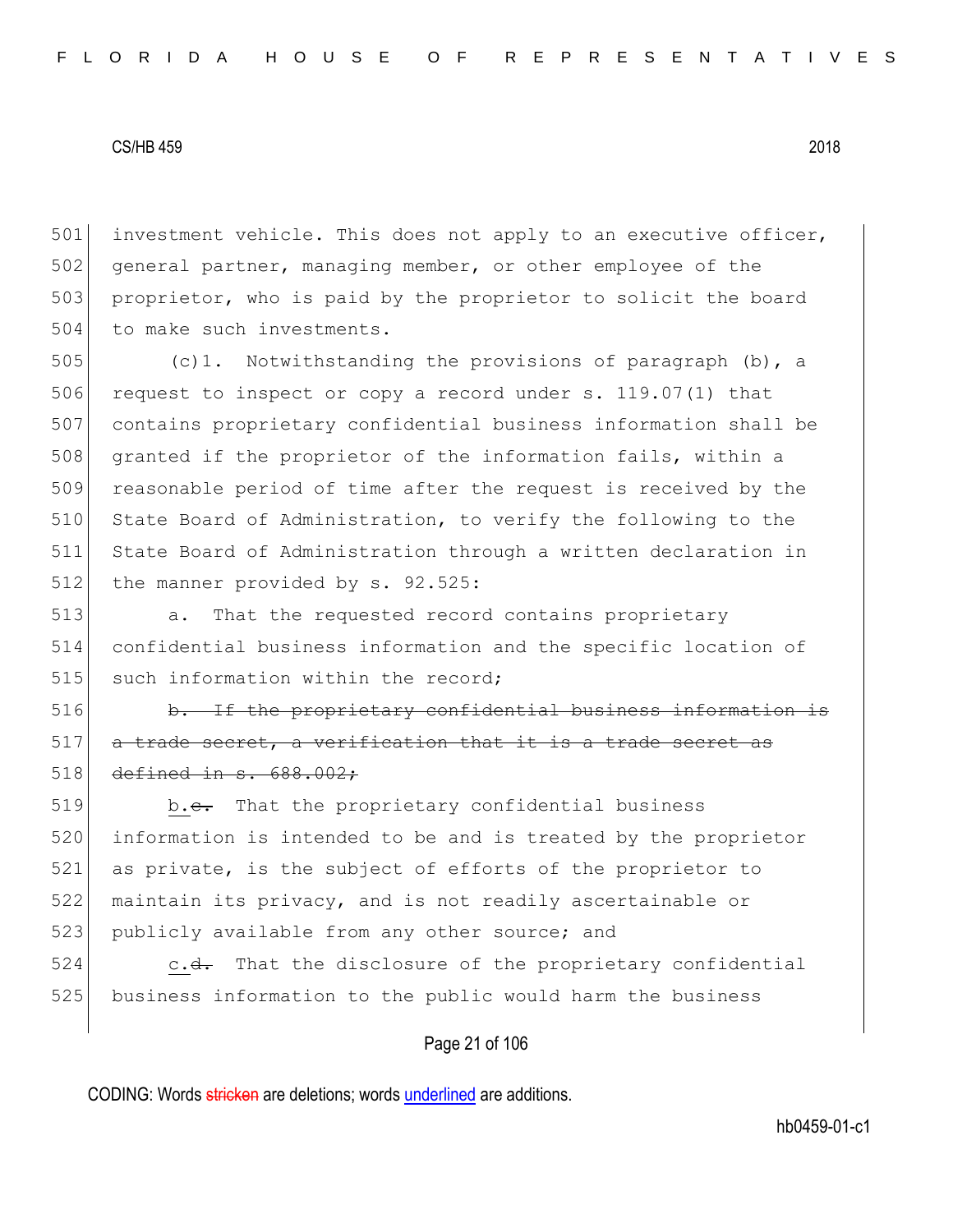526 operations of the proprietor.

527 2. The State Board of Administration shall maintain a list  $528$  and a description of the records covered by any verified, 529 written declaration made under this paragraph.

 (d) Any person may petition a court of competent jurisdiction for an order for the public release of those portions of any record made confidential and exempt by paragraph (b). Any action under this paragraph must be brought in Leon County, Florida, and the petition or other initial pleading 535 shall be served on the State Board of Administration and, if 536 determinable upon diligent inquiry, on the proprietor of the information sought to be released. In any order for the public 538 release of a record under this paragraph, the court shall make a 539 finding that the record or portion thereof is not a trade secret  $\sigma$  as defined in s. 688.002, that a compelling public interest is 541 served by the release of the record or portions thereof which exceed the public necessity for maintaining the confidentiality 543 of such record, and that the release of the record will not cause damage to or adversely affect the interests of the proprietor of the released information, other private persons or business entities, the State Board of Administration, or any trust fund, the assets of which are invested by the State Board 548 of Administration.

549 Section 10. Subsection (1) of section 252.88, Florida 550 Statutes, is amended to read:

# Page 22 of 106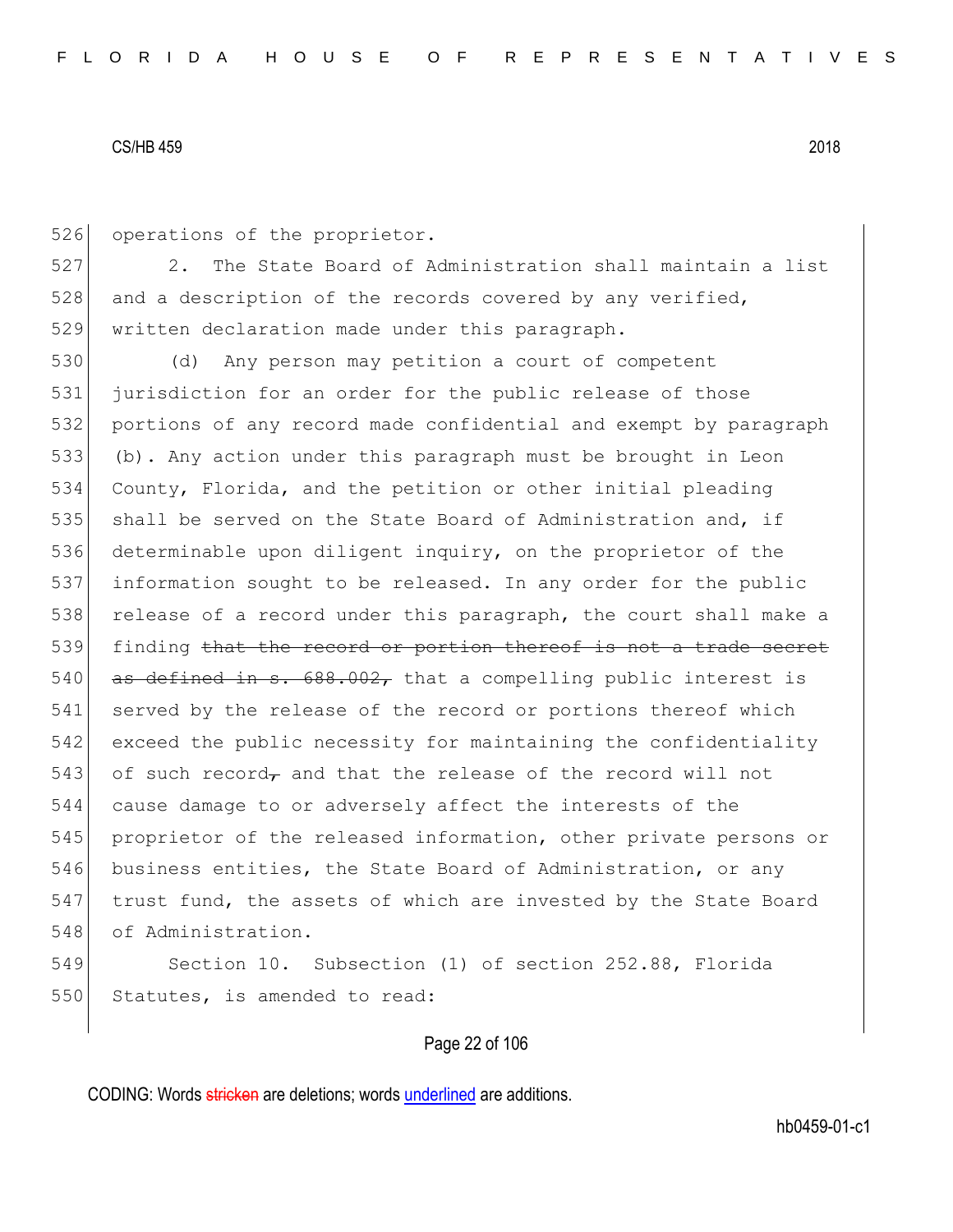| 551 | 252.88 Public records.-                                         |
|-----|-----------------------------------------------------------------|
| 552 | Whenever EPCRA authorizes an employer to exclude trade<br>(1)   |
| 553 | secret information from its submittals, the employer shall      |
| 554 | furnish the information so excluded to the commission upon      |
| 555 | request. Such information shall be confidential and exempt from |
| 556 | the provisions of $s. 119.07(1)$ . The commission shall not     |
| 557 | disclose such information except pursuant to a final            |
| 558 | determination under s. 322 of EPCRA by the Administrator of the |
| 559 | Environmental Protection Agency that such information is not    |
| 560 | entitled to trade secret protection, or pursuant to an order of |
| 561 | court.                                                          |
| 562 | Section 11. Section 252.943, Florida Statutes, is               |
| 563 | repealed.                                                       |
| 564 | Section 12. Paragraph (h) of subsection (2) of section          |
| 565 | 287.0943, Florida Statutes, is amended to read:                 |
| 566 | 287.0943 Certification of minority business enterprises.-       |
| 567 | (2)                                                             |
| 568 | The certification procedures should allow an applicant<br>(h)   |
| 569 | seeking certification to designate on the application form the  |
| 570 | information the applicant considers to be proprietary,          |
| 571 | confidential business information. As used in this paragraph,   |
| 572 | "proprietary, confidential business information" includes, but  |
| 573 | is not limited to, any information that would be exempt from    |
| 574 | public inspection pursuant to the provisions of chapter 119;    |
| 575 | trade secrets; internal auditing controls and reports; contract |
|     | Page 23 of 106                                                  |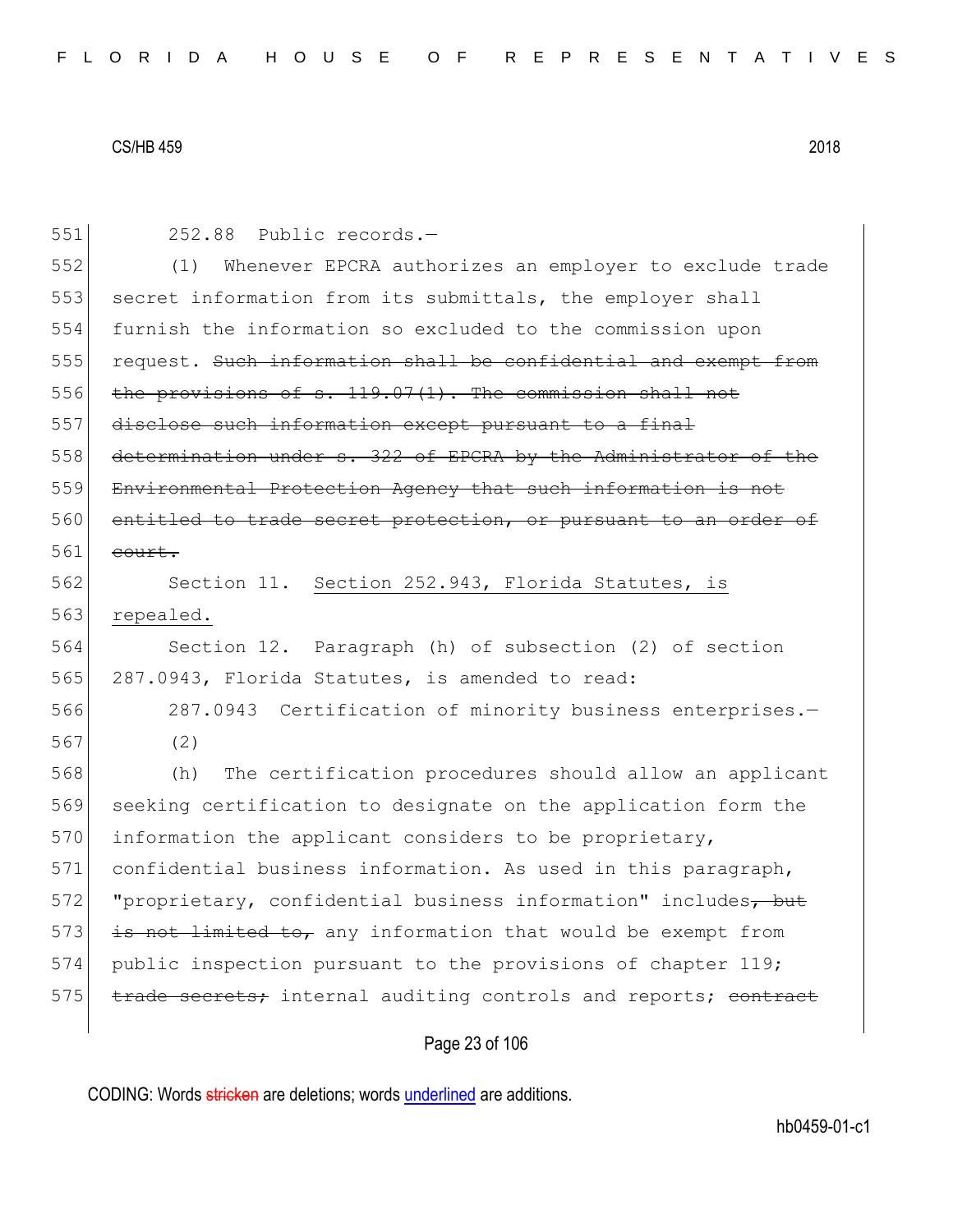576 costs; or other information the disclosure of which would injure 577 the affected party in the marketplace or otherwise violate s. 578 286.041. The executor in receipt of the application shall issue 579 written and final notice of any information for which 580 noninspection is requested but not provided for by law.

581 Section 13. Subsection (7) of section 288.047, Florida 582 Statutes, is amended to read:

583 288.047 Quick-response training for economic development.

584 (7) In providing instruction pursuant to this section, 585 materials that relate to methods of manufacture or production, 586 potential trade secrets, business transactions, or proprietary 587 information received, produced, ascertained, or discovered by 588 employees of the respective departments, district school boards, 589 community college district boards of trustees, or other 590 personnel employed for the purposes of this section is 591 confidential and exempt from the provisions of s. 119.07(1). The 592 state may seek copyright protection for instructional materials 593 and ancillary written documents developed wholly or partially 594 with state funds as a result of instruction provided pursuant to 595 this section, except for materials that are confidential and 596 exempt from the provisions of s. 119.07(1).

597 Section 14. Paragraph (c) of subsection (1) and subsection 598 (3) of section 288.075, Florida Statutes, are amended to read: 599 288.075 Confidentiality of records.-

600 (1) DEFINITIONS.—As used in this section, the term:

## Page 24 of 106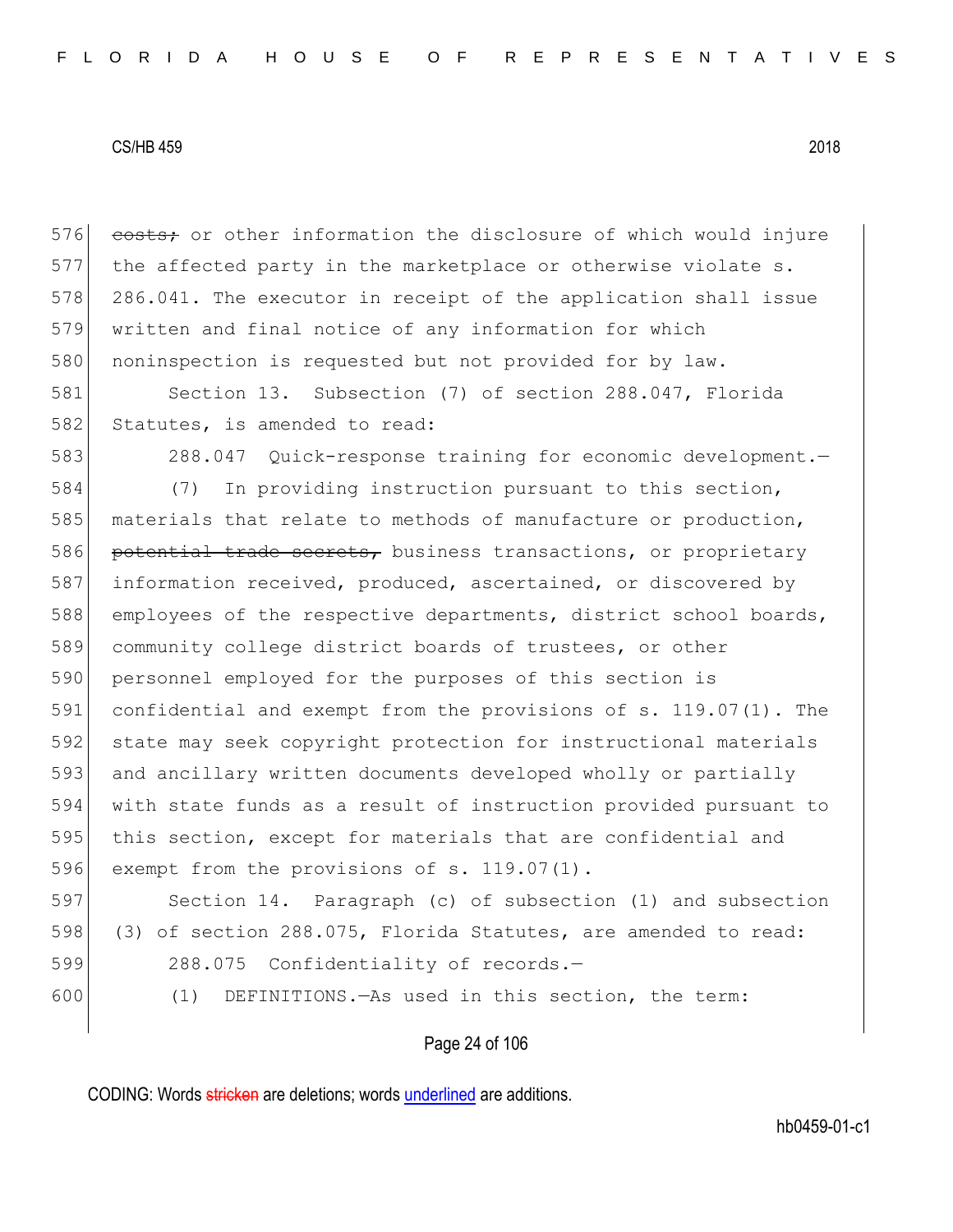| 601 | (e) "Trade secret" has the same meaning as in s. 688.002.        |
|-----|------------------------------------------------------------------|
| 602 | (3) TRADE SECRETS. Trade secrets held by an economic             |
| 603 | development agency are confidential and exempt from s. 119.07(1) |
| 604 | and s. 24(a), Art. I of the State Constitution.                  |
| 605 | Section 15. Subsection (9) of section 288.1226, Florida          |
| 606 | Statutes, is amended to read:                                    |
| 607 | 288.1226 Florida Tourism Industry Marketing Corporation;         |
| 608 | use of property; board of directors; duties; audit.-             |
| 609 | (9) PUBLIC RECORDS EXEMPTION. The identity of any person         |
| 610 | who responds to a marketing project or advertising research      |
| 611 | project conducted by the corporation in the performance of its   |
| 612 | duties on behalf of Enterprise Florida, Inc., is or trade        |
| 613 | secrets as defined by s. 812.081 obtained pursuant to such       |
| 614 | activities, are exempt from s. 119.07(1) and s. 24(a), Art. I of |
| 615 | the State Constitution. This subsection is subject to the Open   |
| 616 | Government Sunset Review Act in accordance with s. 119.15 and    |
| 617 | shall stand repealed on October 2, 2021, unless reviewed and     |
| 618 | saved from repeal through reenactment by the Legislature.        |
| 619 | Section 16. Paragraph (d) of subsection (3) of section           |
| 620 | 288.776, Florida Statutes, is amended to read:                   |
| 621 | 288.776 Board of directors; powers and duties.-                  |
| 622 | (3)<br>The board shall:                                          |
| 623 | Adopt policies, including criteria, establishing which<br>(d)    |
| 624 | exporters and export transactions shall be eligible for          |
| 625 | insurance, coinsurance, loan quarantees, and direct, quaranteed, |
|     | Page 25 of 106                                                   |
|     |                                                                  |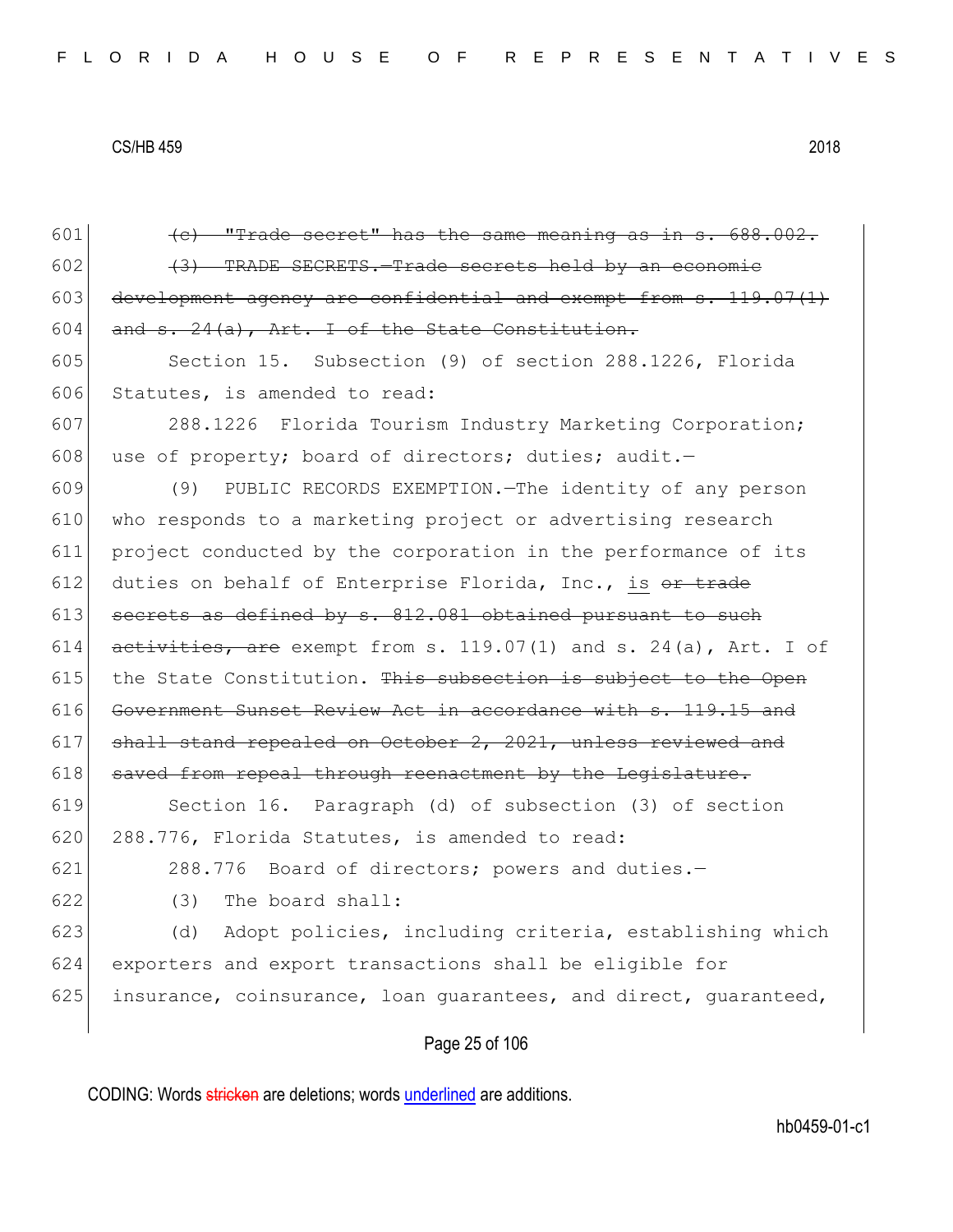626 or collateralized loans which may be extended by the 627 corporation. Pursuant to this subsection, the board shall 628 include the following criteria: 629 1. Any individual signing any corporation loan application 630 and loan or quarantee agreement shall have an equity in the 631 business applying for financial assistance. 632 2. Each program shall exclusively support the export of 633 goods and services by small and medium-sized businesses which 634 are domiciled in this state. Priority shall be given to goods 635 which have value added in this state. 636 3. Financial assistance shall only be extended when at 637 least one of the following circumstances exists: 638 a. The assistance is required to secure the participation 639 of small and medium-sized export businesses in federal, state, 640 or private financing programs. 641 b. No conventional source of lender support is available 642 for the business from public or private financing sources. 643 644 Personal financial records, trade secrets, or proprietary 645 information of applicants shall be confidential and exempt from 646 the provisions of s. 119.07(1). 647 Section 17. Section 288.9520, Florida Statutes, is amended 648 to read: 649 288.9520 Public records exemption.—Materials that relate 650 to methods of manufacture or production, potential trade

Page 26 of 106

CODING: Words stricken are deletions; words underlined are additions.

hb0459-01-c1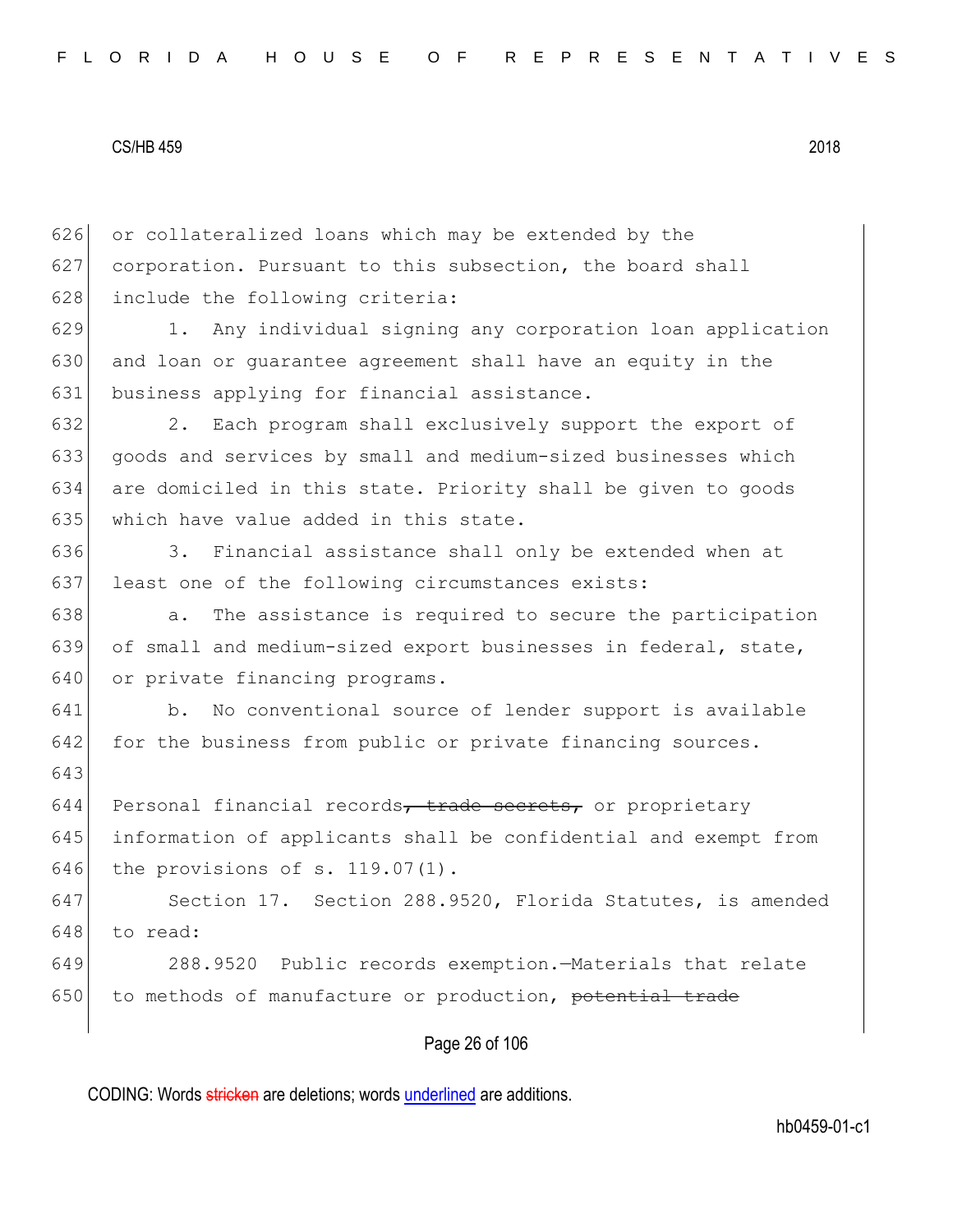$651$  secrets, potentially patentable material, actual trade secrets, 652 business transactions, financial and proprietary information, 653 and agreements or proposals to receive funding that are 654 received, generated, ascertained, or discovered by Enterprise 655 Florida, Inc., including its affiliates or subsidiaries and 656 partnership participants, such as private enterprises, 657 educational institutions, and other organizations, are 658 confidential and exempt from the provisions of s. 119.07(1) and 659 s. 24(a), Art. I of the State Constitution, except that a 660 recipient of Enterprise Florida, Inc., research funds shall make 661 available, upon request, the title and description of the 662 research project, the name of the researcher, and the amount and 663 source of funding provided for the project. 664 Section 18. Subsection (5) of section 288.9607, Florida 665 Statutes, is amended to read: 666 288.9607 Guaranty of bond issues.— 667 (5) Personal financial records, trade secrets, or 668 proprietary information of applicants delivered to or obtained 669 by the corporation shall be confidential and exempt from the 670 provisions of s. 119.07(1). 671 Section 19. Paragraph (f) of subsection (1), paragraph (a) 672 of subsection  $(2)$ , paragraph  $(a)$  of subsection  $(3)$ , and 673 paragraphs (b) and (c) of subsection  $(4)$  of section 288.9626, 674 Florida Statutes, are amended to read:

675 288.9626 Exemptions from public records and public

# Page 27 of 106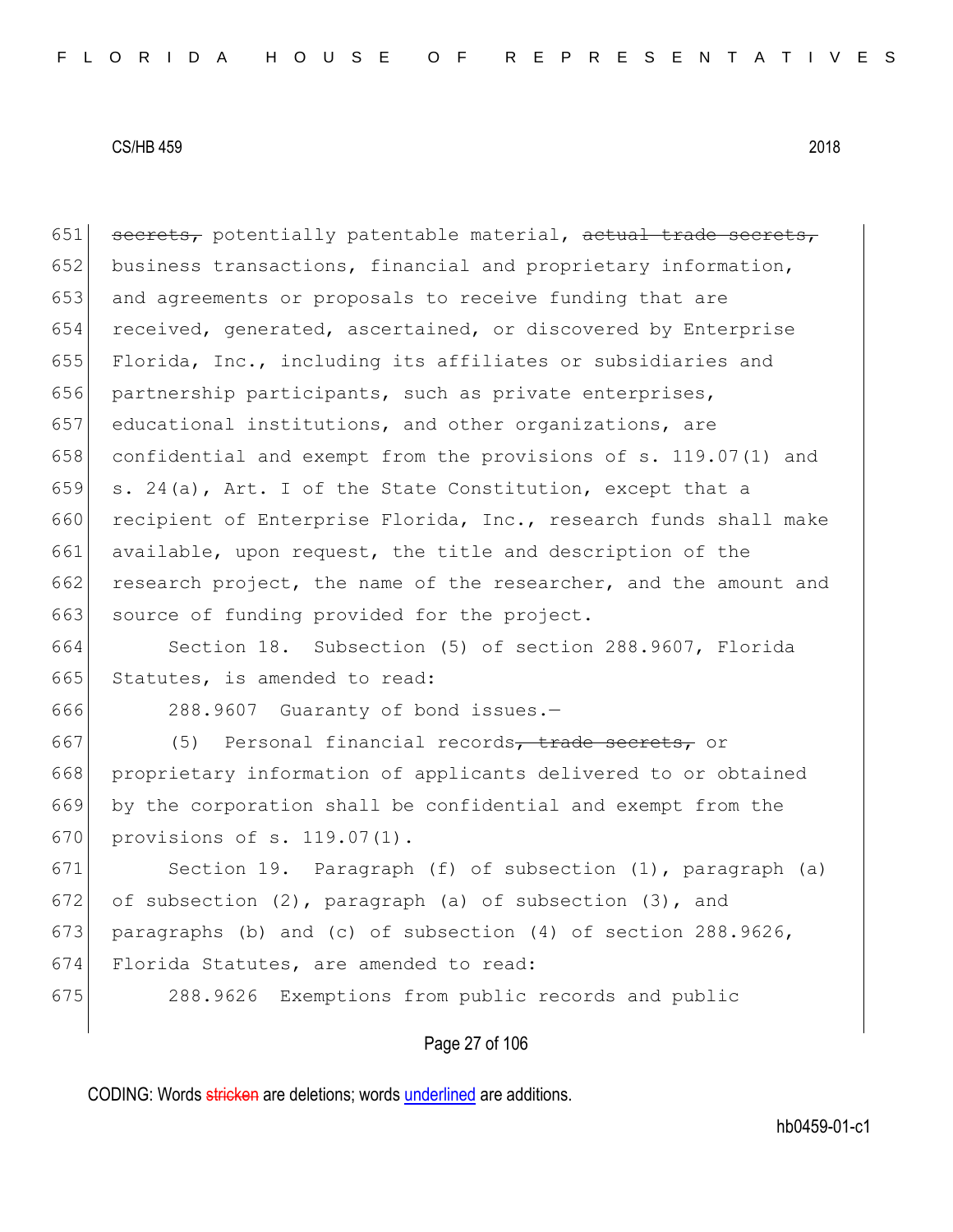676 meetings requirements for the Florida Opportunity Fund.-677 (1) DEFINITIONS.—As used in this section, the term: 678 (f)1. "Proprietary confidential business information" 679 means information that has been designated by the proprietor 680 when provided to the Florida Opportunity Fund as information 681 that is owned or controlled by a proprietor; that is intended to 682 be and is treated by the proprietor as private, the disclosure 683 of which would harm the business operations of the proprietor 684 and has not been intentionally disclosed by the proprietor 685 unless pursuant to a private agreement that provides that the 686 information will not be released to the public except as 687 required by law or legal process, or pursuant to law or an order 688 of a court or administrative body; and that concerns:

689 a. Trade secrets as defined in s. 688.002.

**a.b.** Information provided to the Florida Opportunity Fund regarding an existing or prospective alternative investment in a private equity fund, venture capital fund, angel fund, or portfolio company that is proprietary to the provider of the information.

695 b.c. Financial statements and auditor reports of an alternative investment vehicle or portfolio company, unless publicly released by the alternative investment vehicle or portfolio company.

699 c.<del>d.</del> Meeting materials of an alternative investment 700 vehicle or portfolio company relating to financial, operating,

Page 28 of 106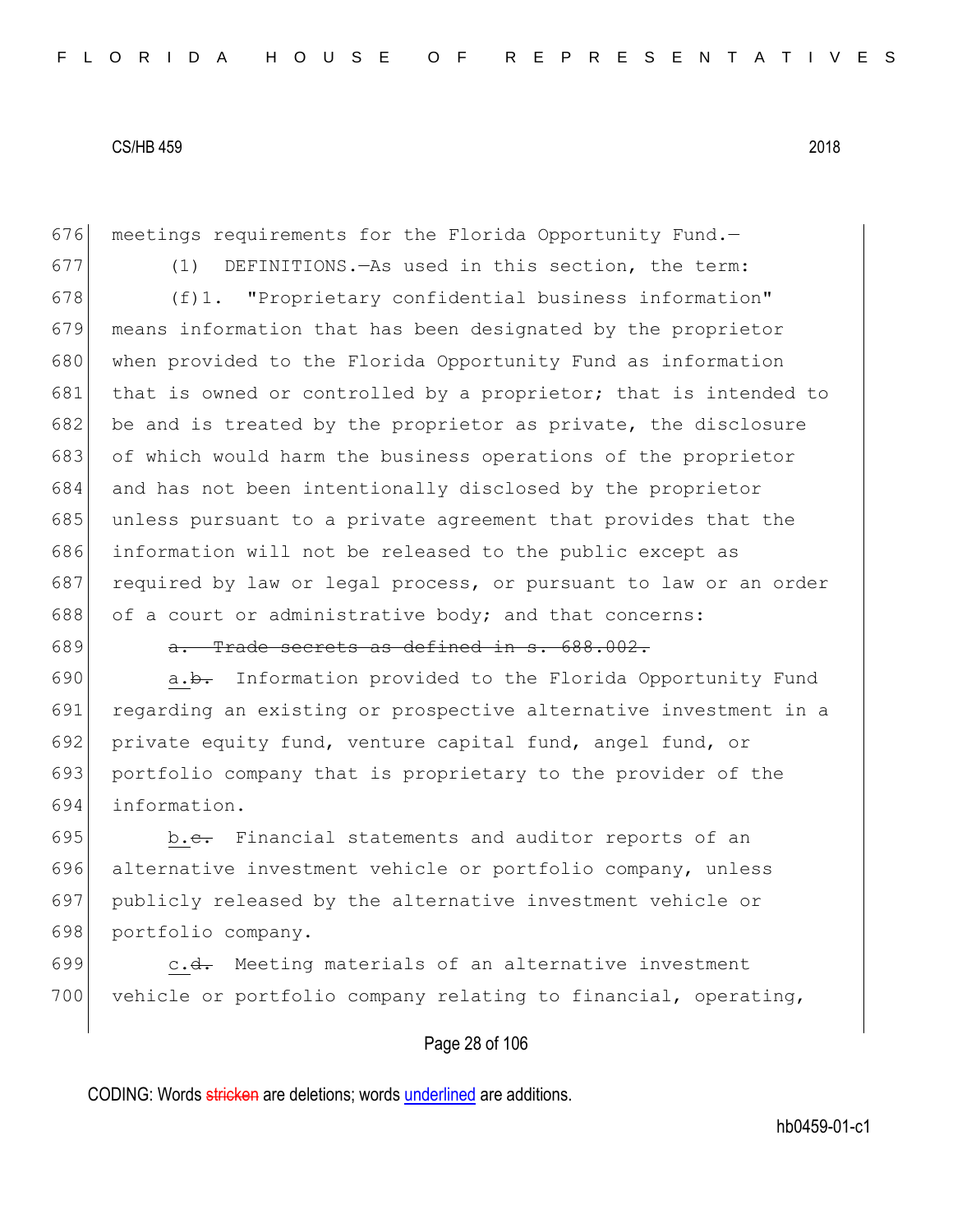701 or marketing information of the alternative investment vehicle 702 or portfolio company.

703 d.<del>e.</del> Information regarding the portfolio positions in 704 which the alternative investment vehicles or Florida Opportunity 705 Fund invest.

706  $e.f.$  Capital call and distribution notices to investors or 707 the Florida Opportunity Fund of an alternative investment 708 vehicle.

709 f.<del>g.</del> Alternative investment agreements and related 710 records.

711 g.h. Information concerning investors, other than the 712 Florida Opportunity Fund, in an alternative investment vehicle 713 or portfolio company.

714 2. "Proprietary confidential business information" does 715 not include:

716 a. The name, address, and vintage year of an alternative 717 investment vehicle or Florida Opportunity Fund and the identity 718 of the principals involved in the management of the alternative 719 investment vehicle or Florida Opportunity Fund.

720 b. The dollar amount of the commitment made by the Florida 721 Opportunity Fund to each alternative investment vehicle since 722 inception, if any.

723 c. The dollar amount and date of cash contributions made 724 by the Florida Opportunity Fund to each alternative investment 725 vehicle since inception, if any.

# Page 29 of 106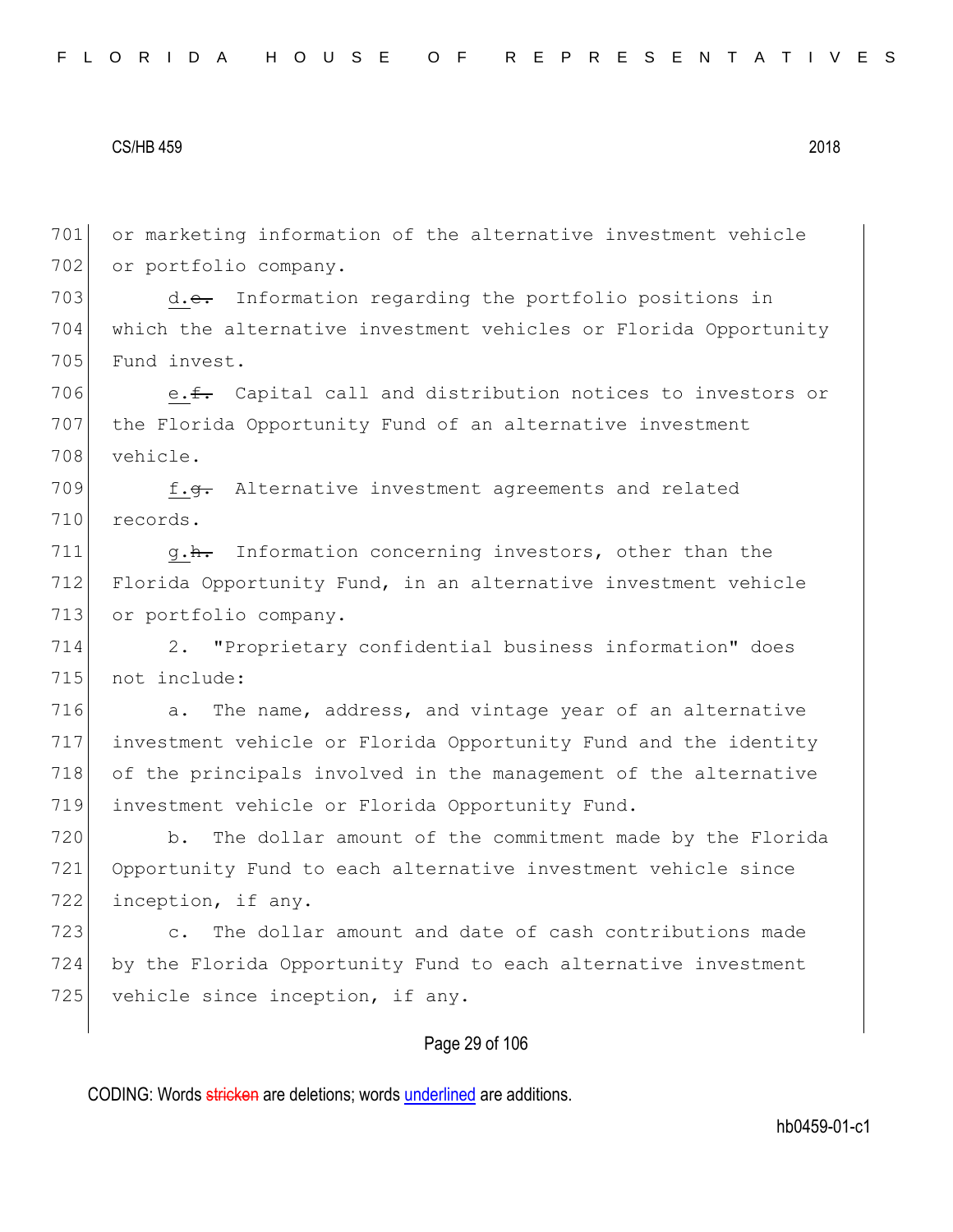726 d. The dollar amount, on a fiscal-year-end basis, of cash 727 or other fungible distributions received by the Florida 728 Opportunity Fund from each alternative investment vehicle.

729 e. The dollar amount, on a fiscal-year-end basis, of cash or other fungible distributions received by the Florida Opportunity Fund plus the remaining value of alternative-vehicle assets that are attributable to the Florida Opportunity Fund's investment in each alternative investment vehicle.

734 f. The net internal rate of return of each alternative 735 investment vehicle since inception.

736 g. The investment multiple of each alternative investment 737 vehicle since inception.

738 h. The dollar amount of the total management fees and 739 costs paid on an annual fiscal-year-end basis by the Florida 740 Opportunity Fund to each alternative investment vehicle.

741 i. The dollar amount of cash profit received by the 742 Florida Opportunity Fund from each alternative investment 743 vehicle on a fiscal-year-end basis.

744 (2) PUBLIC RECORDS EXEMPTION.—

745 (a) The following records held by the Florida Opportunity 746 Fund are confidential and exempt from s.  $119.07(1)$  and s.  $24(a)$ , 747 Art. I of the State Constitution:

748 1. Materials that relate to methods of manufacture or 749 production, potential trade secrets, or patentable material 750 received, generated, ascertained, or discovered during the

# Page 30 of 106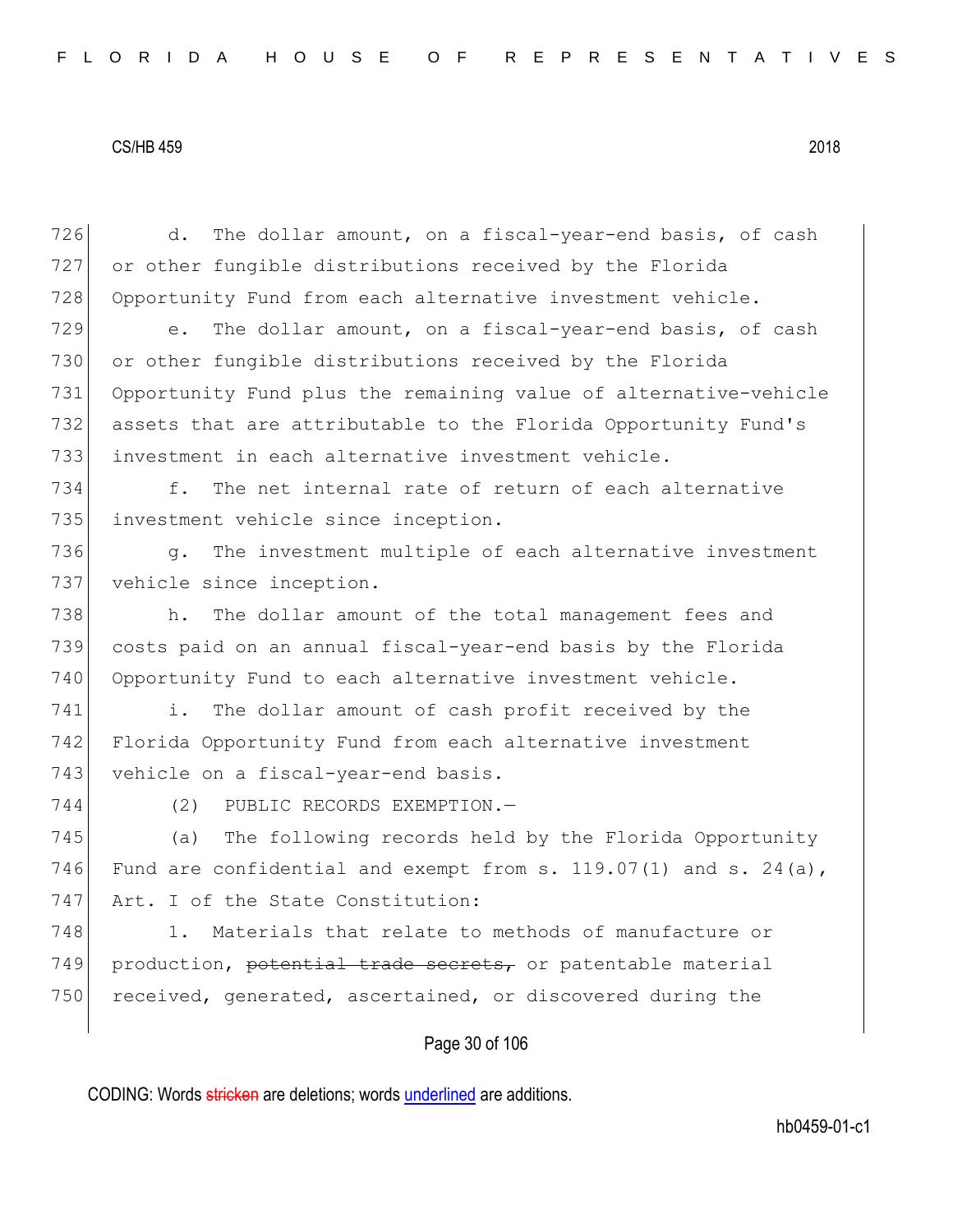751 course of research or through research projects and that are 752 provided by a proprietor.

753 2. Information that would identify an investor or 754 potential investor who desires to remain anonymous in projects 755 reviewed by the Florida Opportunity Fund.

756 3. Proprietary confidential business information regarding 757 alternative investments for 7 years after the termination of the 758 alternative investment.

759 (3) PUBLIC MEETINGS EXEMPTION.—

760 (a) That portion of a meeting of the board of directors 761 of the Florida Opportunity Fund at which information is 762 discussed which is confidential and exempt under subsection (2) 763 or s. 688.01 is exempt from s. 286.011 and s. 24(b), Art. I of 764 the State Constitution.

765 (4) REQUEST TO INSPECT OR COPY A RECORD.—

766 (b) Notwithstanding the provisions of paragraph (2)(a), a 767 request to inspect or copy a public record that contains 768 proprietary confidential business information shall be granted 769 if the proprietor of the information fails, within a reasonable 770 period of time after the request is received by the Florida 771 Opportunity Fund, to verify the following to the Florida 772 Opportunity Fund through a written declaration in the manner 773 provided by s. 92.525:

774 1. That the requested record contains proprietary 775 confidential business information and the specific location of

# Page 31 of 106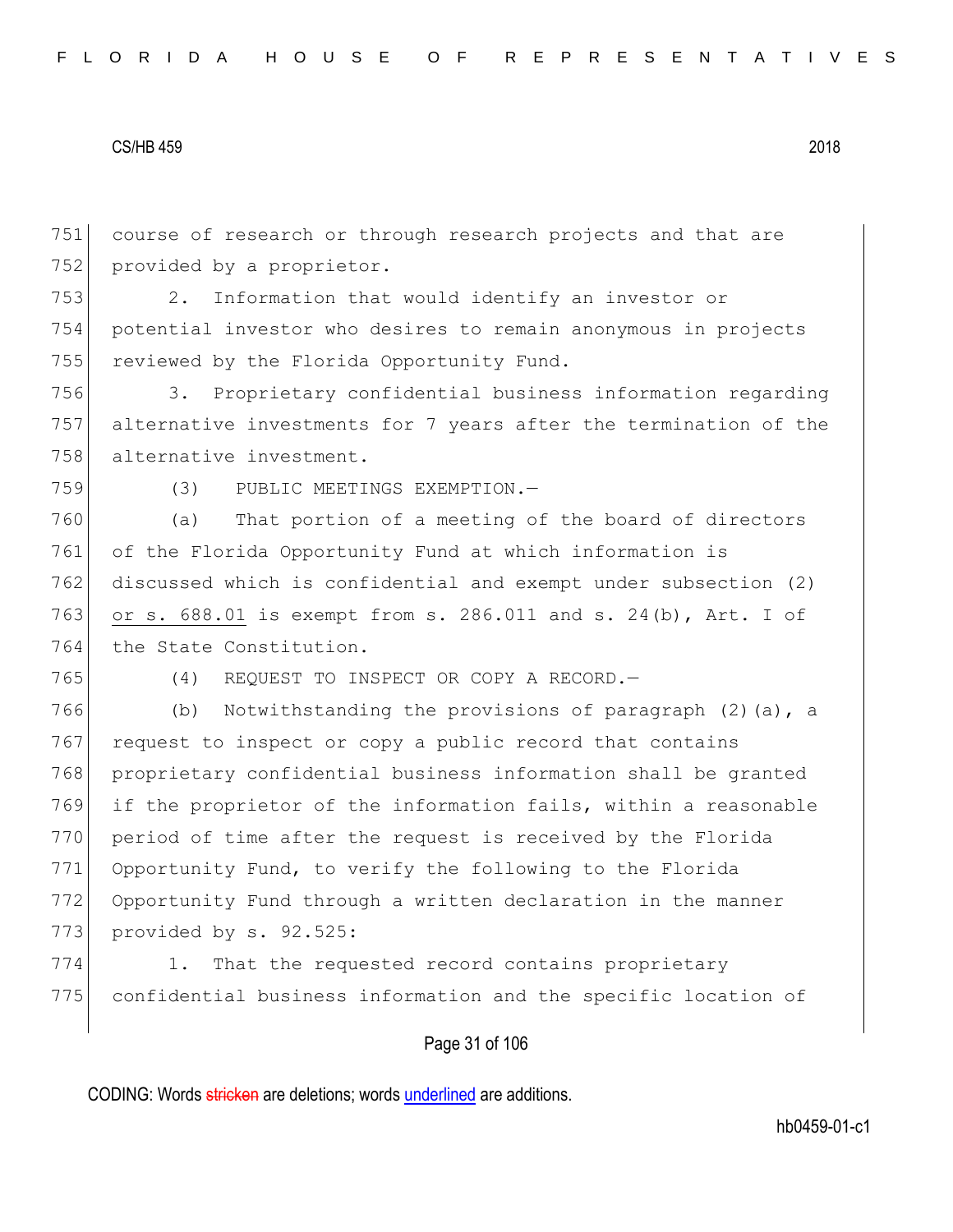776 such information within the record;

 $777$   $2.$  If the proprietary confidential business informat  $778$  a trade secret, a verification that it is a trade secret 779 defined in s. 688.002;

780 2.3. That the proprietary confidential business 781 information is intended to be and is treated by the proprietor 782 as private, is the subject of efforts of the proprietor to 783 maintain its privacy, and is not readily ascertainable or 784 publicly available from any other source; and

 $785$  3.4. That the disclosure of the proprietary confidential 786 business information to the public would harm the business 787 operations of the proprietor.

788 (c)1. Any person may petition a court of competent 789 jurisdiction for an order for the public release of those 790 portions of any record made confidential and exempt by 791 subsection (2).

792 2. Any action under this subsection must be brought in 793 Orange County, and the petition or other initial pleading shall 794 be served on the Florida Opportunity Fund and, if determinable 795 upon diligent inquiry, on the proprietor of the information 796 sought to be released.

797 3. In any order for the public release of a record under 798 this subsection, the court shall make a finding that:

799 a. The record or portion thereof is not a trade secret as 800 defined in s. 688.002:

Page 32 of 106

CODING: Words stricken are deletions; words underlined are additions.

hb0459-01-c1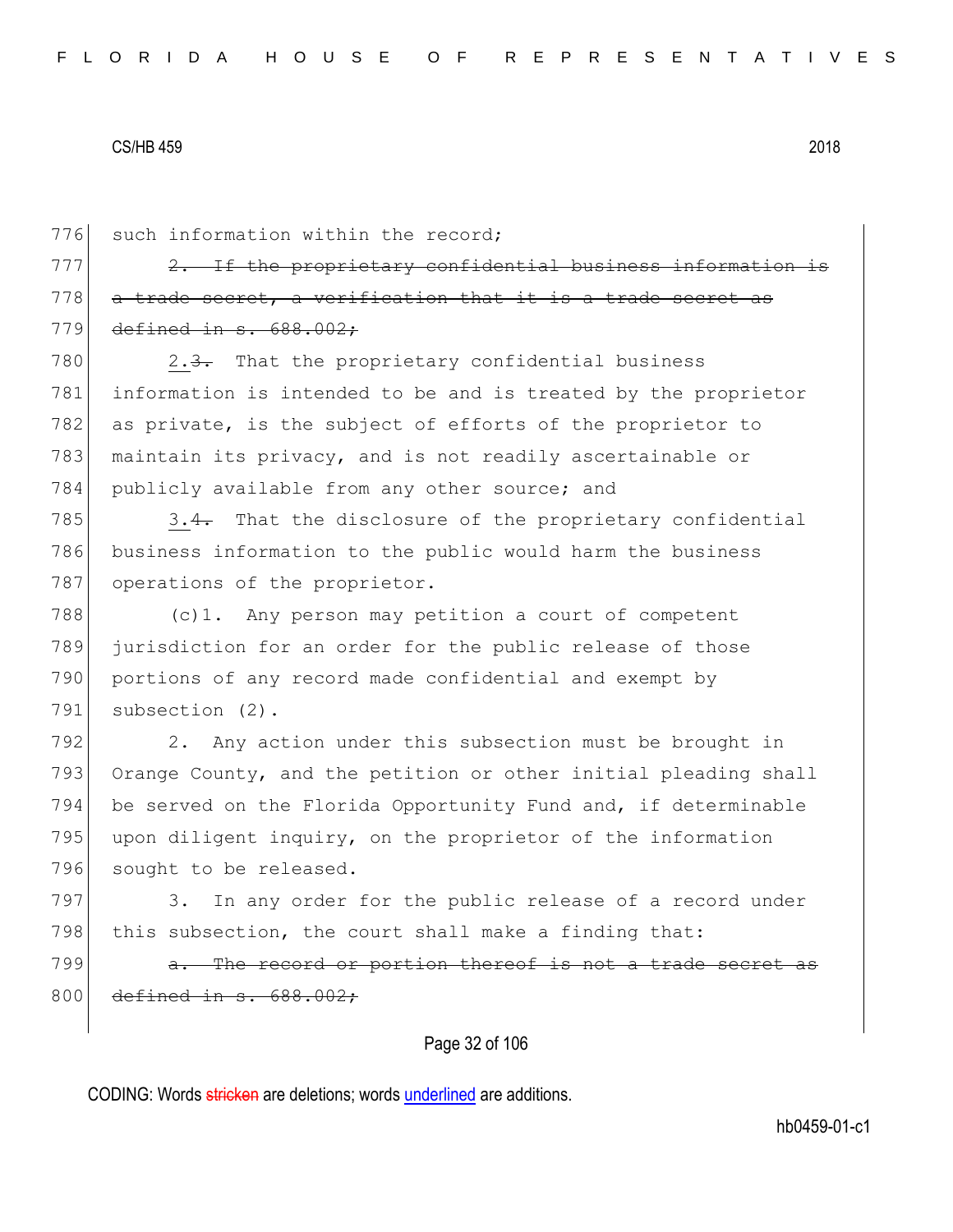801 a. b. A compelling public interest is served by the 802 release of the record or portions thereof which exceed the 803 public necessity for maintaining the confidentiality of such 804 record; and

 $805$  b.  $e$ . The release of the record will not cause damage to 806 or adversely affect the interests of the proprietor of the 807 released information, other private persons or business 808 entities, or the Florida Opportunity Fund.

809 Section 20. Paragraph (b) of subsection (1), paragraph (a) 810 of subsection  $(2)$ , paragraph  $(a)$  of subsection  $(3)$ , and 811 paragraphs (b) and (c) of subsection (4) of section 288.9627, 812 Florida Statutes, are amended to read:

813 288.9627 Exemptions from public records and public 814 meetings requirements for the Institute for the 815 Commercialization of Public Research.-

816 (1) DEFINITIONS.—As used in this section, the term:

817 (b)1. "Proprietary confidential business information" 818 means information that has been designated by the proprietor 819 when provided to the institute as information that is owned or 820 controlled by a proprietor; that is intended to be and is 821 treated by the proprietor as private, the disclosure of which 822 would harm the business operations of the proprietor and has not 823 been intentionally disclosed by the proprietor unless pursuant 824 to a private agreement that provides that the information will 825 | not be released to the public except as required by law or legal

## Page 33 of 106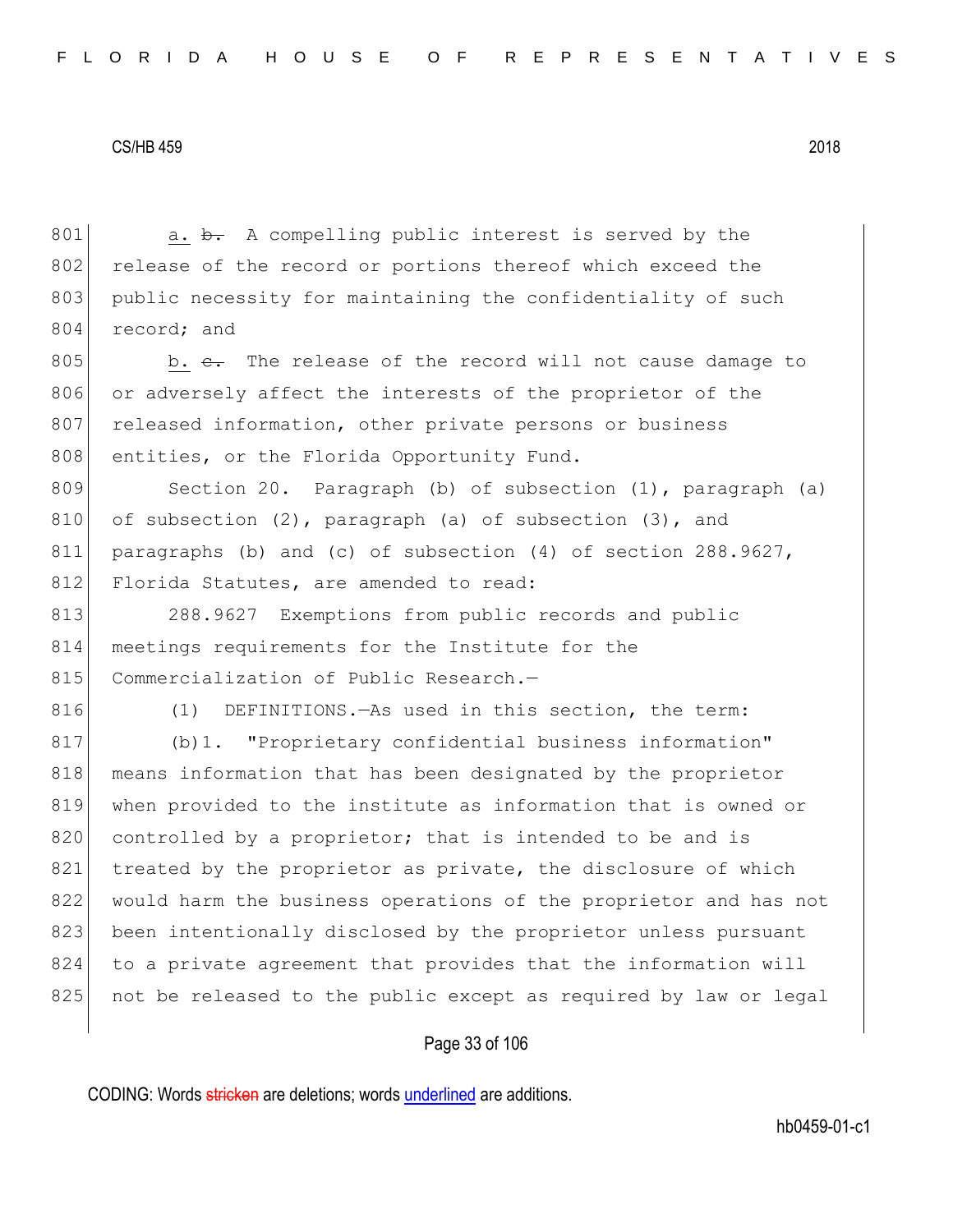| 826 | process, or pursuant to law or an order of a court or          |
|-----|----------------------------------------------------------------|
| 827 | administrative body; and that concerns:                        |
| 828 | a. Trade secrets as defined in s. 688.002.                     |
| 829 | a.b. Financial statements and internal or external auditor     |
| 830 | reports of a proprietor corporation, partnership, or person    |
| 831 | requesting confidentiality under this statute, unless publicly |
| 832 | released by the proprietor.                                    |
| 833 | b.e. Meeting materials related to financial, operating,        |
| 834 | investment, or marketing information of the proprietor         |
| 835 | corporation, partnership, or person.                           |
| 836 | c.d. Information concerning private investors in the           |
| 837 | proprietor corporation, partnership, or person.                |
| 838 | 2. "Proprietary confidential business information" does        |
| 839 | not include:                                                   |
| 840 | a. The identity and primary address of the proprietor's        |
| 841 | principals.                                                    |
| 842 | b. The dollar amount and date of the financial commitment      |
| 843 | or contribution made by the institute.                         |
| 844 | c. The dollar amount, on a fiscal-year-end basis, of cash      |
| 845 | repayments or other fungible distributions received by the     |
| 846 | institute from each proprietor.                                |
| 847 | d. The dollar amount, if any, of the total management fees     |
| 848 | and costs paid on an annual fiscal-year-end basis by the       |
| 849 | institute.                                                     |
| 850 | (2)<br>PUBLIC RECORDS EXEMPTION.-                              |
|     | Page 34 of 106                                                 |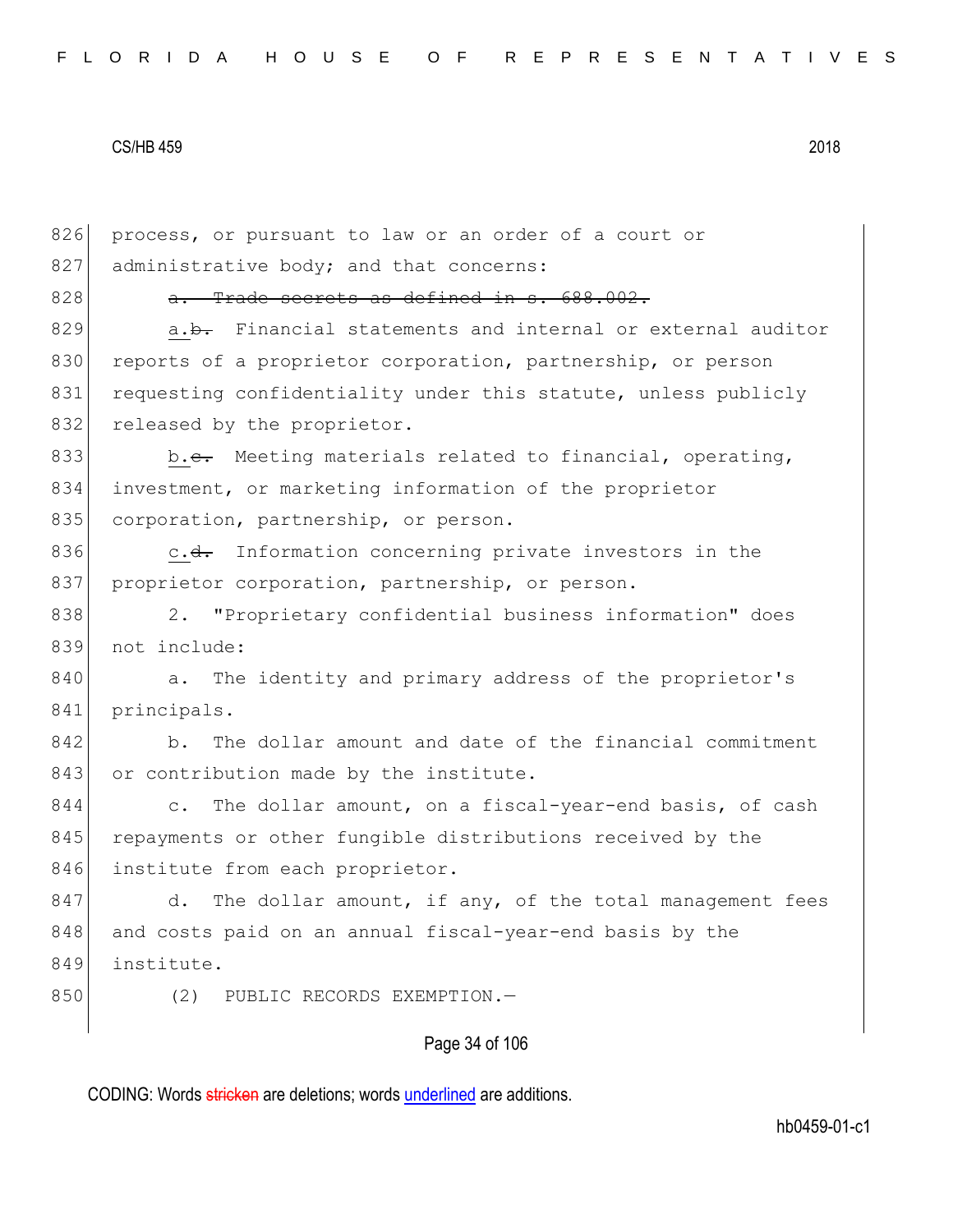851 (a) The following records held by the institute are 852 confidential and exempt from s. 119.07(1) and s. 24(a), Art. I 853 of the State Constitution:

854 1. Materials that relate to methods of manufacture or 855 production, potential trade secrets, or patentable material 856 received, generated, ascertained, or discovered during the 857 course of research or through research projects conducted by 858 universities and other publicly supported organizations in this 859 state and that are provided to the institute by a proprietor.

860 2. Information that would identify an investor or 861 potential investor who desires to remain anonymous in projects 862 reviewed by the institute for assistance.

863 3. Any information received from a person from another 864 state or nation or the Federal Government which is otherwise 865 confidential or exempt pursuant to the laws of that state or 866 nation or pursuant to federal law.

867 4. Proprietary confidential business information for 7 868 years after the termination of the institute's financial 869 commitment to the company.

870 (3) PUBLIC MEETINGS EXEMPTION.

871 (a) That portion of a meeting of the institute's board of 872 directors at which information is discussed which is 873 confidential and exempt under subsection (2) or s. 688.01 is 874 exempt from s. 286.011 and s. 24(b), Art. I of the State 875 Constitution.

# Page 35 of 106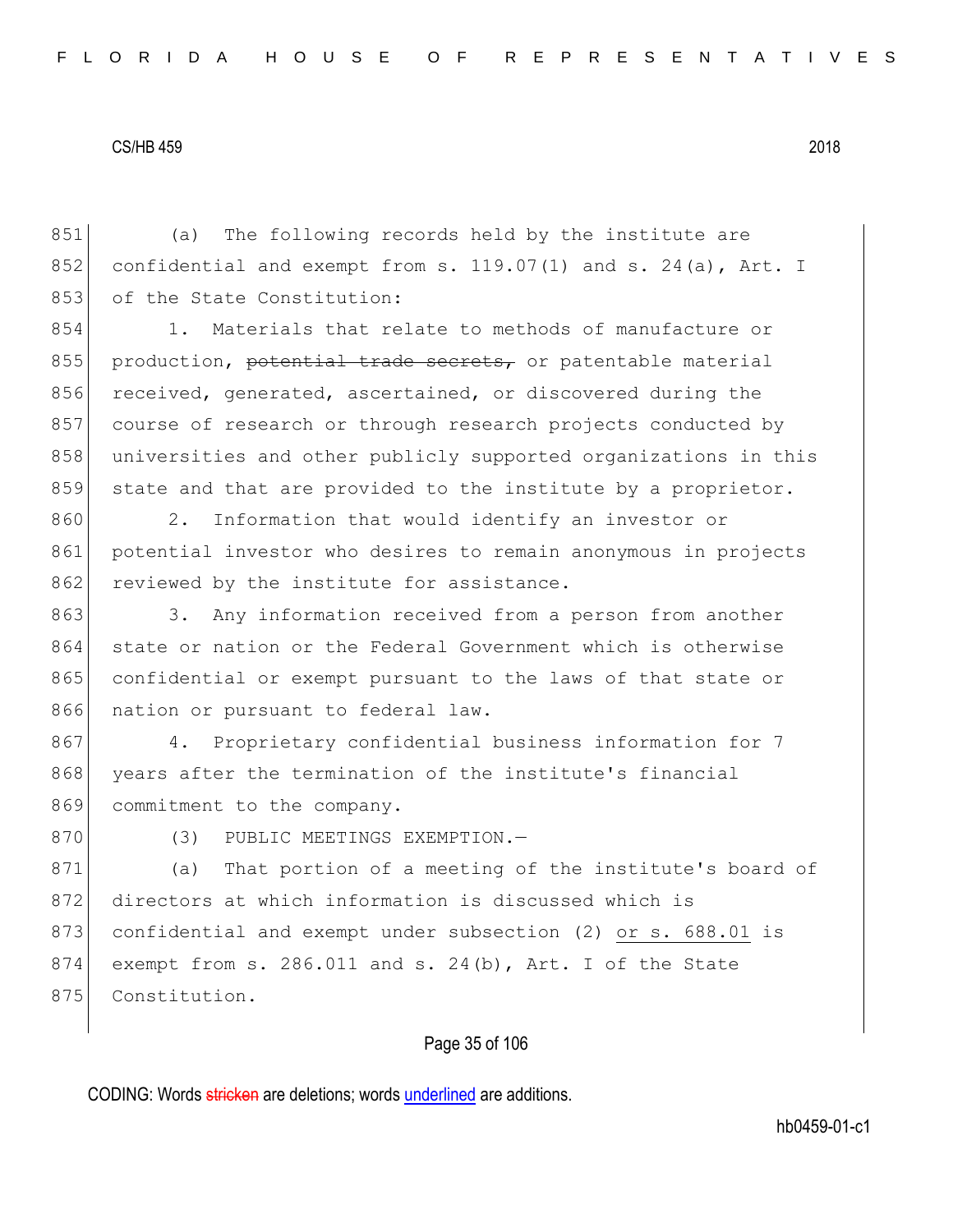876 (4) REQUEST TO INSPECT OR COPY A RECORD.

877 (b) Notwithstanding the provisions of paragraph (2)(a), a 878 request to inspect or copy a public record that contains 879 proprietary confidential business information shall be granted 880 if the proprietor of the information fails, within a reasonable 881 period of time after the request is received by the institute, 882 to verify the following to the institute through a written 883 declaration in the manner provided by s. 92.525:

884 1. That the requested record contains proprietary 885 confidential business information and the specific location of 886 such information within the record;

887 2. If the proprietary confidential business information is 888 a trade secret, a verification that it is a trade secret as 889 defined in s. 688.002:

890 2.3. That the proprietary confidential business 891 information is intended to be and is treated by the proprietor 892 as private, is the subject of efforts of the proprietor to 893 maintain its privacy, and is not readily ascertainable or 894 publicly available from any other source; and

 $895$  3.4. That the disclosure of the proprietary confidential 896 business information to the public would harm the business 897 operations of the proprietor.

898  $(c)$ 1. Any person may petition a court of competent 899 jurisdiction for an order for the public release of those 900 portions of any record made confidential and exempt by

# Page 36 of 106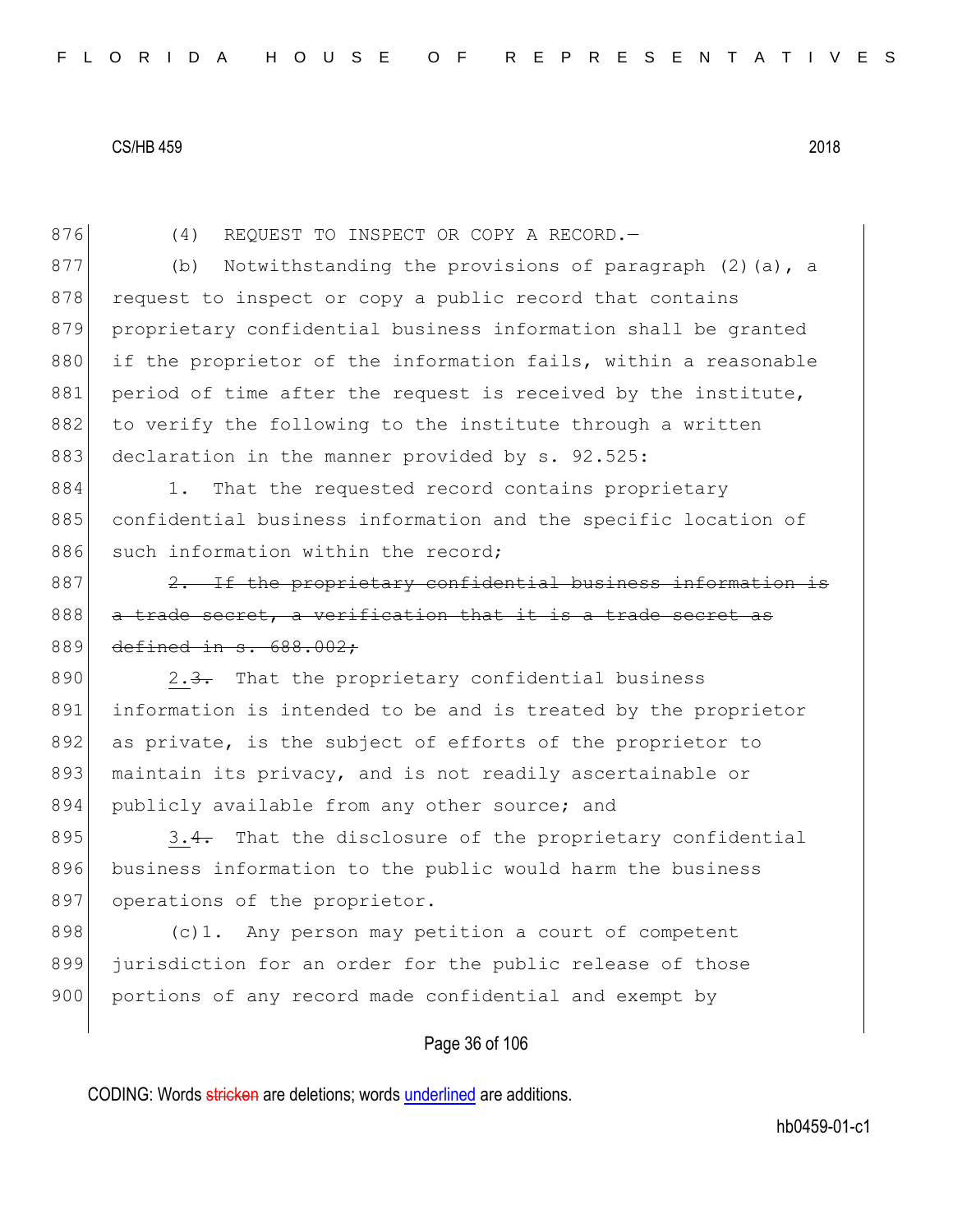901 subsection (2). 902 2. Any action under this subsection must be brought in 903 Palm Beach County or Alachua County, and the petition or other 904 initial pleading shall be served on the institute and, if 905 determinable upon diligent inquiry, on the proprietor of the 906 information sought to be released. 907 3. In any order for the public release of a record under 908 this subsection, the court shall make a finding that: 909 a. The record or portion thereof is not a trade secret as 910 defined in s. 688.002; 911 a.<del>b.</del> A compelling public interest is served by the release 912 of the record or portions thereof which exceed the public 913 necessity for maintaining the confidentiality of such record; 914 and 915 b.<del>c.</del> The release of the record will not cause damage to or 916 adversely affect the interests of the proprietor of the released 917 information, other private persons or business entities, or the 918 institute. 919 Section 21. Section 331.326, Florida Statutes, is amended 920 to read: 921 331.326 Information relating to trade secrets 922 confidential.—The records of Space Florida regarding matters 923 encompassed by this act are public records subject to chapter 924 119. Any information held by Space Florida which is a trade  $925$  secret, as defined in s.  $812.081$ , including trade secrets of

Page 37 of 106

CODING: Words stricken are deletions; words underlined are additions.

hb0459-01-c1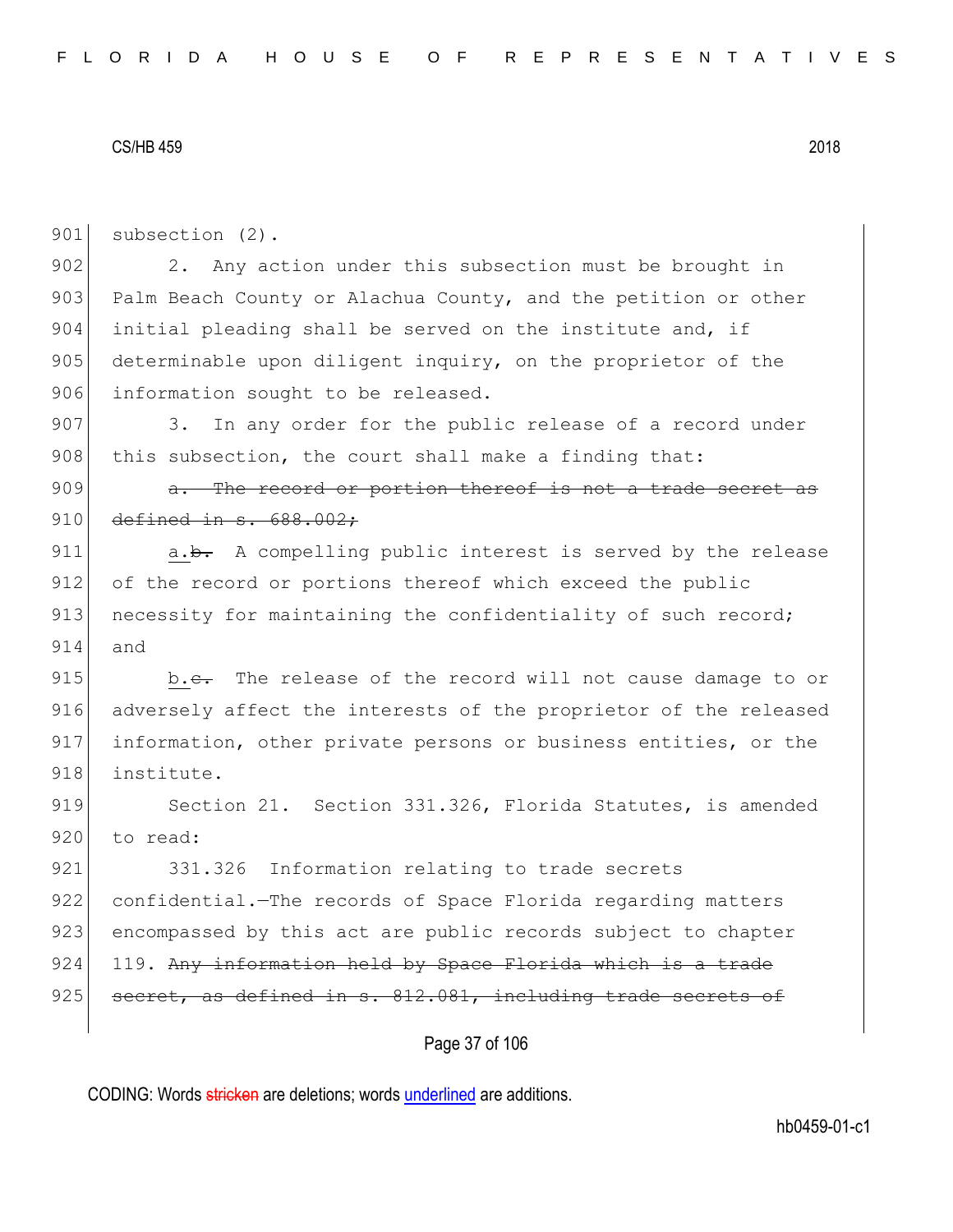Page 38 of 106 926 Space Florida, any spaceport user, or the space industry 927 business, is confidential and exempt from  $s. 119.07(1)$  and  $s.$  $928$   $24(a)$ , Art. I of the State Constitution and may not be 929 disclosed. If Space Florida determines that any information  $930$  requested by the public will reveal a trade secret, it shall, in 931 writing, inform the person making the request of that 932 determination. The determination is a final order as defined in 933 s. 120.52. Any meeting or portion of a meeting of Space 934 Florida's board is exempt from s. 286.011 and s. 24(b), Art. I 935 of the State Constitution when the board is discussing trade 936 secrets as defined in s. 688.01. Any public record generated 937 during the closed portions of the meetings, such as minutes, 938 tape recordings, and notes, is confidential and exempt from s. 939 119.07(1) and s. 24(a), Art. I of the State Constitution.  $\frac{m}{100}$ 940 section is subject to the Open Government Sunset Review Act in 941  $\vert$  accordance with s. 119.15 and shall stand repealed on October 2, 942 2021, unless reviewed and saved from repeal through reenactment 943 by the Legislature. 944 Section 22. Subsection (4) of section 334.049, Florida 945 Statutes, is amended to read: 946 334.049 Patents, copyrights, trademarks; notice to 947 Department of State<del>; confidentiality of trade secrets</del>.  $948$  (4) Any information obtained by the department as a result 949 of research and development projects and revealing a method of  $950$  process, production, or manufacture which is a trade secret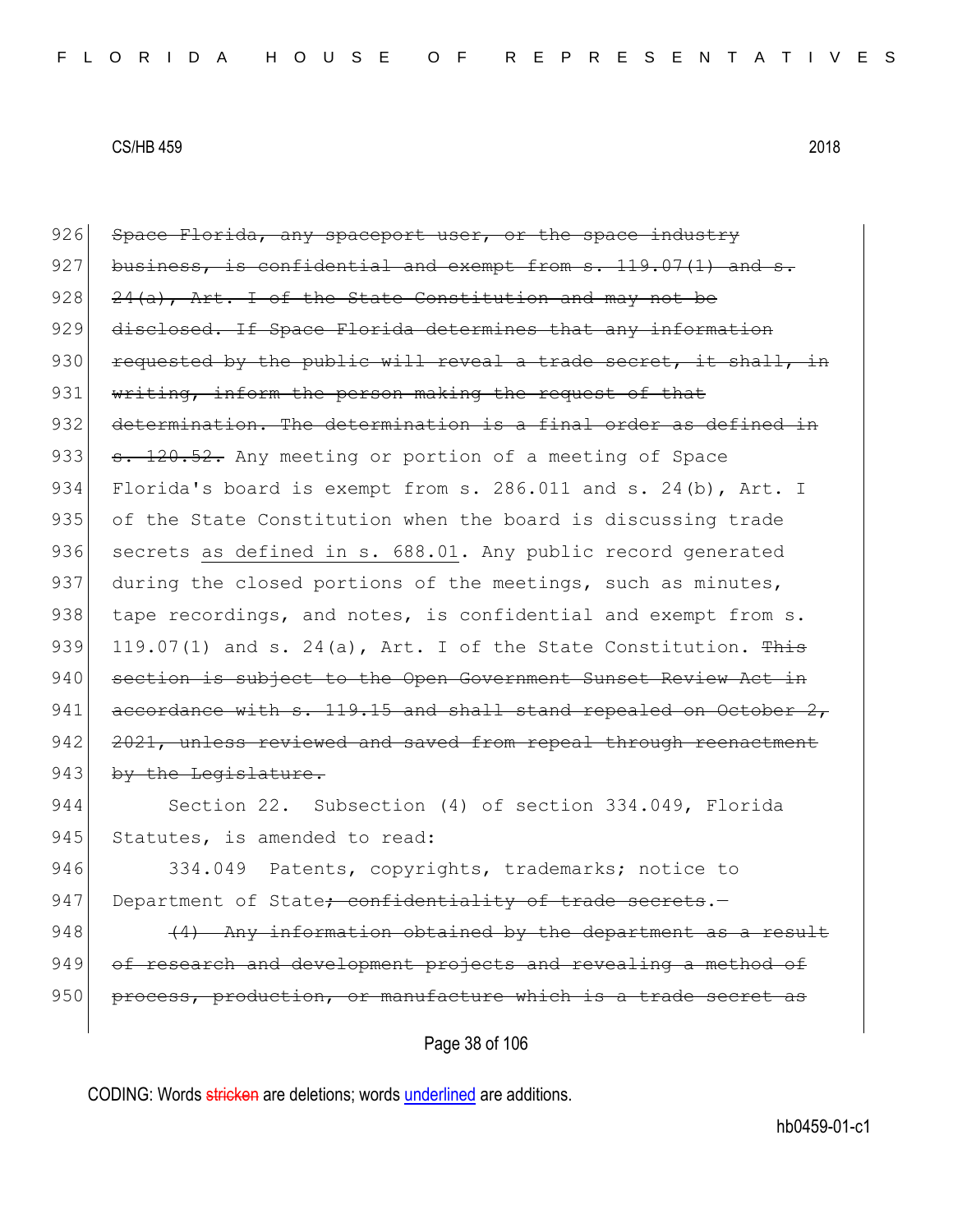Page 39 of 106 951 defined in s. 688.002, is confidential and exempt from the 952 provisions of s. 119.07(1). 953 Section 23. Section 350.121, Florida Statutes, is amended 954 to read: 955 350.121 Commission inquiries; confidentiality of business 956 material.—If the commission undertakes an inquiry, any records, 957 documents, papers, maps, books, tapes, photographs, files, sound 958 recordings, or other business material, regardless of form or 959 characteristics, obtained by the commission incident to the 960 inquiry are considered confidential and exempt from s. 119.07(1) 961 while the inquiry is pending. If at the conclusion of an inquiry 962 the commission undertakes a formal proceeding, any matter 963 determined by the commission or by a judicial or administrative 964 body, federal or state, to be trade secrets or proprietary 965 confidential business information coming into its possession 966 pursuant to such inquiry shall be considered confidential and 967 exempt from s. 119.07(1). Such material may be used in any 968 administrative or judicial proceeding so long as the 969 confidential or proprietary nature of the material is 970 maintained. 971 Section 24. Paragraph (a) of subsection (3) of section 972 364.183, Florida Statutes, is amended to read: 973 364.183 Access to company records. 974 (3) The term "proprietary confidential business 975 information" means information, regardless of form or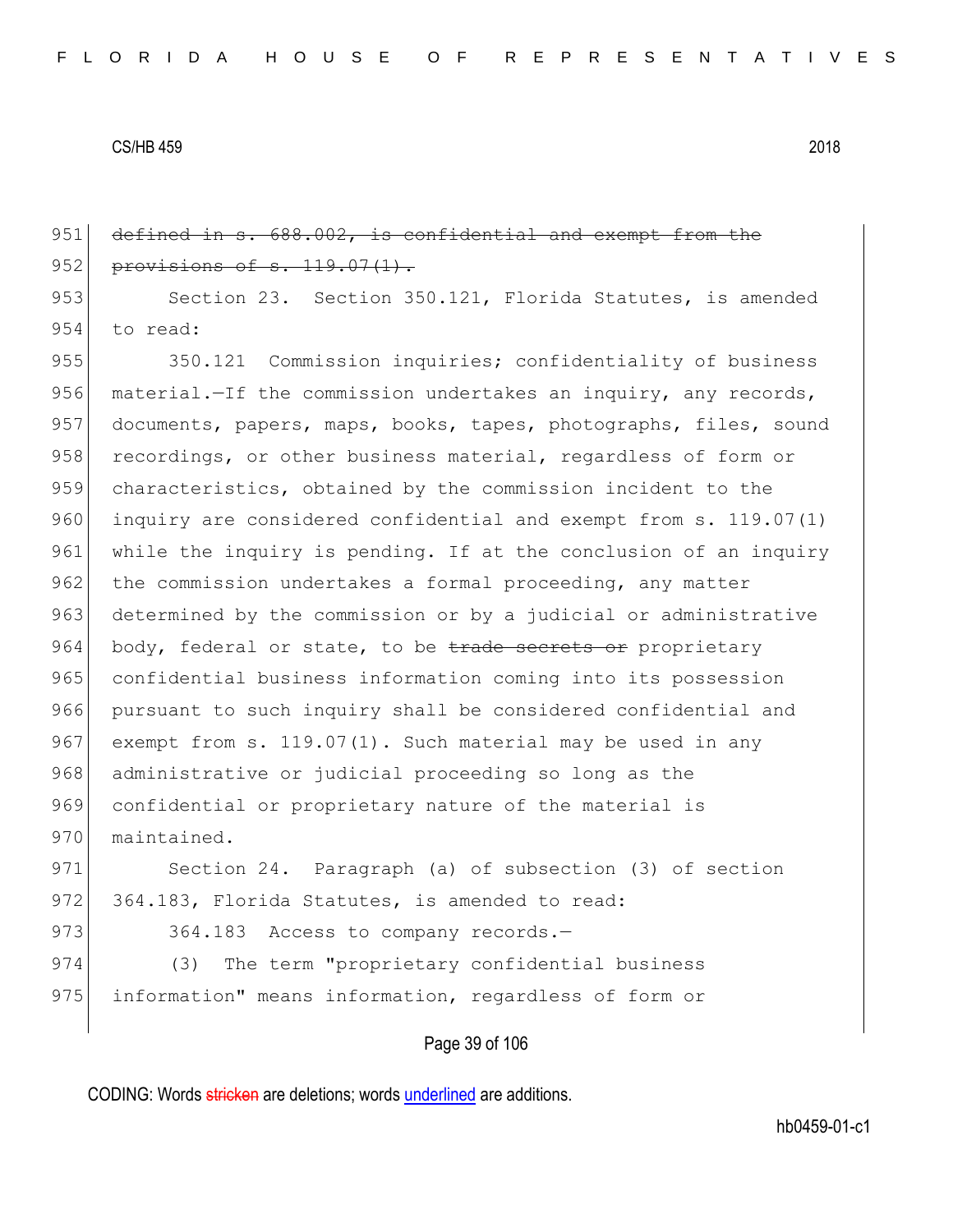976 characteristics, which is owned or controlled by the person or 977 company, is intended to be and is treated by the person or 978 company as private in that the disclosure of the information 979 would cause harm to the ratepayers or the person's or company's 980 business operations, and has not been disclosed unless disclosed 981 pursuant to a statutory provision, an order of a court or 982 administrative body, or private agreement that provides that the 983 information will not be released to the public. The term 984 includes, but is not limited to:

#### $985$  (a) Trade secrets.

986 Section 25. Subsection (3) of section 365.174, Florida 987 Statutes, is amended to read:

988 365.174 Proprietary confidential business information. 989 (3) As used in this section, the term "proprietary 990 confidential business information" means customer lists, 991 customer numbers, individual or aggregate customer data by 992 location, usage and capacity data, network facilities used to 993 serve subscribers, technology descriptions, or technical 994 information, or trade secrets, including trade secrets as 995  $\left| \right|$  defined in s. 812.081, and the actual or developmental costs of 996 E911 systems that are developed, produced, or received 997 internally by a provider or by a provider's employees, 998 directors, officers, or agents. 999 Section 26. Paragraph (a) of subsection (3) of section

# Page 40 of 106

CODING: Words stricken are deletions; words underlined are additions.

1000 366.093, Florida Statutes, is amended to read: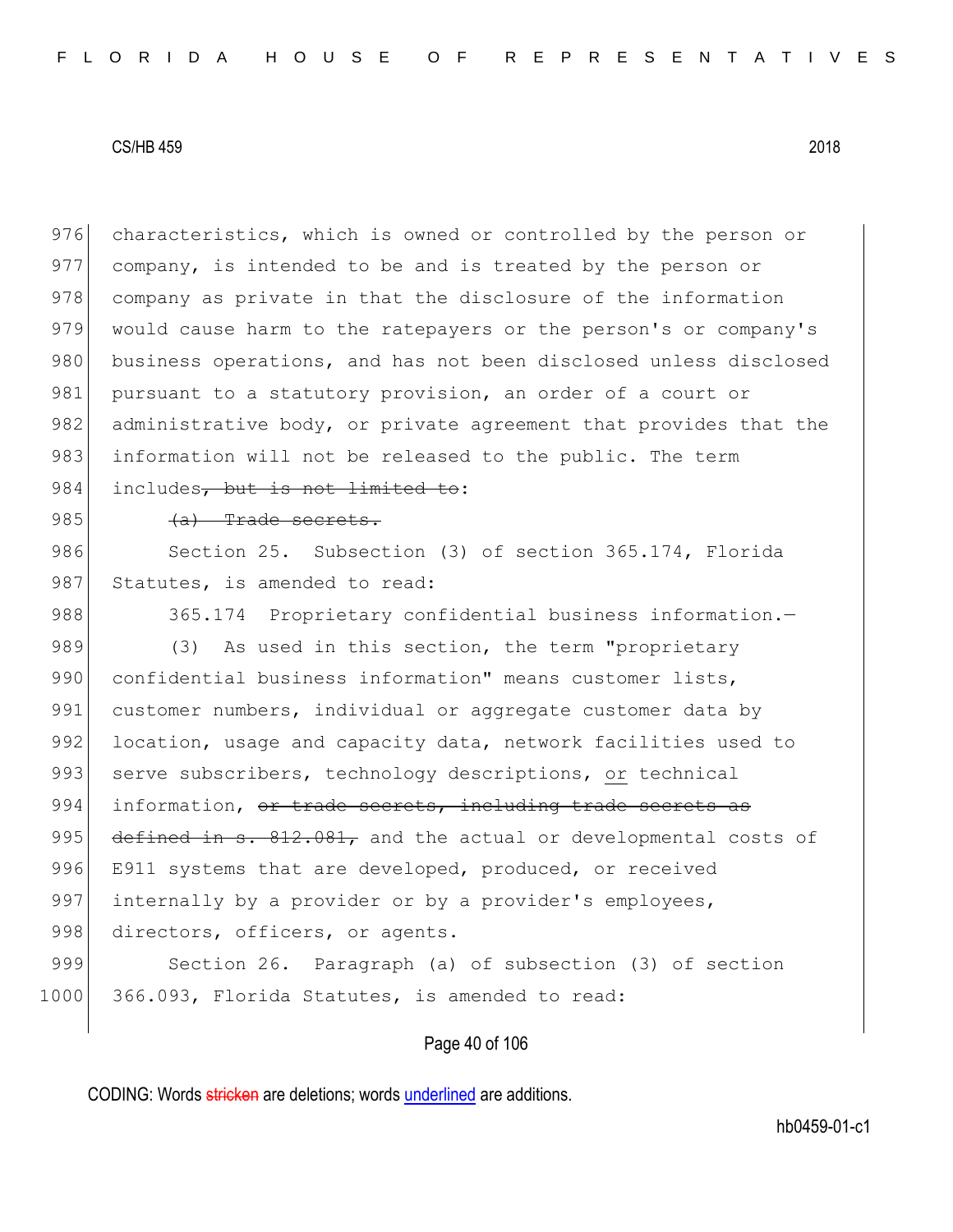1001 366.093 Public utility records; confidentiality. 1002 (3) Proprietary confidential business information means 1003 information, regardless of form or characteristics, which is 1004 owned or controlled by the person or company, is intended to be 1005 and is treated by the person or company as private in that the 1006 disclosure of the information would cause harm to the ratepayers 1007 or the person's or company's business operations, and has not 1008 been disclosed unless disclosed pursuant to a statutory 1009 provision, an order of a court or administrative body, or 1010 private agreement that provides that the information will not be 1011 released to the public. Proprietary confidential business 1012 information includes, but is not limited to:

#### $|1013|$   $\langle a \rangle$  Trade secrets.

1014 Section 27. Paragraph (a) of subsection (3) of section 1015 367.156, Florida Statutes, is amended to read:

1016 367.156 Public utility records; confidentiality.

1017 (3) Proprietary confidential business information means 1018 information, regardless of form or characteristics, which is 1019 owned or controlled by the person or company, is intended to be 1020 and is treated by the person or company as private in that the 1021 disclosure of the information would cause harm to the ratepayers 1022 or the person's or company's business operations, and has not 1023 been disclosed unless disclosed pursuant to a statutory 1024 provision, an order of a court or administrative body, or a 1025 private agreement that provides that the information will not be

# Page 41 of 106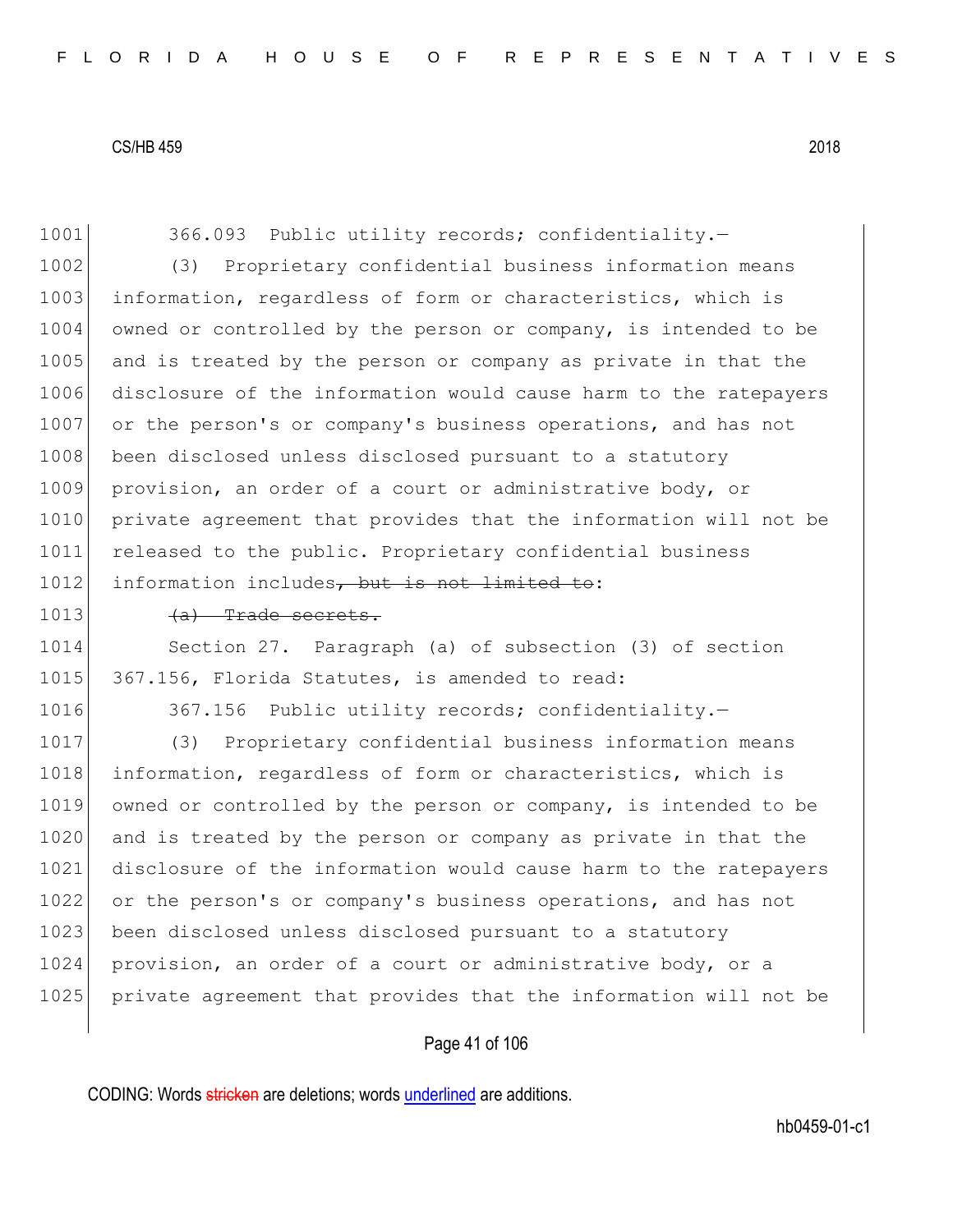1026 released to the public. Proprietary business information 1027 includes, but is not limited to:

1028 (a) Trade secrets.

1029 Section 28. Paragraph (a) of subsection (3) of section 1030 368.108, Florida Statutes, is amended to read:

1031 368.108 Confidentiality; discovery.-

1032 (3) "Proprietary confidential business information" means 1033 information, regardless of form or characteristics, which is 1034 owned or controlled by the person or company, is intended to be 1035 and is treated by the person or company as private in that the 1036 disclosure of the information would cause harm to the ratepayers 1037 or the person's or company's business operations, and has not 1038 been disclosed unless disclosed pursuant to a statutory 1039 provision, an order of a court or administrative body, or a 1040 private agreement that provides that the information will not be 1041 released to the public. "Proprietary confidential business 1042 information" includes, but is not limited to:

 $1043$  (a) Trade secrets.

1044 Section 29. Paragraph (e) of subsection (1) of section 1045 377.24075, Florida Statutes, is amended to read:

1046 377.24075 Exemption from public records requirements.-1047 Proprietary business information held by the Department of 1048 Environmental Protection in accordance with its statutory duties 1049 with respect to an application for a natural gas storage 1050 facility permit is confidential and exempt from s. 119.07(1) and

Page 42 of 106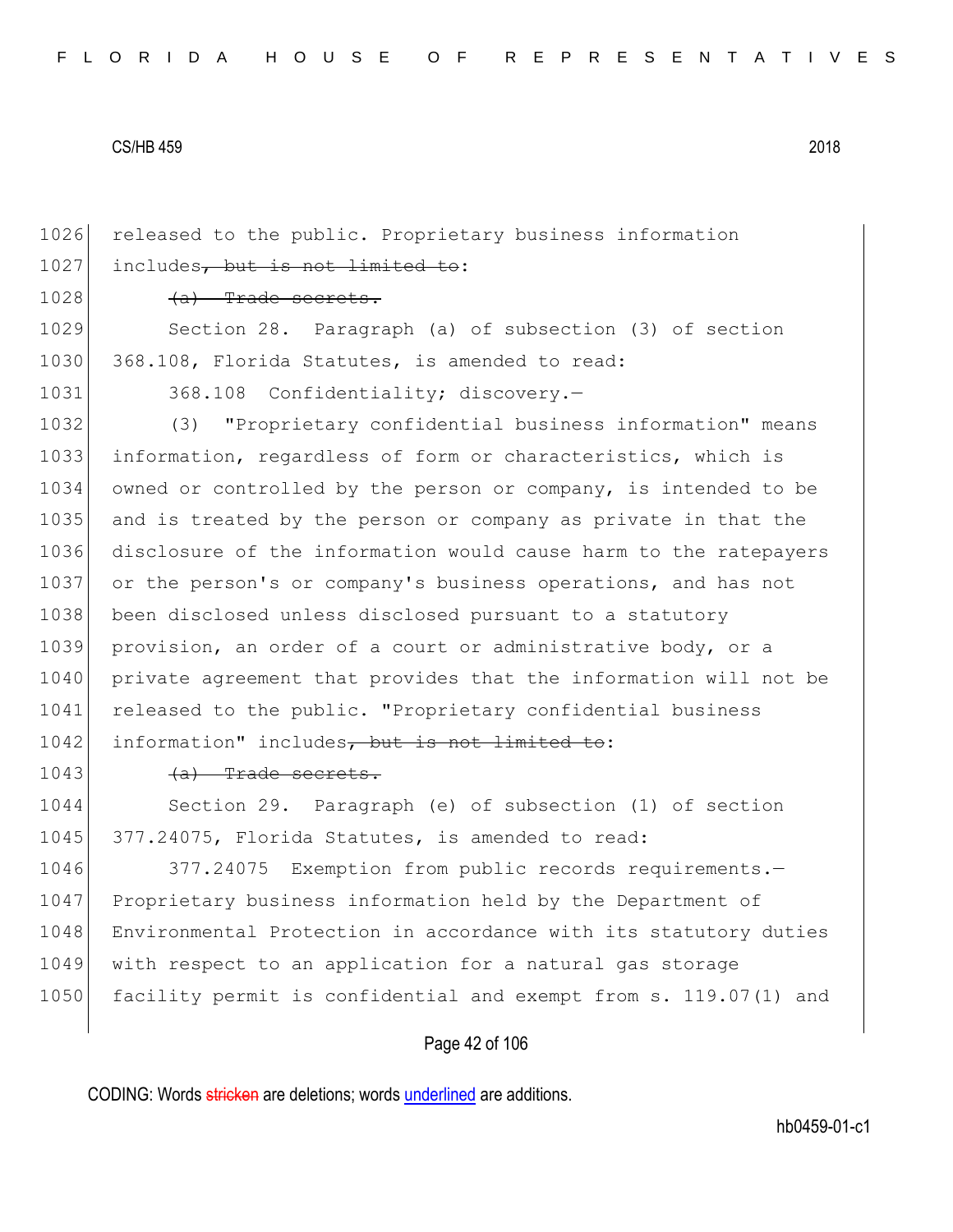Page 43 of 106 1051 s. 24(a), Art. I of the State Constitution. 1052 (1) As used in this section, the term "proprietary 1053 business information" means information that: 1054 (e) Includes, but is not limited to:  $1055$  1. Trade secrets as defined in s.  $688.002$ . 1056 1.2. Leasing plans, real property acquisition plans, 1057 exploration budgets, or marketing studies, the disclosure of 1058 which would impair the efforts of the applicant or its 1059 affiliates to contract for goods or services or to acquire real 1060 property interests on favorable terms. 1061 2.3. Competitive interests, which may include well design 1062 or completion plans, geological or engineering studies related 1063 to storage reservoir performance characteristics, or field 1064 utilization strategies or operating plans, the disclosure of 1065 which would impair the competitive business of the applicant 1066 providing the information. 1067 Section 30. Section 381.83, Florida Statutes, is repealed. 1068 Section 31. Paragraph (c) of subsection (2) of section 1069 395.3035, Florida Statutes, is amended to read: 1070 395.3035 Confidentiality of hospital records and 1071 meetings.— 1072 (2) The following records and information of any hospital 1073 that is subject to chapter 119 and s. 24(a), Art. I of the State 1074 Constitution are confidential and exempt from the provisions of 1075 s. 119.07(1) and s. 24(a), Art. I of the State Constitution: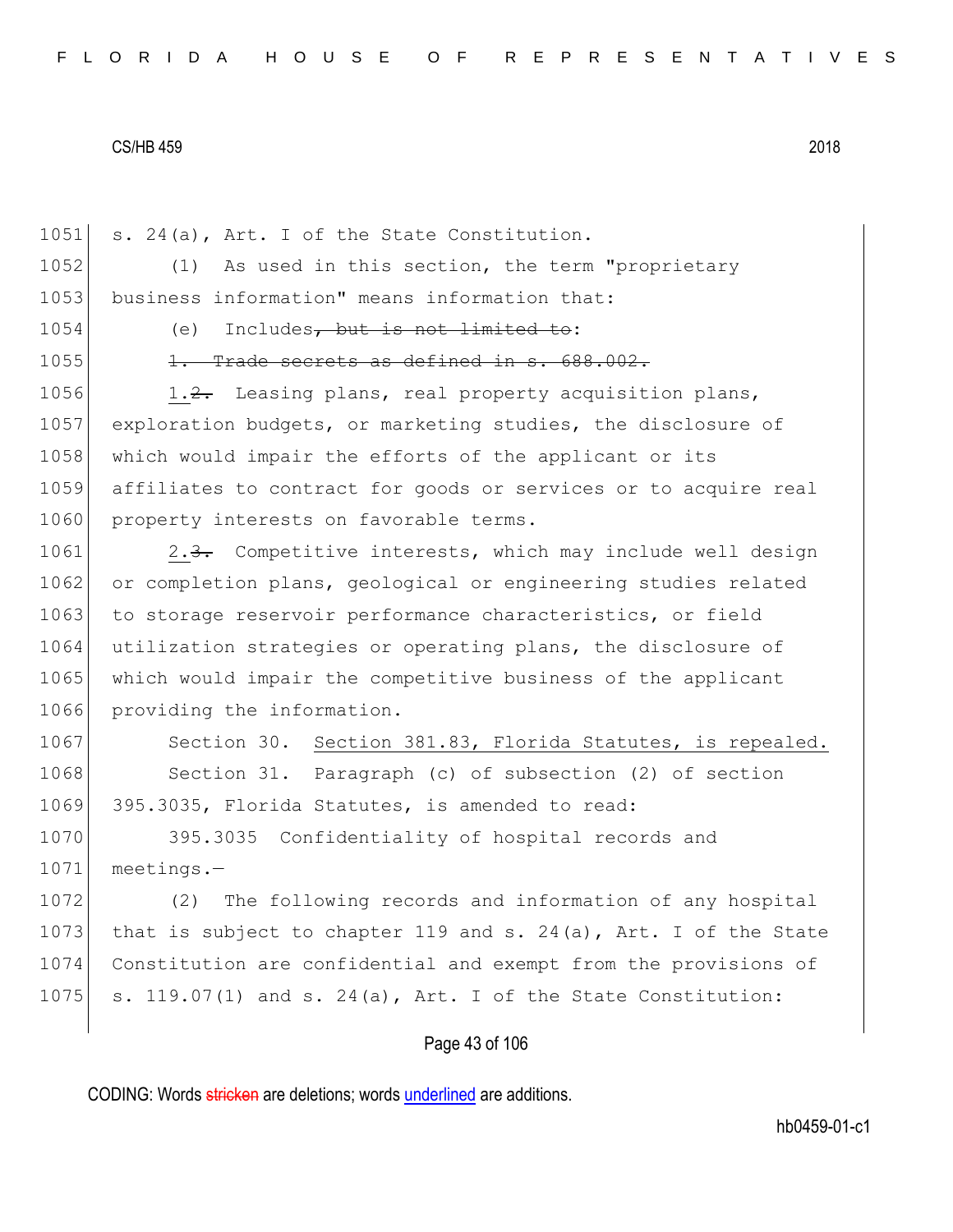1076 (c) Trade secrets, as defined in s. 688.002, including 1077 Reimbursement methodologies and rates. 1078 Section 32. Subsection (2) and paragraph (b) of subsection 1079 (3) of section 403.7046, Florida Statutes, are amended to read: 1080 403.7046 Regulation of recovered materials. 1081 (2) Notwithstanding s. 688.01, information reported 1082 pursuant to this section or any rule adopted pursuant to this 1083 section which, if disclosed, would reveal a trade secret, as 1084 defined in s. 688.01, may be provided by the department  $22.081$ ,  $1085$  is confidential and exempt from s. 119.07(1) and s. 24(a), Art. 1086 I of the State Constitution. For reporting or information 1087 purposes, however, the department may provide this information 1088 in such form that the names of the persons reporting such 1089 information and the specific information reported are not 1090 revealed. This subsection is subject to the Open Government 1091 Sunset Review Act in accordance with s. 119.15 and shall stand 1092 repealed on October 2, 2021, unless reviewed and saved from 1093 repeal through reenactment by the Legislature. 1094 (3) Except as otherwise provided in this section or 1095 pursuant to a special act in effect on or before January 1, 1096 1993, a local government may not require a commercial 1097 establishment that generates source-separated recovered

1098 materials to sell or otherwise convey its recovered materials to 1099 the local government or to a facility designated by the local 1100 government, nor may the local government restrict such a

# Page 44 of 106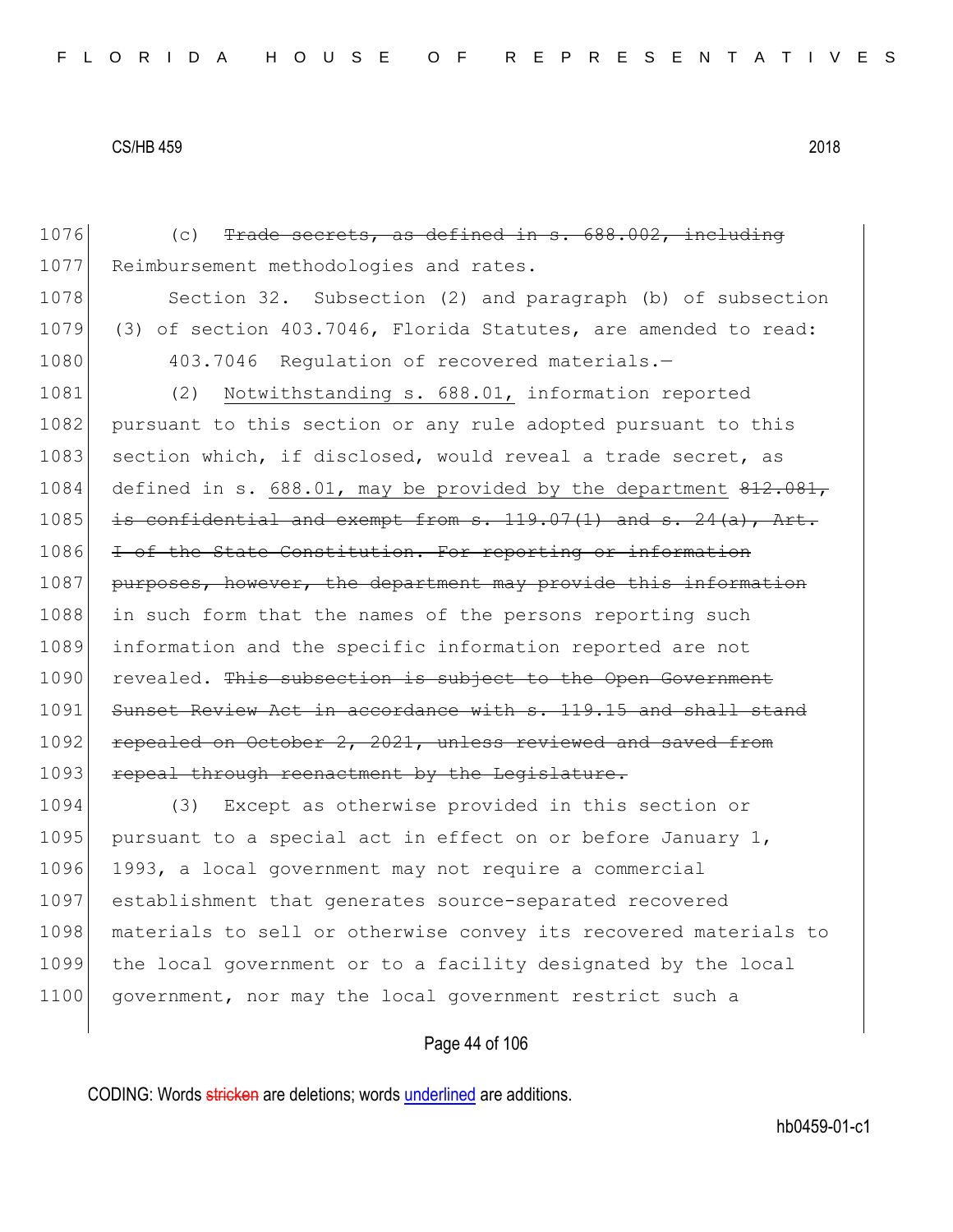1101 generator's right to sell or otherwise convey such recovered 1102 materials to any properly certified recovered materials dealer 1103 who has satisfied the requirements of this section. A local 1104 government may not enact any ordinance that prevents such a 1105 dealer from entering into a contract with a commercial 1106 establishment to purchase, collect, transport, process, or 1107 receive source-separated recovered materials.

1108 (b) $\pm$ . Before engaging in business within the jurisdiction of the local government, a recovered materials dealer or pyrolysis facility must provide the local government with a copy of the certification provided for in this section. In addition, 1112 the local government may establish a registration process 1113 whereby a recovered materials dealer or pyrolysis facility must register with the local government before engaging in business within the jurisdiction of the local government. Such registration process is limited to requiring the dealer or pyrolysis facility to register its name, including the owner or 1118 operator of the dealer or pyrolysis facility, and, if the dealer or pyrolysis facility is a business entity, its general or 1120 limited partners, its corporate officers and directors, its permanent place of business, evidence of its certification under this section, and a certification that the recovered materials 1123 or post-use polymers will be processed at a recovered materials processing facility or pyrolysis facility satisfying the 1125 requirements of this section. The local government may not use

# Page 45 of 106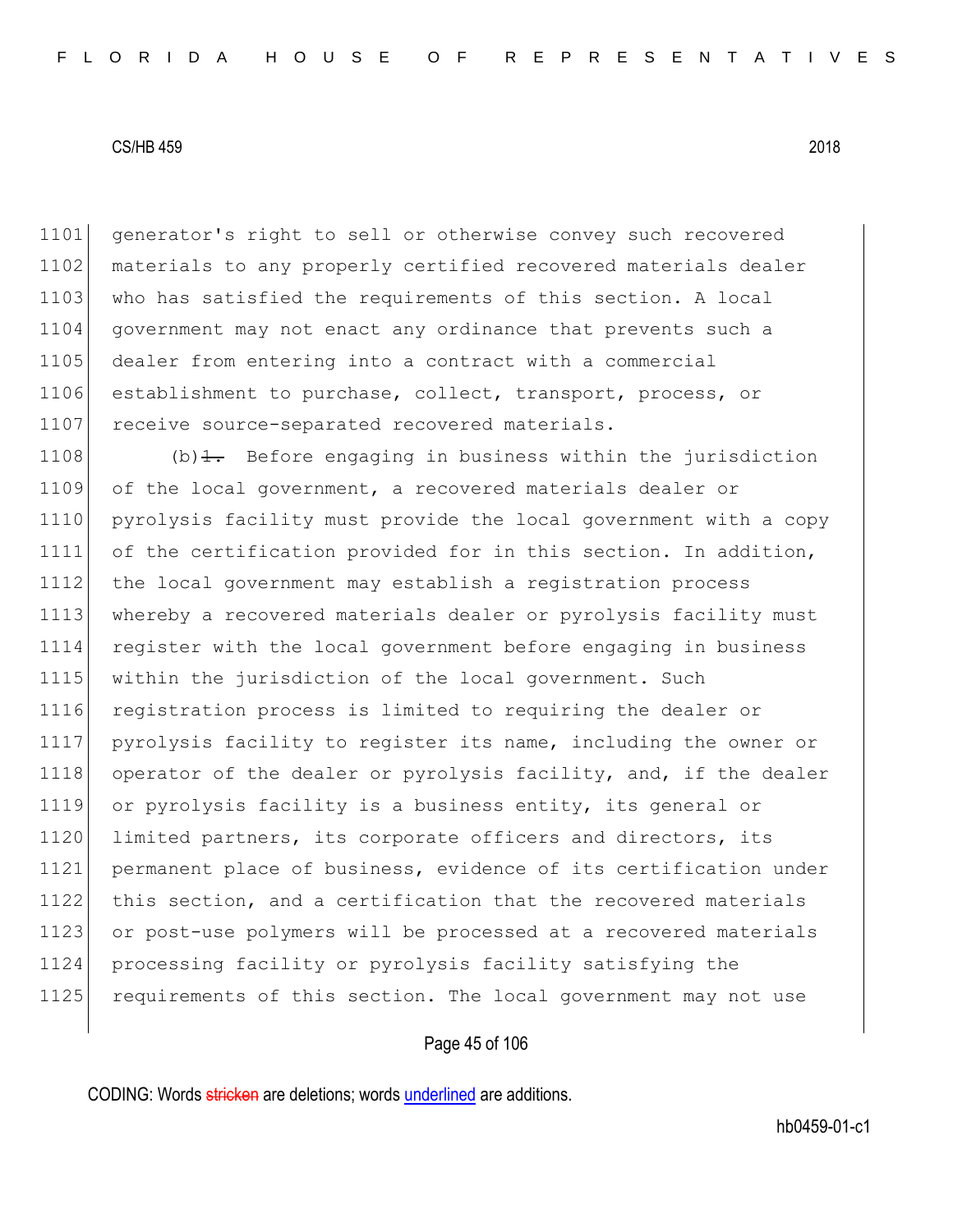the information provided in the registration application to compete unfairly with the recovered materials dealer until 90 1128 days after receipt of the application. All counties, and municipalities whose population exceeds 35,000 according to the 1130 population estimates determined pursuant to s. 186.901, may establish a reporting process that must be limited to the 1132 regulations, reporting format, and reporting frequency established by the department pursuant to this section, which must, at a minimum, include requiring the dealer or pyrolysis facility to identify the types and approximate amount of recovered materials or post-use polymers collected, recycled, or 1137 reused during the reporting period; the approximate percentage 1138 of recovered materials or post-use polymers reused, stored, or delivered to a recovered materials processing facility or 1140 pyrolysis facility or disposed of in a solid waste disposal facility; and the locations where any recovered materials or post-use polymers were disposed of as solid waste. The local 1143 government may charge the dealer or pyrolysis facility a registration fee commensurate with and no greater than the cost incurred by the local government in operating its registration program. Registration program costs are limited to those costs associated with the activities described in this paragraph 1148 subparagraph. Any reporting or registration process established by a local government with regard to recovered materials or post-use polymers is governed by this section and department

# Page 46 of 106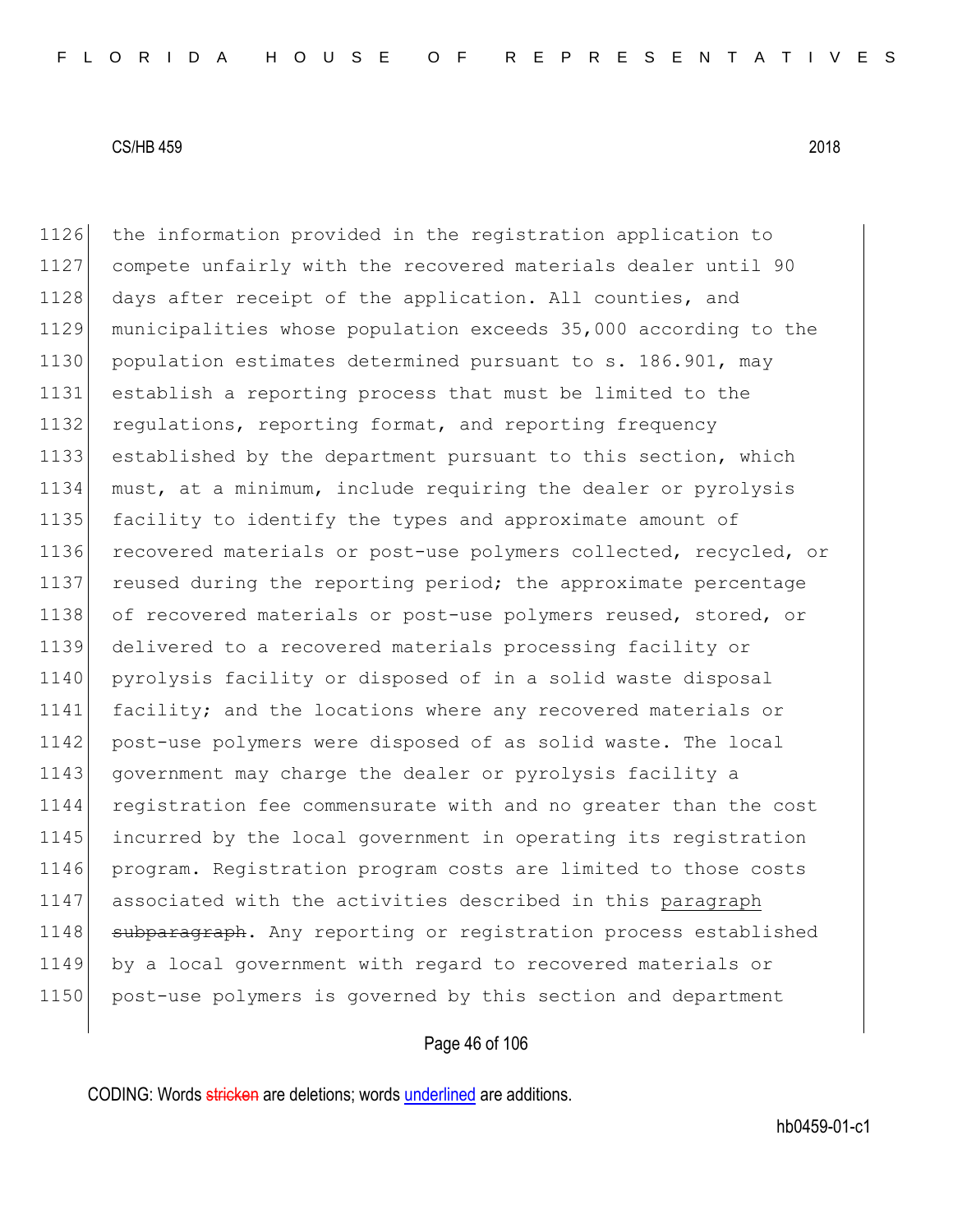| 1151 | rules adopted pursuant thereto.                                  |
|------|------------------------------------------------------------------|
| 1152 | 2. Information reported under this subsection which, if          |
| 1153 | disclosed, would reveal a trade secret, as defined in s.         |
| 1154 | $812.081$ , is confidential and exempt from s. 119.07(1) and s.  |
| 1155 | $24(a)$ , Art. I of the State Constitution. This subparagraph is |
| 1156 | subject to the Open Government Sunset Review Act in accordance   |
| 1157 | with $s. 119.15$ and shall stand repealed on October 2, 2021,    |
| 1158 | unless reviewed and saved from repeal through reenactment by the |
| 1159 | Legislature.                                                     |
| 1160 | Section 33. Section 403.73, Florida Statutes, is repealed.       |
| 1161 | Section 34. Paragraph (c) of subsection (1) of section           |
| 1162 | 408.061, Florida Statutes, is amended to read:                   |
| 1163 | 408.061 Data collection; uniform systems of financial            |
| 1164 | reporting; information relating to physician charges;            |
| 1165 | confidential information; immunity.-                             |
| 1166 | The agency shall require the submission by health care<br>(1)    |
| 1167 | facilities, health care providers, and health insurers of data   |
| 1168 | necessary to carry out the agency's duties and to facilitate     |
| 1169 | transparency in health care pricing data and quality measures.   |
| 1170 | Specifications for data to be collected under this section shall |
| 1171 | be developed by the agency and applicable contract vendors, with |
| 1172 | the assistance of technical advisory panels including            |
| 1173 | representatives of affected entities, consumers, purchasers, and |
| 1174 | such other interested parties as may be determined by the        |
| 1175 | agency.                                                          |
|      |                                                                  |

# Page 47 of 106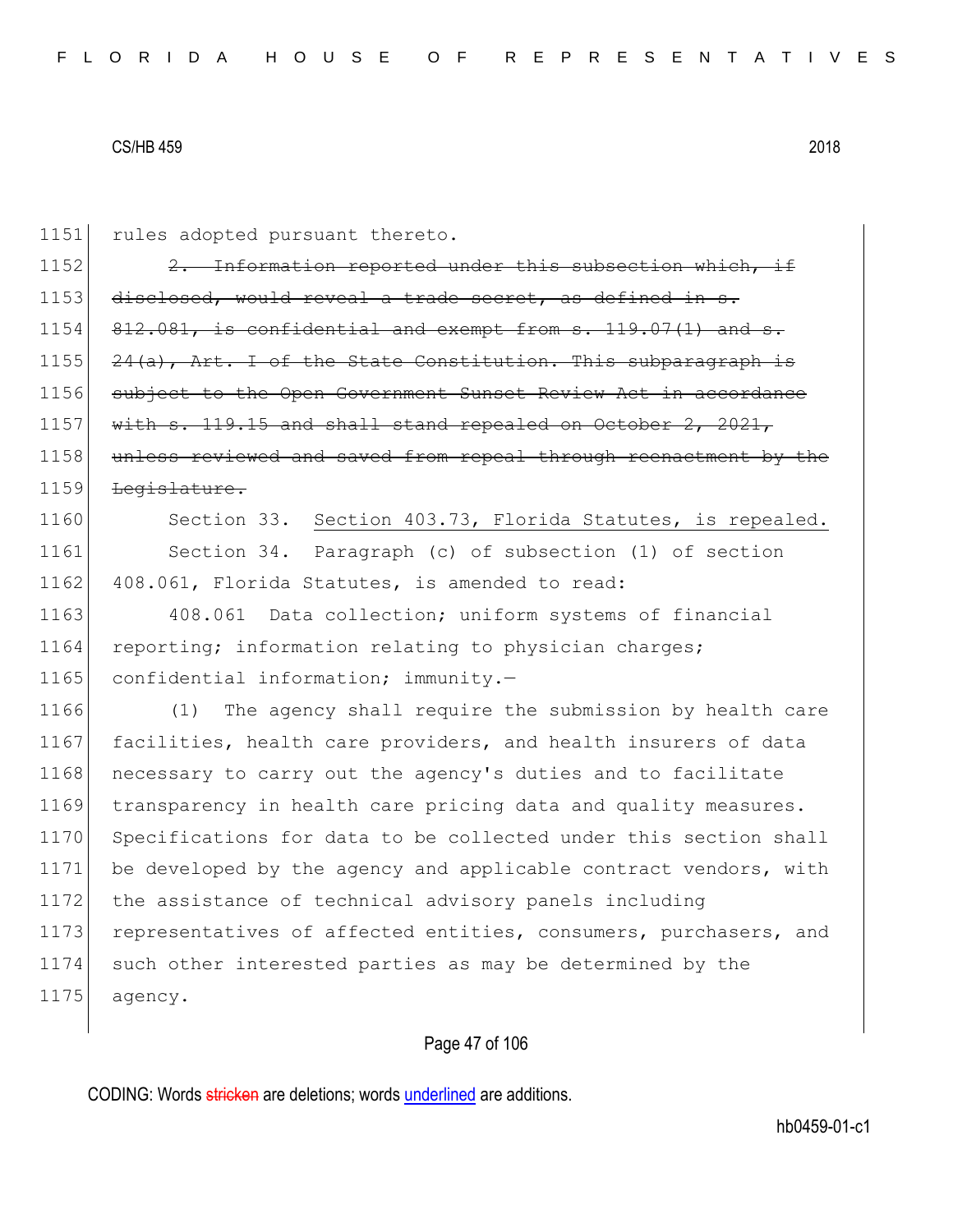1176 (c) Data to be submitted by health insurers may include, 1177 but are not limited to: claims, payments to health care 1178 facilities and health care providers as specified by rule, 1179 premium, administration, and financial information. Data 1180 submitted shall be certified by the chief financial officer, an 1181 appropriate and duly authorized representative, or an employee 1182 of the insurer that the information submitted is true and  $1183$  accurate. Information that is considered a trade secret under 1184 812.081 shall be clearly designated. 1185 Section 35. Subsection (1) of section 408.185, Florida 1186 Statutes, is amended to read: 1187 408.185 Information submitted for review of antitrust 1188 issues; confidentiality.—The following information held by the 1189 Office of the Attorney General, which is submitted by a member 1190 of the health care community pursuant to a request for an 1191 antitrust no-action letter shall be confidential and exempt from 1192 the provisions of s. 119.07(1) and s. 24(a), Art. I of the State 1193 Constitution for 1 year after the date of submission.  $1194$  (1) Documents that reveal trade secrets as defined in s. 1195 688.002. 1196 Section 36. Paragraph (a) of subsection (14) of section 1197 408.910, Florida Statutes, is amended to read:

- 1198 408.910 Florida Health Choices Program.
- 1199 (14) EXEMPTION FROM PUBLIC RECORDS REQUIREMENTS.

Page 48 of 106

1200 (a) Definitions. - For purposes of this subsection, the

CODING: Words stricken are deletions; words underlined are additions.

hb0459-01-c1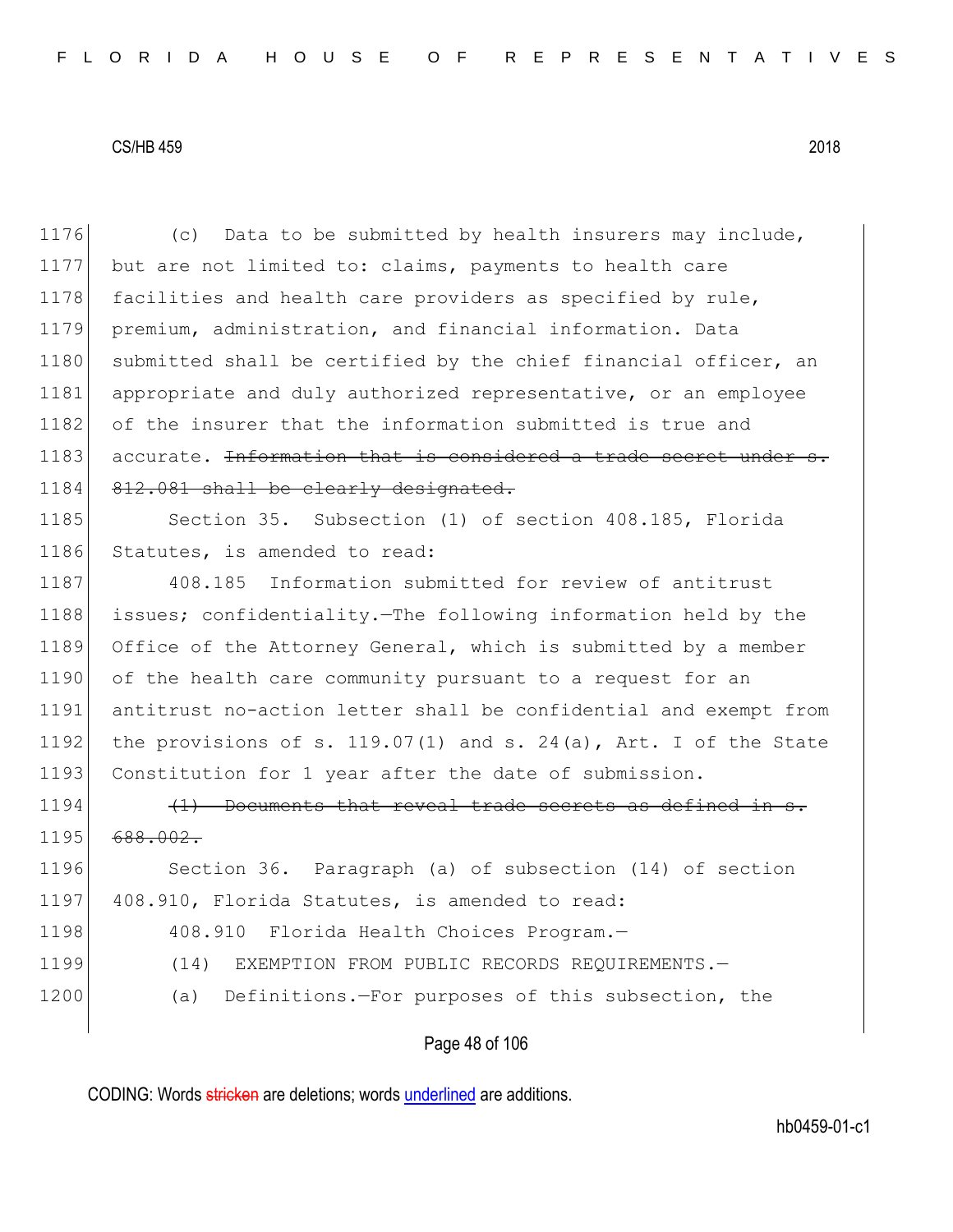Page 49 of 106 1201 term: 1202 1. "Buyer's representative" means a participating 1203 insurance agent as described in paragraph  $(4)(q)$ . 1204 2. "Enrollee" means an employer who is eligible to enroll 1205 in the program pursuant to paragraph  $(4)$  (a). 1206 3. "Participant" means an individual who is eligible to 1207 participate in the program pursuant to paragraph  $(4)(b)$ . 1208 4. "Proprietary confidential business information" means 1209 information, regardless of form or characteristics, that is 1210 owned or controlled by a vendor requesting confidentiality under 1211 this section; that is intended to be and is treated by the 1212 vendor as private in that the disclosure of the information 1213 would cause harm to the business operations of the vendor; that 1214 has not been disclosed unless disclosed pursuant to a statutory 1215 provision, an order of a court or administrative body, or a 1216 private agreement providing that the information may be released 1217 to the public; and that is information concerning: 1218 a. Business plans. 1219 b. Internal auditing controls and reports of internal 1220 auditors. 1221 c. Reports of external auditors for privately held 1222 companies. 1223 d. Client and customer lists. 1224 e. Potentially patentable material. 1225  $f.$  A trade secret as defined in s.  $688.002$ .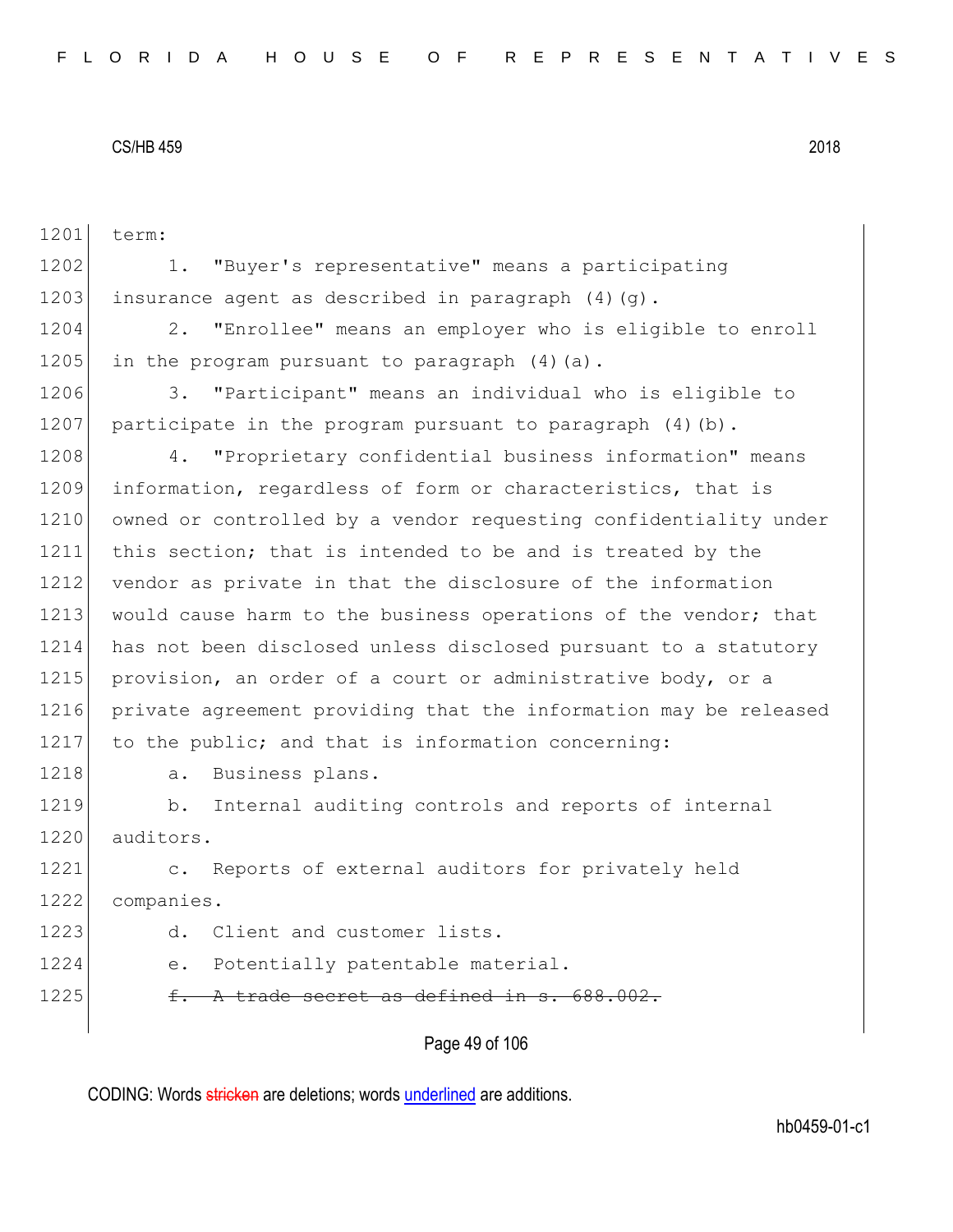1226 5. "Vendor" means a participating insurer or other 1227 provider of services as described in paragraph  $(4)(d)$ . 1228 Section 37. Section 409.91196, Florida Statutes, is amended 1229 to read:

1230 409.91196 Supplemental rebate agreements; public records 1231 and public meetings exemption.-

1232 (1) The rebate amount, percent of rebate, manufacturer's 1233 pricing, and supplemental rebate, and other trade secrets as 1234 defined in s. 688.002 that the agency has identified for use in 1235 negotiations, held by the Agency for Health Care Administration 1236 under s. 409.912(5)(a)7. are confidential and exempt from s. 1237 119.07(1) and s. 24(a), Art. I of the State Constitution.

1238 (2) That portion of a meeting of the Medicaid 1239 Pharmaceutical and Therapeutics Committee at which the rebate 1240 amount, percent of rebate, manufacturer's pricing, or 1241 supplemental rebate, or confidential and exempt other trade 1242 secrets as provided for in s. 688.01 defined in s. 688.002 that 1243 the agency has identified for use in negotiations, are discussed 1244 is exempt from s. 286.011 and s. 24(b), Art. I of the State 1245 Constitution. A record shall be made of each exempt portion of a 1246 meeting. Such record must include the times of commencement and 1247 termination, all discussions and proceedings, the names of all 1248 persons present at any time, and the names of all persons 1249 speaking. No exempt portion of a meeting may be held off the 1250 record.

# Page 50 of 106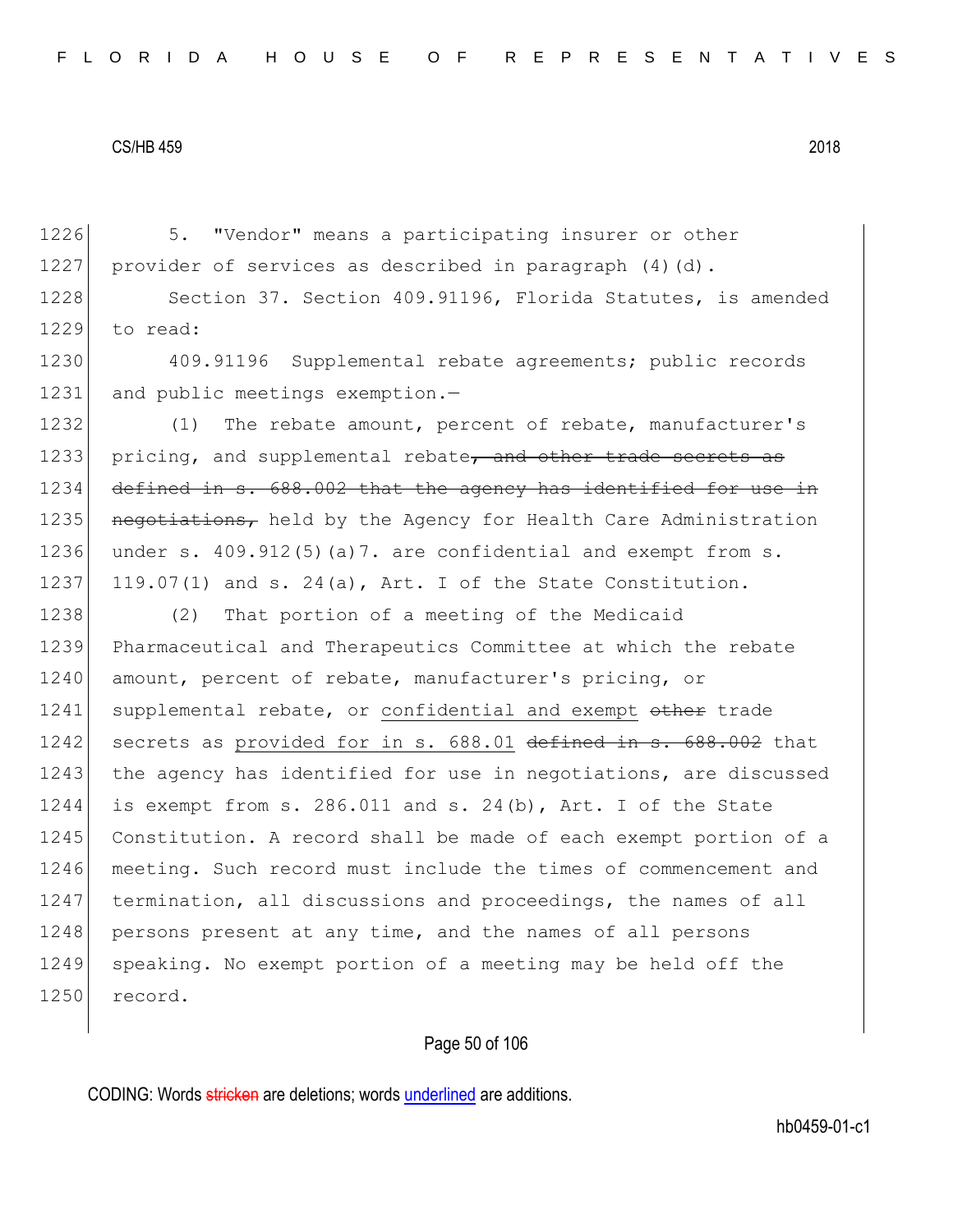| 1251 | Section 38. Paragraph (b) of subsection (2) of section           |
|------|------------------------------------------------------------------|
| 1252 | 440.108, Florida Statutes, is amended to read:                   |
| 1253 | Investigatory records relating to workers'<br>440.108            |
| 1254 | compensation employer compliance; confidentiality.-              |
| 1255 | After an investigation is completed or ceases to be<br>(2)       |
| 1256 | active, information in records relating to the investigation     |
| 1257 | remains confidential and exempt from the provisions of s.        |
| 1258 | 119.07(1) and s. 24(a), Art. I of the State Constitution if      |
| 1259 | disclosure of that information would:                            |
| 1260 | (b) Reveal a trade secret, as defined in s. 688.002;             |
| 1261 | Section 39. Paragraph (c) of subsection (1) of section           |
| 1262 | 494.00125, Florida Statutes, is amended to read:                 |
| 1263 | 494.00125 Public records exemptions.-                            |
| 1264 | (1)<br>INVESTIGATIONS OR EXAMINATIONS.-                          |
| 1265 | (c) Except as necessary for the office to enforce the            |
| 1266 | provisions of this chapter, a consumer complaint and other       |
| 1267 | information relative to an investigation or examination shall    |
| 1268 | remain confidential and exempt from s. 119.07(1) after the       |
| 1269 | investigation or examination is completed or ceases to be active |
| 1270 | to the extent disclosure would:                                  |
| 1271 | Jeopardize the integrity of another active<br>1.                 |
| 1272 | investigation or examination.                                    |
| 1273 | 2. Reveal the name, address, telephone number, social            |
| 1274 | security number, or any other identifying number or information  |
| 1275 | of any complainant, customer, or account holder.                 |
|      | Page 51 of 106                                                   |
|      |                                                                  |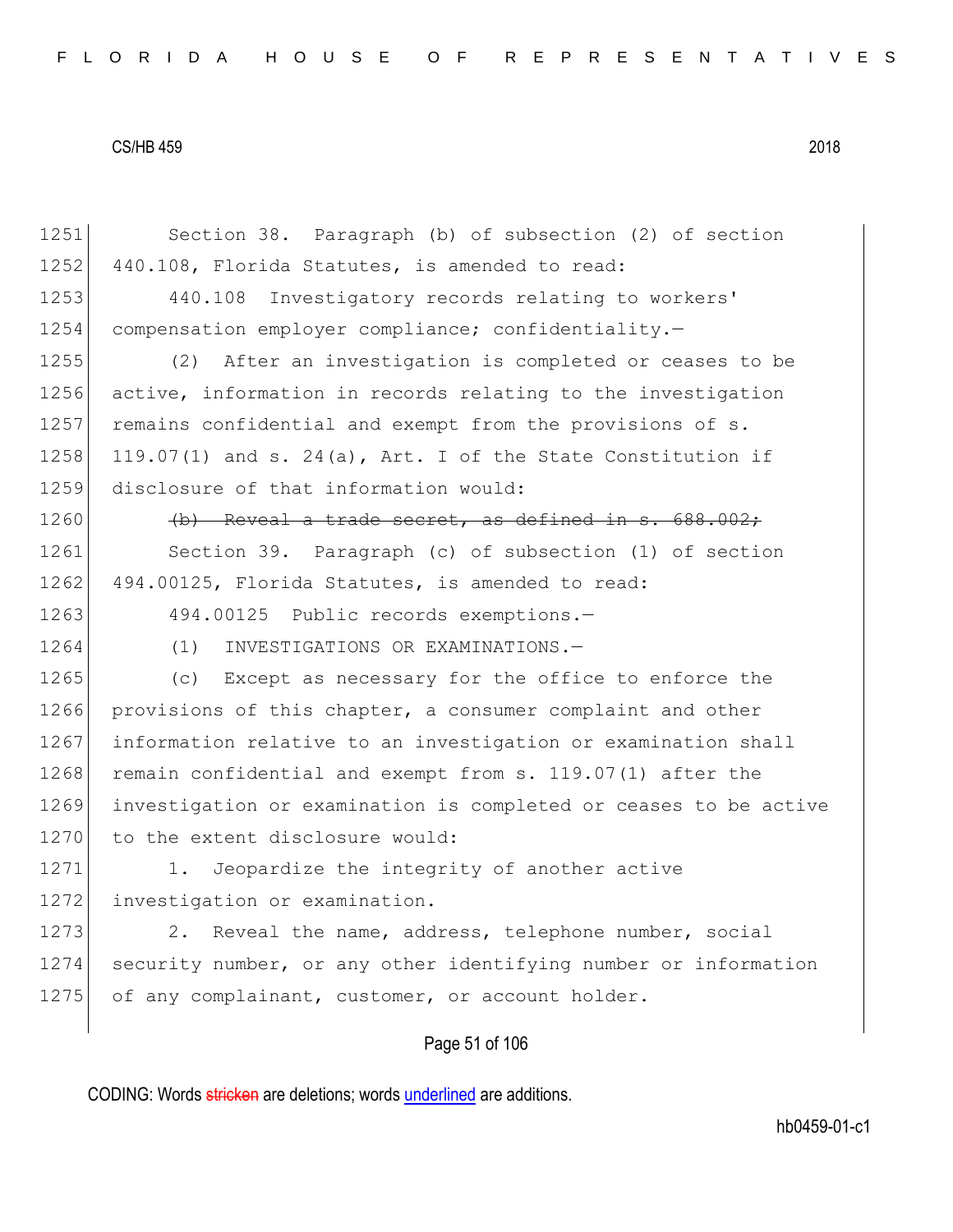|  |  |  |  |  |  |  |  | FLORIDA HOUSE OF REPRESENTATIVES |  |  |  |  |  |  |  |  |  |  |  |  |  |  |  |  |  |  |  |  |  |  |  |  |  |
|--|--|--|--|--|--|--|--|----------------------------------|--|--|--|--|--|--|--|--|--|--|--|--|--|--|--|--|--|--|--|--|--|--|--|--|--|
|--|--|--|--|--|--|--|--|----------------------------------|--|--|--|--|--|--|--|--|--|--|--|--|--|--|--|--|--|--|--|--|--|--|--|--|--|

| 1276 | Disclose the identity of a confidential source.<br>3.           |
|------|-----------------------------------------------------------------|
| 1277 | Disclose investigative techniques or procedures.<br>4.          |
| 1278 | 5. Reveal a trade secret as defined in s. 688.002.              |
| 1279 | Section 40. Subsection (4) of section 497.172, Florida          |
| 1280 | Statutes, is amended to read:                                   |
| 1281 | 497.172 Public records exemptions; public meetings              |
| 1282 | exemptions.-                                                    |
| 1283 | (4) TRADE SECRETS. Trade secrets, as defined in s.              |
| 1284 | 688.002, held by the department or board, are confidential and  |
| 1285 | exempt from $s. 119.07(1)$ and $s. 24(a)$ , Art. I of the State |
| 1286 | Constitution.                                                   |
| 1287 | Section 41. Paragraph (c) of subsection (3) of section          |
| 1288 | 499.012, Florida Statutes, is amended to read:                  |
| 1289 | 499.012 Permit application requirements.-                       |
| 1290 | (3)                                                             |
| 1291 | (c) Information submitted by an applicant on an                 |
| 1292 | application required pursuant to this subsection which is a     |
| 1293 | trade secret, as defined in s. 812.081, shall be maintained by  |
| 1294 | the department as trade secret information pursuant to s.       |
| 1295 | $499.051(7)$ .                                                  |
| 1296 | Section 42. Paragraph (b) of subsection (7) of section          |
| 1297 | 499.0121, Florida Statutes, is amended to read:                 |
| 1298 | 499.0121<br>Storage and handling of prescription drugs;         |
| 1299 | recordkeeping. The department shall adopt rules to implement    |
| 1300 | this section as necessary to protect the public health, safety, |
|      | Page 52 of 106                                                  |

CODING: Words stricken are deletions; words underlined are additions.

hb0459-01-c1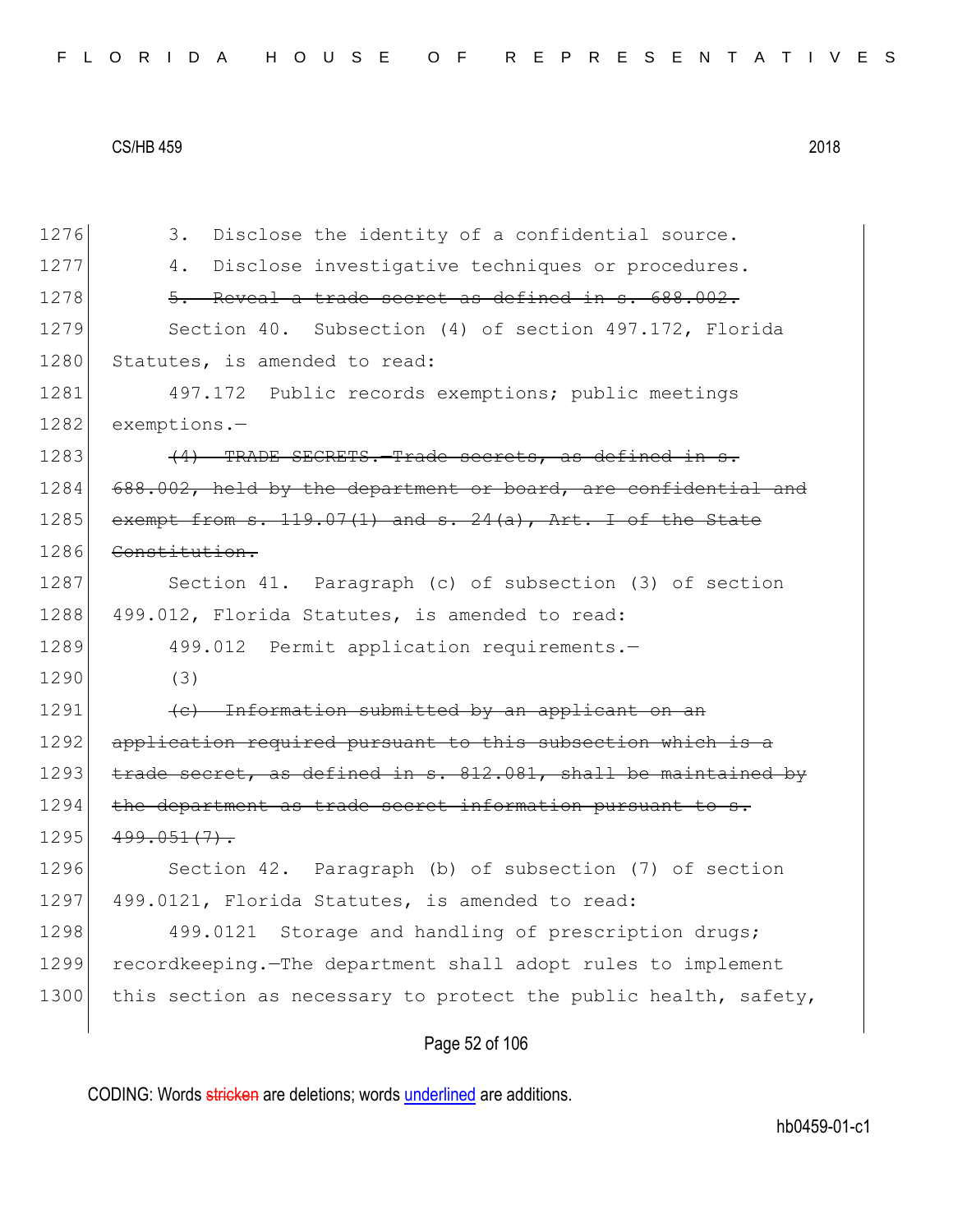1301 and welfare. Such rules shall include, but not be limited to, 1302 requirements for the storage and handling of prescription drugs 1303 and for the establishment and maintenance of prescription drug 1304 distribution records. 1305 (7) PRESCRIPTION DRUG PURCHASE LIST.

1306 (b) Such portions of the information required pursuant to 1307 this subsection which are a trade secret, as defined in s. 1308 812.081, shall be maintained by the department as trade secret 1309 information is required to be maintained under s. 499.051. This 1310 paragraph is subject to the Open Government Sunset Review Act in 1311 accordance with s. 119.15 and shall stand repealed on October 2, 1312 2021, unless reviewed and saved from repeal through reenactment 1313 by the Legislature.

1314 Section 43. Paragraph (g) of subsection (1) of section 1315 499.05, Florida Statutes, is amended to read:

1316 499.05 Rules.-

1317 (1) The department shall adopt rules to implement and 1318 enforce this chapter with respect to:

1319 (g) Inspections and investigations conducted under s. 1320 499.051 or s. 499.93, and the identification of information 1321 claimed to be a trade secret and exempt from the public records 1322 <del>law as provided in s. 499.051(7)</del>.

1323 Section 44. Paragraph (b) of subsection (7) of section 1324 499.051, Florida Statutes, is amended to read:

1325 499.051 Inspections and investigations.

Page 53 of 106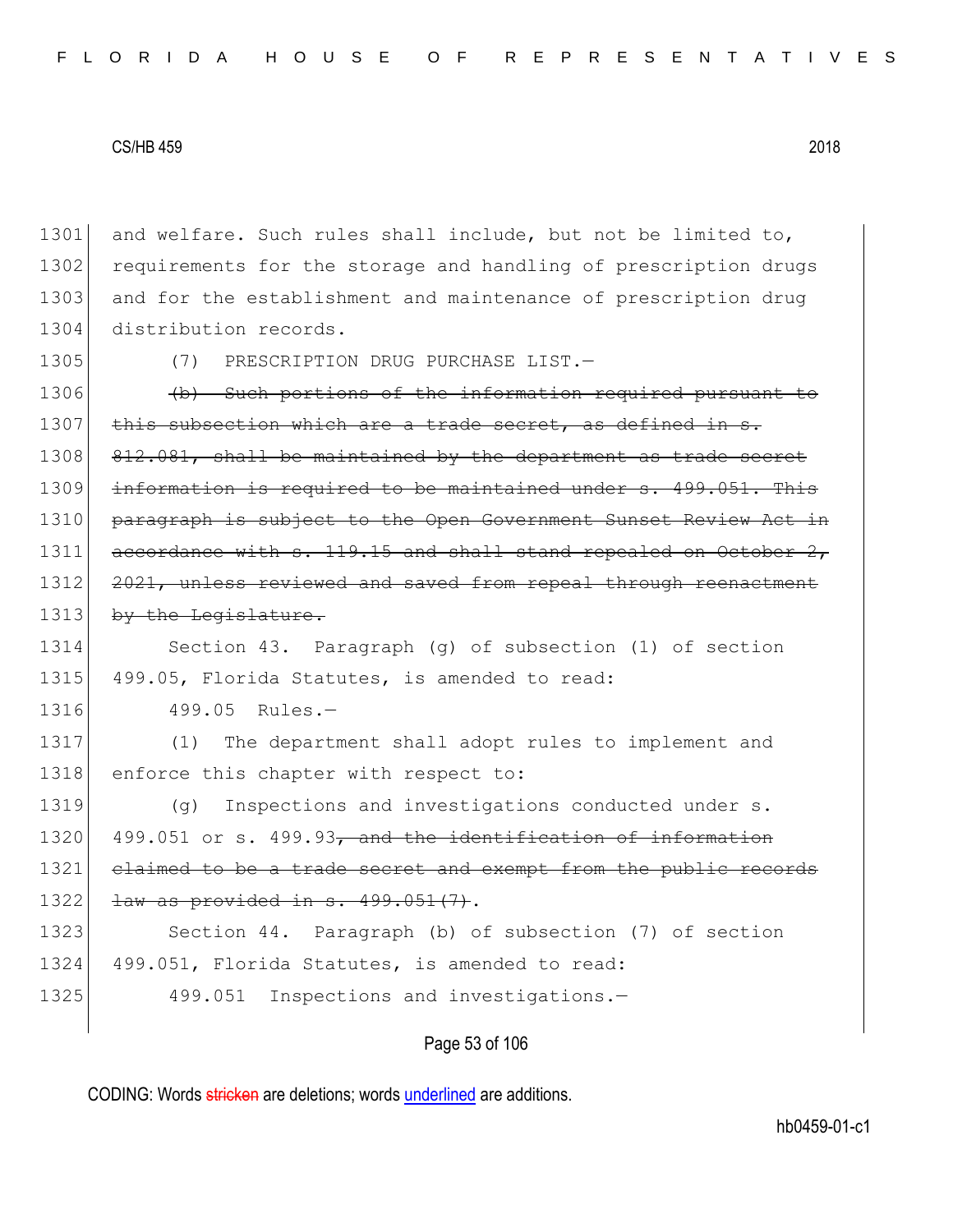1326 (7) 1327  $\left(\mathrm{b}\right)$  Information that constitutes a trade 1328 defined in s. 812.081, contained in the complaint or obtained by 1329 the department pursuant to the investigation must remain  $1330$  confidential and exempt from s.  $119.07(1)$  and s.  $24(a)$ , Art. 1331 of the State Constitution as long as the information is held by 1332 the department. This paragraph is subject to the Open Government 1333 Sunset Review Act in accordance with s. 119.15 and shall stand 1334 repealed on October 2, 2021, unless reviewed and saved from 1335 repeal through reenactment by the Legislature. 1336 Section 45. Section 499.931, Florida Statutes, is 1337 repealed. 1338 Section 46. Paragraph (d) of subsection (11) of section 1339 501.171, Florida Statutes, is amended to read: 1340 501.171 Security of confidential personal information.-1341 (11) PUBLIC RECORDS EXEMPTION.-1342 (d) For purposes of this subsection, the term "proprietary 1343 information" means information that: 1344 1. Is owned or controlled by the covered entity. 1345 2. Is intended to be private and is treated by the covered 1346 entity as private because disclosure would harm the covered 1347 entity or its business operations. 1348 3. Has not been disclosed except as required by law or a 1349 private agreement that provides that the information will not be 1350 released to the public.

# Page 54 of 106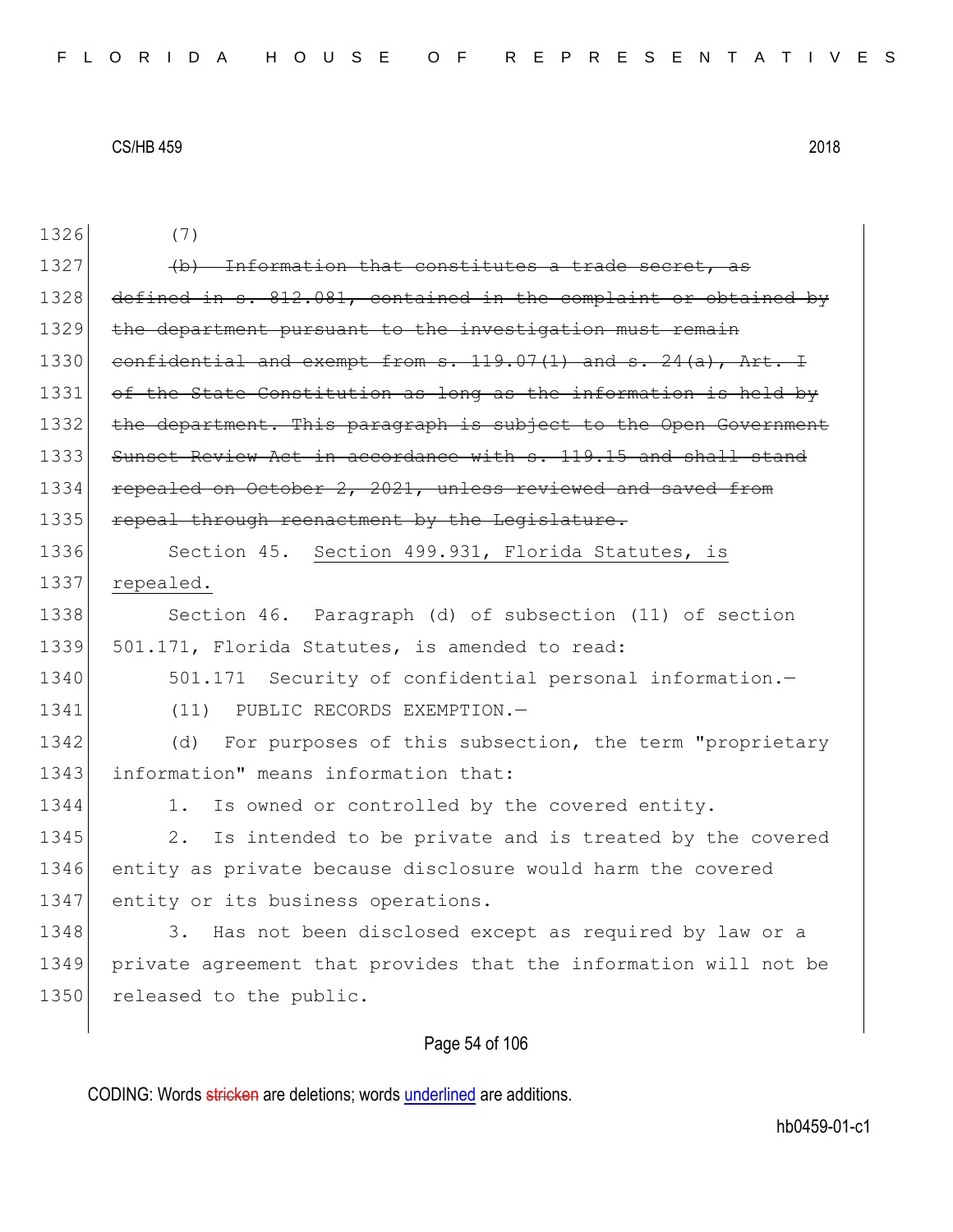| FLORIDA HOUSE OF REPRESENTATIVES |  |
|----------------------------------|--|
|----------------------------------|--|

1351 4. Is not publicly available or otherwise readily 1352 ascertainable through proper means from another source in the 1353 same configuration as received by the department.  $1354$  5. Includes: 1355  $\theta$ . Trade secrets as defined in s. 688.002. 1356 b. competitive interests, the disclosure of which would 1357 impair the competitive business of the covered entity who is the 1358 subject of the information. 1359 Section 47. Section 502.222, Florida Statutes, is 1360 repealed. 1361 Section 48. Paragraph (b) of subsection (1) of section 1362 517.2015, Florida Statutes, is amended to read: 1363 517.2015 Confidentiality of information relating to 1364 investigations and examinations.-1365 (1) 1366 (b) Except as necessary for the office to enforce the 1367 provisions of this chapter, a consumer complaint and other 1368 information relative to an investigation or examination shall 1369 remain confidential and exempt from s. 119.07(1) after the 1370 investigation or examination is completed or ceases to be active 1371 to the extent disclosure would: 1372 1. Jeopardize the integrity of another active 1373 investigation or examination. 1374 2. Reveal the name, address, telephone number, social 1375 security number, or any other identifying number or information

# Page 55 of 106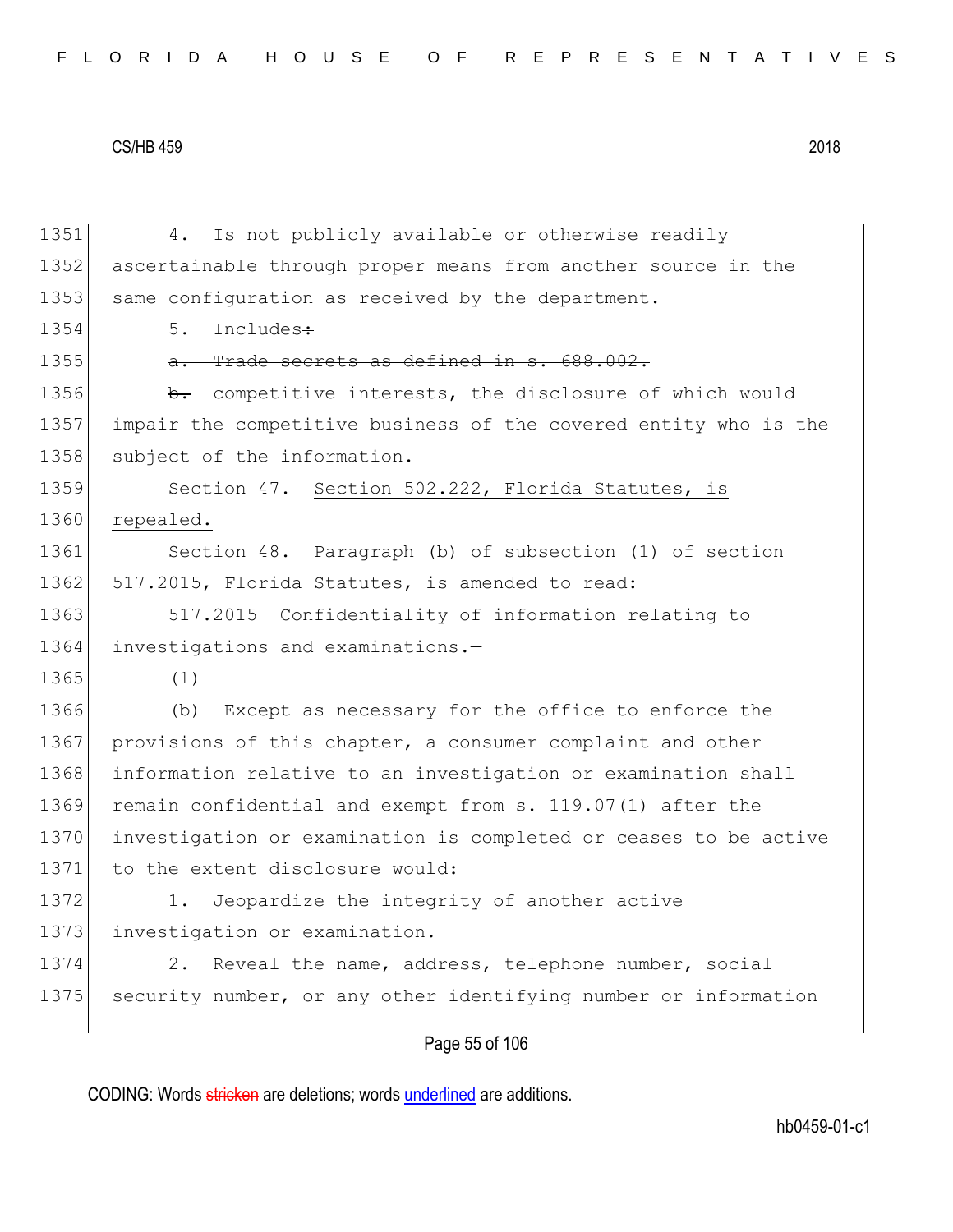1376 of any complainant, customer, or account holder. 1377 3. Disclose the identity of a confidential source. 1378 4. Disclose investigative techniques or procedures.  $1379$   $5.$  Reveal a trade secret as defined in s. 688.002. 1380 Section 49. Paragraph (b) of subsection (1) of section 1381 520.9965, Florida Statutes, is amended to read: 1382 520.9965 Confidentiality of information relating to 1383 investigations and examinations.-1384 (1) 1385 (b) Except as necessary for the office to enforce the 1386 provisions of this chapter, a consumer complaint and other 1387 information relative to an investigation or examination shall 1388 remain confidential and exempt from s. 119.07(1) after the 1389 investigation or examination is completed or ceases to be active 1390 to the extent disclosure would: 1391 1. Jeopardize the integrity of another active 1392 investigation or examination. 1393 2. Reveal the name, address, telephone number, social 1394 security number, or any other identifying number or information 1395 of any complainant, customer, or account holder. 1396 3. Disclose the identity of a confidential source. 1397 4. Disclose investigative techniques or procedures. 1398 5. Reveal a trade secret as defined in s. 688.002. 1399 Section 50. Subsection (2) of section 526.311, Florida 1400 Statutes, is amended to read:

# Page 56 of 106

CODING: Words stricken are deletions; words underlined are additions.

hb0459-01-c1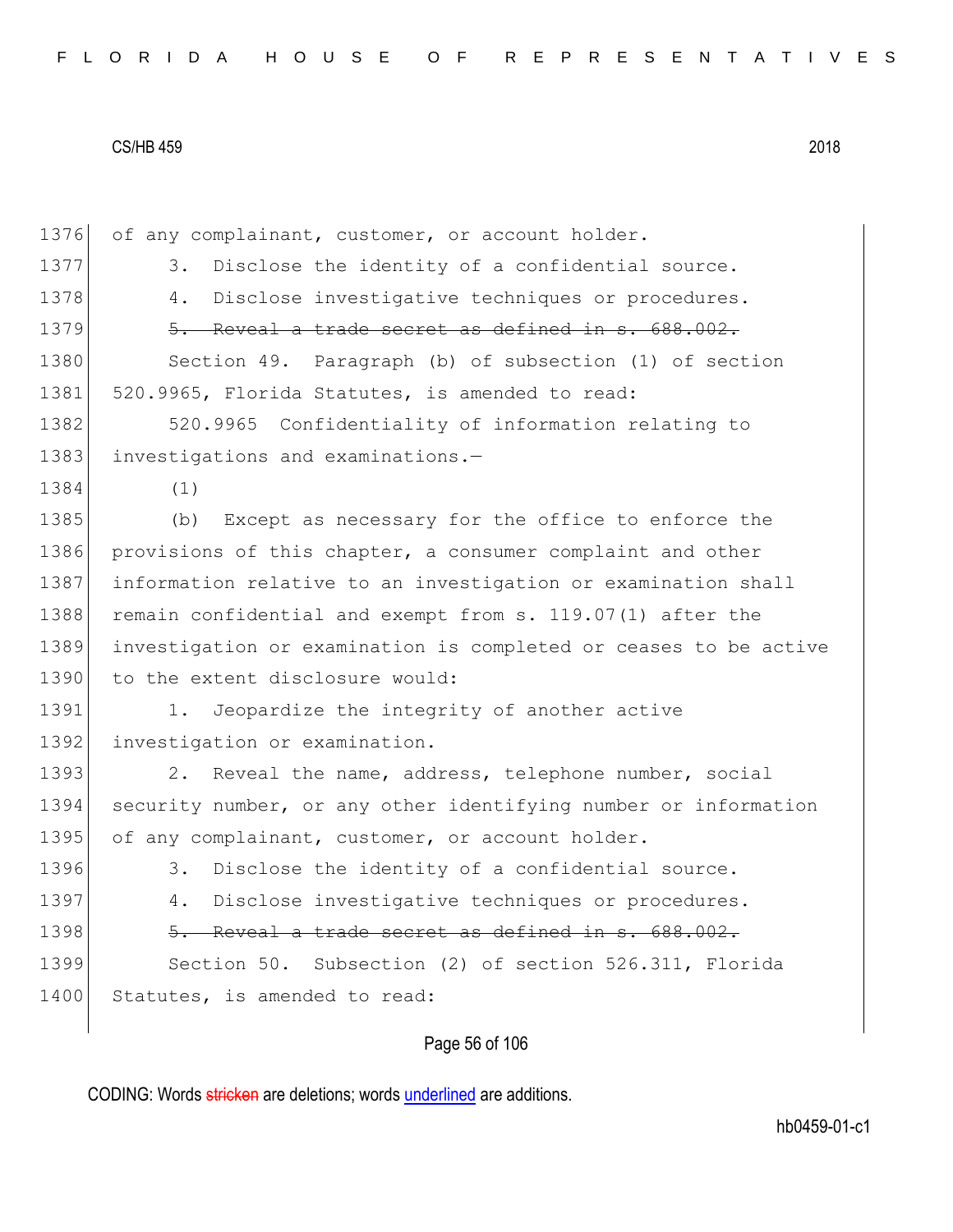1401 526.311 Enforcement; civil penalties; injunctive relief. 1402 (2) The Department of Agriculture and Consumer Services 1403 shall investigate any complaints regarding violations of this 1404 act and may request in writing the production of documents and 1405 records as part of its investigation of a complaint. If the 1406 person upon whom such request was made fails to produce the 1407 documents or records within 30 days after the date of the 1408 request, the department, through the department's office of 1409 general counsel, may issue and serve a subpoena to compel the 1410 production of such documents and records. If any person shall 1411 refuse to comply with a subpoena issued under this section, the 1412 department may petition a court of competent jurisdiction to 1413 enforce the subpoena and assess such sanctions as the court may 1414 direct. Refiners shall afford the department reasonable access 1415 to the refiners' posted terminal price. Any records, documents, 1416 papers, maps, books, tapes, photographs, files, sound 1417 recordings, or other business material, regardless of form or 1418 characteristics, obtained by the department are confidential and 1419 exempt from the provisions of s. 119.07(1) and s. 24(a), Art. I 1420 of the State Constitution while the investigation is pending. At 1421 the conclusion of an investigation, any matter determined by the 1422 department or by a judicial or administrative body, federal or 1423 state, to be a trade secret or proprietary confidential business 1424 information held by the department pursuant to such 1425 investigation shall be considered confidential and exempt from

# Page 57 of 106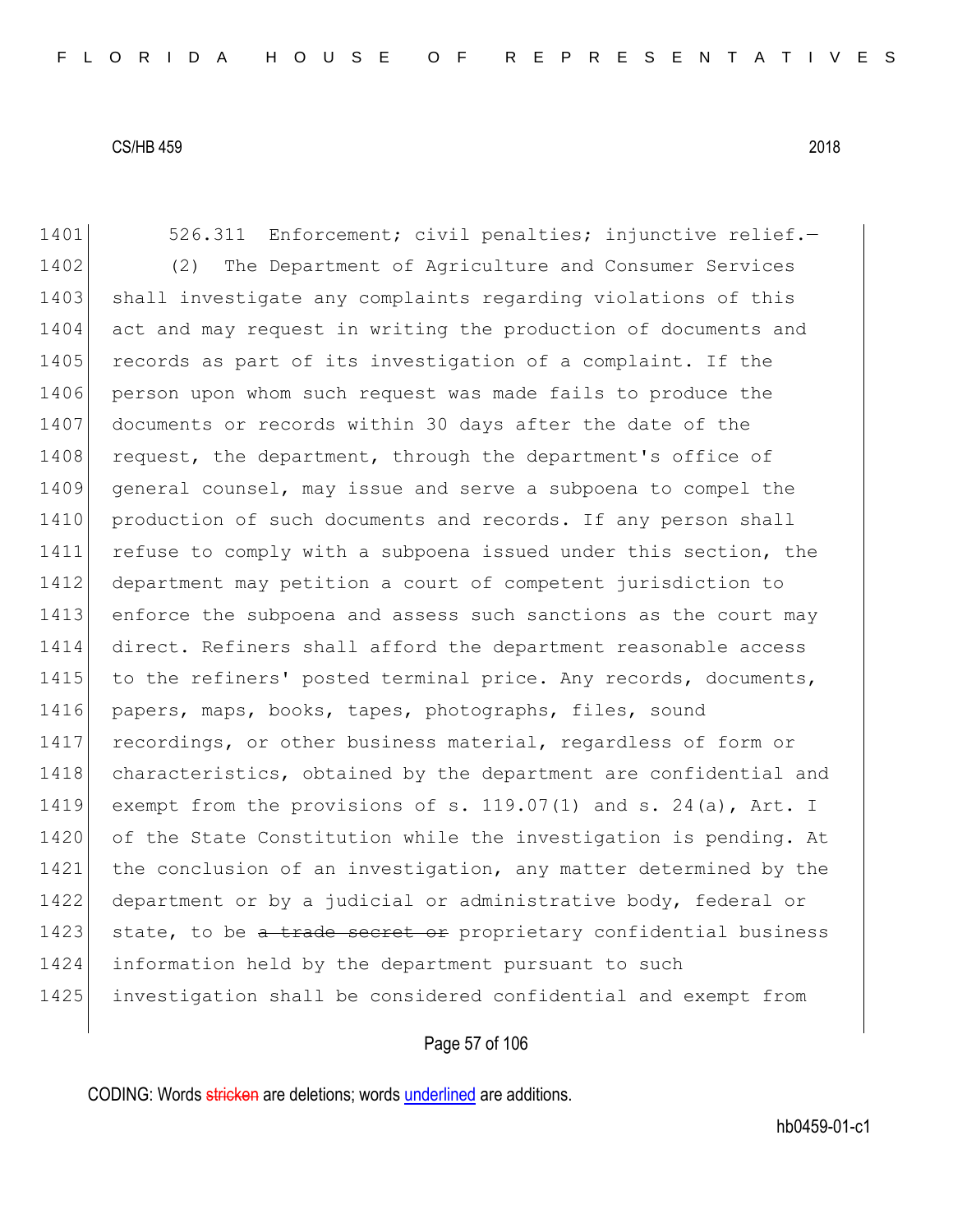Page 58 of 106 1426 the provisions of s. 119.07(1) and s. 24(a), Art. I of the State 1427 Constitution. Such materials may be used in any administrative 1428 or judicial proceeding so long as the confidential or 1429 proprietary nature of the material is maintained. 1430 Section 51. Paragraph (e) of subsection (1) of section 1431 548.062, Florida Statutes, is amended to read: 1432 548.062 Public records exemption.-1433 (1) As used in this section, the term "proprietary 1434 confidential business information" means information that: 1435 (e) Concerns any of the following: 1436 1. The number of ticket sales for a match; 1437 2. The amount of gross receipts after a match; 1438  $\overline{3. A \cdot A}$  trade secret, as defined in s.  $688.002$ ; 1439 3.4. Business plans; 1440 4.5. Internal auditing controls and reports of internal 1441 auditors; or 1442 5.6. Reports of external auditors. 1443 Section 52. Paragraph (a) of subsection (1) of section 1444 556.113, Florida Statutes, is amended to read: 1445 556.113 Sunshine State One-Call of Florida, Inc.; public 1446 records exemption.-1447 (1) As used in this section, the term "proprietary 1448 confidential business information" means information provided 1449 by: 1450 (a) A member operator which is a map, plan, facility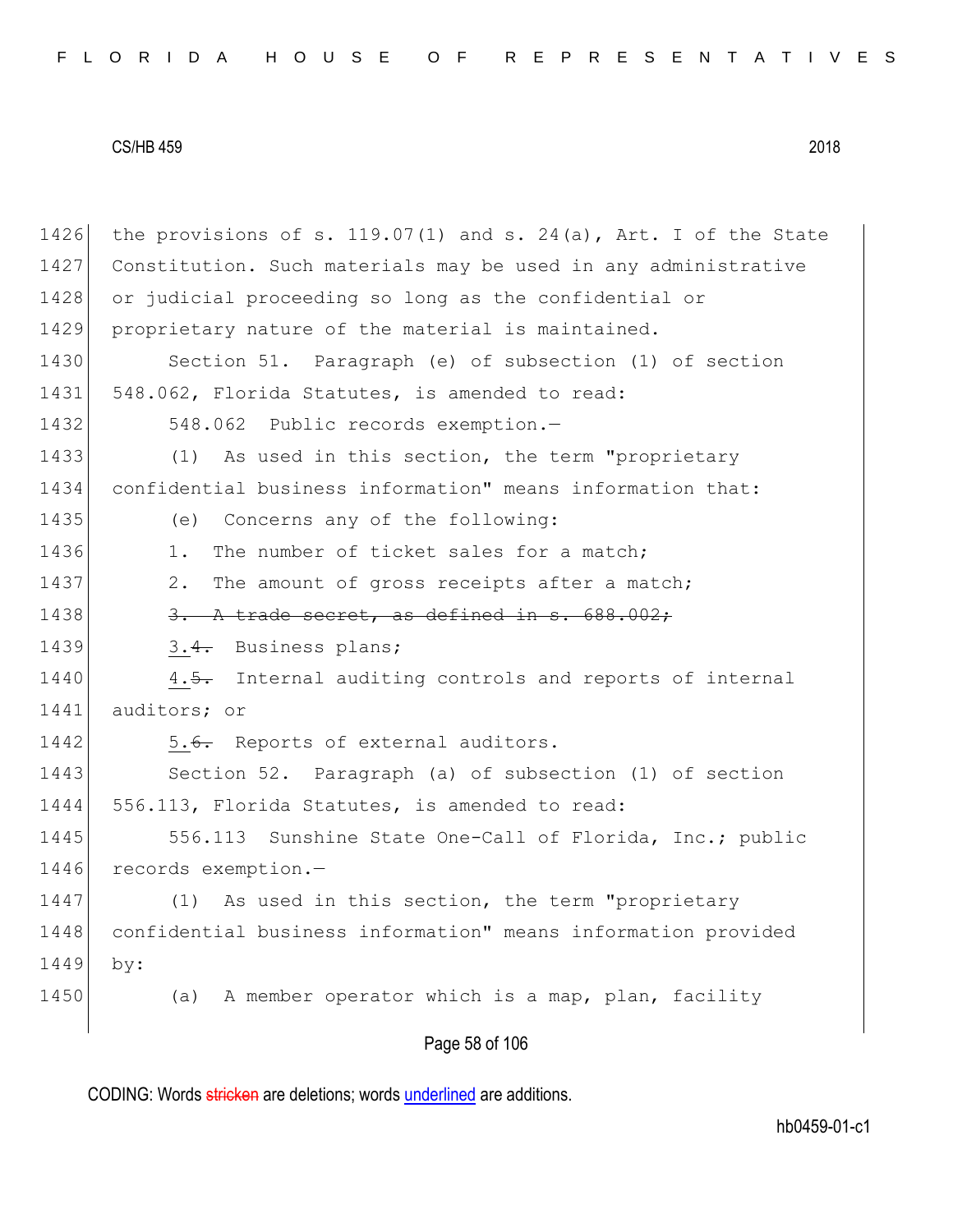1451 location diagram, internal damage investigation report or 1452 analysis, or dispatch methodology,  $\sigma$ r trade secret as defined in 1453  $\sigma$ . 688.002, or which describes the exact location of a utility 1454 underground facility or the protection, repair, or restoration 1455 thereof, and:

1456 1. Is intended to be and is treated by the member operator 1457 as confidential;

1458 2. The disclosure of which would likely be used by a 1459 competitor to harm the business interests of the member operator 1460 or could be used for the purpose of inflicting damage on 1461 underground facilities; and

1462 3. Is not otherwise readily ascertainable or publicly 1463 available by proper means by other persons from another source 1464 in the same configuration as provided to Sunshine State One-Call 1465 of Florida, Inc.

1466 Section 53. Paragraph (b) of subsection (2) of section 1467 559.5558, Florida Statutes, is amended to read:

1468 559.5558 Public records exemption; investigations and 1469 examinations.-

1470 (2)

 (b) Information made confidential and exempt pursuant to 1472 this section is no longer confidential and exempt once the investigation or examination is completed or ceases to be active unless disclosure of the information would:

1475 1. Jeopardize the integrity of another active

# Page 59 of 106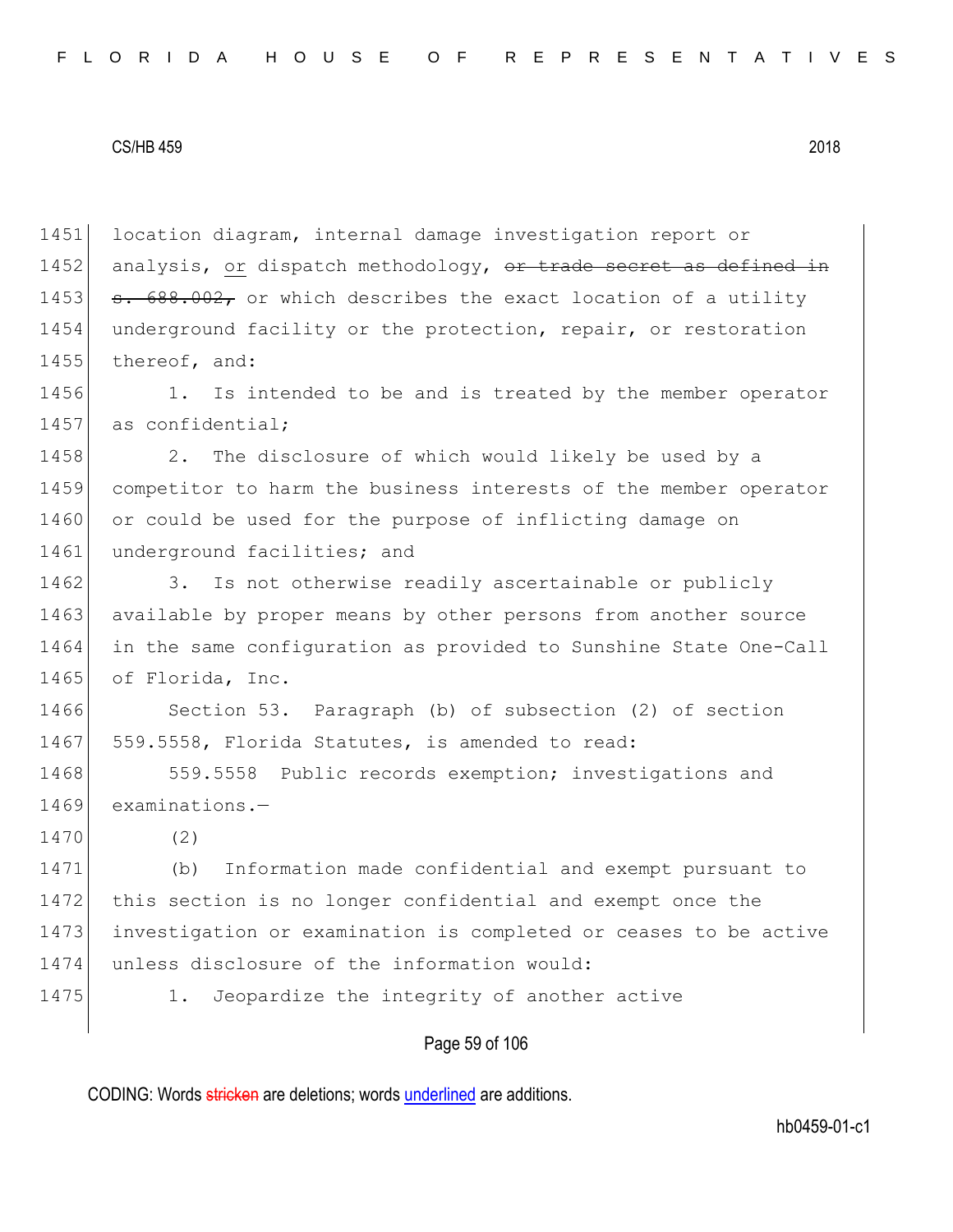1476 investigation or examination.

1477 2. Reveal the personal identifying information of a 1478 consumer, unless the consumer is also the complainant. A 1479 complainant's personal identifying information is subject to 1480 disclosure after the investigation or examination is completed 1481 or ceases to be active. However, a complainant's personal 1482 financial and health information remains confidential and 1483 exempt.

1484 3. Reveal the identity of a confidential source.

1485 4. Reveal investigative or examination techniques or 1486 procedures.

1487 5. Reveal trade secrets, as defined in s. 688.002.

1488 Section 54. Paragraph (c) of subsection (3) of section 1489 559.9285, Florida Statutes, is amended to read:

1490 559.9285 Certification of business activities.

1491 (3) The department shall specify by rule the form of each 1492 certification under this section which shall include the 1493 following information:

1494 (c) The legal name, any trade names or fictitious names, 1495 mailing address, physical address, telephone number or numbers, 1496 facsimile number or numbers, and all Internet and electronic 1497 contact information of every other commercial entity with which 1498 the certifying party engages in business or commerce that is 1499 related in any way to the certifying party's business or 1500 commerce with any terrorist state. The information disclosed

# Page 60 of 106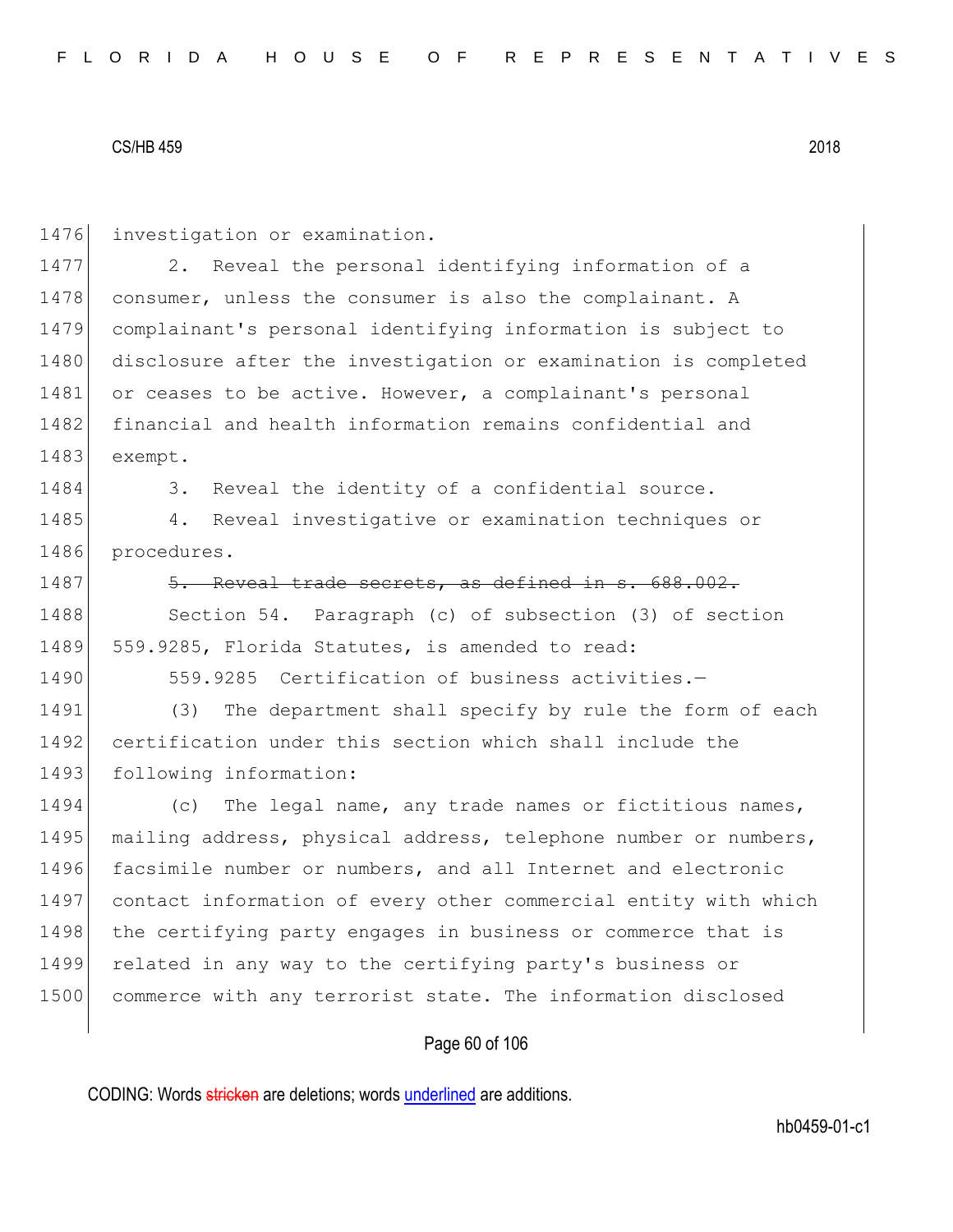1501 pursuant to this paragraph does not constitute customer lists 1502 or $\tau$  customer names, or trade secrets protected under s. 1503 570.544(8) or trade secrets protected under s. 688.01. 1504 Section 55. Subsection (2) of section 560.129, Florida 1505 Statutes, is amended to read: 1506 560.129 Confidentiality.-1507 (2) All information obtained by the office in the course 1508 of its investigation or examination which is a trade secret, as 1509 defined in s. 688.002, or which is personal financial 1510 information shall remain confidential and exempt from s.

1511 119.07(1) and s. 24(a), Art. I of the State Constitution. If any 1512 administrative, civil, or criminal proceeding against a money 1513 services business, its authorized vendor, or an affiliated party 1514 is initiated and the office seeks to use matter that a licensee 1515 believes to be a trade secret or personal financial information, 1516 such records shall be subject to an in camera review by the 1517 administrative law judge, if the matter is before the Division 1518 of Administrative Hearings, or a judge of any court of this 1519 state, any other state, or the United States, as appropriate, 1520 for the purpose of determining if the matter is a trade secret 1521  $\sigma$  and  $\sigma$  is personal financial information. If it is determined that 1522 the matter is a trade secret, the matter shall remain 1523 confidential. If it is determined that the matter is personal 1524 financial information, the matter shall remain confidential 1525 unless the administrative law judge or judge determines that, in

# Page 61 of 106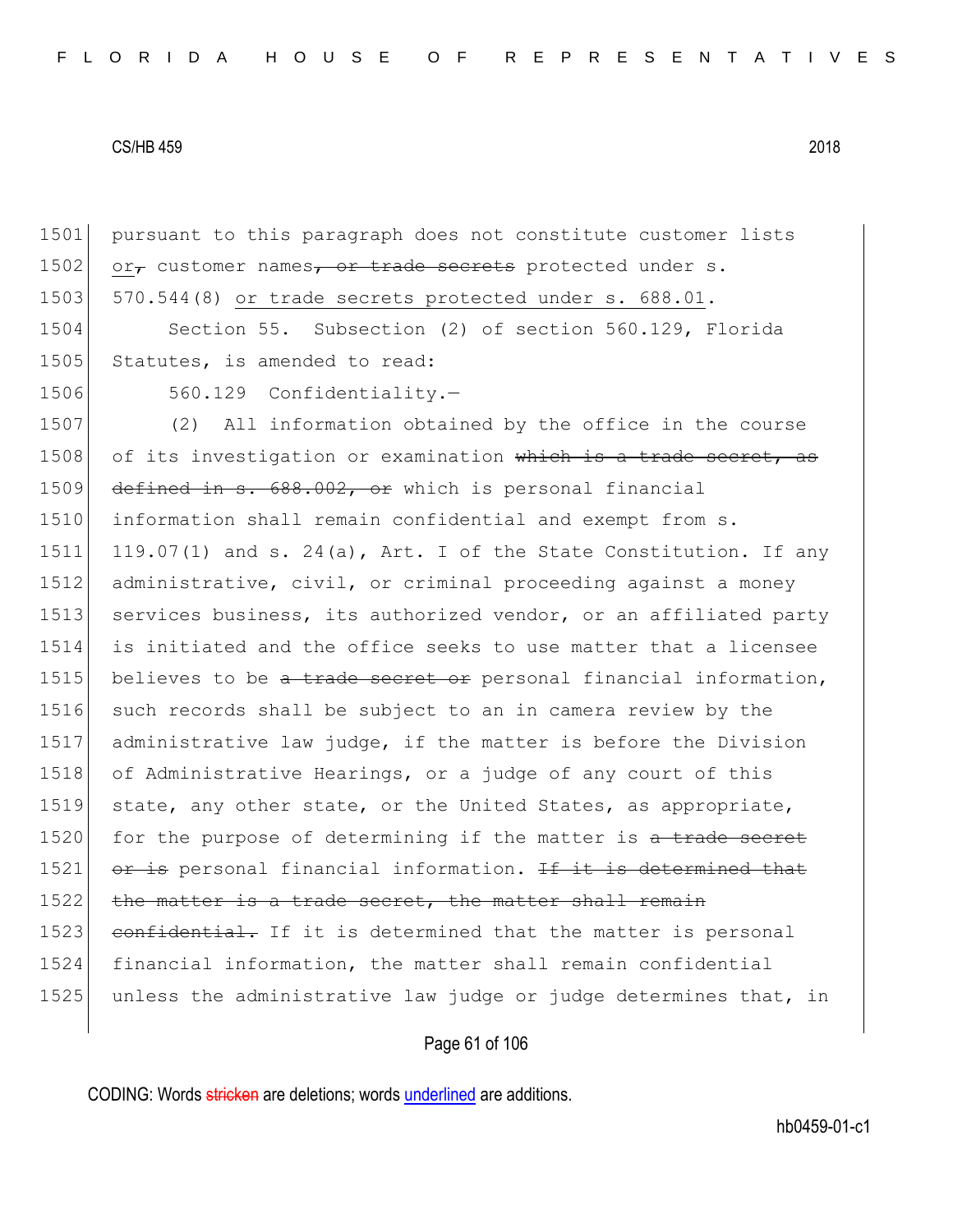1526 the interests of justice, the matter should become public. 1527 Section 56. Subsection (3) of section 570.48, Florida 1528 Statutes, is amended to read: 1529 570.48 Division of Fruit and Vegetables; powers and 1530 duties; records.—The duties of the Division of Fruit and 1531 Vegetables include, but are not limited to: 1532 (3) Maintaining the records of the division. The records 1533 of the division are public records.; however, trade secrets as 1534 defined in s. 812.081 are confidential and exempt from s.  $1535$  119.07(1) and s. 24(a), Art. I of the State Constitution. This 1536 subsection is subject to the Open Government Sunset Review Act 1537 in accordance with s. 119.15 and shall stand repealed on October 1538 2, 2021, unless reviewed and saved from repeal through 1539 reenactment by the Legislature. This Section 688.01 may not be 1540 construed to prohibit:  $1541$  (a) A disclosure necessary to enforcement procedures. 1542 (b) The department from releasing information to other 1543 governmental agencies. Other governmental agencies that receive 1544 confidential information from the department under this 1545 subsection shall maintain the confidentiality of that 1546 information. 1547  $\leftarrow$  the department or other agencies from compiling and 1548 publishing appropriate data regarding procedures, yield, 1549 recovery, quality, and related matters, provided such released 1550 data do not reveal by whom the activity to which the data relate

# Page 62 of 106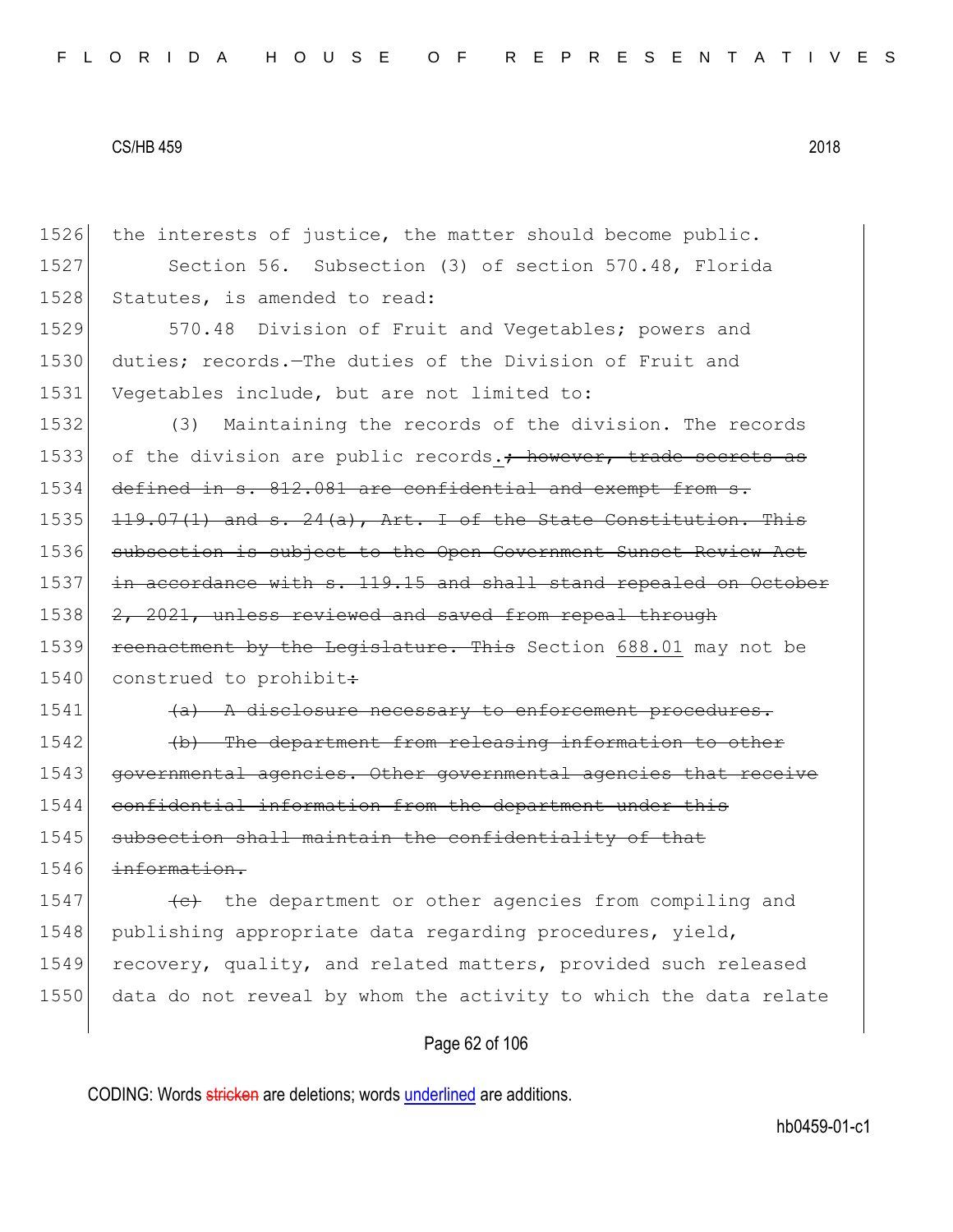1551 was conducted.

1552 Section 57. Subsection (8) of section 570.544, Florida 1553 Statutes, is amended to read:

1554 570.544 Division of Consumer Services; director; powers; 1555 processing of complaints; records.-

1556 (8) The records of the Division of Consumer Services are 1557 public records. However, customer lists and customer names, and 1558 trade secrets are confidential and exempt from the provisions of 1559 s. 119.07(1). Disclosure necessary to enforcement procedures 1560 does not violate this prohibition.

1561 Section 58. Subsection (2) of section 573.123, Florida 1562 Statutes, is amended to read:

1563 573.123 Maintenance and production of records.

 $1564$  (2) Information that, if disclosed, would reveal a trade  $1565$  secret, as defined in s.  $812.081$ , of any person subject to a 1566 marketing order is confidential and exempt from s. 119.07(1) and 1567  $s. 24(a)$ , Art. I of the State Constitution and may not be 1568 disclosed except to an attorney who provides legal advice to the 1569 division about enforcing a marketing order or by court order. A 1570 person who receives confidential information under this 1571 subsection shall maintain the confidentiality of that 1572 information. This subsection is subject to the Open Government 1573 Sunset Review Act in accordance with s. 119.15 and shall stand 1574 repealed on October 2, 2021, unless reviewed and saved from 1575 repeal through reenactment by the Legislature.

Page 63 of 106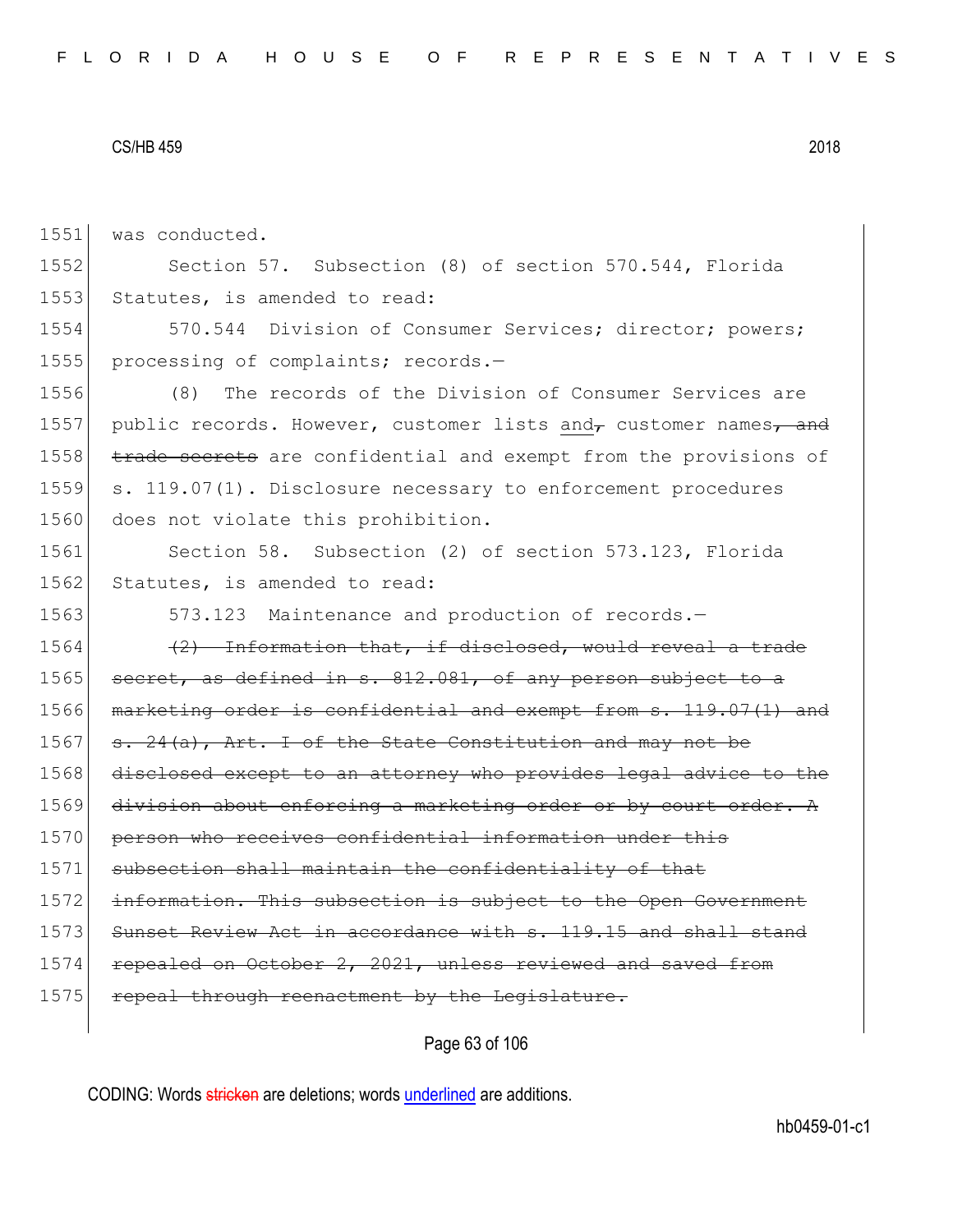| 1576 | Section 59. Section 581.199, Florida Statutes, is                   |
|------|---------------------------------------------------------------------|
| 1577 | repealed.                                                           |
| 1578 | Section 60. Paragraph (b) of subsection (8) of section              |
| 1579 | 601.10, Florida Statutes, is amended to read:                       |
| 1580 | 601.10 Powers of the Department of Citrus. The department           |
| 1581 | shall have and shall exercise such general and specific powers      |
| 1582 | as are delegated to it by this chapter and other statutes of the    |
| 1583 | state, which powers shall include, but are not limited to, the      |
| 1584 | following:                                                          |
| 1585 | (8)                                                                 |
| 1586 | (b) Any information provided to the department which                |
| 1587 | constitutes a trade secret as defined in s. 812.081 is              |
| 1588 | confidential and exempt from $s. 119.07(1)$ and $s. 24(a)$ , Art. I |
| 1589 | of the State Constitution. This paragraph is subject to the Open    |
| 1590 | Government Sunset Review Act in accordance with s. 119.15 and       |
| 1591 | shall stand repealed on October 2, 2021, unless reviewed and        |
| 1592 | saved from repeal through reenactment by the Legislature.           |
| 1593 | Section 61. Paragraph (d) of subsection (7) of section              |
| 1594 | 601.15, Florida Statutes, is amended to read:                       |
| 1595 | Advertising campaign; methods of conducting;<br>601.15              |
| 1596 | assessments; emergency reserve fund; citrus research.-              |
| 1597 | All assessments levied and collected under this<br>(7)              |
| 1598 | chapter shall be paid into the State Treasury on or before the      |
| 1599 | 15th day of each month. Such moneys shall be accounted for in a     |
| 1600 | special fund to be designated as the Florida Citrus Advertising     |
|      | Page 64 of 106                                                      |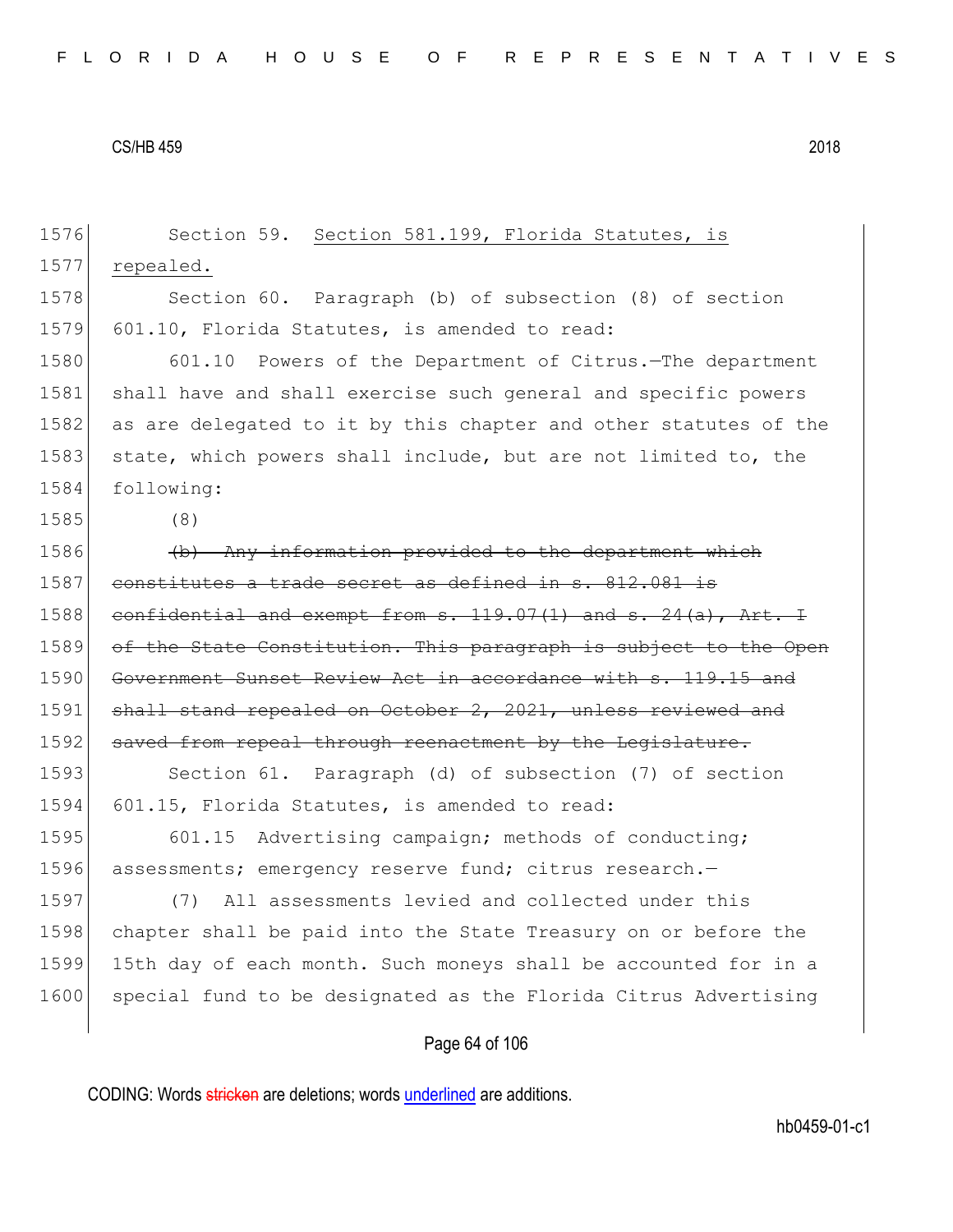1601 Trust Fund, and all moneys in such fund are appropriated to the 1602 department for the following purposes:

1603 (d)1. The pro rata portion of moneys allocated to each 1604 type of citrus product in noncommodity programs shall be used by 1605 the department to encourage substantial increases in the 1606 effectiveness, frequency, and volume of noncommodity 1607 advertising, merchandising, publicity, and sales promotion of 1608 such citrus products through rebates and incentive payments to 1609 handlers and trade customers for these activities. The 1610 department shall adopt rules providing for the use of such 1611 moneys. The rules shall establish alternate incentive programs, 1612 including at least one incentive program for product sold under 1613 advertised brands, one incentive program for product sold under 1614 private label brands, and one incentive program for product sold 1615 in bulk. For each incentive program, the rules must establish 1616 eligibility and performance requirements and must provide 1617 appropriate limitations on amounts payable to a handler or trade 1618 customer for a particular season. Such limitations may relate to 1619 the amount of citrus assessments levied and collected on the 1620 citrus product handled by such handler or trade customer during 1621 a 12-month representative period.

1622 2. The department may require from participants in 1623 noncommodity advertising and promotional programs commercial 1624 information necessary to determine eligibility for and 1625 performance in such programs. Any information required which

# Page 65 of 106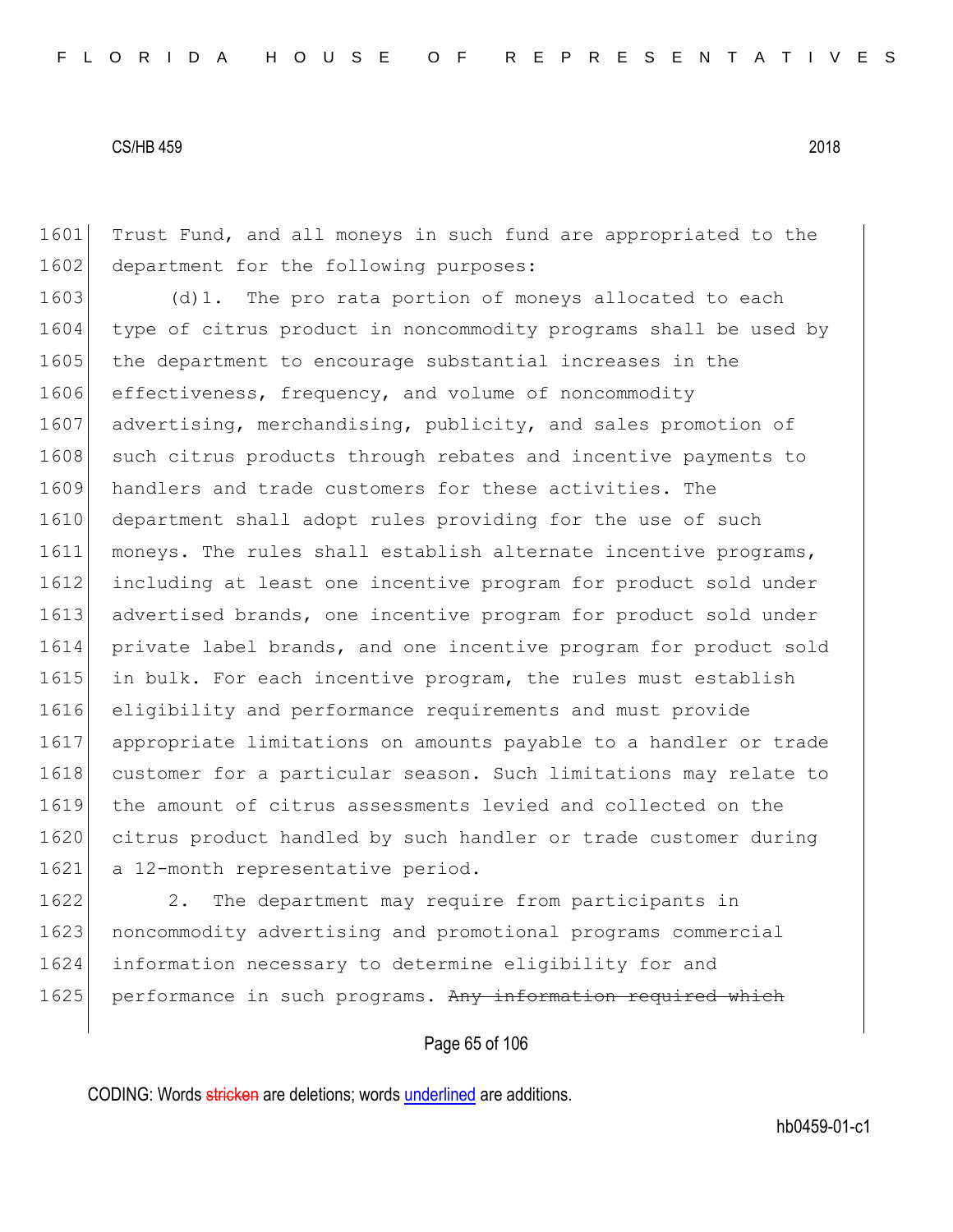1626 constitutes a trade secret as defined in s. 812.081 is 1627 confidential and exempt from s. 119.07(1) and s. 24(a), Art. 1628 of the State Constitution. This subparagraph is subject 1629 Open Government Sunset Review Act in accordance with s. 119. 1630 and shall stand repealed on October 2, 2021, unless reviewed and 1631 saved from repeal through reenactment by the Legislature. 1632 Section 62. Paragraph (c) of subsection (8) of section 1633 601.152, Florida Statutes, is amended to read: 1634 601.152 Special marketing orders.-1635 (8) 1636  $(c)$   $\frac{1}{1}$ . Every handler shall, at such times as the department 1637 may require, file with the department a return, not under oath, 1638 on forms to be prescribed and furnished by the department, 1639 certified as true and correct, stating the quantity of the type, 1640 variety, and form of citrus fruit or citrus product specified in 1641 the marketing order first handled in the primary channels of 1642 trade in the state by such handler during the period of time 1643 specified in the marketing order. Such returns must contain any 1644 further information deemed by the department to be reasonably 1645 necessary to properly administer or enforce this section or any 1646 marketing order implemented under this section. 1647 2. Information that, if disclosed, would reveal a trade  $1648$  secret, as defined in s.  $812.081$ , of any person subject to a 1649 marketing order is confidential and exempt from s. 119.07(1) and

1650 s. 24(a), Art. I of the State Constitution. This subparagraph is

Page 66 of 106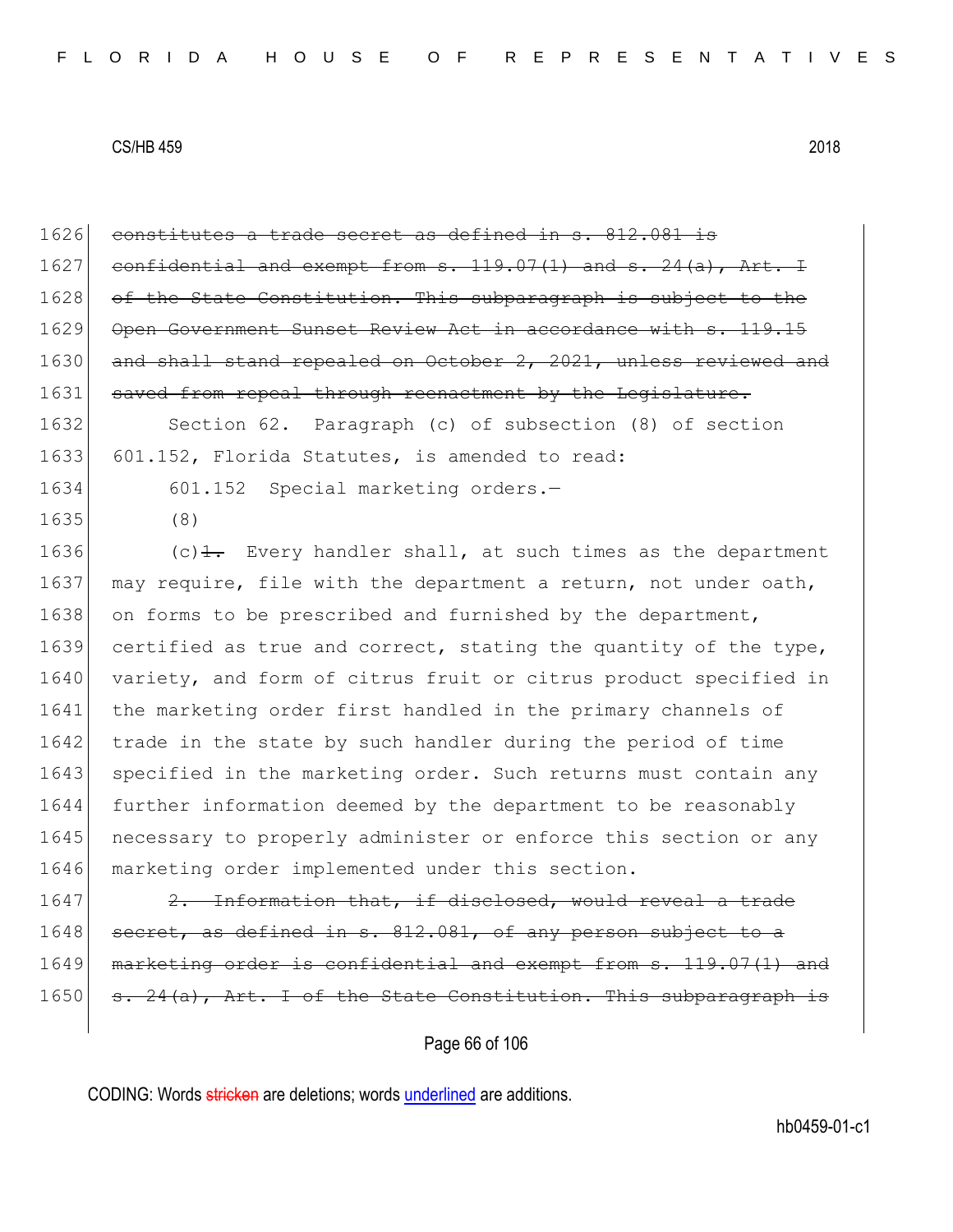1651 subject to the Open Government Sunset Review Act in accordance 1652 with s. 119.15 and shall stand repealed on October 2, 2021, 1653 unless reviewed and saved from repeal through reenactment by the 1654 Legislature. 1655 Section 63. Section 601.76, Florida Statutes, is repealed. 1656 Section 64. Subsection (6) of section 607.0505, Florida 1657 Statutes, is amended to read: 1658 607.0505 Registered agent; duties.-1659 (6) Information provided to, and records and 1660 transcriptions of testimony obtained by, the Department of Legal 1661 Affairs pursuant to this section are confidential and exempt 1662 from the provisions of s. 119.07(1) while the investigation is 1663 active. For purposes of this section, an investigation shall be 1664 considered "active" while such investigation is being conducted 1665 with a reasonable, good faith belief that it may lead to the 1666 filing of an administrative, civil, or criminal proceeding. An 1667 investigation does not cease to be active so long as the 1668 department is proceeding with reasonable dispatch and there is a 1669 good faith belief that action may be initiated by the department 1670 or other administrative or law enforcement agency. Except for 1671 active criminal intelligence or criminal investigative 1672 information, as defined in s. 119.011, and information which, if 1673 disclosed, would reveal a trade secret, as defined in s. 1674 688.002, or would jeopardize the safety of an individual, all 1675 information, records, and transcriptions become public record

# Page 67 of 106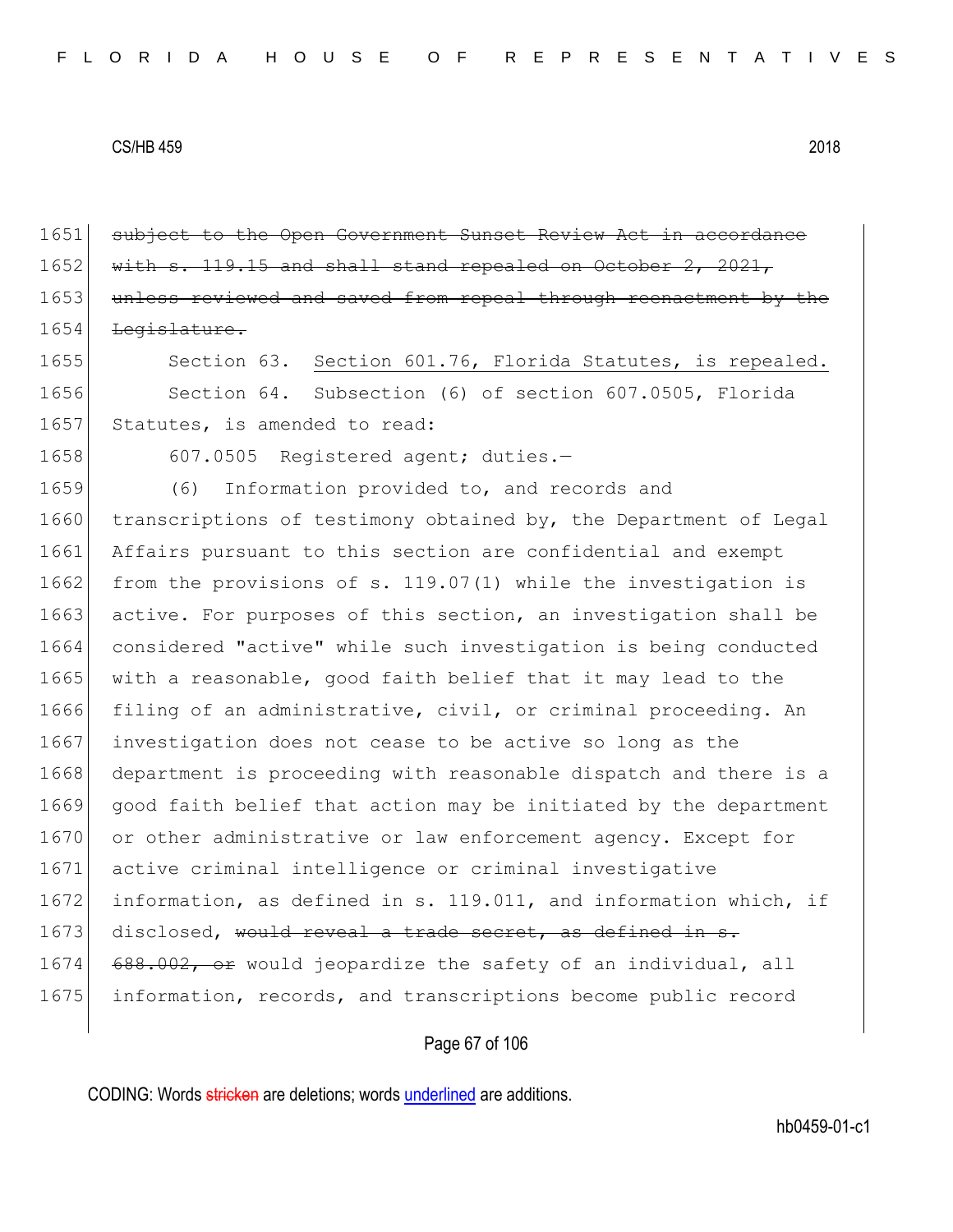1676 when the investigation is completed or ceases to be active. The 1677 department shall not disclose confidential information, records, 1678 or transcriptions of testimony except pursuant to the 1679 authorization by the Attorney General in any of the following 1680 circumstances:

1681 (a) To a law enforcement agency participating in or 1682 conducting a civil investigation under chapter 895, or 1683 participating in or conducting a criminal investigation.

1684 (b) In the course of filing, participating in, or 1685 conducting a judicial proceeding instituted pursuant to this 1686 section or chapter 895.

1690 (d) In the course of a criminal or civil proceeding.

1687 (c) In the course of filing, participating in, or 1688 conducting a judicial proceeding to enforce an order or judgment 1689 entered pursuant to this section or chapter 895.

1691 1692 A person or law enforcement agency which receives any 1693 information, record, or transcription of testimony that has been 1694 made confidential by this subsection shall maintain the 1695 confidentiality of such material and shall not disclose such 1696 information, record, or transcription of testimony except as 1697 provided for herein. Any person who willfully discloses any 1698 information, record, or transcription of testimony that has been 1699 made confidential by this subsection, except as provided for 1700 herein, is quilty of a misdemeanor of the first degree,

# Page 68 of 106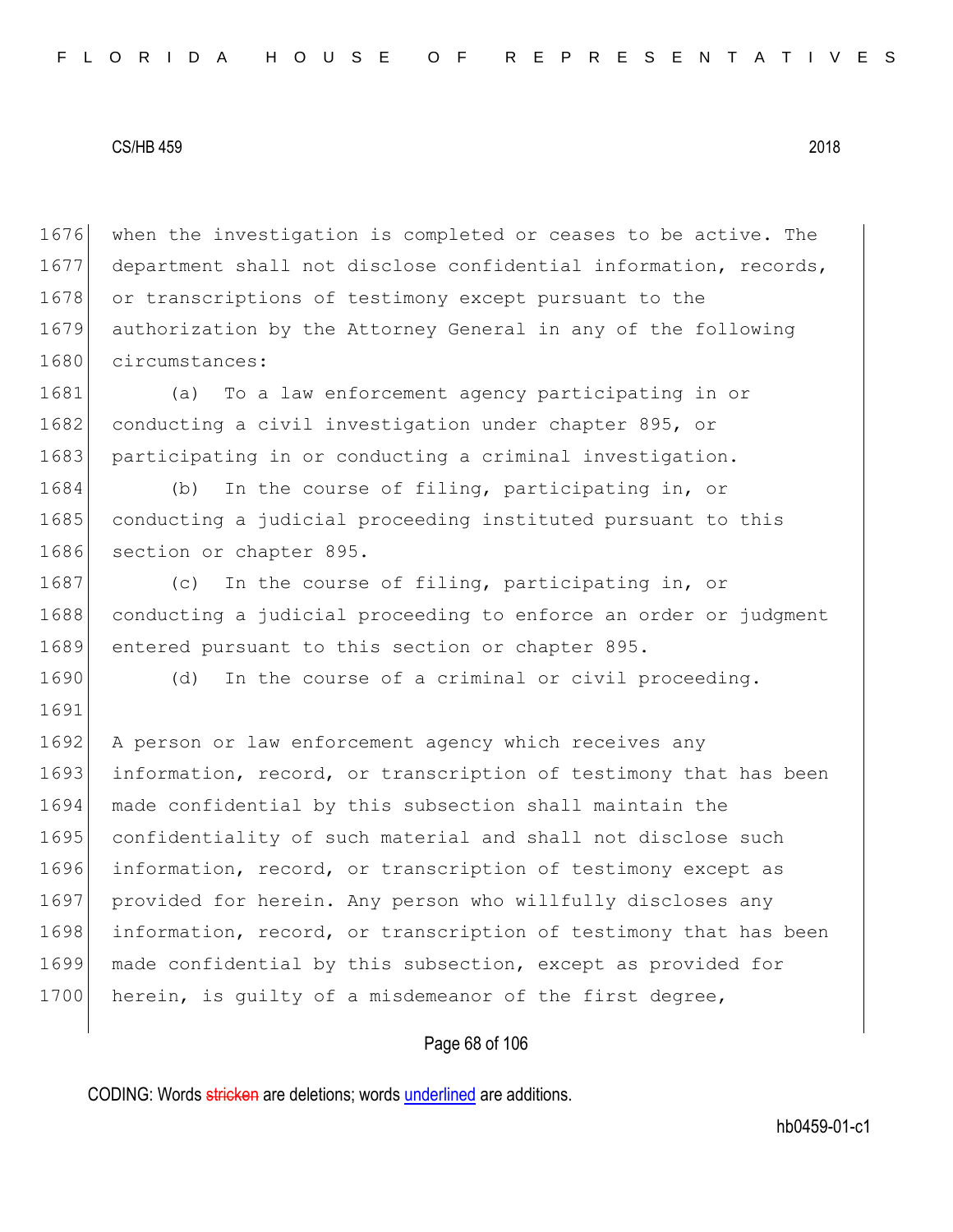1701 punishable as provided in s. 775.082 or s. 775.083. If any 1702 information, record, or testimony obtained pursuant to 1703 subsection (2) is offered in evidence in any judicial 1704 proceeding, the court may, in its discretion, seal that portion 1705 of the record to further the policies of confidentiality set 1706 forth herein.

1707 Section 65. Subsection (6) of section 617.0503, Florida 1708 Statutes, is amended to read:

1709 617.0503 Registered agent; duties; confidentiality of 1710 investigation records.-

1711 (6) Information provided to, and records and 1712 transcriptions of testimony obtained by, the Department of Legal 1713 Affairs pursuant to this section are confidential and exempt 1714 from the provisions of s. 119.07(1) and s. 24(a), Art. I of the 1715 State Constitution while the investigation is active. For 1716 purposes of this section, an investigation shall be considered 1717 "active" while such investigation is being conducted with a 1718 reasonable, good faith belief that it may lead to the filing of 1719 an administrative, civil, or criminal proceeding. An 1720 investigation does not cease to be active so long as the 1721 department is proceeding with reasonable dispatch and there is a 1722 good faith belief that action may be initiated by the department 1723 or other administrative or law enforcement agency. Except for 1724 active criminal intelligence or criminal investigative 1725 information, as defined in s. 119.011, and information which, if

# Page 69 of 106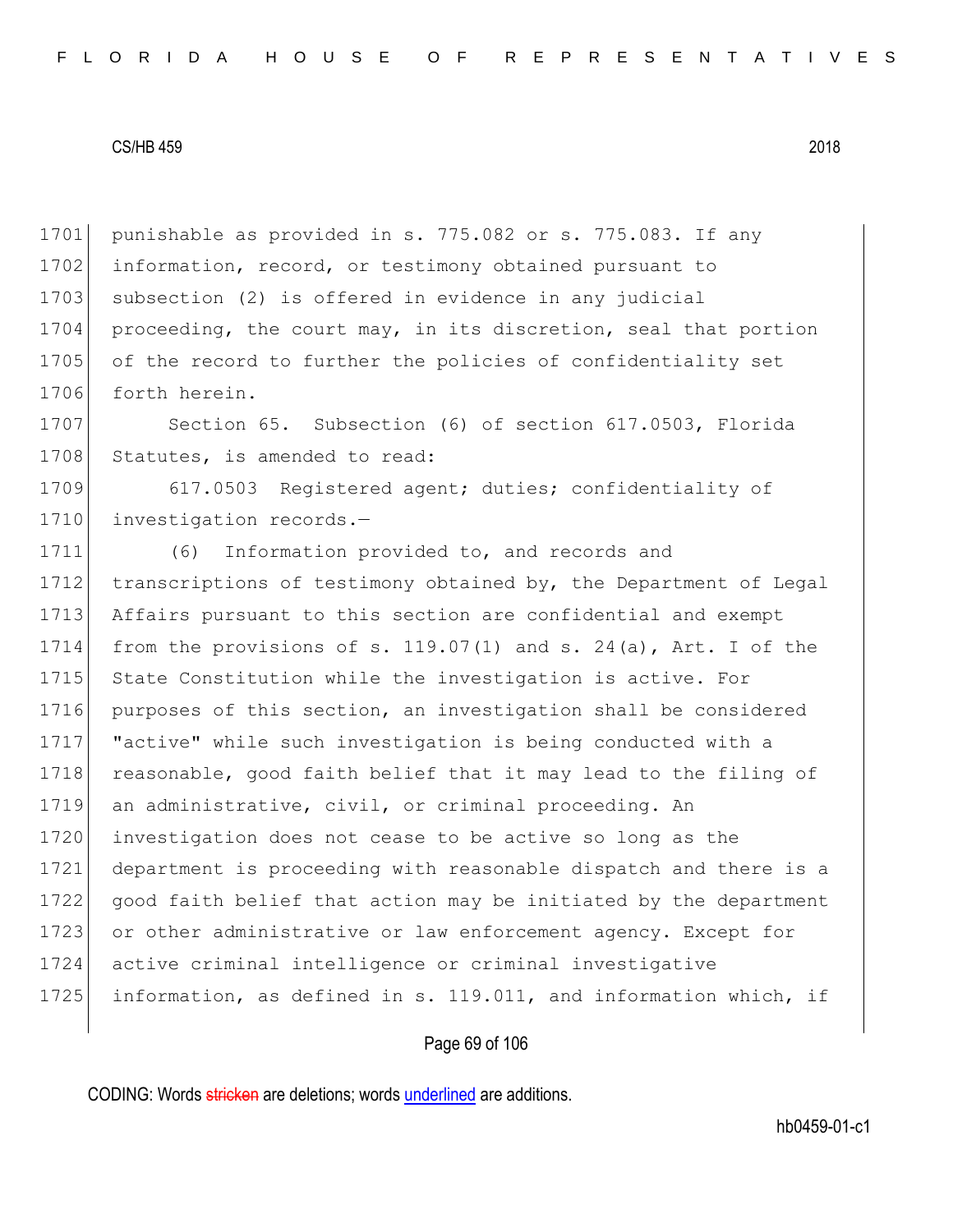| 1726 | disclosed, would reveal a trade secret, as defined in s.         |
|------|------------------------------------------------------------------|
| 1727 | 688.002, or would jeopardize the safety of an individual, all    |
| 1728 | information, records, and transcriptions become available to the |
| 1729 | public when the investigation is completed or ceases to be       |
| 1730 | active. The department shall not disclose confidential           |
| 1731 | information, records, or transcriptions of testimony except      |
| 1732 | pursuant to authorization by the Attorney General in any of the  |
| 1733 | following circumstances:                                         |
| 1734 | To a law enforcement agency participating in or<br>(a)           |
| 1735 | conducting a civil investigation under chapter 895, or           |
| 1736 | participating in or conducting a criminal investigation.         |
| 1737 | In the course of filing, participating in, or<br>(b)             |
| 1738 | conducting a judicial proceeding instituted pursuant to this     |
| 1739 | section or chapter 895.                                          |
| 1740 | In the course of filing, participating in, or<br>(C)             |
| 1741 | conducting a judicial proceeding to enforce an order or judgment |
| 1742 | entered pursuant to this section or chapter 895.                 |
| 1743 | In the course of a criminal proceeding.<br>(d)                   |
| 1744 |                                                                  |
| 1745 | A person or law enforcement agency that receives any             |
| 1746 | information, record, or transcription of testimony that has been |
| 1747 | made confidential by this subsection shall maintain the          |
| 1748 | confidentiality of such material and shall not disclose such     |
| 1749 | information, record, or transcription of testimony except as     |
| 1750 | provided for herein. Any person who willfully discloses any      |
|      |                                                                  |

Page 70 of 106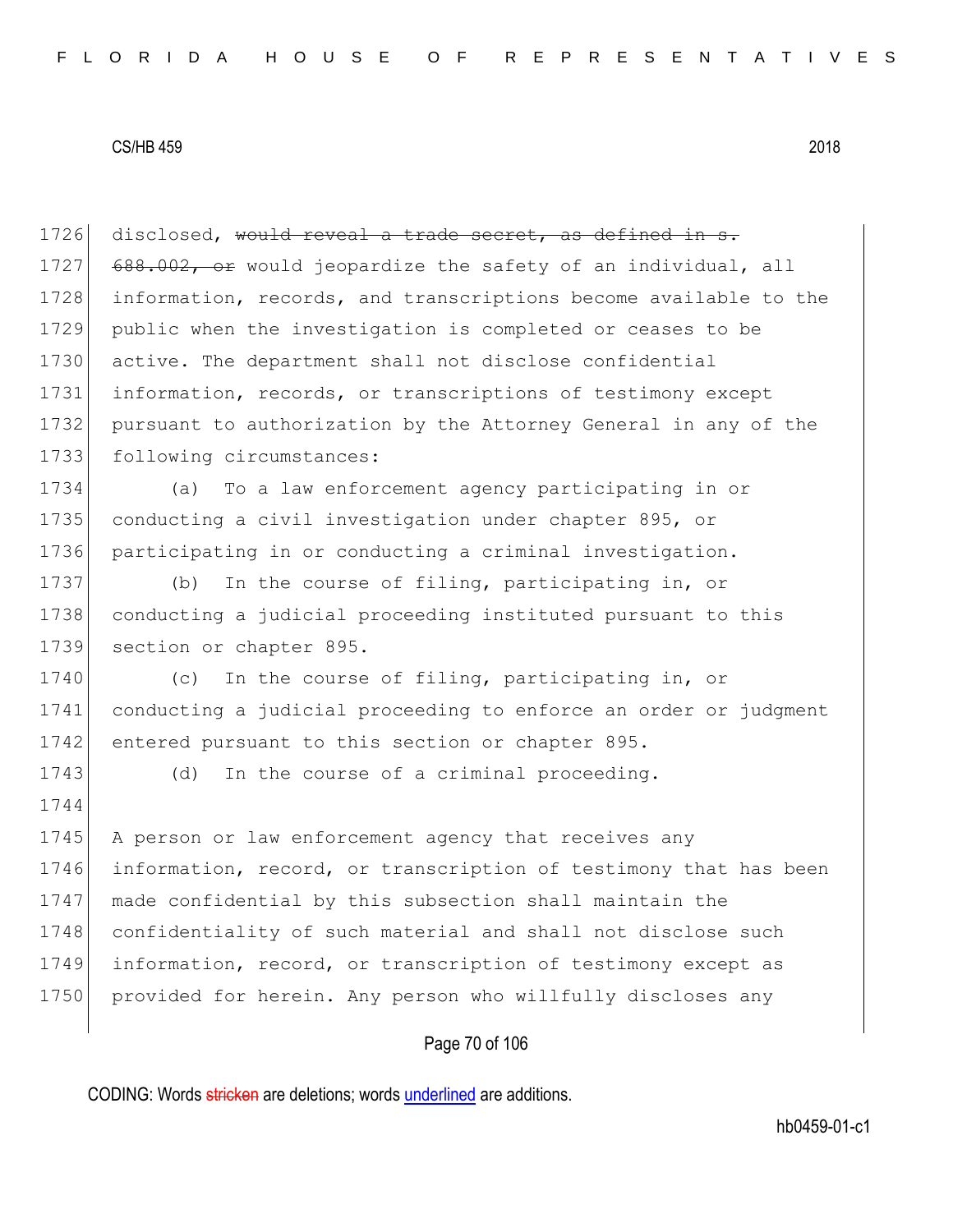1751 information, record, or transcription of testimony that has been 1752 made confidential by this subsection, except as provided for in 1753 this subsection, commits a misdemeanor of the first degree, 1754 punishable as provided in s. 775.082 or s. 775.083. If any 1755 information, record, or testimony obtained pursuant to 1756 subsection (2) is offered in evidence in any judicial 1757 proceeding, the court may, in its discretion, seal that portion 1758 of the record to further the policies of confidentiality set 1759 forth in this subsection.

1760 Section 66. Paragraph (c) of subsection (1) of section 1761 624.4212, Florida Statutes, is amended to read:

1762 624.4212 Confidentiality of proprietary business and other 1763 information.-

1764 (1) As used in this section, the term "proprietary 1765 business information" means information, regardless of form or 1766 characteristics, which is owned or controlled by an insurer, or 1767 a person or an affiliated person who seeks acquisition of 1768 controlling stock in a domestic stock insurer or controlling 1769 company, and which:

1770 (c) Includes:

1771  $\left| \right|$  1. Trade secrets as defined in s. 688.002 which comply 1772 with s. 624.4213.

1773 1.2. Information relating to competitive interests, the 1774 disclosure of which would impair the competitive business of the 1775 provider of the information.

# Page 71 of 106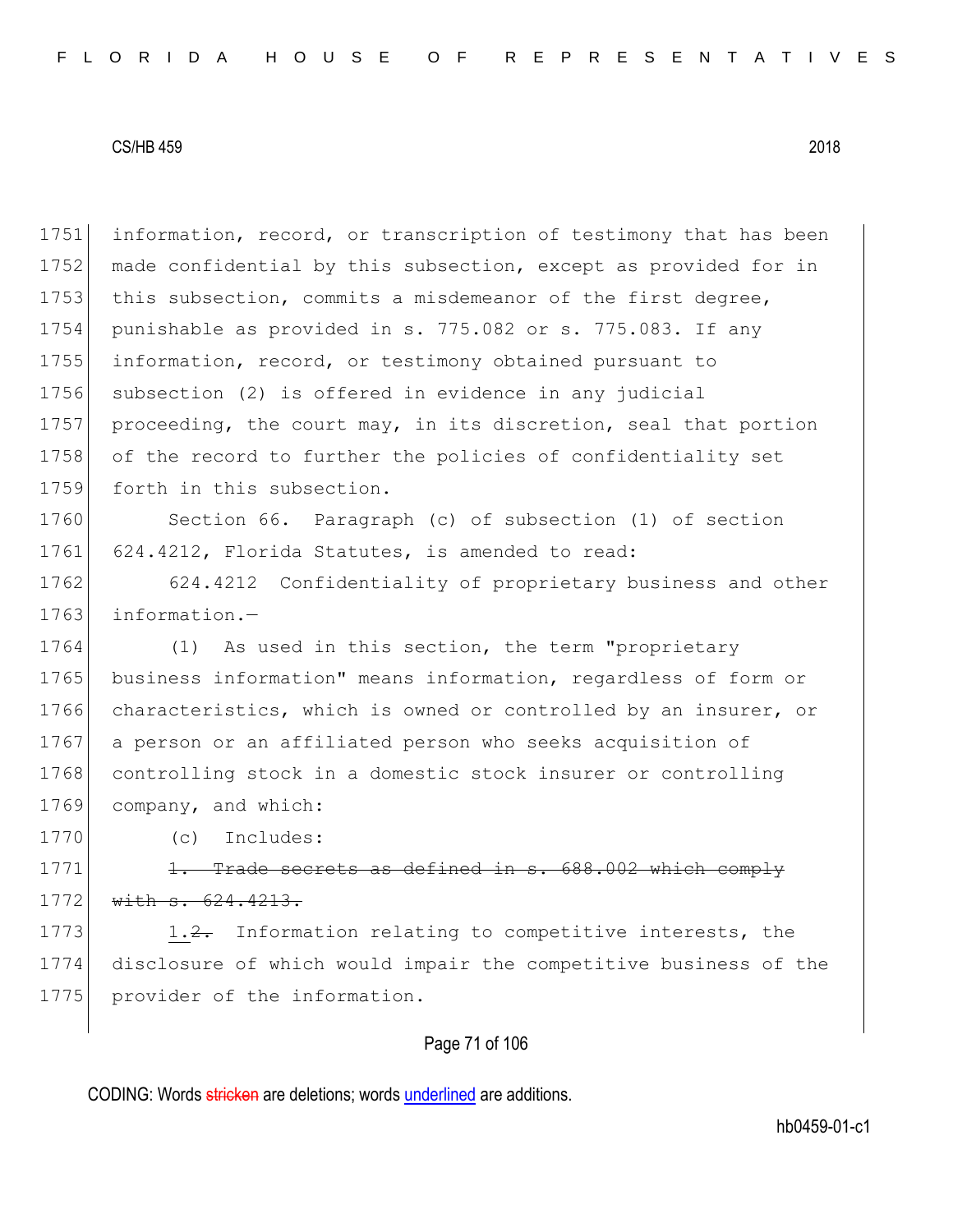1776 2.3. The source, nature, and amount of the consideration 1777 used or to be used in carrying out a merger or other acquisition 1778 of control in the ordinary course of business, including the 1779 identity of the lender, if the person filing a statement 1780 regarding consideration so requests. 1781 3.4. Information relating to bids or other contractual 1782 data, the disclosure of which would impair the efforts of the 1783 insurer or its affiliates to contract for goods or services on 1784 favorable terms. 1785 4.5. Internal auditing controls and reports of internal 1786 auditors. 1787 Section 67. Section 624.4213, Florida Statutes, is 1788 repealed. 1789 Section 68. Paragraph (d) of subsection (1) of section 1790 626.84195, Florida Statutes, is amended to read: 1791 626.84195 Confidentiality of information supplied by title 1792 insurance agencies and insurers.-1793 (1) As used in this section, the term "proprietary 1794 business information" means information that: 1795 (d) Concerns: 1796 1. Business plans; 1797 2. Internal auditing controls and reports of internal 1798 auditors; 1799 3. Reports of external auditors for privately held 1800 companies;

# Page 72 of 106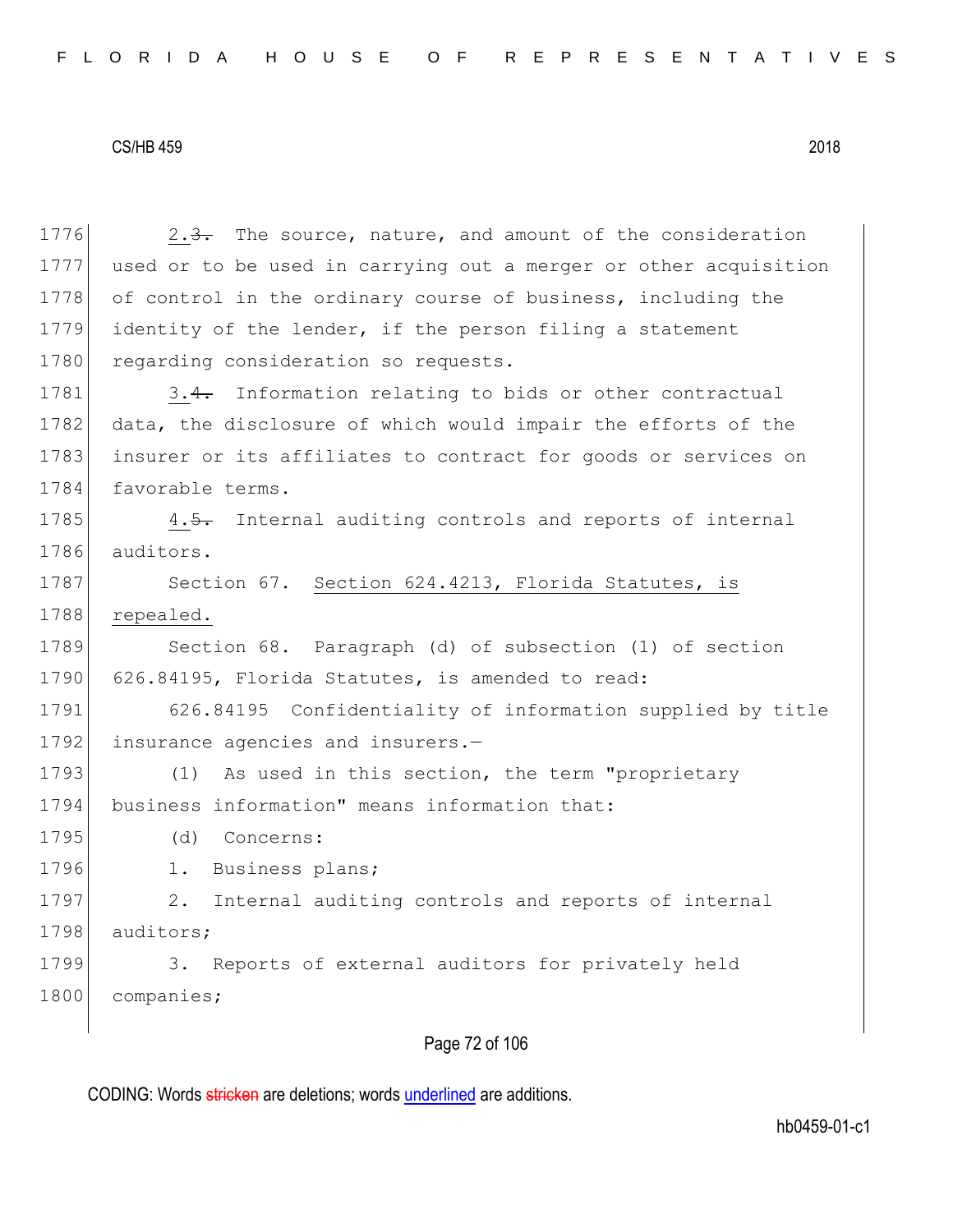1801 4. Trade secrets, as defined in s. 688.002; or

1802 4.5. Financial information, including revenue data, loss 1803 expense data, gross receipts, taxes paid, capital investment, 1804 and employee wages.

1805 Section 69. Subsection (2) of section 626.884, Florida 1806 Statutes, is amended to read:

1807 626.884 Maintenance of records by administrator; access; 1808 confidentiality.-

1809 (2) The office shall have access to books and records 1810 maintained by the administrator for the purpose of examination, 1811 audit, and inspection. <del>Information contained in such books and</del> 1812 records is confidential and exempt from the provisions of s. 1813 119.07(1) if the disclosure of such information would reveal a 1814 trade secret as defined in s. 688.002. However, the office may 1815 use such information in any proceeding instituted against the 1816 administrator.

1817 Section 70. Subsection (1) of section 626.9936, Florida 1818 Statutes, is amended to read:

1819 626.9936 Access to records.-

1820 (1) Notwithstanding subsections (1) and (2) of Article 1821 VIII, subsection (2) of Article X, and subsection (6) of Article 1822 XII of the Interstate Insurance Product Regulation Compact, a 1823 request by a resident of this state for public inspection and 1824 copying of information, data, or official records that includes: 1825 (a) An insurer's trade secrets shall be referred to the

Page 73 of 106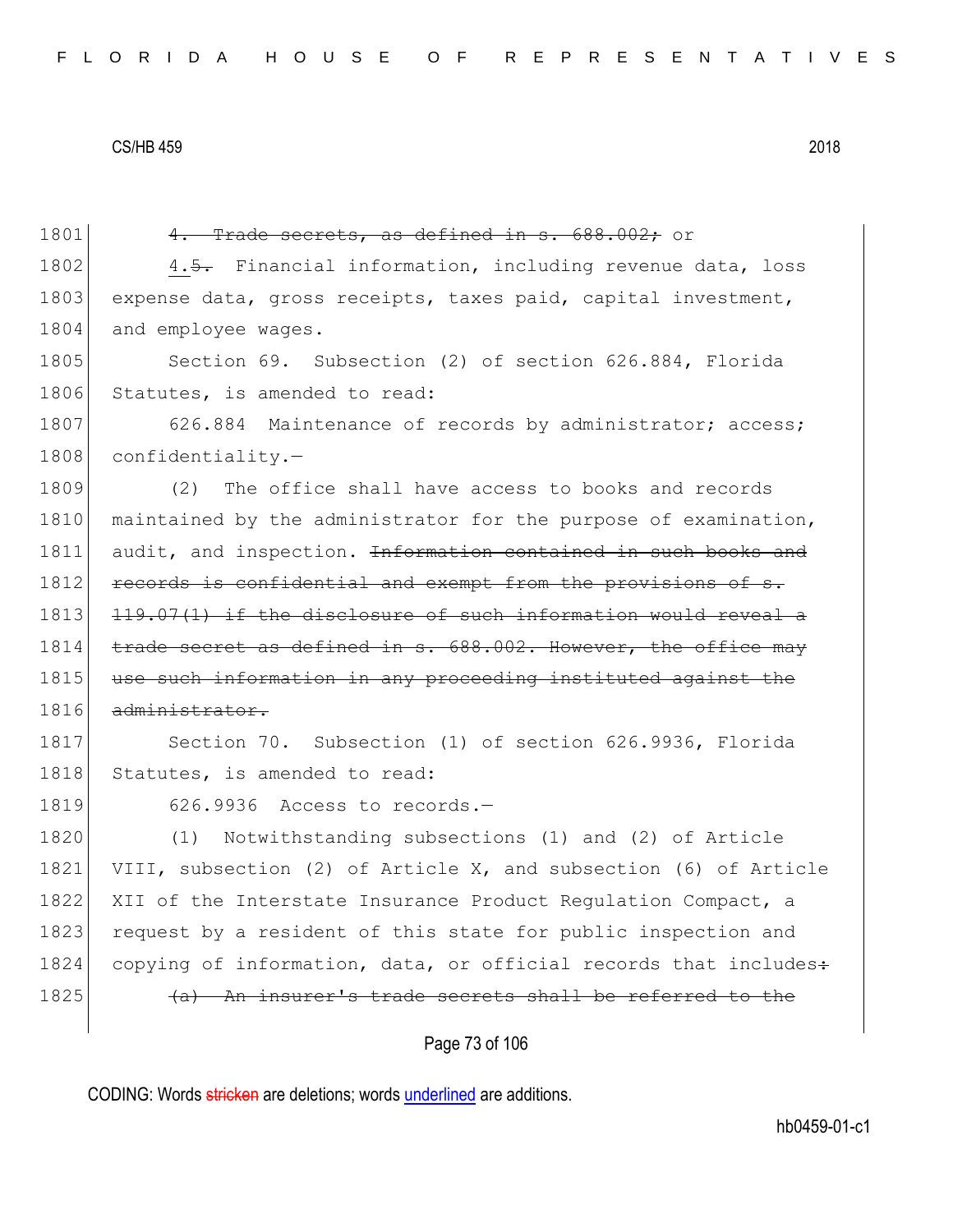1826 commissioner who shall respond to the request, with the 1827 cooperation and assistance of the commission, in accordance 1828 s. 624.4213; or 1829 (b) matters of privacy of individuals shall be referred to 1830 the commissioner who shall respond to the request, with the 1831 cooperation and assistance of the commission, in accordance with 1832 s. 119.07(1). 1833 Section 71. Paragraph (g) of subsection (3) of section 1834 627.0628, Florida Statutes, is amended to read: 1835 627.0628 Florida Commission on Hurricane Loss Projection 1836 Methodology; public records exemption; public meetings 1837 exemption.— 1838 (3) ADOPTION AND EFFECT OF STANDARDS AND GUIDELINES. 1839 (g)  $1. A$  trade secret, as defined in s. 688.002, which is 1840 used in designing and constructing a hurricane or flood loss 1841 model and which is provided pursuant to this section, by a 1842 private company, to the commission, office, or consumer advocate 1843 appointed pursuant to s. 627.0613 is confidential and exempt  $1844$  from s. 119.07(1) and s. 24(a), Art. I of the State 1845 Constitution. 1846 1.2.a. That portion of a meeting of the commission or of a 1847 | rate proceeding on an insurer's rate filing at which a trade 1848 secret made confidential and exempt pursuant to s. 688.01 by 1849  $\overline{this\ parameter}$  is discussed is exempt from s. 286.011 and s. 1850 24(b), Art. I of the State Constitution. The closed meeting must

# Page 74 of 106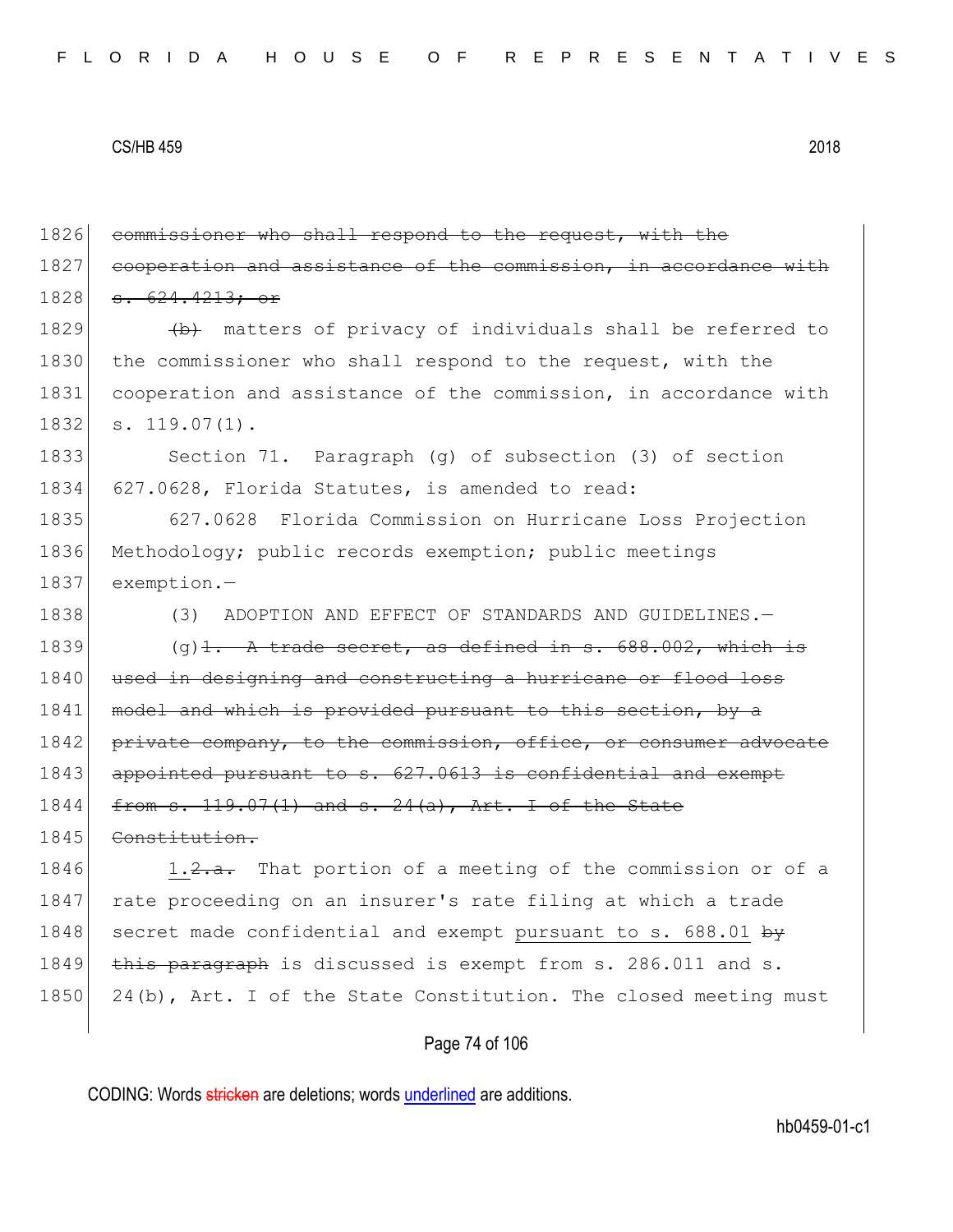1851 be recorded, and no portion of the closed meeting may be off the 1852 record.

1853 2.b. The recording of a closed portion of a meeting is 1854 exempt from s. 119.07(1) and s. 24(a), Art. I of the State 1855 Constitution.

1856 **c.** This paragraph is subject to the Open Government Sunset 1857 Review Act in accordance with s. 119.15 and shall stand repealed 1858 on October 2, 2019, unless reviewed and saved from repeal 1859 through reenactment by the Legislature.

1860 Section 72. Paragraphs (a) and (c) of subsection (11) of 1861 section 627.3518, Florida Statutes, are amended to read:

1862 627.3518 Citizens Property Insurance Corporation 1863 policyholder eligibility clearinghouse program.—The purpose of 1864 this section is to provide a framework for the corporation to 1865 implement a clearinghouse program by January 1, 2014.

1866 (11) Proprietary business information provided to the 1867 corporation's clearinghouse by insurers with respect to 1868 identifying and selecting risks for an offer of coverage is 1869 confidential and exempt from s. 119.07(1) and s. 24(a), Art. I 1870 of the State Constitution.

1871 (a) As used in this subsection, the term "proprietary 1872 business information" means information, regardless of form or 1873 characteristics, which is owned or controlled by an insurer and:

1874 1. Is identified by the insurer as proprietary business 1875 information and is intended to be and is treated by the insurer

## Page 75 of 106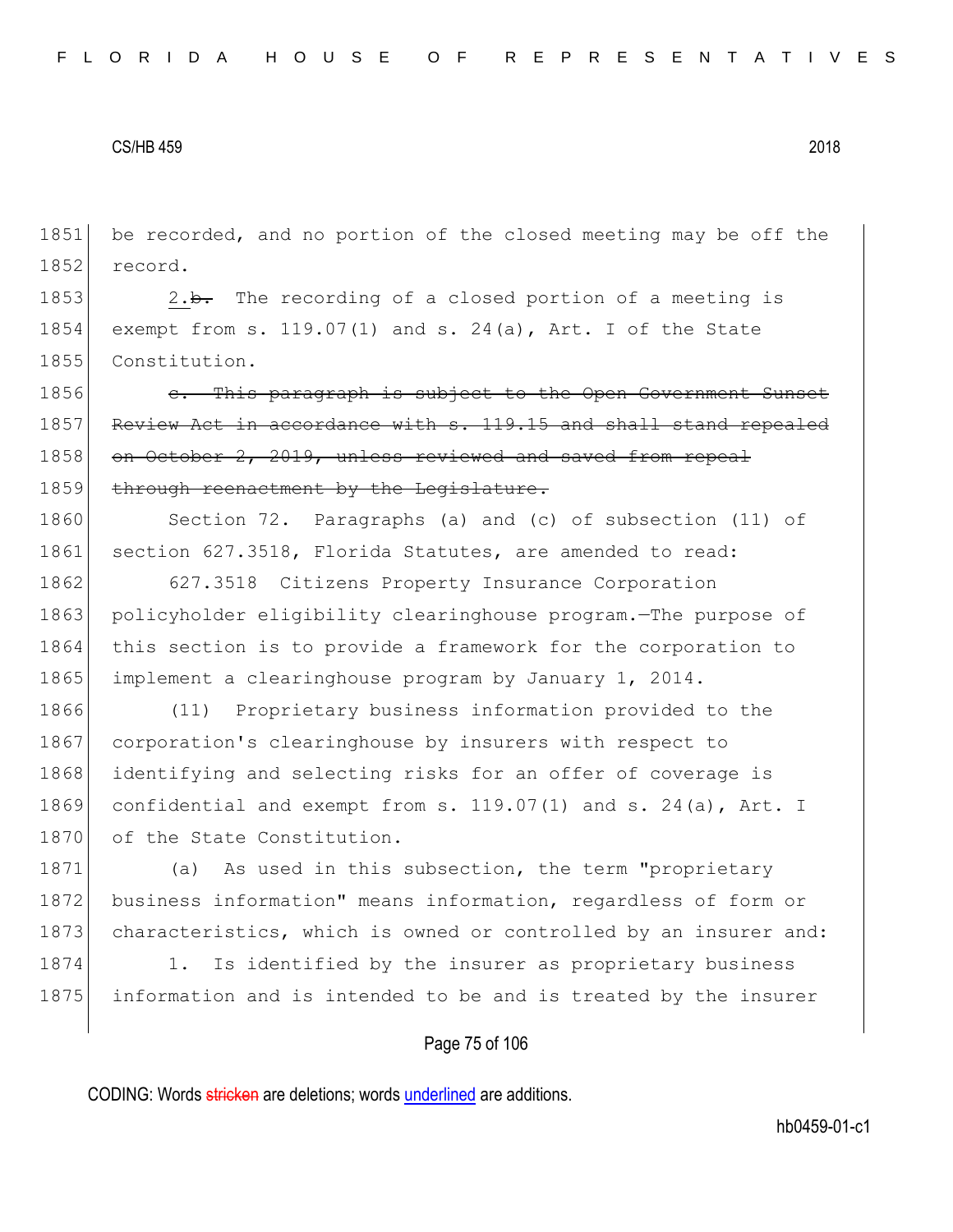1876 as private in that the disclosure of the information would cause 1877 harm to the insurer, an individual, or the company's business 1878 operations and has not been disclosed unless disclosed pursuant 1879 to a statutory requirement, an order of a court or 1880 administrative body, or a private agreement that provides that 1881 the information will not be released to the public;

1882 2. Is not otherwise readily ascertainable or publicly 1883 available by proper means by other persons from another source 1884 in the same configuration as provided to the clearinghouse; and

# 1885 3. Includes, but is not limited to:

1886 a. Trade secrets.

1887 **b.** information relating to competitive interests, the 1888 disclosure of which would impair the competitive business of the 1889 provider of the information.

1890

1891 Proprietary business information may be found in underwriting 1892 criteria or instructions which are used to identify and select 1893 risks through the program for an offer of coverage and are 1894 shared with the clearinghouse to facilitate the shopping of 1895 risks with the insurer.

 $1896$  (c) This subsection is subject to the Open Government 1897 Sunset Review Act in accordance with s. 119.15 and shall stand 1898 repealed on October 2, 2018, unless reviewed and saved from 1899 repeal through reenactment by the Legislature.

1900 Section 73. Subsections (4), (5), (14), and (15) of

# Page 76 of 106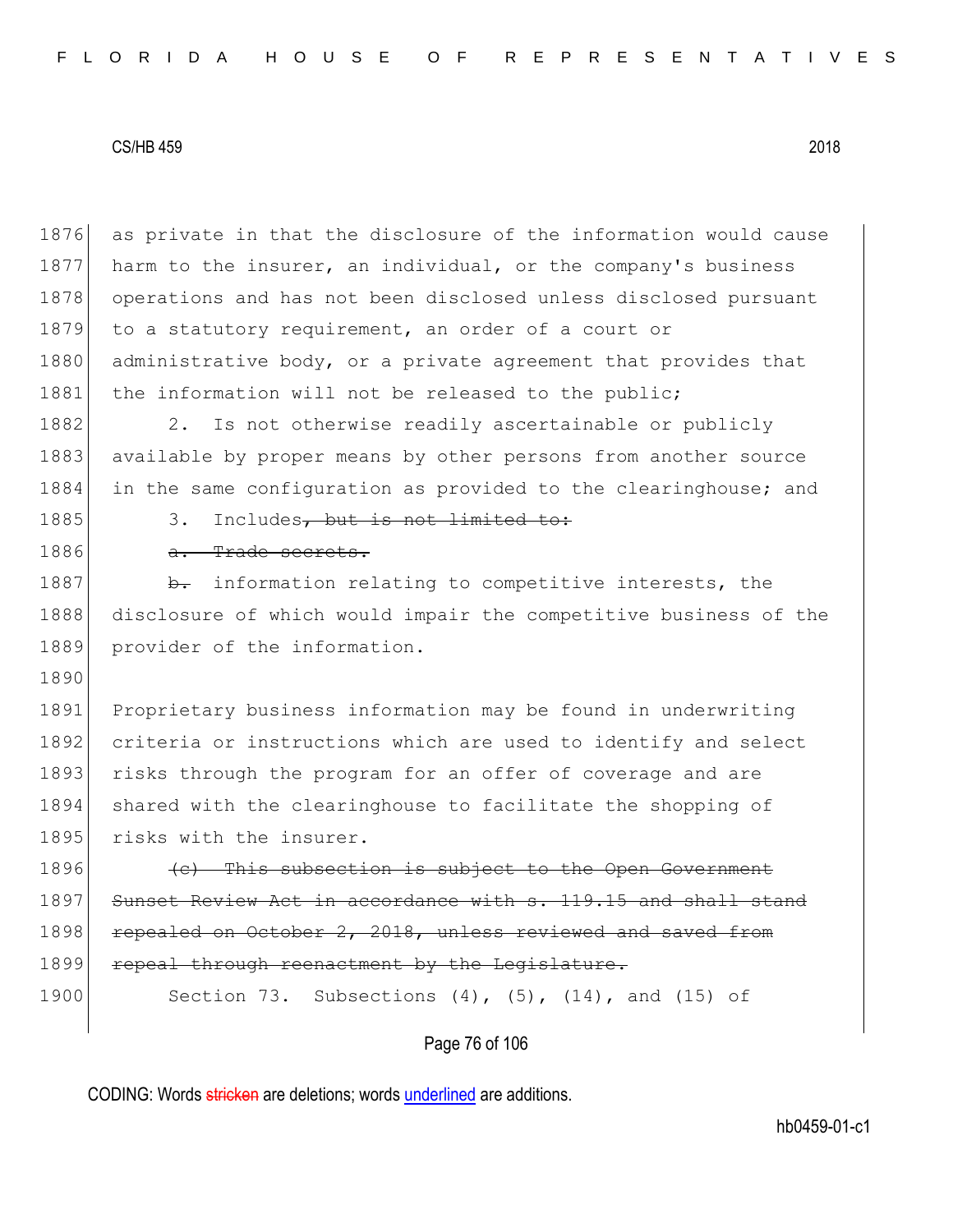1901 section 655.057, Florida Statutes, are amended to read: 1902 655.057 Records; limited restrictions upon public access.-1903 (4) Except as otherwise provided in this section and 1904 except for those portions that are otherwise public record, 1905 trade secrets as defined in s. 688.002 which comply with s. 1906 655.0591 and which are held by the office in accordance with its 1907 statutory duties with respect to the financial institutions 1908 codes are confidential and exempt from s. 119.07(1) and s. 1909 24(a), Art. I of the State Constitution. 1910  $(4)$   $(5)$  Neither this section nor s. 688.01 prevents does

1911 not prevent or restricts restrict:

1912 (a) Publishing reports that are required to be submitted 1913 to the office pursuant to s.  $655.045(2)$  or required by 1914 applicable federal statutes or regulations to be published.

1915 (b) Furnishing records or information to any other state, 1916 federal, or foreign agency responsible for the regulation or 1917 supervision of financial institutions.

1918 (c) Disclosing or publishing summaries of the condition 1919 of financial institutions and general economic and similar 1920 statistics and data, provided that the identity of a particular 1921 financial institution is not disclosed.

1922 (d) Reporting any suspected criminal activity, with 1923 supporting documents and information, to appropriate law 1924 enforcement and prosecutorial agencies.

1925 (e) Furnishing information upon request to the Chief

# Page 77 of 106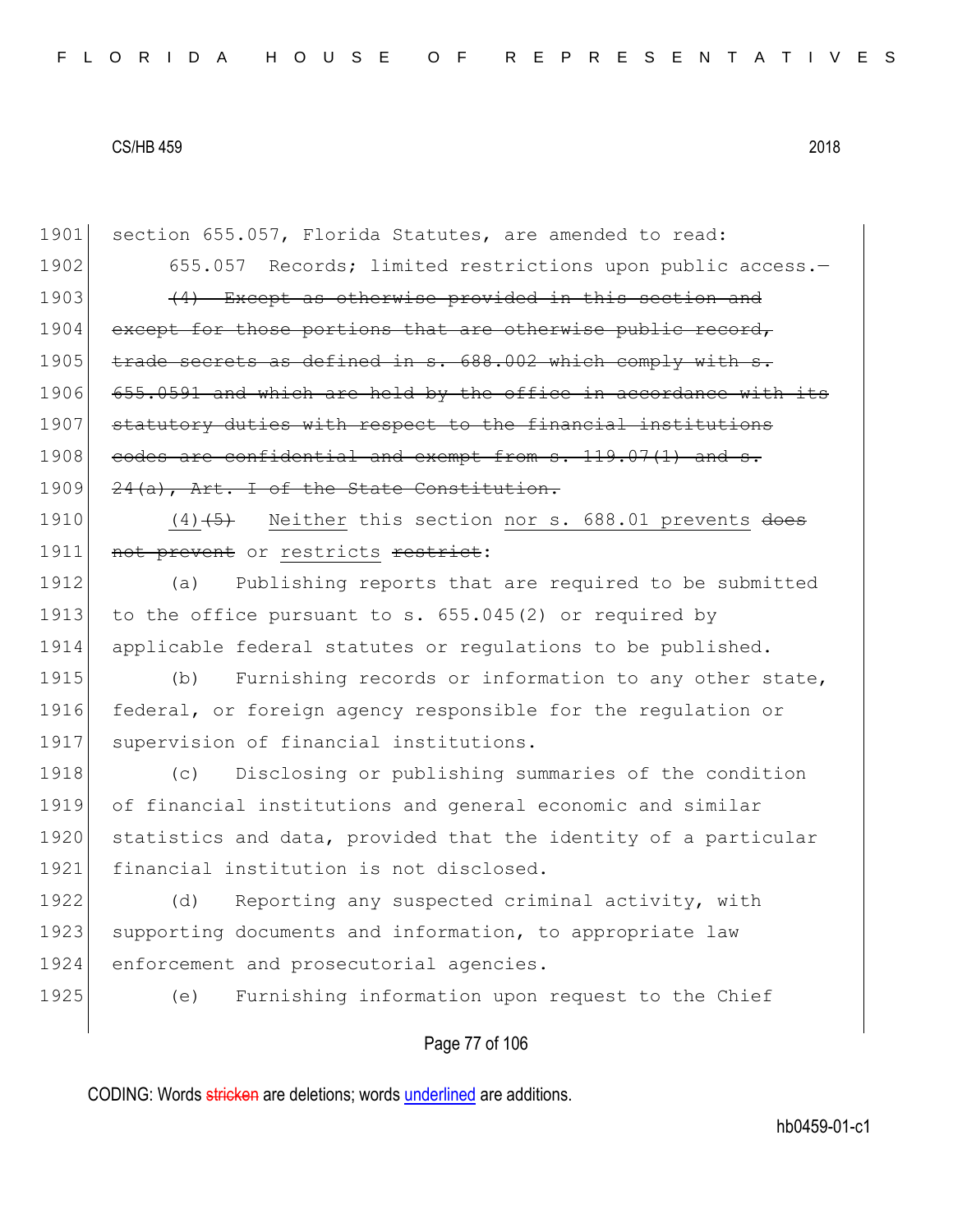1934

1926 Financial Officer or the Division of Treasury of the Department 1927 of Financial Services regarding the financial condition of any 1928 financial institution that is, or has applied to be, designated 1929 as a qualified public depository pursuant to chapter 280.

 (f) Furnishing information to Federal Home Loan Banks regarding its member institutions pursuant to an information sharing agreement between the Federal Home Loan Banks and the 1933 office.

 Any confidential information or records obtained from the office pursuant to this subsection shall be maintained as confidential 1937 and exempt from s.  $119.07(1)$  and s.  $24(a)$ , Art. I of the State Constitution.

1939  $(14)$  This section is Subsections  $(3)$  and  $(4)$  are subject 1940 to the Open Government Sunset Review Act in accordance with s. 1941 <del>119.15 and is are repealed on October 2, 2019, unless reviewed</del> 1942 and saved from repeal through reenactment by the Legislature.

1943  $(15)$  Subsections  $(1)$ ,  $(2)$ ,  $(5)$ , and  $(9)$  are subject to the 1944 Open Government Sunset Review Act in accordance with s. 119.15 1945 and is are repealed on October 2, 2022, unless reviewed and 1946 saved from repeal through reenactment by the Legislature.

1947 Section 74. Section 655.0591, Florida Statutes, is 1948 repealed.

1949 Section 75. Subsection (11) of section 663.533, Florida 1950 Statutes, is amended to read:

# Page 78 of 106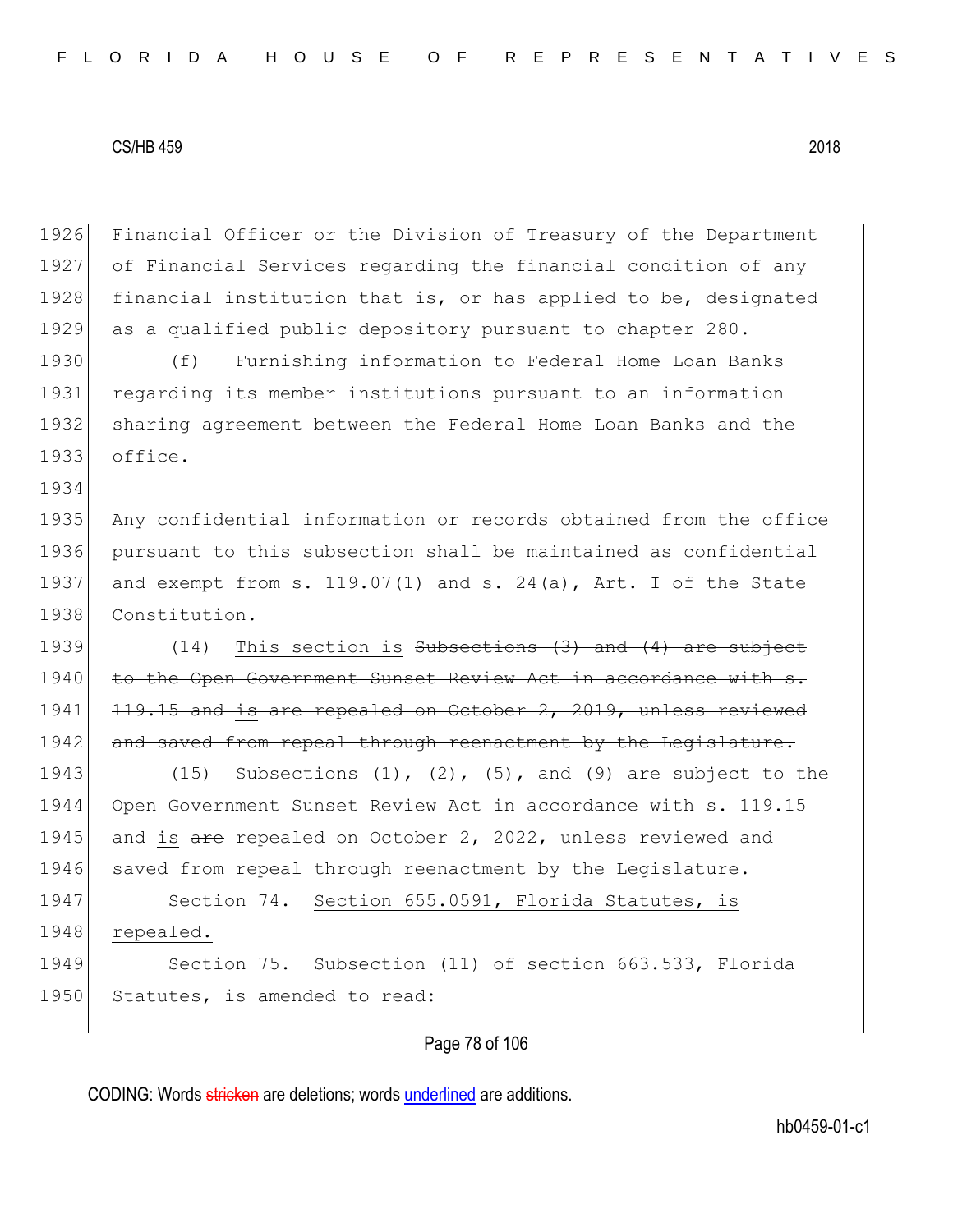| 1951 | 663.533 Applicability of the financial institutions                |
|------|--------------------------------------------------------------------|
| 1952 | codes.-A qualified limited service affiliate is subject to the     |
| 1953 | financial institutions codes. Without limiting the foregoing,      |
| 1954 | the following provisions are applicable to a qualified limited     |
| 1955 | service affiliate:                                                 |
| 1956 | (11) Section 688.01 655.0591, relating to trade secret             |
| 1957 | documents.                                                         |
| 1958 |                                                                    |
| 1959 | This section does not prohibit the office from investigating or    |
| 1960 | examining an entity to ensure that it is not in violation of       |
| 1961 | this chapter or applicable provisions of the financial             |
| 1962 | institutions codes.                                                |
| 1963 | Section 76. Section 721.071, Florida Statutes, is                  |
| 1964 | repealed.                                                          |
| 1965 | Section 77. Subsections (3) and (4) of section $815.04$ ,          |
| 1966 | Florida Statutes, are amended to read:                             |
| 1967 | 815.04 Offenses against intellectual property <del>; public</del>  |
| 1968 | records exemption.-                                                |
| 1969 | (3) Data, programs, or supporting documentation that is a          |
| 1970 | trade secret as defined in s. 812.081, that is held by an agency   |
| 1971 | as defined in chapter 119, and that resides or exists internal     |
| 1972 | or external to a computer, computer system, computer network, or   |
| 1973 | electronic device is confidential and exempt from the provisions   |
| 1974 | of s. 119.07(1) and s. $24(a)$ , Art. I of the State Constitution. |
| 1975 | This subsection is subject to the Open Government Sunset Review    |
|      |                                                                    |

Page 79 of 106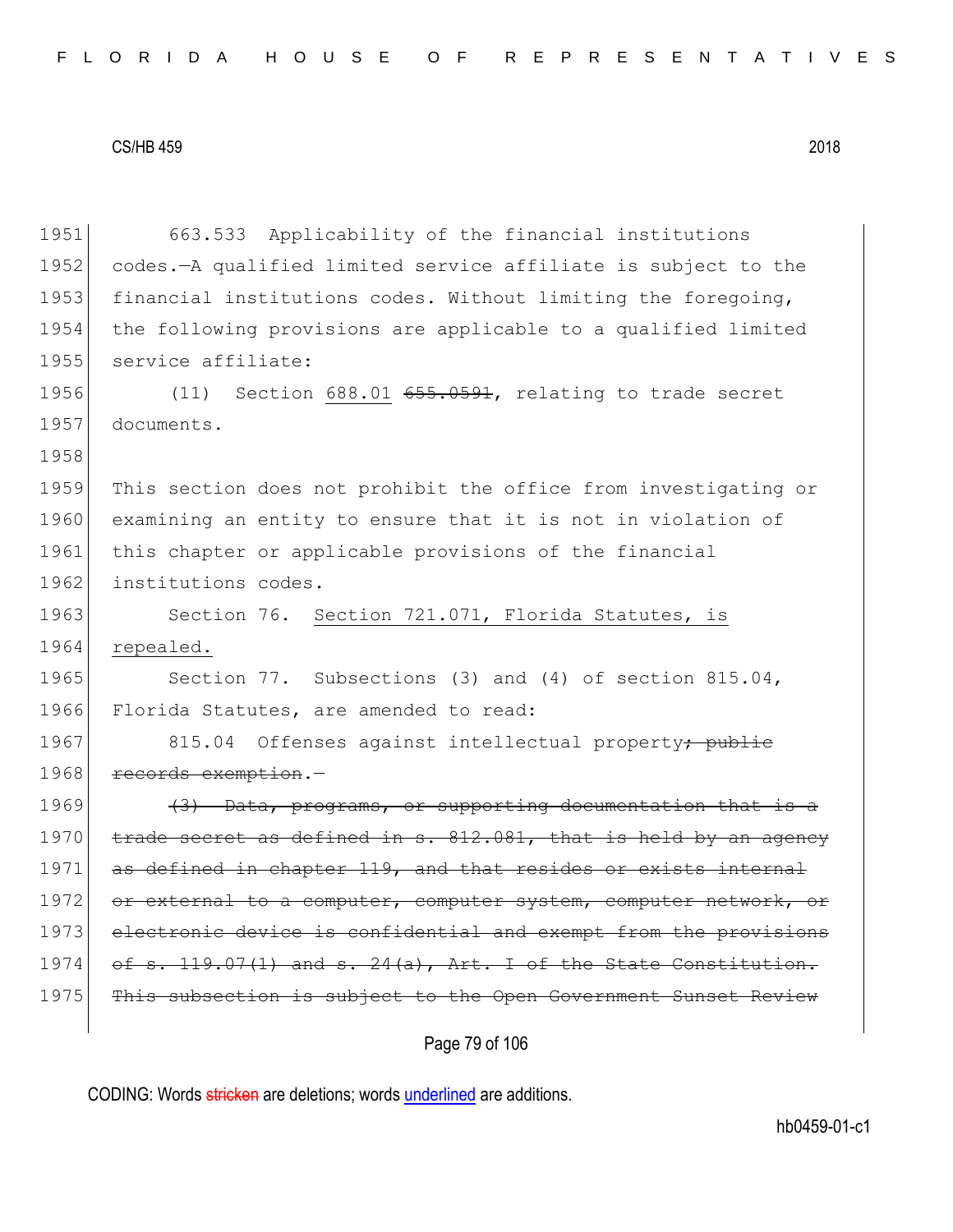1976 Act in accordance with s. 119.15 and shall stand repealed on 1977 October 2, 2021, unless reviewed and saved from repeal through 1978 reenactment by the Legislature.

1979 (3) $(4)$  A person who willfully, knowingly, and without 1980 authorization discloses or takes data, programs, or supporting 1981 documentation that is a trade secret as defined in s. 812.081  $\leftrightarrow$ 1982 is confidential as provided by law residing or existing internal 1983 or external to a computer, computer system, computer network, or 1984 electronic device commits an offense against intellectual 1985 property.

1986 Section 78. Section 815.045, Florida Statutes, is 1987 repealed.

1988 Section 79. Subsection (2) of section 1004.22, Florida 1989 Statutes, is amended to read:

1990 1004.22 Divisions of sponsored research at state 1991 universities.-

1992 (2) The university shall set such policies to regulate the 1993 activities of the divisions of sponsored research as it may 1994 consider necessary to administer the research programs in a 1995 manner which assures efficiency and effectiveness, producing the 1996 maximum benefit for the educational programs and maximum service 1997 to the state. To this end, materials that relate to methods of 1998 manufacture or production, potential trade secrets, potentially 1999 patentable material, actual trade secrets, business 2000 transactions, or proprietary information received, generated,

# Page 80 of 106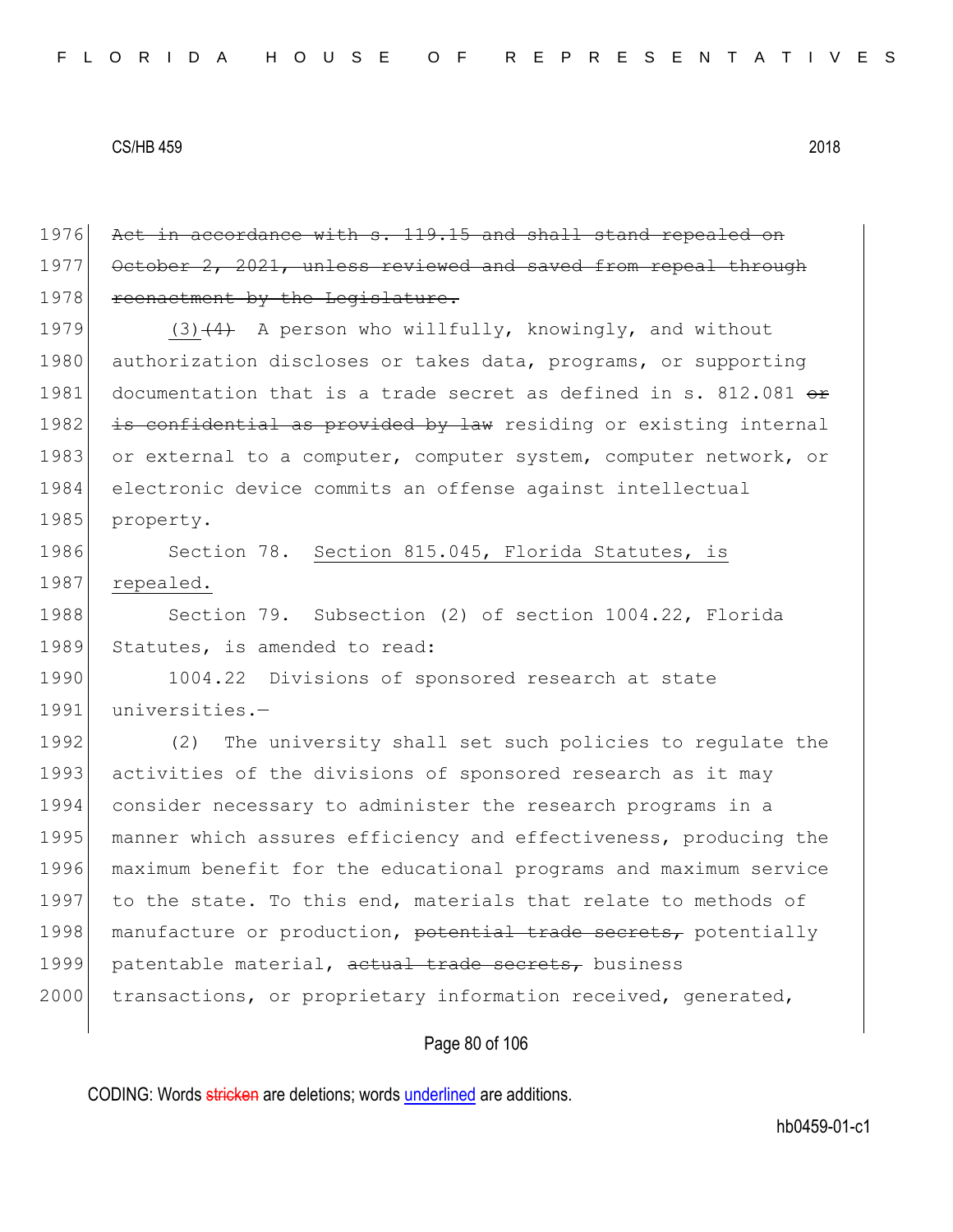2001 ascertained, or discovered during the course of research 2002 conducted within the state universities shall be confidential 2003 and exempt from the provisions of s.  $119.07(1)$ , except that a 2004 division of sponsored research shall make available upon request 2005 the title and description of a research project, the name of the 2006 researcher, and the amount and source of funding provided for 2007 such project.

2008 Section 80. Paragraph (c) of subsection (2) and 2009 subsections  $(3)$ ,  $(4)$ , and  $(7)$  of section 1004.30, Florida 2010 Statutes, are amended to read:

2011 1004.30 University health services support organization; 2012 confidentiality of information.-

2013 (2) The following university health services support 2014 organization's records and information are confidential and 2015 exempt from the provisions of s. 119.07(1) and s. 24(a), Art. I 2016 of the State Constitution:

 $2017$  (c) Trade secrets, as defined in s.  $688.002$ , including 2018 reimbursement methodologies and rates.

2019 (3) Any portion of a governing board or peer review panel 2020 or committee meeting during which a confidential and exempt 2021 contract, document, record, or marketing plan, or trade secret, 2022 as provided for in subsection  $(2)$ , or a confidential and exempt 2023 trade secret, as provided for in s.  $688.01$ , is discussed is 2024 exempt from the provisions of s. 286.011 and s. 24(b), Art. I of 2025 the State Constitution.

# Page 81 of 106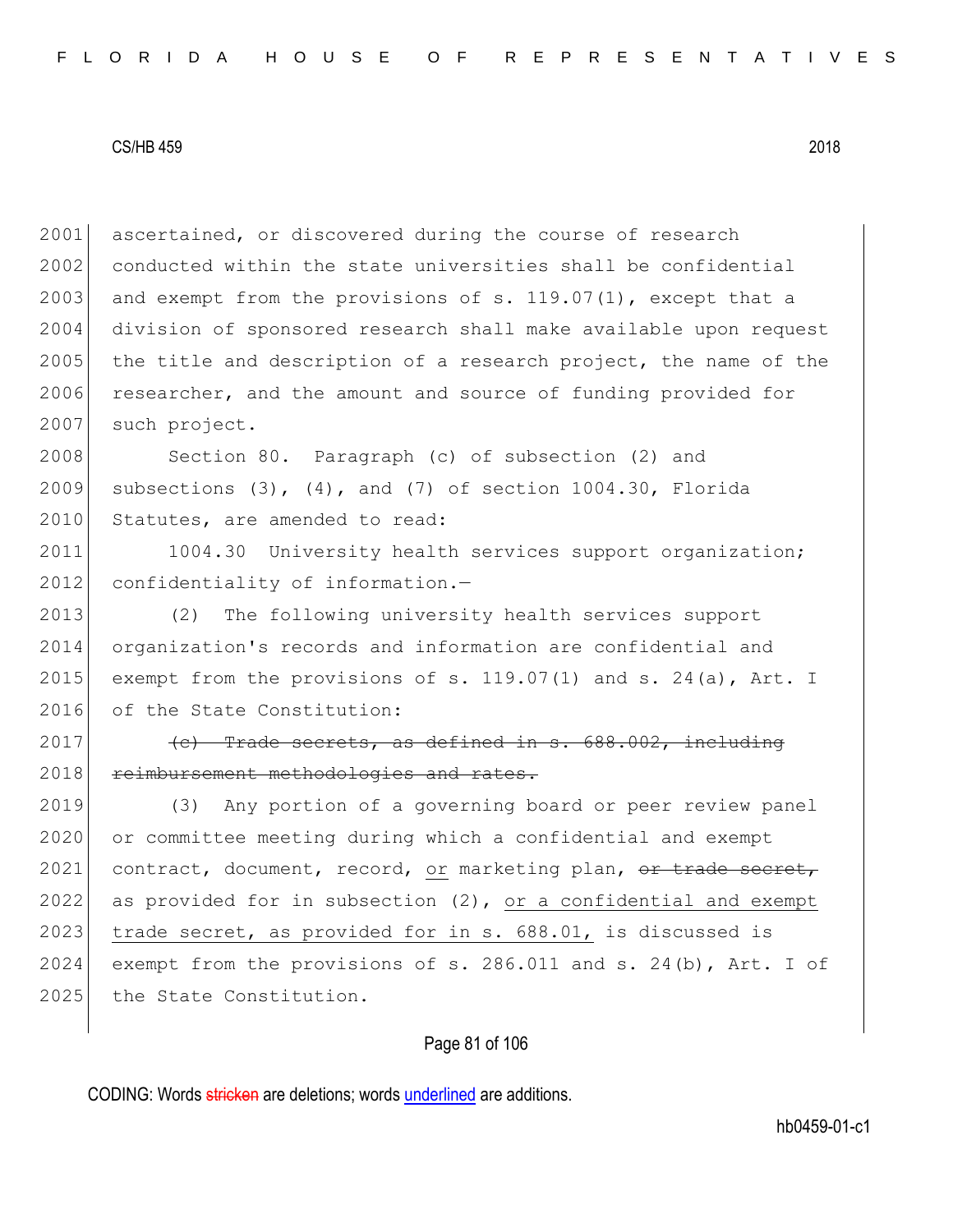2026 (4) Those portions of any public record, such as a tape 2027 recording, minutes, and notes, generated during that portion of 2028 a governing board or peer review panel or committee meeting 2029 which is closed to the public pursuant to this section, which 2030 contain information relating to contracts, documents, records, 2031 marketing plans, or trade secrets which are made confidential 2032 and exempt by this section, are confidential and exempt from the 2033 provisions of s. 119.07(1) and s. 24(a), Art. I of the State 2034 Constitution.

2035 (7) Those portions of any public record, such as a tape 2036 recording, minutes, or notes, generated during that portion of a 2037 governing board meeting at which negotiations for contracts for 2038 managed-care arrangements occur, are reported on, or are acted 2039 on by the governing board, which record is made confidential and  $2040$  exempt by subsection  $(4)$ , shall become public records 2 years 2041 after the termination or completion of the term of the contract  $2042$  to which such negotiations relate or, if no contract was  $2043$  executed, 2 years after the termination of the negotiations. 2044 Notwithstanding paragraph (2)(a) and subsection (4), a 2045 university health services support organization must make  $2046$  available, upon request, the title and general description of a 2047 contract for managed-care arrangements, the names of the 2048 contracting parties, and the duration of the contract term. All 2049 contracts for managed-care arrangements which are made 2050 confidential and exempt by paragraph  $(2)$  (a), except those

# Page 82 of 106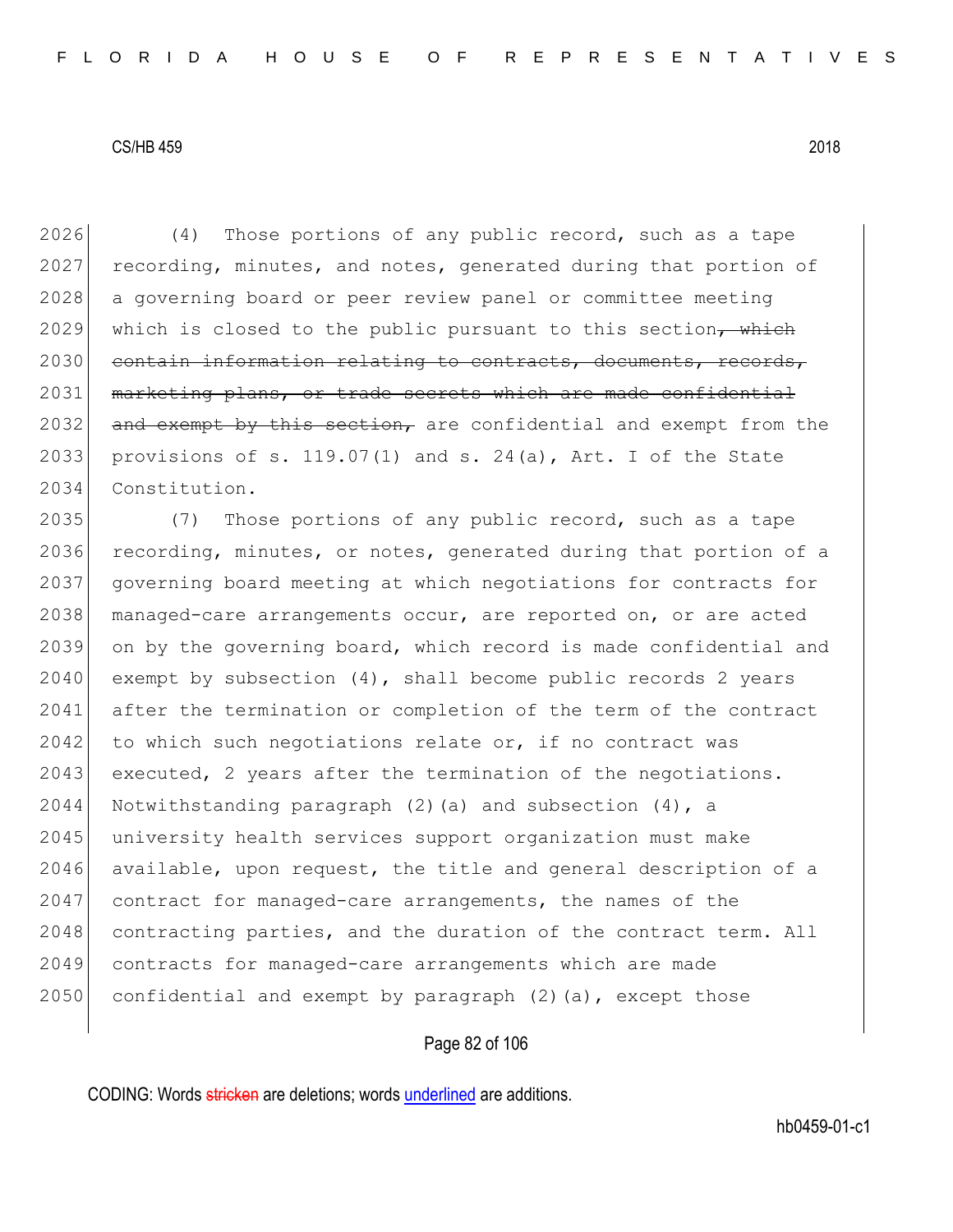2051 portions of any contract containing trade secrets which are made 2052 confidential and exempt by s.  $688.01$  paragraph  $(2)$  (e), shall 2053 become public 2 years after the termination or completion of the 2054 term of the contract.

2055 Section 81. Paragraph (b) of subsection (8) of section 2056 1004.43, Florida Statutes, is amended to read:

2057 1004.43 H. Lee Moffitt Cancer Center and Research 2058 Institute.—There is established the H. Lee Moffitt Cancer Center 2059 and Research Institute, a statewide resource for basic and 2060 clinical research and multidisciplinary approaches to patient 2061 care.

2062 (8)

2063 (b) Proprietary confidential business information is 2064 confidential and exempt from the provisions of s. 119.07(1) and 2065 s. 24(a), Art. I of the State Constitution. However, the Auditor 2066 General, the Office of Program Policy Analysis and Government 2067 Accountability, and the Board of Governors, pursuant to their 2068 oversight and auditing functions, must be given access to all 2069 proprietary confidential business information upon request and 2070 without subpoena and must maintain the confidentiality of 2071 information so received. As used in this paragraph, the term 2072 "proprietary confidential business information" means 2073 information, regardless of its form or characteristics, which is 2074 owned or controlled by the not-for-profit corporation or its 2075 subsidiaries; is intended to be and is treated by the not-for-

# Page 83 of 106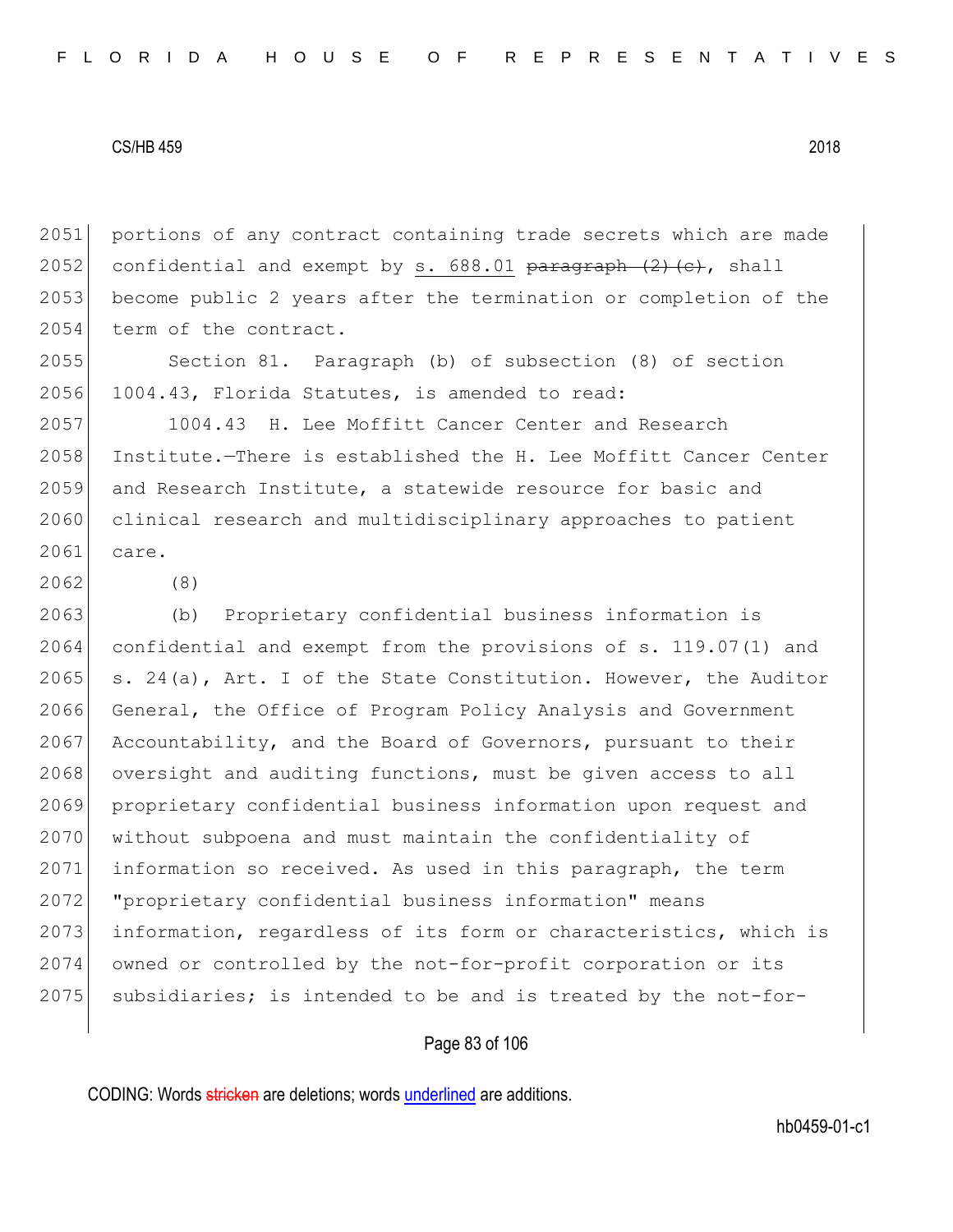2076 profit corporation or its subsidiaries as private and the 2077 disclosure of which would harm the business operations of the 2078 not-for-profit corporation or its subsidiaries; has not been 2079 intentionally disclosed by the corporation or its subsidiaries 2080 unless pursuant to law, an order of a court or administrative 2081 body, a legislative proceeding pursuant to s. 5, Art. III of the 2082 State Constitution, or a private agreement that provides that 2083 the information may be released to the public; and which is 2084 information concerning:

2085 1. Internal auditing controls and reports of internal 2086 auditors;

2087 2. Matters reasonably encompassed in privileged attorney-2088 client communications;

2089 3. Contracts for managed-care arrangements, including 2090 preferred provider organization contracts, health maintenance 2091 organization contracts, and exclusive provider organization 2092 contracts, and any documents directly relating to the 2093 negotiation, performance, and implementation of any such 2094 contracts for managed-care arrangements;

2095 4. Bids or other contractual data, banking records, and 2096 credit agreements the disclosure of which would impair the 2097 efforts of the not-for-profit corporation or its subsidiaries to 2098 contract for goods or services on favorable terms;

2099 5. Information relating to private contractual data, the 2100 disclosure of which would impair the competitive interest of the

# Page 84 of 106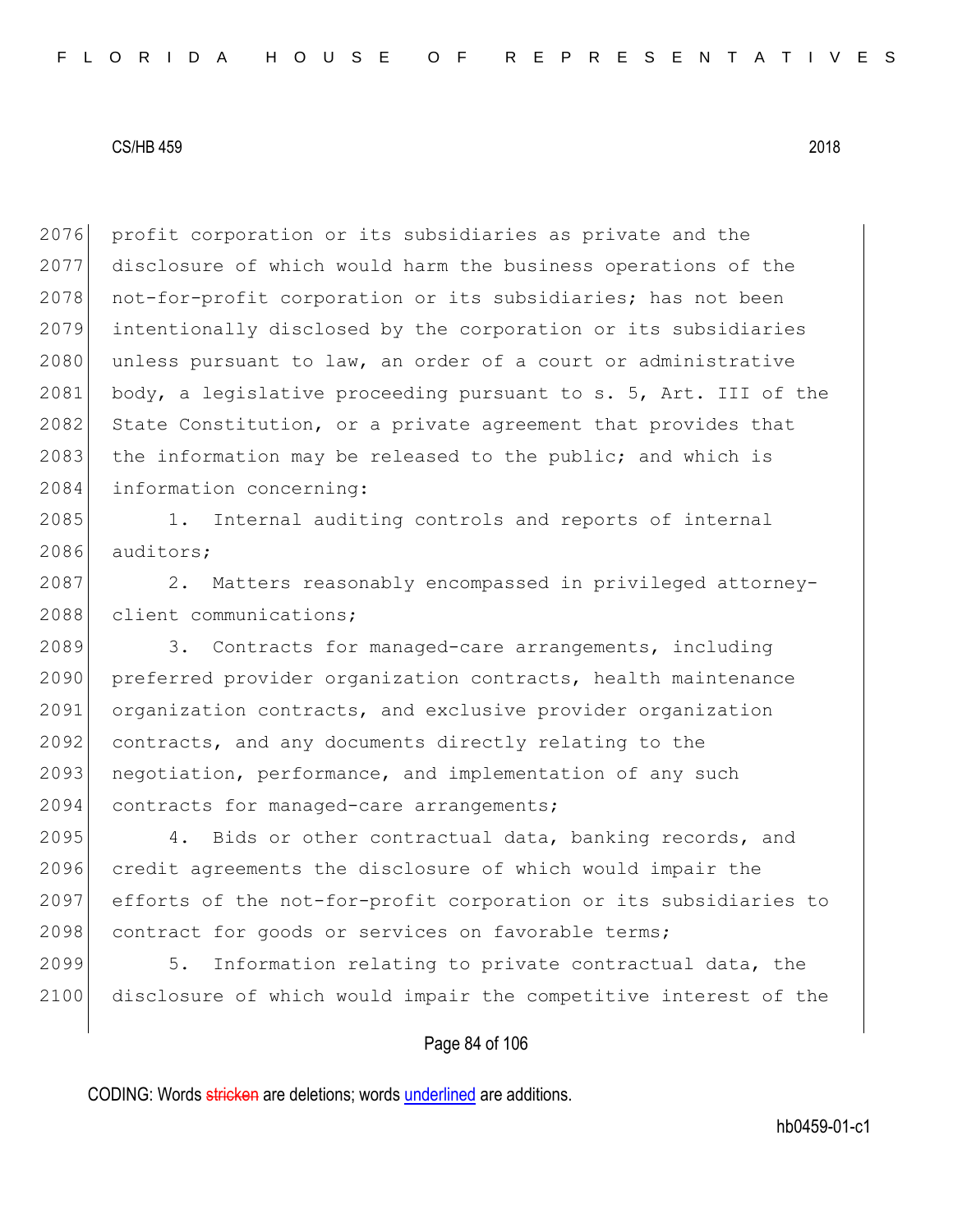2101 provider of the information;

2102 6. Corporate officer and employee personnel information; 2103 7. Information relating to the proceedings and records of 2104 credentialing panels and committees and of the governing board 2105 of the not-for-profit corporation or its subsidiaries relating 2106 to credentialing;

2107 8. Minutes of meetings of the governing board of the not-2108 for-profit corporation and its subsidiaries, except minutes of 2109 meetings open to the public pursuant to subsection  $(9)$ ;

2110 9. Information that reveals plans for marketing services 2111 that the corporation or its subsidiaries reasonably expect to be 2112 provided by competitors;

2113 10. Trade secrets as defined in  $s. 688.002$ , including:

 $2114$  a. Information relating to methods of manufacture or 2115 production, potential trade secrets, potentially patentable 2116 materials, or proprietary information received, generated, 2117 ascertained, or discovered during the course of research 2118 conducted by the not-for-profit corporation or its subsidiaries; 2119 and

2120 11.b. Reimbursement methodologies or rates;

2121 12. 11. The identity of donors or prospective donors of 2122 property who wish to remain anonymous or any information 2123 identifying such donors or prospective donors. The anonymity of 2124 these donors or prospective donors must be maintained in the 2125 auditor's report; or

# Page 85 of 106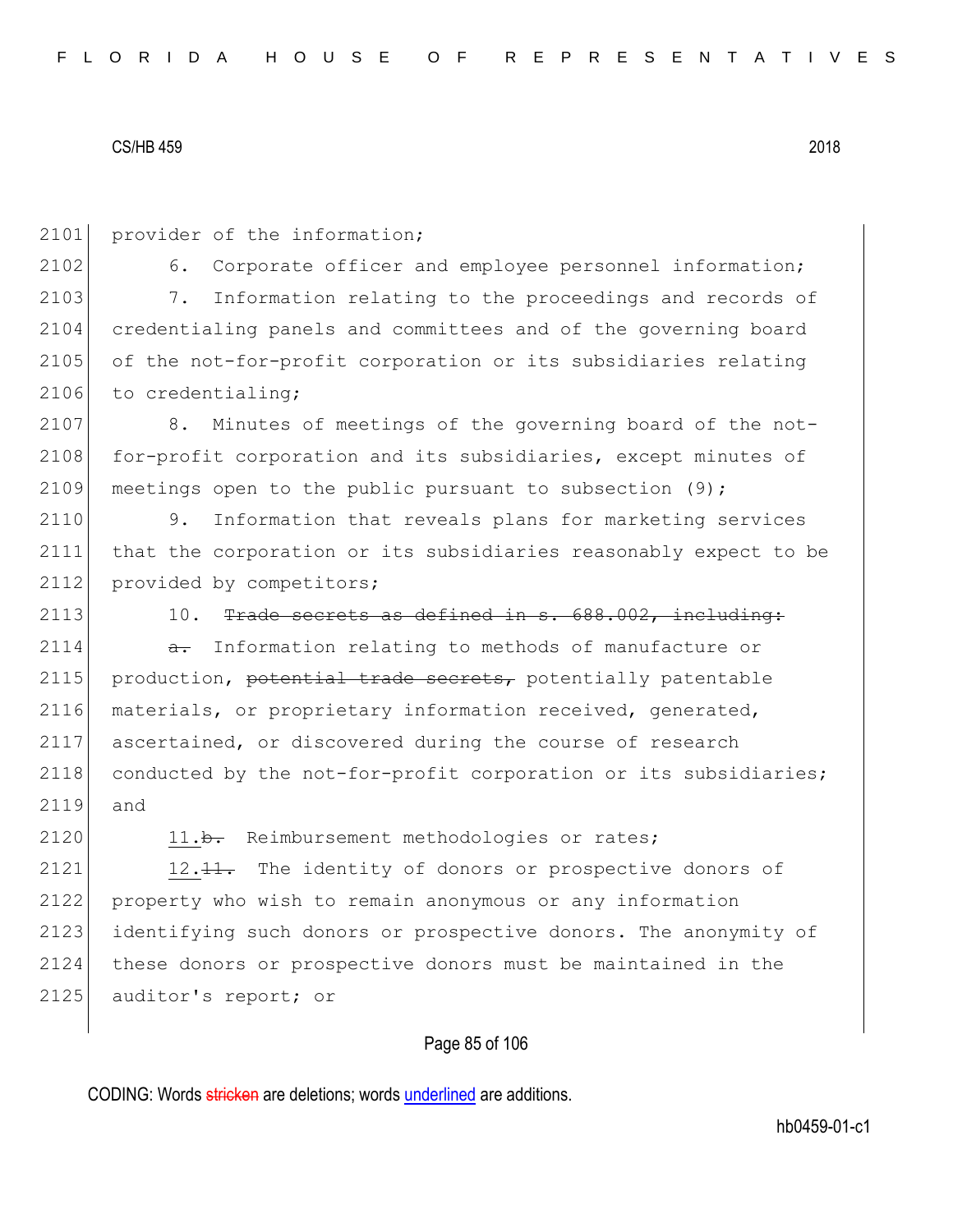2126 13.12. Any information received by the not-for-profit 2127 corporation or its subsidiaries from an agency in this or 2128 another state or nation or the Federal Government which is 2129 otherwise exempt or confidential pursuant to the laws of this or 2130 another state or nation or pursuant to federal law. 2131 2132 As used in this paragraph, the term "managed care" means systems 2133 or techniques generally used by third-party payors or their 2134 agents to affect access to and control payment for health care 2135 services. Managed-care techniques most often include one or more 2136 of the following: prior, concurrent, and retrospective review of 2137 the medical necessity and appropriateness of services or site of 2138 services; contracts with selected health care providers; 2139 financial incentives or disincentives related to the use of 2140 specific providers, services, or service sites; controlled 2141 access to and coordination of services by a case manager; and 2142 payor efforts to identify treatment alternatives and modify 2143 benefit restrictions for high-cost patient care. 2144 Section 82. Paragraph (a) of subsection (2) of section 2145 1004.4472, Florida Statutes, is amended to read: 2146 1004.4472 Florida Institute for Human and Machine 2147 Cognition, Inc.; public records exemption; public meetings 2148 exemption.-2149 (2) The following information held by the corporation or 2150 its subsidiary is confidential and exempt from s. 119.07(1) and

# Page 86 of 106

CODING: Words stricken are deletions; words underlined are additions.

hb0459-01-c1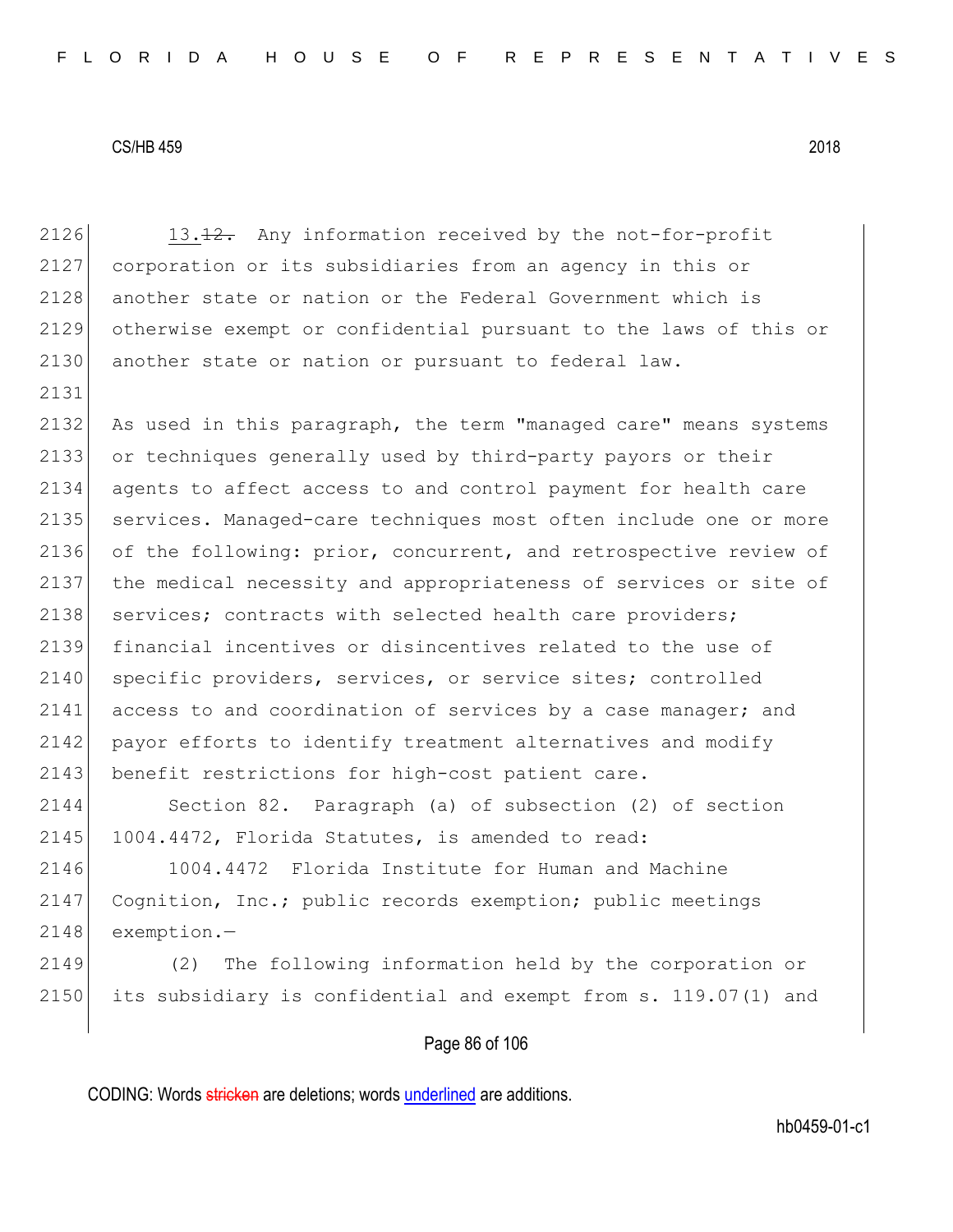2151 s. 24(a), Art. I of the State Constitution: 2152 (a) Material relating to methods of manufacture or 2153 production, potential trade secrets, patentable material,  $a$ etual 2154 trade secrets as defined in s. 688.002 or proprietary 2155 information received, generated, ascertained, or discovered 2156 during the course of research conducted by or through the 2157 corporation or a subsidiary, and business transactions resulting 2158 from such research. 2159 Section 83. Subsection (2) of section 1004.78, Florida 2160 Statutes, is amended to read: 2161 1004.78 Technology transfer centers at Florida College 2162 System institutions.-2163 (2) The Florida College System institution board of 2164 trustees shall set such policies to regulate the activities of 2165 the technology transfer center as it may consider necessary to 2166 effectuate the purposes of this section and to administer the 2167 programs of the center in a manner which assures efficiency and 2168 effectiveness, producing the maximum benefit for the educational 2169 programs and maximum service to the state. To this end, 2170 materials that relate to methods of manufacture or production, 2171 potential trade secrets, potentially patentable material, actual 2172 trade secrets, business transactions, or proprietary information 2173 received, generated, ascertained, or discovered during the 2174 course of activities conducted within the Florida College System 2175 institutions shall be confidential and exempt from the

# Page 87 of 106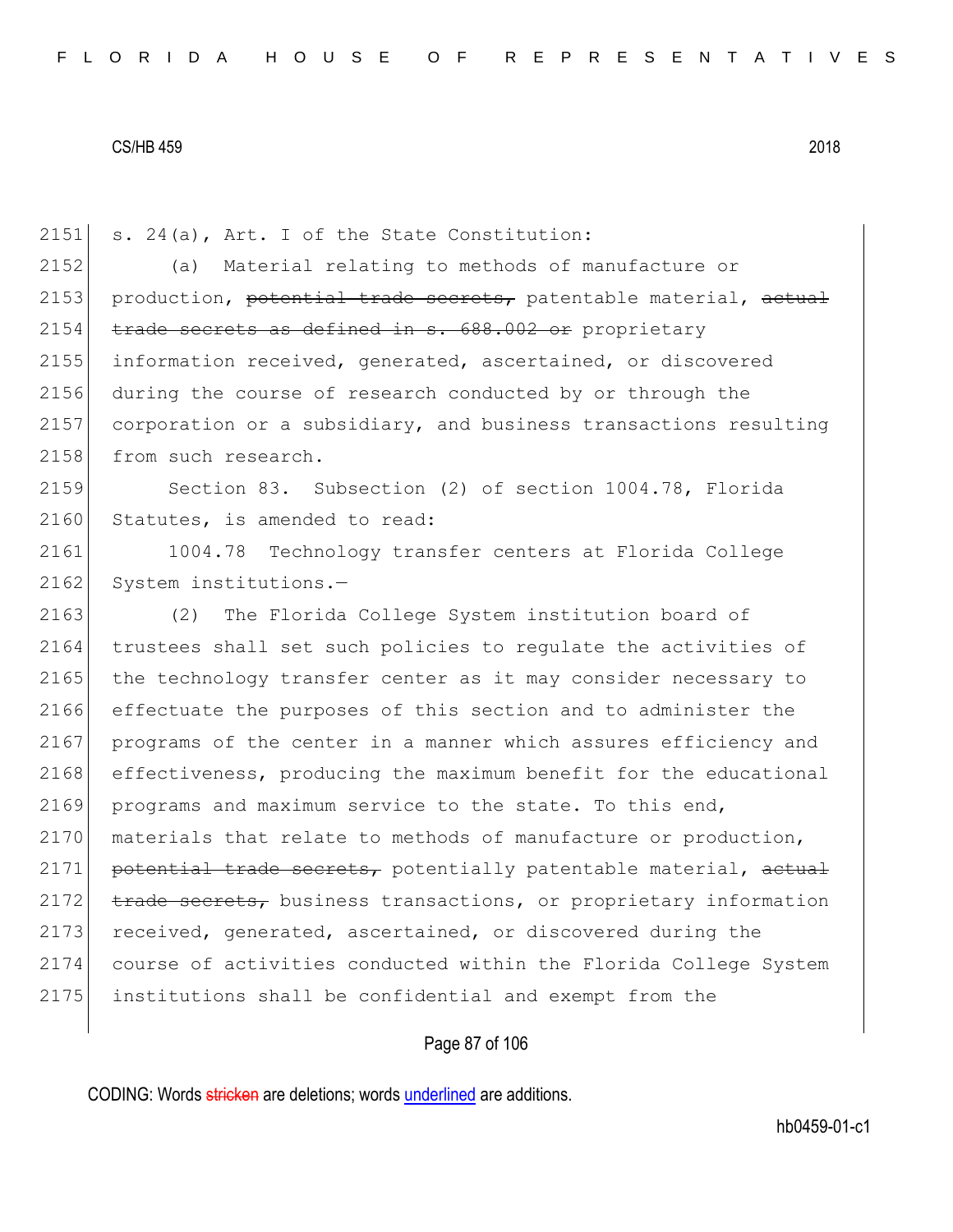provisions of s. 119.07(1), except that a Florida College System institution shall make available upon request the title and 2178 description of a project, the name of the investigator, and the amount and source of funding provided for such project.

2180 Section 84. Section 601.80, Florida Statutes, is amended 2181 to read:

2182 601.80 Unlawful to use uncertified coloring matter. - It is 2183 unlawful for any person to use on oranges or citrus hybrids any 2184 coloring matter which has not first received the approval of the 2185 Department of Agriculture as provided under s. 601.76.

2186 Section 85. Subsection (11) of section 663.533, Florida 2187 Statutes, is amended to read:

2188 663.533 Applicability of the financial institutions 2189 codes.—A qualified limited service affiliate is subject to the 2190 financial institutions codes. Without limiting the foregoing, 2191 the following provisions are applicable to a qualified limited 2192 service affiliate:

2194

2193 (11) Section 655.0591, relating to trade secret documents.

2195 This section does not prohibit the office from investigating or 2196 examining an entity to ensure that it is not in violation of 2197 this chapter or applicable provisions of the financial 2198 institutions codes.

2199 Section 86. Paragraph (c) of subsection (12) of section 2200 721.13, Florida Statutes, is amended to read:

# Page 88 of 106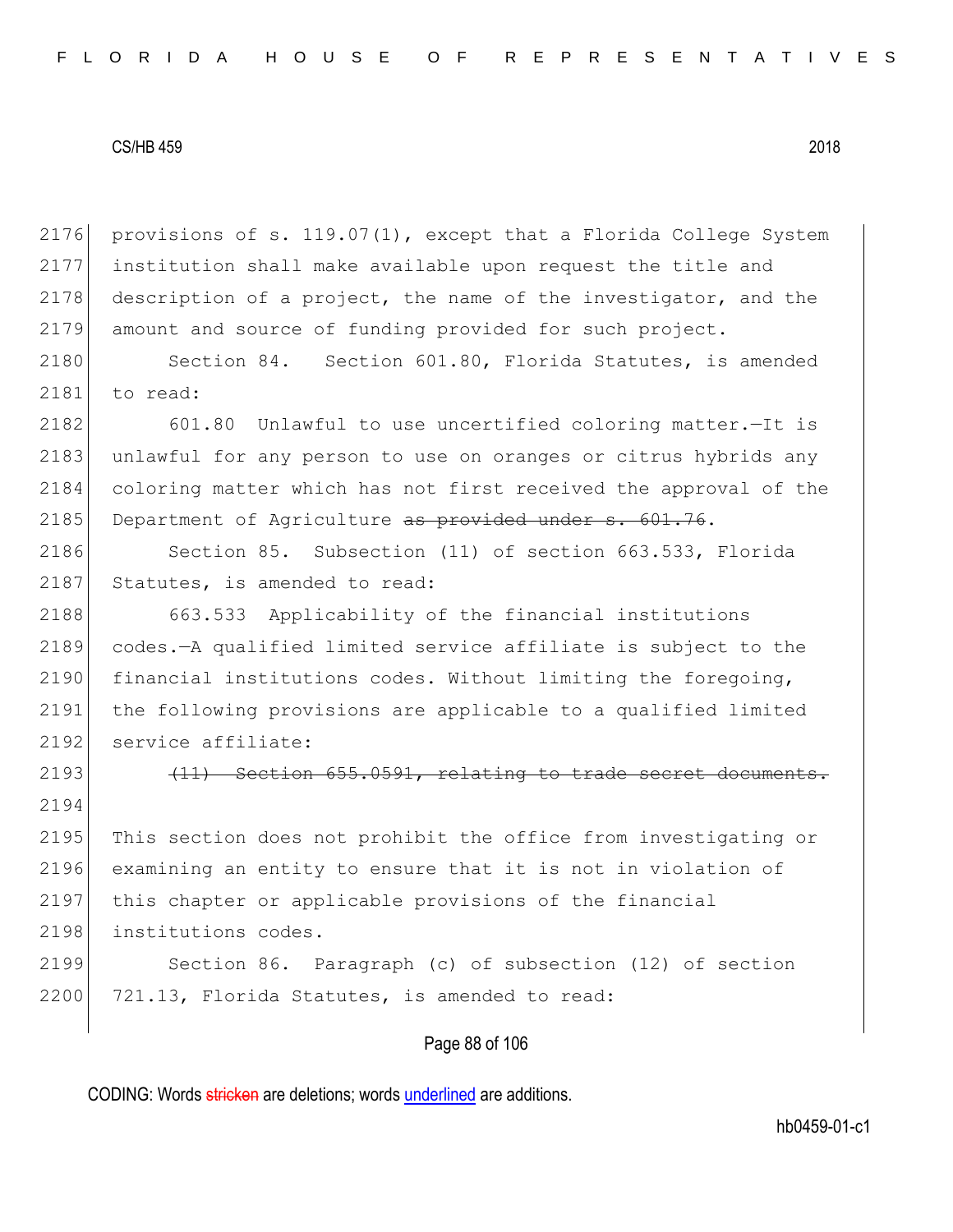| 2201 | 721.13 Management.-                                             |
|------|-----------------------------------------------------------------|
| 2202 | (12)                                                            |
| 2203 | The managing entity shall maintain copies of all<br>(C)         |
| 2204 | records, data, and information supporting the processes,        |
| 2205 | analyses, procedures, and methods utilized by the managing      |
| 2206 | entity in its determination to reserve accommodations of the    |
| 2207 | timeshare plan pursuant to this subsection for a period of 5    |
| 2208 | years from the date of such determination. In the event of an   |
| 2209 | investigation by the division for failure of a managing entity  |
| 2210 | to comply with this subsection, the managing entity shall make  |
| 2211 | all such records, data, and information available to the        |
| 2212 | division for inspection, provided that if the managing entity   |
| 2213 | complies with the provisions of s. 721.071, any such records,   |
| 2214 | data, and information provided to the division shall constitute |
| 2215 | a trade secret pursuant to that section.                        |
| 2216 | Section 87. Paragraphs (a) and (c) of subsection (3) of         |
| 2217 | section 921.0022, Florida Statutes, are amended to read:        |
| 2218 | 921.0022 Criminal Punishment Code; offense severity             |
| 2219 | ranking chart.-                                                 |
| 2220 | (3)<br>OFFENSE SEVERITY RANKING CHART                           |
| 2221 | LEVEL 1<br>(a)                                                  |
| 2222 |                                                                 |
|      | Florida<br>Felony                                               |
|      | Description<br>Statute<br>Degree                                |
| 2223 |                                                                 |
|      |                                                                 |

Page 89 of 106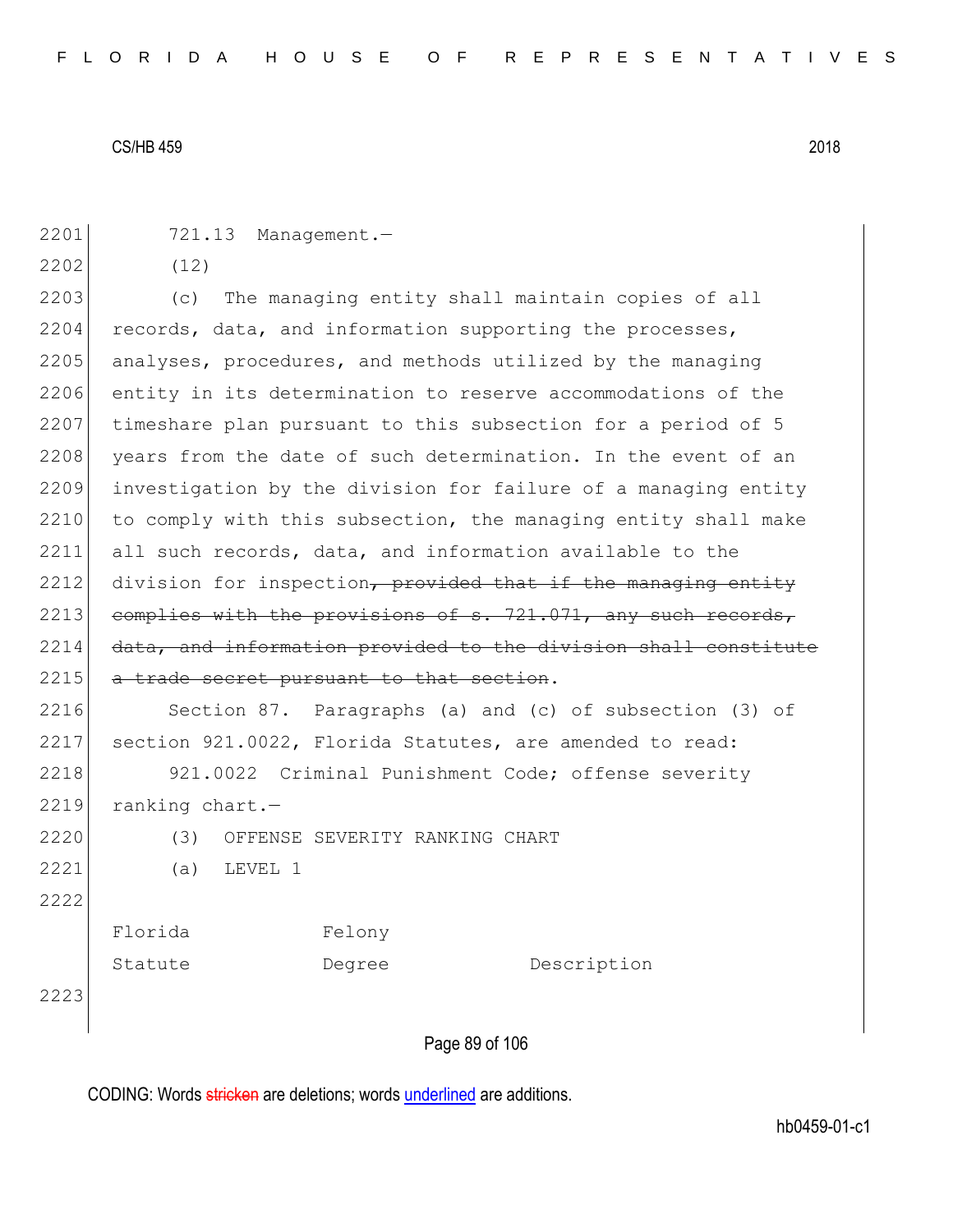|  |  |  |  |  |  |  |  |  |  |  |  |  |  | FLORIDA HOUSE OF REPRESENTATIVES |  |  |  |  |  |  |  |  |  |  |  |  |  |  |  |  |  |  |
|--|--|--|--|--|--|--|--|--|--|--|--|--|--|----------------------------------|--|--|--|--|--|--|--|--|--|--|--|--|--|--|--|--|--|--|
|--|--|--|--|--|--|--|--|--|--|--|--|--|--|----------------------------------|--|--|--|--|--|--|--|--|--|--|--|--|--|--|--|--|--|--|

Page 90 of 106 24.118(3)(a) 3rd Counterfeit or altered state lottery ticket. 2224 212.054(2)(b) 3rd Discretionary sales surtax; limitations, administration, and collection. 2225 212.15(2)(b) 3rd Failure to remit sales taxes, amount greater than \$300 but less than \$20,000. 2226 316.1935(1) 3rd Fleeing or attempting to elude law enforcement officer. 2227 319.30(5) 3rd Sell, exchange, give away certificate of title or identification number plate. 2228 319.35(1)(a) 3rd Tamper, adjust, change, etc., an odometer. 2229 320.26(1)(a) 3rd Counterfeit, manufacture, or sell registration license plates or validation stickers. 2230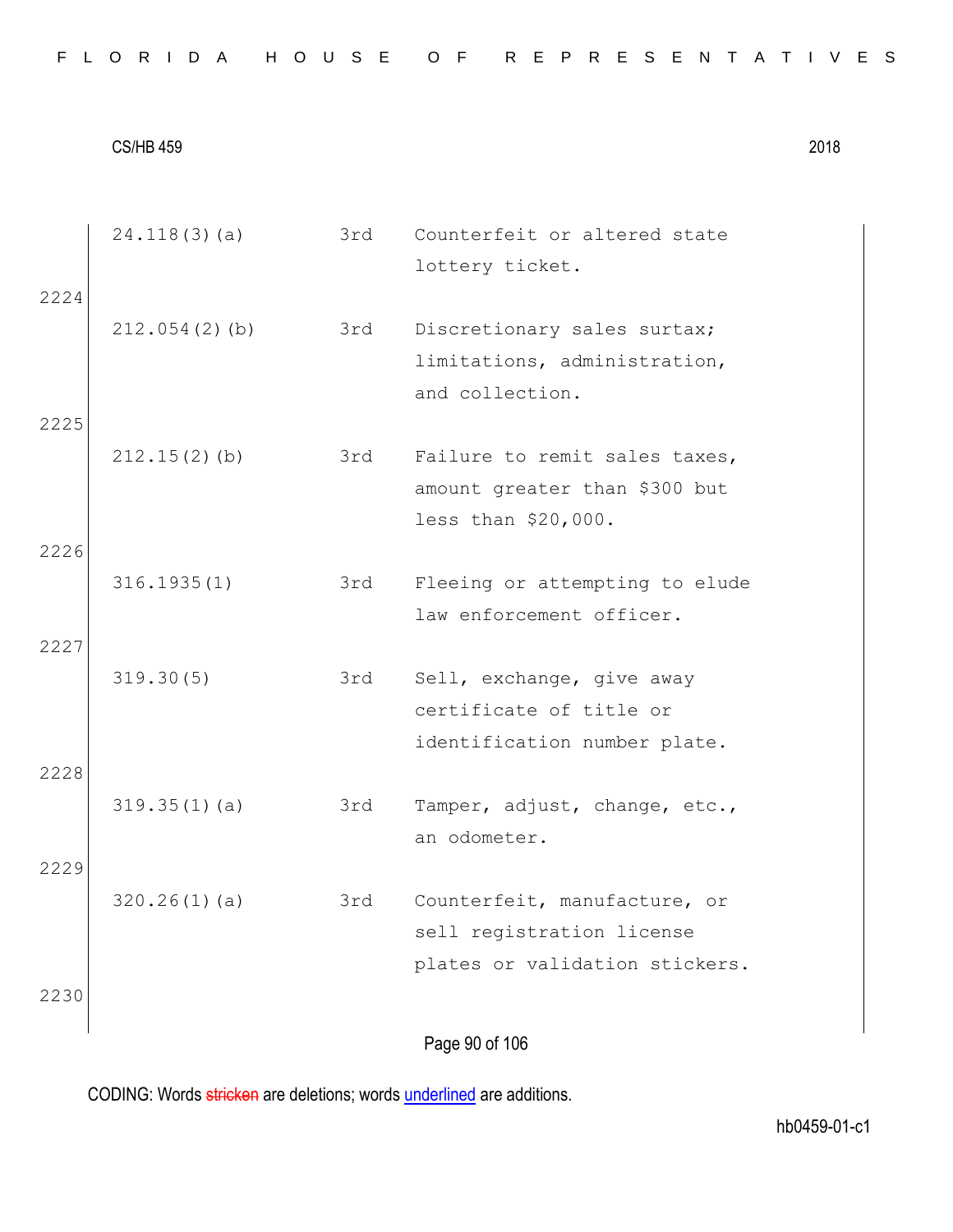|  |  |  |  |  |  |  |  |  |  |  |  |  |  | FLORIDA HOUSE OF REPRESENTATIVES |  |  |  |  |  |  |  |  |  |  |  |  |  |  |  |  |  |  |
|--|--|--|--|--|--|--|--|--|--|--|--|--|--|----------------------------------|--|--|--|--|--|--|--|--|--|--|--|--|--|--|--|--|--|--|
|--|--|--|--|--|--|--|--|--|--|--|--|--|--|----------------------------------|--|--|--|--|--|--|--|--|--|--|--|--|--|--|--|--|--|--|

| 2231 | 322.212<br>$(1)$ $(a) - (c)$ | 3rd | Possession of forged, stolen,<br>counterfeit, or unlawfully<br>issued driver license;<br>possession of simulated<br>identification. |
|------|------------------------------|-----|-------------------------------------------------------------------------------------------------------------------------------------|
| 2232 | 322.212(4)                   | 3rd | Supply or aid in supplying<br>unauthorized driver license or<br>identification card.                                                |
| 2233 | 322.212(5)(a)                | 3rd | False application for driver<br>license or identification card.                                                                     |
| 2234 | 414.39(3)(a)                 | 3rd | Fraudulent misappropriation of<br>public assistance funds by<br>employee/official, value more<br>than \$200.                        |
| 2235 | 443.071(1)                   | 3rd | False statement or<br>representation to obtain or<br>increase reemployment<br>assistance benefits.                                  |
|      | 509.151(1)                   | 3rd | Defraud an innkeeper, food or<br>lodging value greater than<br>Page 91 of 106                                                       |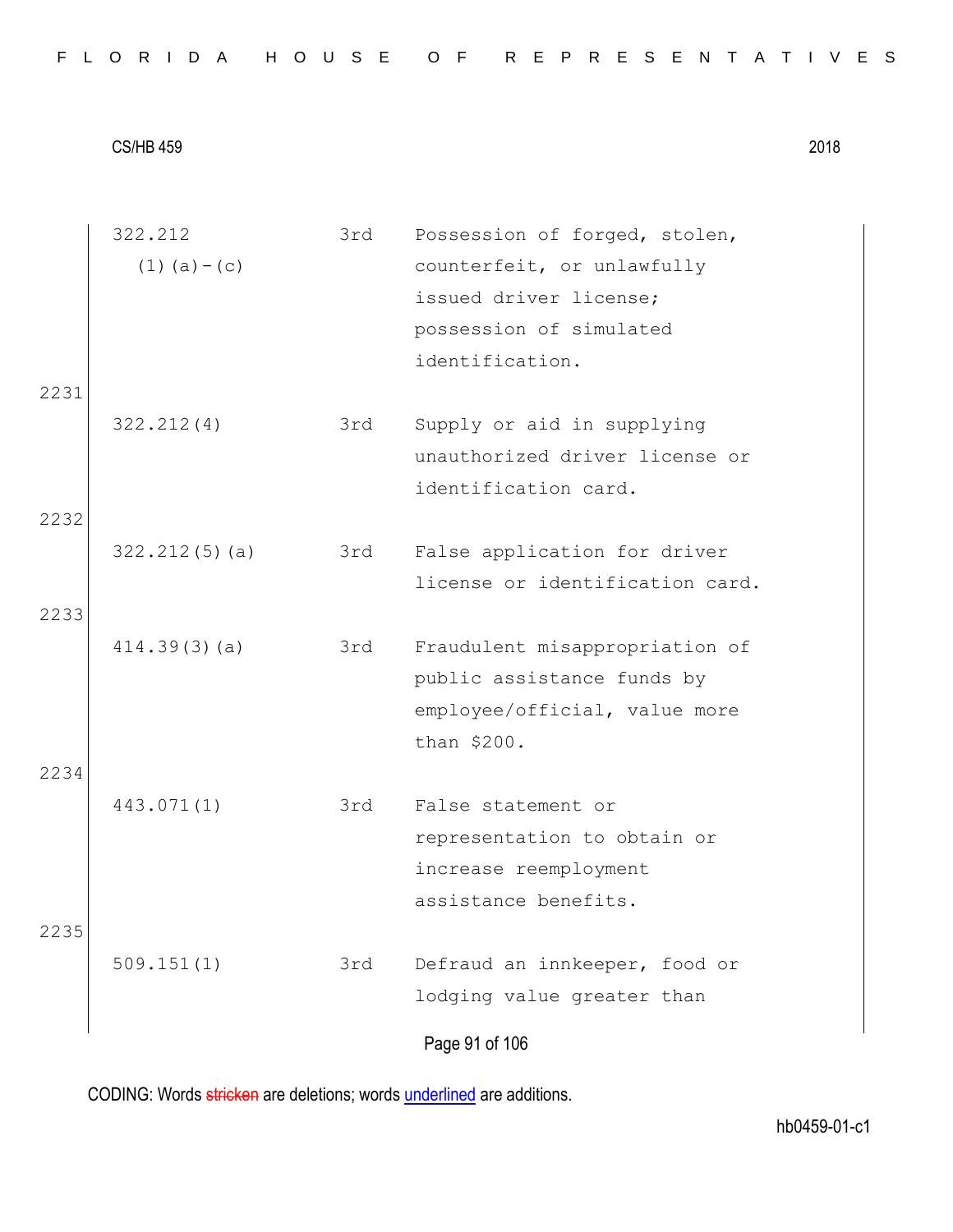|  |  |  |  |  |  |  |  |  |  |  |  |  |  | FLORIDA HOUSE OF REPRESENTATIVES |  |  |  |  |  |  |  |  |  |  |  |  |  |  |  |  |  |
|--|--|--|--|--|--|--|--|--|--|--|--|--|--|----------------------------------|--|--|--|--|--|--|--|--|--|--|--|--|--|--|--|--|--|
|--|--|--|--|--|--|--|--|--|--|--|--|--|--|----------------------------------|--|--|--|--|--|--|--|--|--|--|--|--|--|--|--|--|--|

|      |                              |     | \$300.                                                                                     |
|------|------------------------------|-----|--------------------------------------------------------------------------------------------|
| 2236 | 517.302(1)                   | 3rd | Violation of the Florida<br>Securities and Investor<br>Protection Act.                     |
| 2237 |                              |     |                                                                                            |
|      | 562.27(1)                    | 3rd | Possess still or still<br>apparatus.                                                       |
| 2238 |                              |     |                                                                                            |
|      | 713.69                       | 3rd | Tenant removes property upon<br>which lien has accrued, value<br>more than \$50.           |
| 2239 |                              |     |                                                                                            |
|      | 812.014(3)(c)                | 3rd | Petit theft (3rd conviction);<br>theft of any property not<br>specified in subsection (2). |
| 2240 |                              |     |                                                                                            |
|      | 812.081(2)                   | 3rd | Unlawfully makes or causes to<br>be made a reproduction of a<br>trade secret.              |
| 2241 |                              |     |                                                                                            |
| 2242 | 815.04(4)(a)<br>815.04(5)(a) | 3rd | Offense against intellectual<br>property (i.e., computer<br>programs, data).               |
|      |                              |     | Page 92 of 106                                                                             |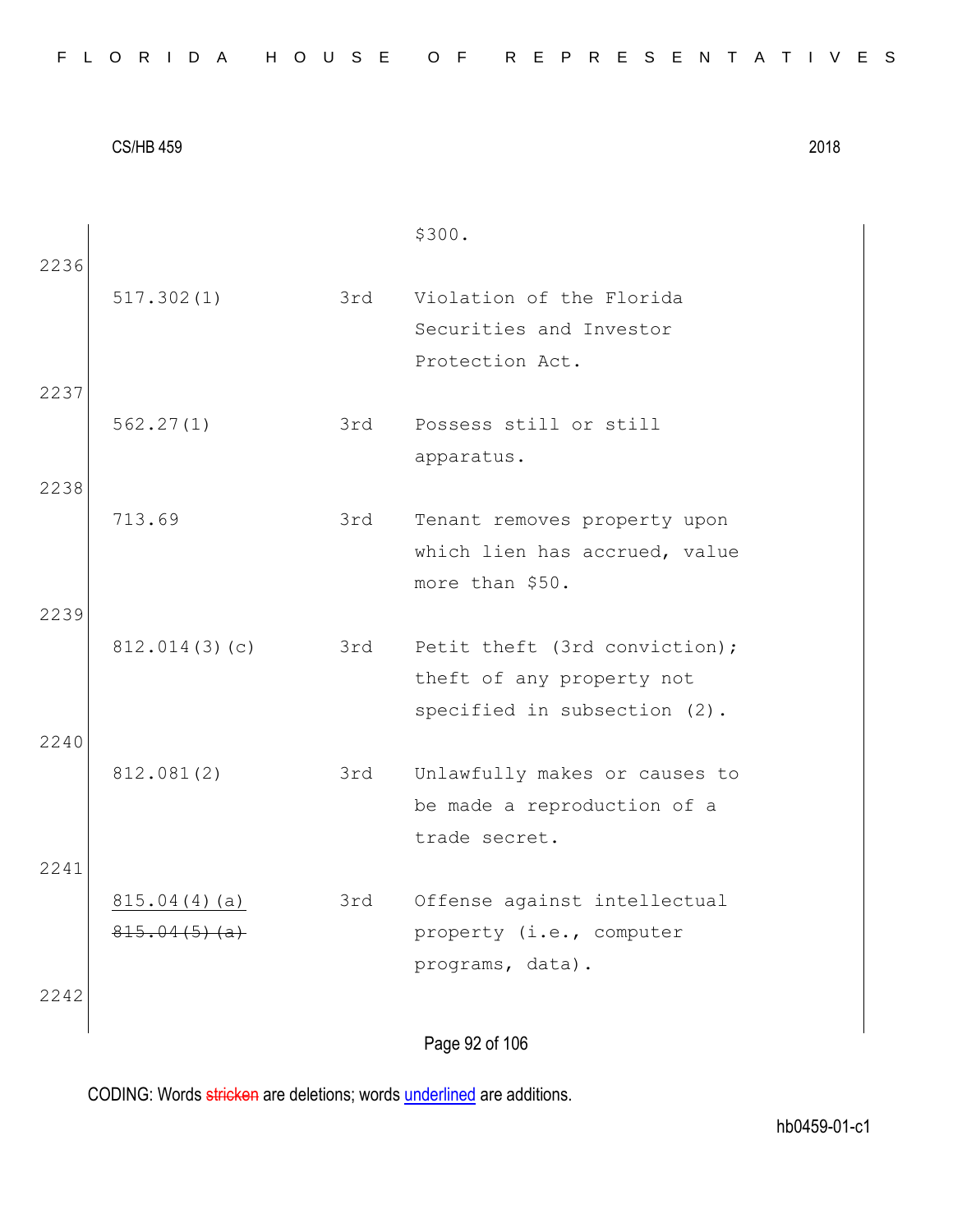|      | 817.52(2)    | 3rd | Hiring with intent to defraud,  |
|------|--------------|-----|---------------------------------|
|      |              |     | motor vehicle services.         |
| 2243 |              |     |                                 |
|      | 817.569(2)   | 3rd | Use of public record or public  |
|      |              |     | records information or          |
|      |              |     | providing false information to  |
|      |              |     | facilitate commission of a      |
|      |              |     | felony.                         |
| 2244 |              |     |                                 |
|      | 826.01       | 3rd | Bigamy.                         |
| 2245 |              |     |                                 |
|      | 828.122(3)   | 3rd | Fighting or baiting animals.    |
| 2246 |              |     |                                 |
|      | 831.04(1)    | 3rd | Any erasure, alteration, etc.,  |
|      |              |     | of any replacement deed, map,   |
|      |              |     | plat, or other document listed  |
|      |              |     | in s. 92.28.                    |
| 2247 |              |     |                                 |
|      | 831.31(1)(a) | 3rd | Sell, deliver, or possess       |
|      |              |     | counterfeit controlled          |
|      |              |     | substances, all but s.          |
|      |              |     | 893.03(5) drugs.                |
| 2248 |              |     |                                 |
|      | 832.041(1)   | 3rd | Stopping payment with intent to |
|      |              |     | defraud \$150 or more.          |
|      |              |     |                                 |
|      |              |     | Page 93 of 106                  |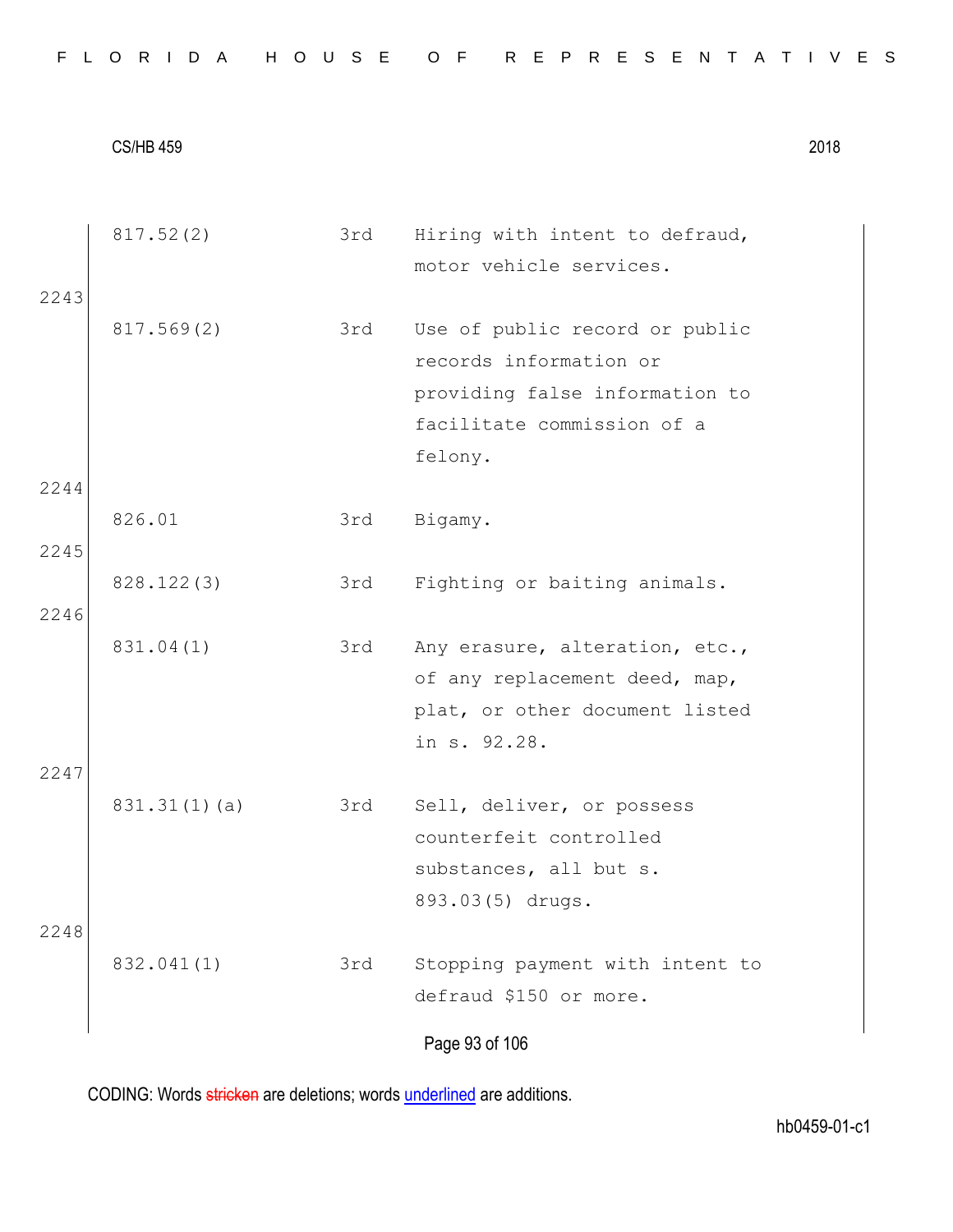|  |  | FLORIDA HOUSE OF REPRESENTATIVES |
|--|--|----------------------------------|
|--|--|----------------------------------|

Page 94 of 106 2249 832.05(2)(b) &  $(4)(c)$ 3rd Knowing, making, issuing worthless checks \$150 or more or obtaining property in return for worthless check \$150 or more. 2250 838.15(2) 3rd Commercial bribe receiving. 2251 838.16 3rd Commercial bribery. 2252 843.18 3rd Fleeing by boat to elude a law enforcement officer. 2253 847.011(1)(a) 3rd Sell, distribute, etc., obscene, lewd, etc., material (2nd conviction). 2254 849.01 3rd Keeping gambling house. 2255  $849.09(1)(a) - (d)$  3rd Lottery; set up, promote, etc., or assist therein, conduct or advertise drawing for prizes, or dispose of property or money by means of lottery.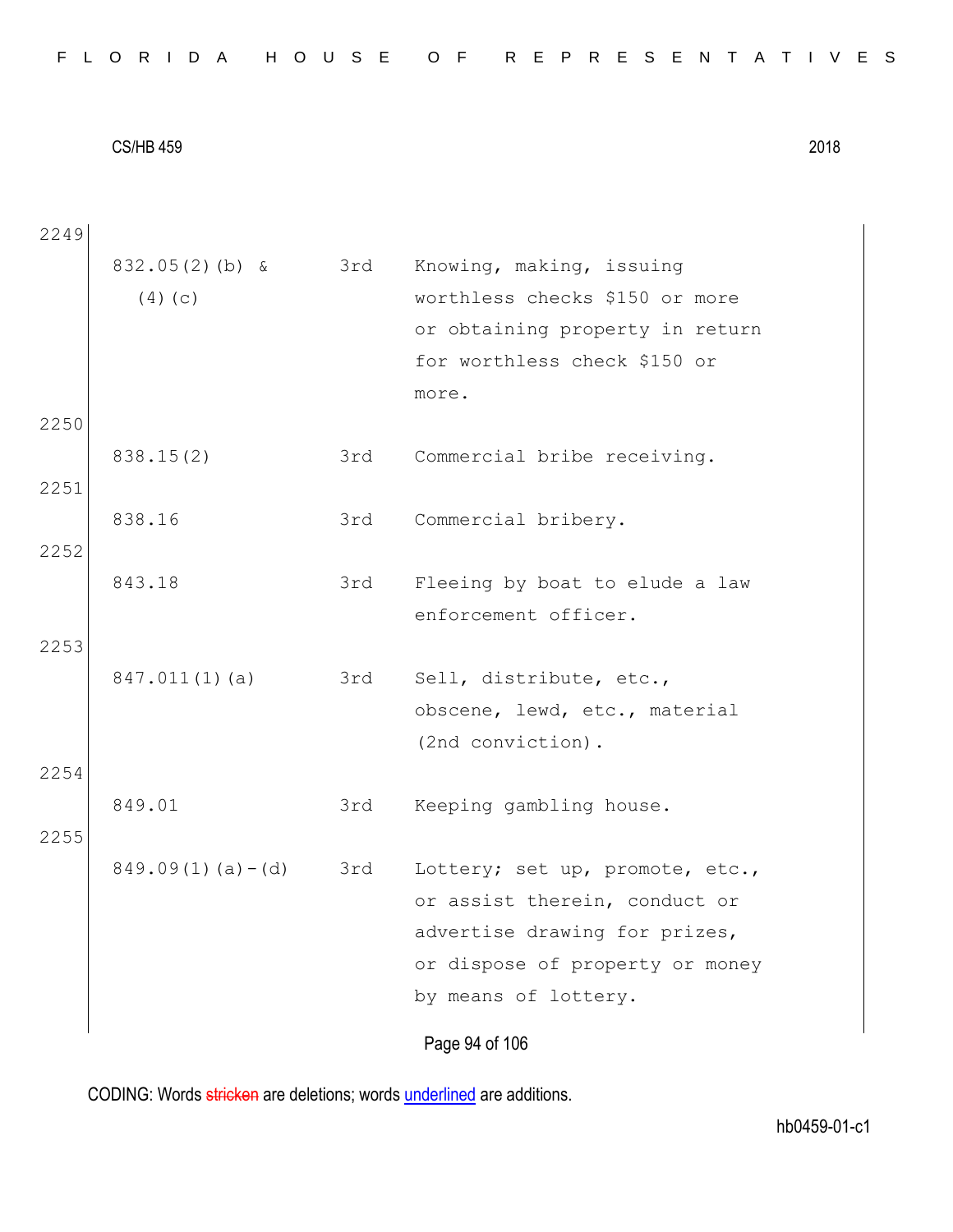Page 95 of 106 2256 849.23 3rd Gambling-related machines; "common offender" as to property rights. 2257 849.25(2) 3rd Engaging in bookmaking. 2258 860.08 3rd Interfere with a railroad signal. 2259 860.13(1)(a) 3rd Operate aircraft while under the influence. 2260 893.13(2)(a)2. 3rd Purchase of cannabis. 2261 893.13(6)(a) 3rd Possession of cannabis (more than 20 grams). 2262 934.03(1)(a) 3rd Intercepts, or procures any other person to intercept, any wire or oral communication. 2263 2264 (c) LEVEL 3 2265 Florida Felony Description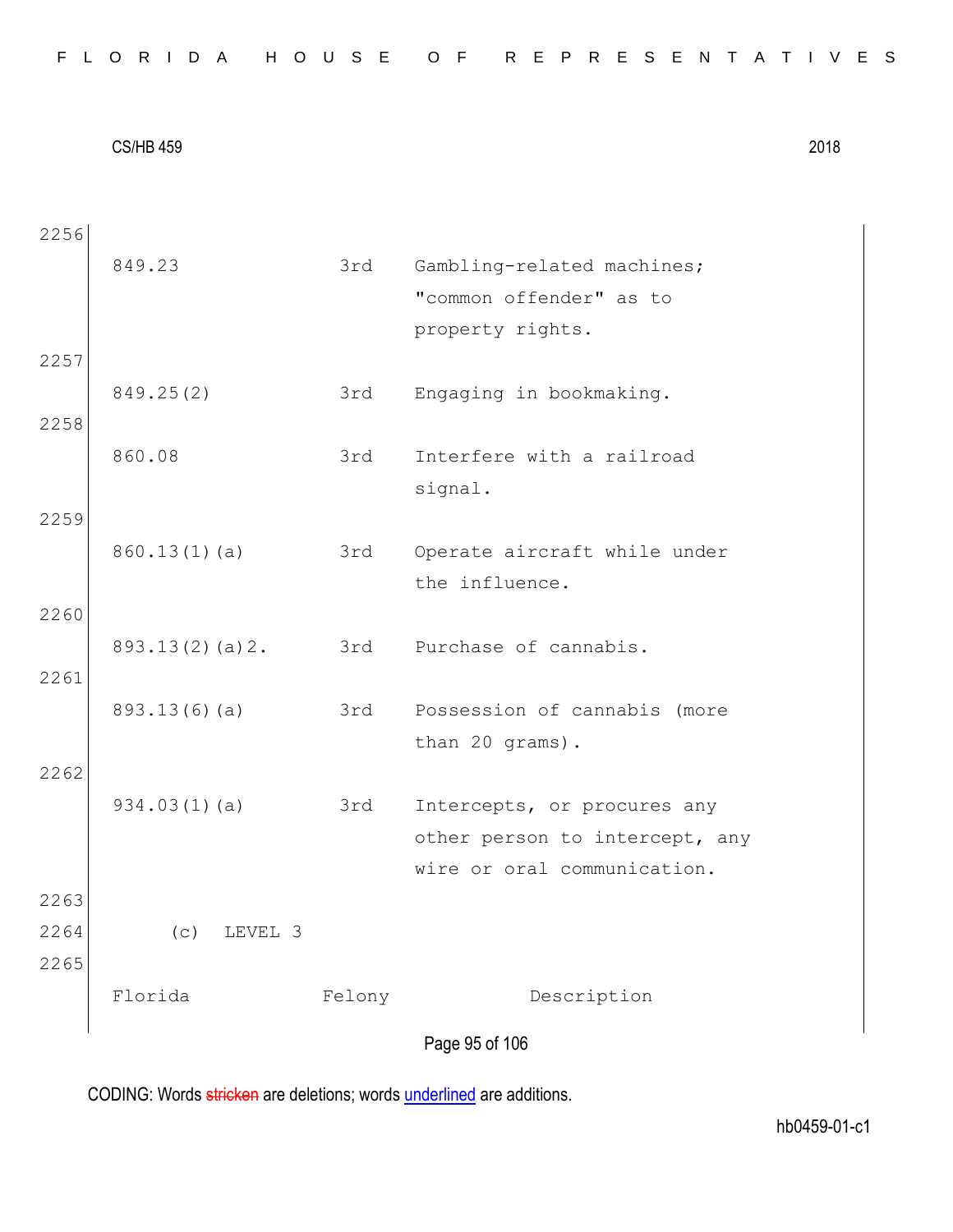|  |  |  |  |  |  |  |  |  |  | FLORIDA HOUSE OF REPRESENTATIVES |  |  |  |  |  |  |  |  |  |  |  |  |  |  |  |  |
|--|--|--|--|--|--|--|--|--|--|----------------------------------|--|--|--|--|--|--|--|--|--|--|--|--|--|--|--|--|
|--|--|--|--|--|--|--|--|--|--|----------------------------------|--|--|--|--|--|--|--|--|--|--|--|--|--|--|--|--|

|      | Statute          | Degree |                                 |
|------|------------------|--------|---------------------------------|
| 2266 |                  |        |                                 |
|      | $119.10(2)$ (b)  | 3rd    | Unlawful use of confidential    |
|      |                  |        | information from police         |
|      |                  |        | reports.                        |
| 2267 |                  |        |                                 |
|      | 316.066          | 3rd    | Unlawfully obtaining or using   |
|      | $(3)$ (b) – (d)  |        | confidential crash reports.     |
| 2268 |                  |        |                                 |
|      | $316.193(2)$ (b) | 3rd    |                                 |
|      |                  |        | Felony DUI, 3rd conviction.     |
| 2269 |                  |        |                                 |
|      | 316.1935(2)      | 3rd    | Fleeing or attempting to elude  |
|      |                  |        | law enforcement officer in      |
|      |                  |        | patrol vehicle with siren and   |
|      |                  |        | lights activated.               |
| 2270 |                  |        |                                 |
|      | 319.30(4)        | 3rd    | Possession by junkyard of motor |
|      |                  |        | vehicle with identification     |
|      |                  |        | number plate removed.           |
| 2271 |                  |        |                                 |
|      | 319.33(1)(a)     | 3rd    | Alter or forge any certificate  |
|      |                  |        | of title to a motor vehicle or  |
|      |                  |        | mobile home.                    |
| 2272 |                  |        |                                 |
|      |                  |        |                                 |
|      | 319.33(1)(c)     | 3rd    | Procure or pass title on stolen |
|      |                  |        | Page 96 of 106                  |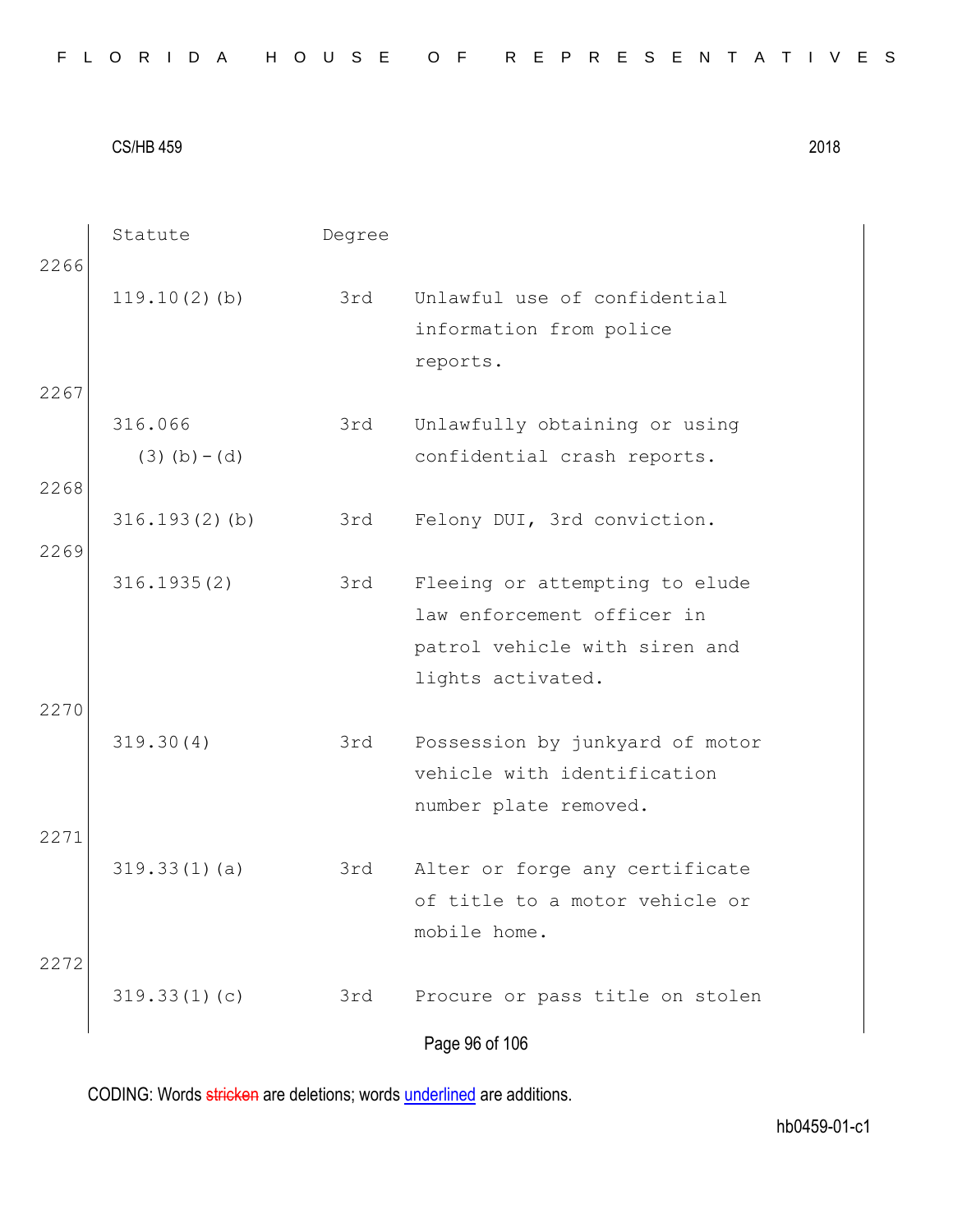|  |  |  | FLORIDA HOUSE OF REPRESENTATIVES |  |  |  |  |  |  |  |  |  |  |  |  |  |
|--|--|--|----------------------------------|--|--|--|--|--|--|--|--|--|--|--|--|--|
|  |  |  |                                  |  |  |  |  |  |  |  |  |  |  |  |  |  |

|      |                 |     | vehicle.                        |  |
|------|-----------------|-----|---------------------------------|--|
| 2273 | 319.33(4)       | 3rd | With intent to defraud,         |  |
|      |                 |     | possess, sell, etc., a blank,   |  |
|      |                 |     | forged, or unlawfully obtained  |  |
|      |                 |     | title or registration.          |  |
| 2274 |                 |     |                                 |  |
|      | 327.35(2)(b)    | 3rd | Felony BUI.                     |  |
| 2275 |                 |     |                                 |  |
|      | 328.05(2)       | 3rd | Possess, sell, or counterfeit   |  |
|      |                 |     | fictitious, stolen, or          |  |
|      |                 |     | fraudulent titles or bills of   |  |
|      |                 |     | sale of vessels.                |  |
| 2276 |                 |     |                                 |  |
|      | 328.07(4)       | 3rd | Manufacture, exchange, or       |  |
|      |                 |     | possess vessel with counterfeit |  |
|      |                 |     | or wrong ID number.             |  |
| 2277 |                 |     |                                 |  |
|      | 376.302(5)      | 3rd | Fraud related to reimbursement  |  |
|      |                 |     | for cleanup expenses under the  |  |
|      |                 |     | Inland Protection Trust Fund.   |  |
| 2278 |                 |     |                                 |  |
|      | 379.2431        | 3rd | Taking, disturbing, mutilating, |  |
|      | $(1)$ (e) $5$ . |     | destroying, causing to be       |  |
|      |                 |     | destroyed, transferring,        |  |
|      |                 |     |                                 |  |
|      |                 |     | Page 97 of 106                  |  |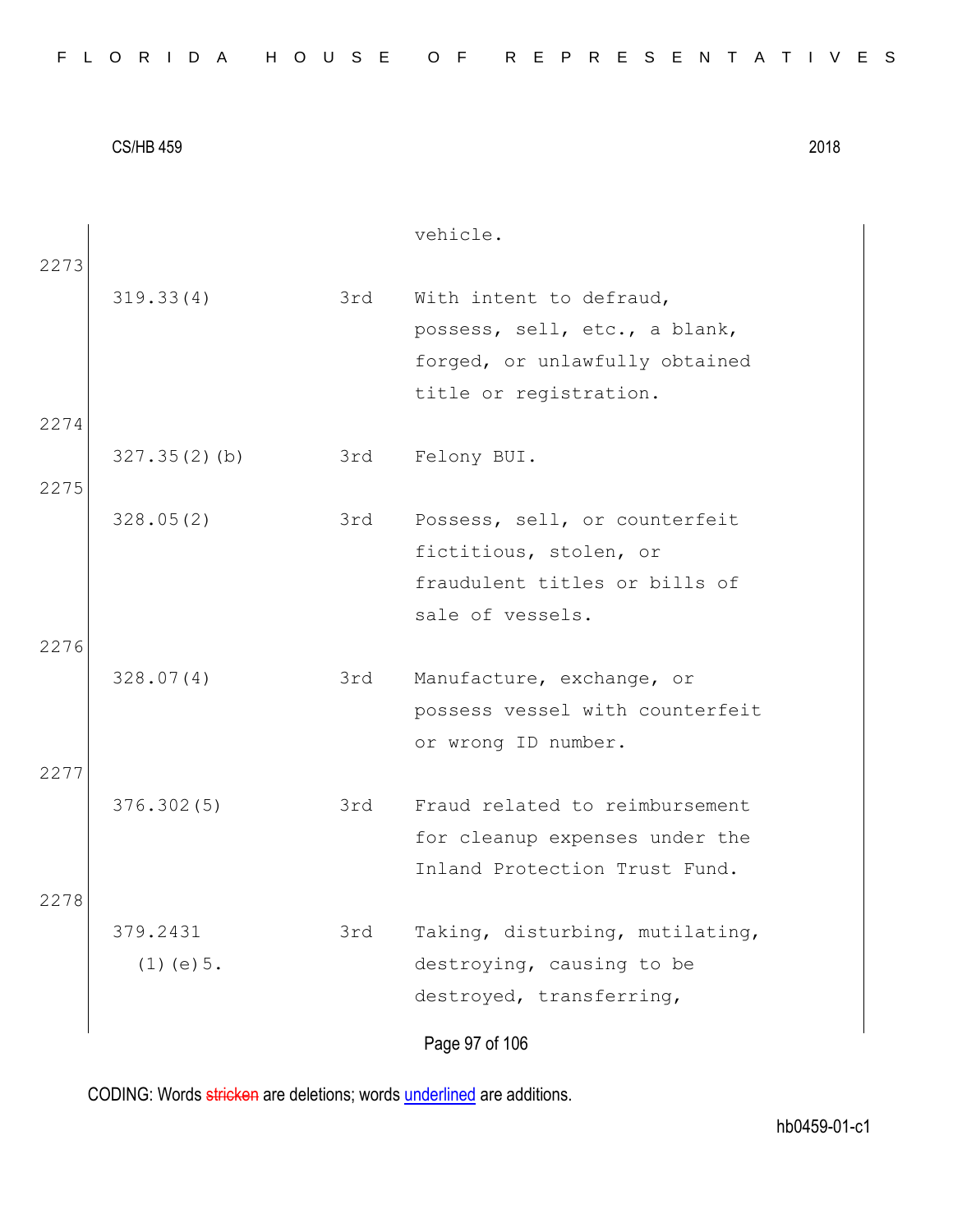|      |                 |     | selling, offering to sell,      |
|------|-----------------|-----|---------------------------------|
|      |                 |     | molesting, or harassing marine  |
|      |                 |     | turtles, marine turtle eggs, or |
|      |                 |     | marine turtle nests in          |
|      |                 |     | violation of the Marine Turtle  |
|      |                 |     | Protection Act.                 |
| 2279 |                 |     |                                 |
|      | 379.2431        | 3rd | Possessing any marine turtle    |
|      | $(1)$ (e) $6$ . |     | species or hatchling, or parts  |
|      |                 |     | thereof, or the nest of any     |
|      |                 |     | marine turtle species described |
|      |                 |     | in the Marine Turtle Protection |
|      |                 |     | Act.                            |
| 2280 |                 |     |                                 |
|      | 379.2431        | 3rd | Soliciting to commit or         |
|      | $(1)$ (e) $7$ . |     | conspiring to commit a          |
|      |                 |     | violation of the Marine Turtle  |
|      |                 |     | Protection Act.                 |
| 2281 |                 |     |                                 |
|      | 400.9935(4)(a)  | 3rd | Operating a clinic, or offering |
|      | or $(b)$        |     | services requiring licensure,   |
|      |                 |     | without a license.              |
| 2282 |                 |     |                                 |
|      | 400.9935(4)(e)  | 3rd | Filing a false license          |
|      |                 |     | application or other required   |
|      |                 |     |                                 |
|      |                 |     | Page 98 of 106                  |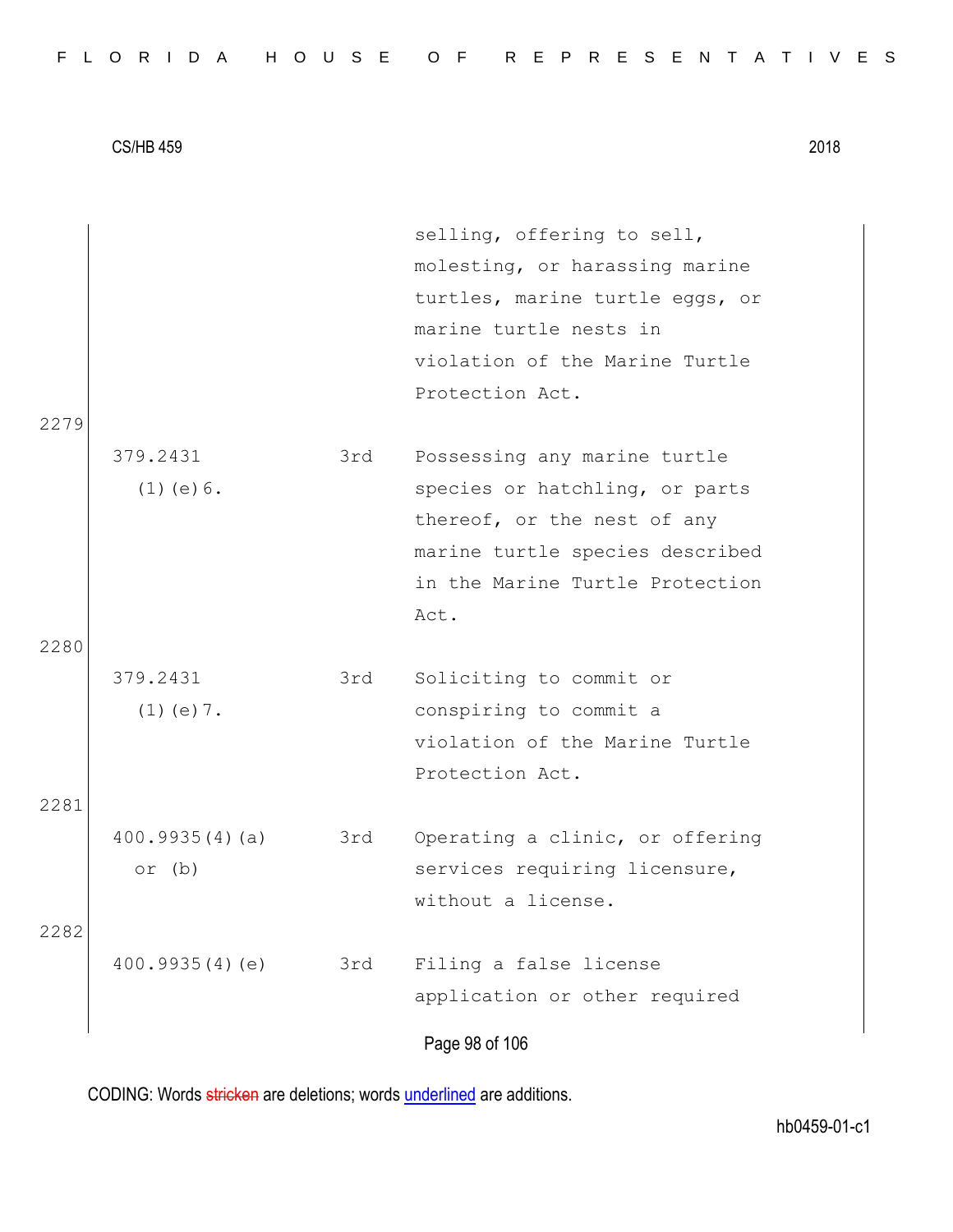|  |  |  |  |  |  | FLORIDA HOUSE OF REPRESENTATIVES |  |  |  |  |  |  |  |  |
|--|--|--|--|--|--|----------------------------------|--|--|--|--|--|--|--|--|
|  |  |  |  |  |  |                                  |  |  |  |  |  |  |  |  |

|      |                   |     | information or failing to       |
|------|-------------------|-----|---------------------------------|
|      |                   |     | report information.             |
| 2283 |                   |     |                                 |
|      | 440.1051(3)       | 3rd | False report of workers'        |
|      |                   |     | compensation fraud or           |
|      |                   |     | retaliation for making such a   |
|      |                   |     | report.                         |
| 2284 |                   |     |                                 |
|      | $501.001(2)$ (b)  | 2nd | Tampers with a consumer product |
|      |                   |     | or the container using          |
|      |                   |     | materially false/misleading     |
|      |                   |     | information.                    |
| 2285 |                   |     |                                 |
|      | 624.401(4)(a)     | 3rd | Transacting insurance without a |
|      |                   |     | certificate of authority.       |
| 2286 |                   |     |                                 |
|      | 624.401(4)(b)1.   | 3rd | Transacting insurance without a |
|      |                   |     | certificate of authority;       |
|      |                   |     | premium collected less than     |
|      |                   |     | \$20,000.                       |
| 2287 |                   |     |                                 |
|      | $626.902(1)(a)$ & | 3rd | Representing an unauthorized    |
|      | (b)               |     | insurer.                        |
| 2288 |                   |     |                                 |
|      | 697.08            | 3rd | Equity skimming.                |
|      |                   |     | Page 99 of 106                  |
|      |                   |     |                                 |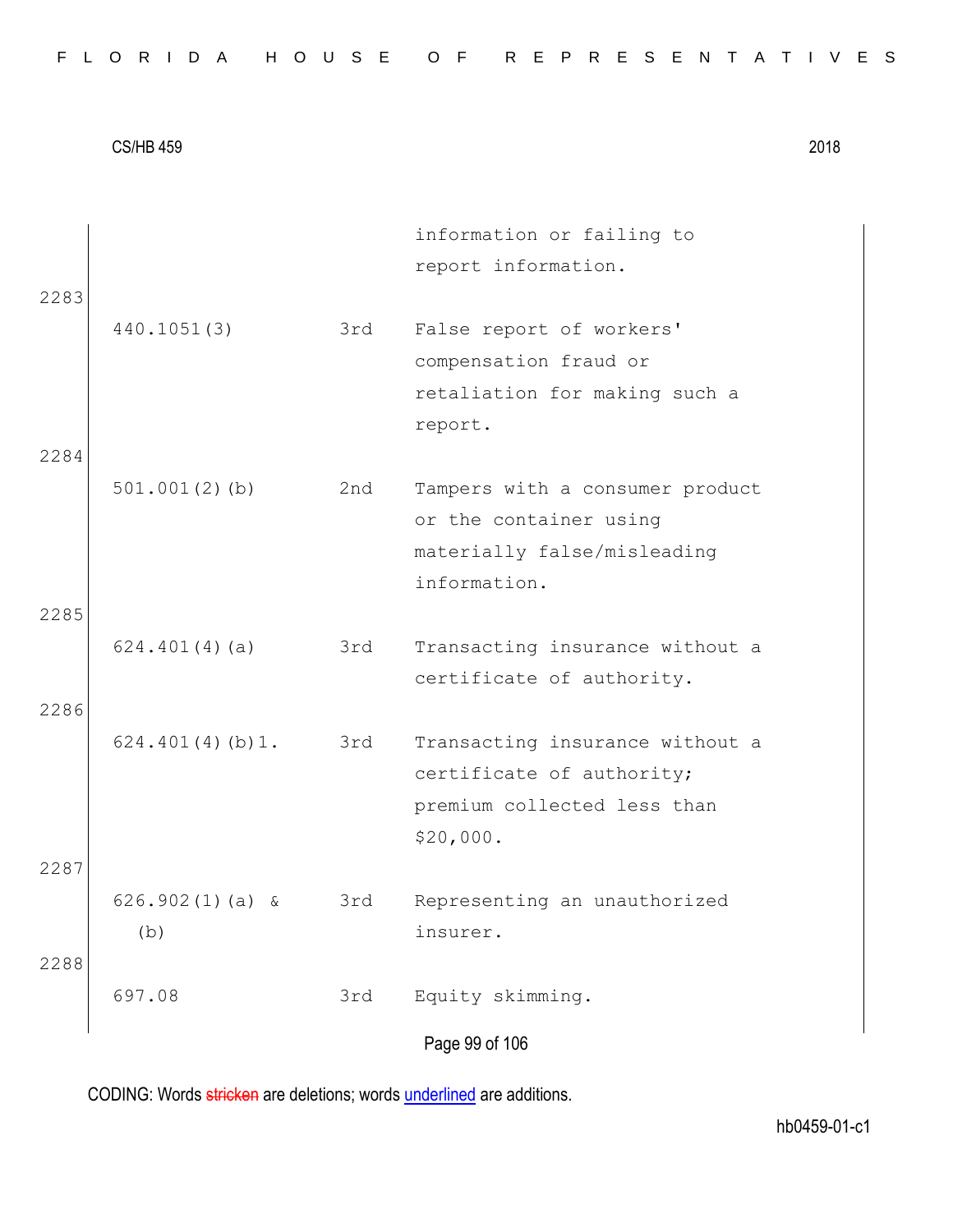Page 100 of 106 2289 790.15(3) 3rd Person directs another to discharge firearm from a vehicle. 2290 806.10(1) 3rd Maliciously injure, destroy, or interfere with vehicles or equipment used in firefighting. 2291 806.10(2) 3rd Interferes with or assaults firefighter in performance of duty. 2292 810.09(2)(c) 3rd Trespass on property other than structure or conveyance armed with firearm or dangerous weapon. 2293 812.014(2)(c)2. 3rd Grand theft; \$5,000 or more but less than \$10,000. 2294 812.0145(2)(c) 3rd Theft from person 65 years of age or older; \$300 or more but less than \$10,000. 2295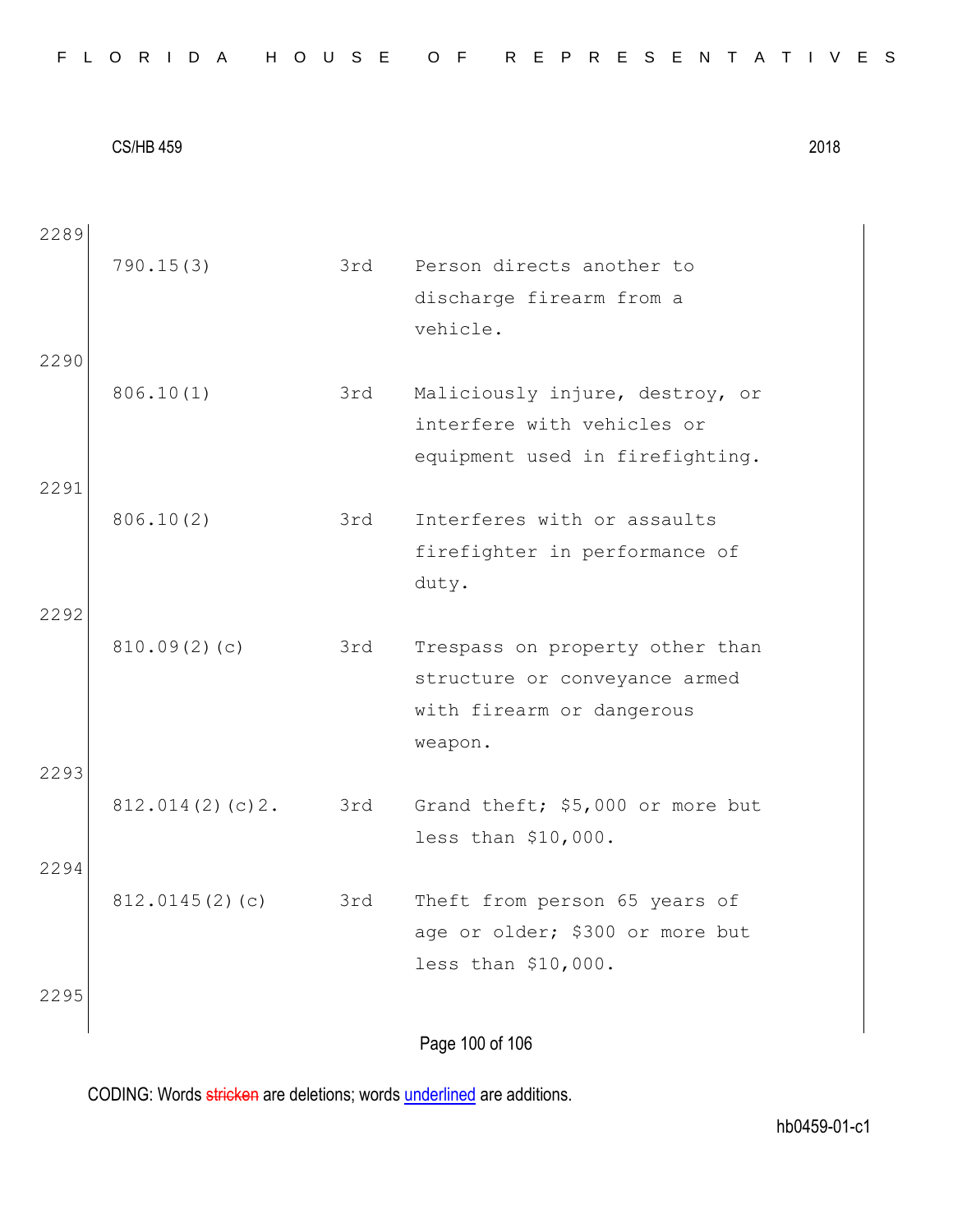2nd Computer offense devised to

CS/HB 459 2018

815.04(4)(b)

 $815.04(5)(b)$ defraud or obtain property. 2296 817.034(4)(a)3. 3rd Engages in scheme to defraud (Florida Communications Fraud Act), property valued at less than \$20,000. 2297 817.233 3rd Burning to defraud insurer. 2298 817.234 (8)(b) & (c) 3rd Unlawful solicitation of persons involved in motor vehicle accidents. 2299 817.234(11)(a) 3rd Insurance fraud; property value less than \$20,000. 2300 817.236 3rd Filing a false motor vehicle insurance application. 2301 817.2361 3rd Creating, marketing, or presenting a false or fraudulent motor vehicle insurance card. 2302

Page 101 of 106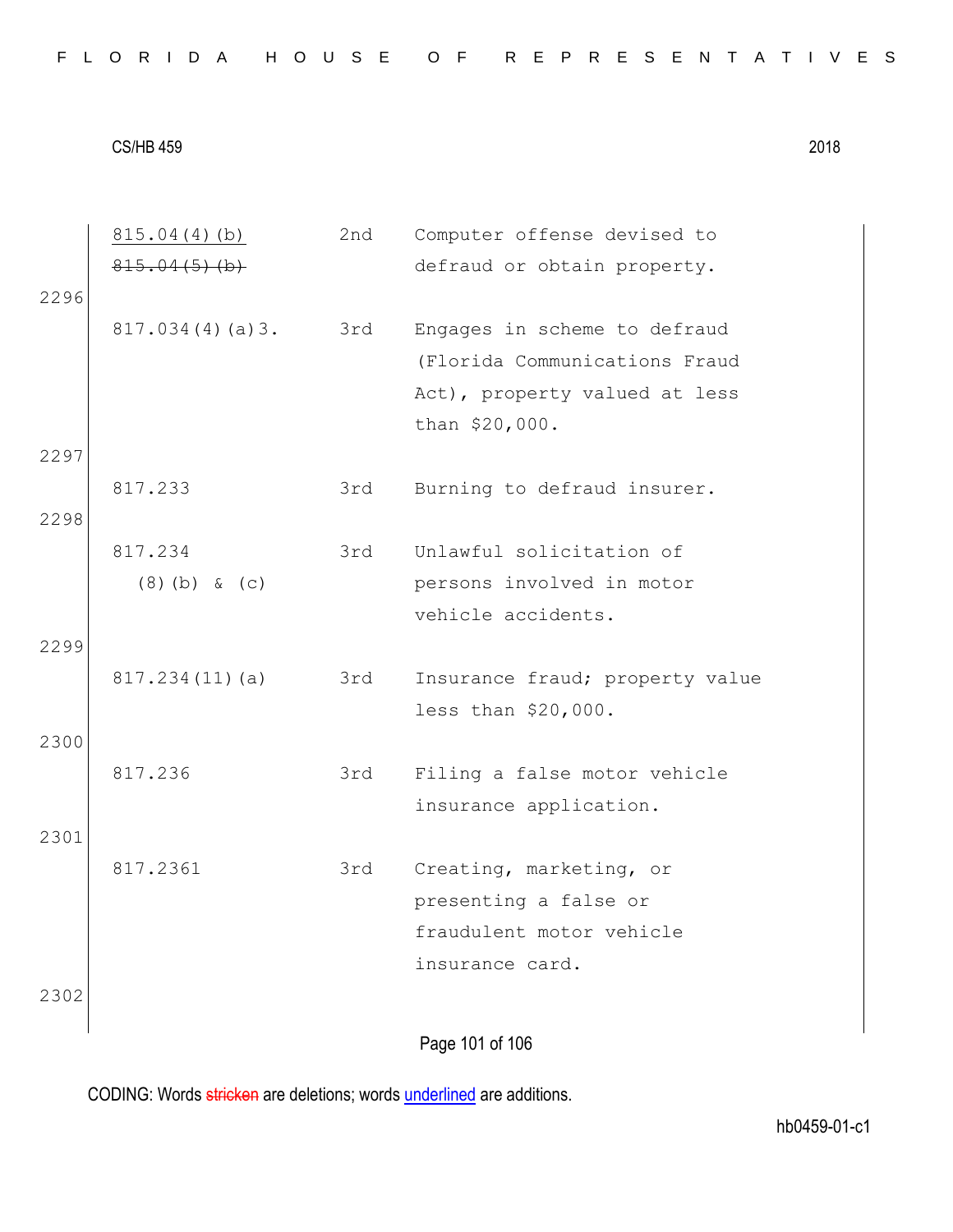|      | 817.413(2)    | 3rd | Sale of used goods as new.      |
|------|---------------|-----|---------------------------------|
| 2303 |               |     |                                 |
|      | 828.12(2)     | 3rd | Tortures any animal with intent |
|      |               |     | to inflict intense pain,        |
|      |               |     | serious physical injury, or     |
|      |               |     | death.                          |
| 2304 |               |     |                                 |
|      | 831.28(2)(a)  | 3rd | Counterfeiting a payment        |
|      |               |     | instrument with intent to       |
|      |               |     | defraud or possessing a         |
|      |               |     | counterfeit payment instrument. |
| 2305 |               |     |                                 |
|      | 831.29        | 2nd | Possession of instruments for   |
|      |               |     | counterfeiting driver licenses  |
|      |               |     | or identification cards.        |
| 2306 |               |     |                                 |
|      | 838.021(3)(b) | 3rd | Threatens unlawful harm to      |
|      |               |     | public servant.                 |
| 2307 |               |     |                                 |
|      | 843.19        | 3rd | Injure, disable, or kill police |
|      |               |     | dog or horse.                   |
| 2308 |               |     |                                 |
|      | 860.15(3)     | 3rd | Overcharging for repairs and    |
|      |               |     | parts.                          |
| 2309 |               |     |                                 |
|      |               |     |                                 |
|      |               |     | Page 102 of 106                 |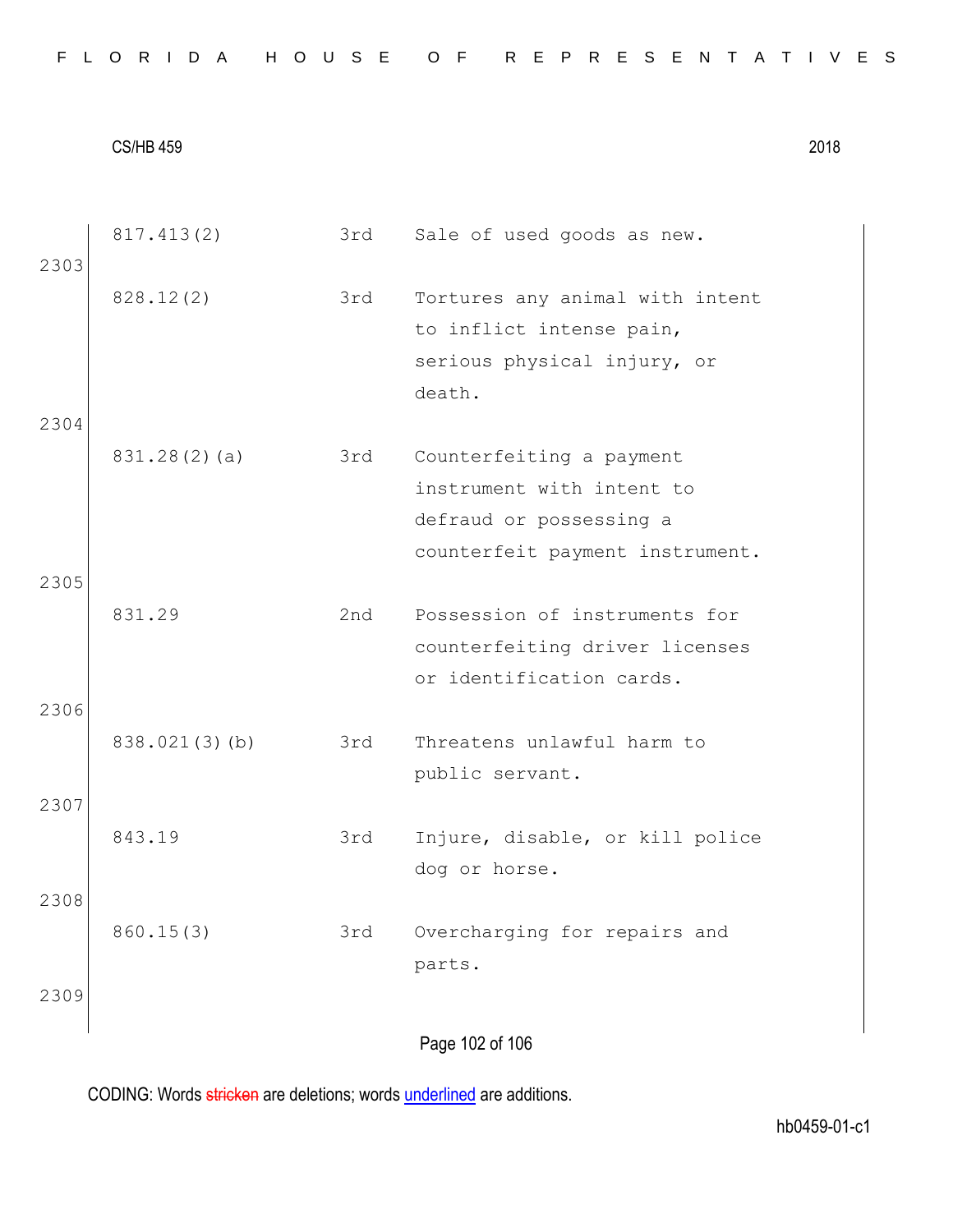| 2310 | 870.01(2)          | 3rd | Riot; inciting or encouraging.                                                                                                                                                                                                                |
|------|--------------------|-----|-----------------------------------------------------------------------------------------------------------------------------------------------------------------------------------------------------------------------------------------------|
|      | 893.13(1)(a)2.     | 3rd | Sell, manufacture, or deliver<br>cannabis (or other s.<br>$893.03(1)(c)$ , $(2)(c)1.$<br>$(2)$ (c) 2., (2) (c) 3., (2) (c) 5.,<br>$(2)$ (c) 6., (2) (c) 7., (2) (c) 8.,<br>$(2)$ (c) 9., (3), or (4) drugs).                                  |
| 2311 |                    |     |                                                                                                                                                                                                                                               |
| 2312 | 893.13(1)(d)2.     | 2nd | Sell, manufacture, or deliver<br>s. $893.03(1)(c)$ , $(2)(c)1.$<br>$(2)$ (c) 2., (2) (c) 3., (2) (c) 5.,<br>$(2)$ (c) 6., (2) (c) 7., (2) (c) 8.,<br>$(2)$ (c) 9., $(3)$ , or $(4)$ drugs<br>within 1,000 feet of<br>university.              |
|      | $893.13(1)$ (f) 2. | 2nd | Sell, manufacture, or deliver<br>s. $893.03(1)(c)$ , $(2)(c)1.$<br>$(2)$ (c) 2., (2) (c) 3., (2) (c) 5.,<br>$(2)$ (c) 6., (2) (c) 7., (2) (c) 8.,<br>$(2)$ (c) 9., $(3)$ , or $(4)$ drugs<br>within 1,000 feet of public<br>housing facility. |
| 2313 |                    |     |                                                                                                                                                                                                                                               |

Page 103 of 106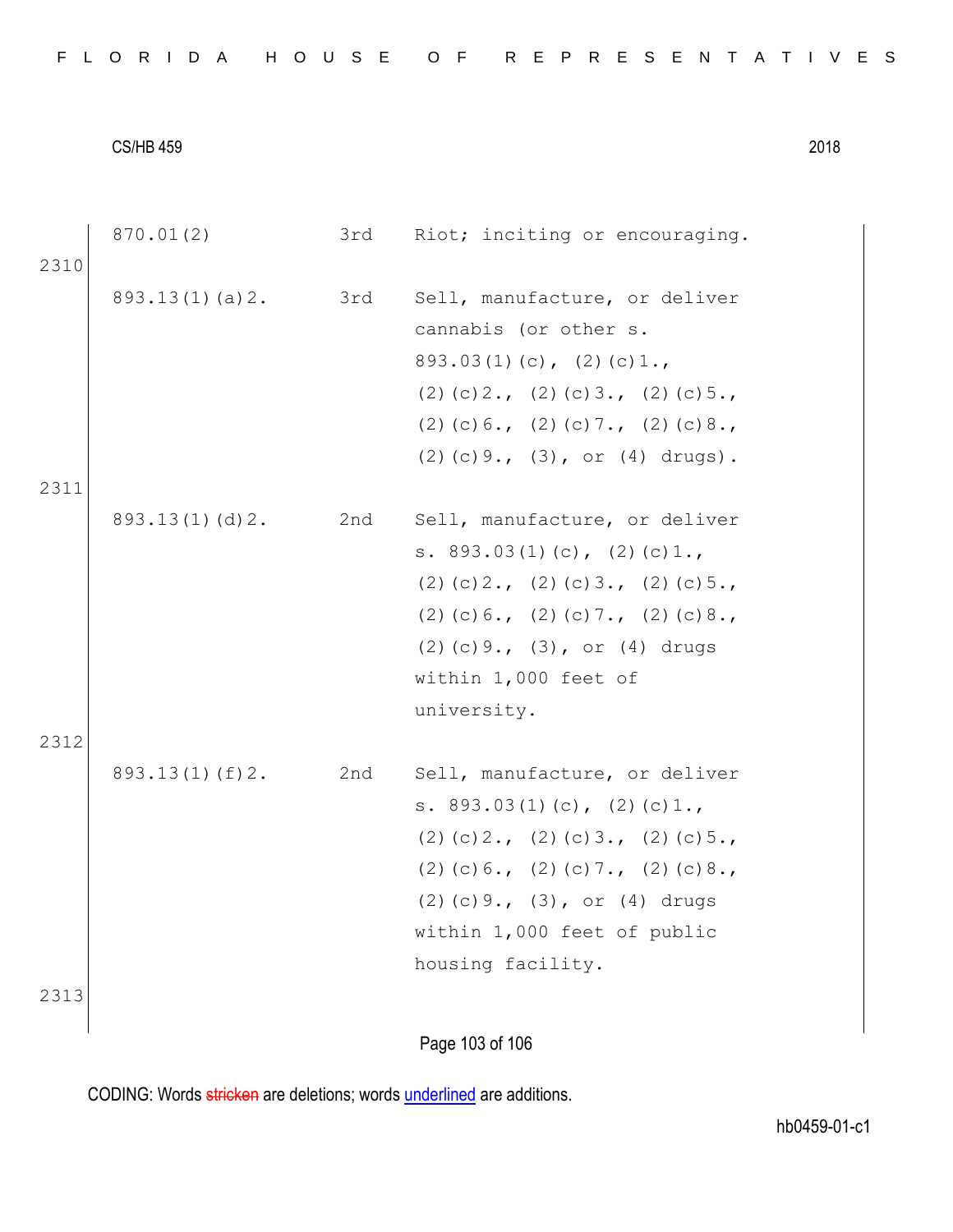|  |  |  |  |  |  |  |  |  |  | FLORIDA HOUSE OF REPRESENTATIVES |  |  |  |  |  |  |  |  |  |  |  |  |  |  |  |  |
|--|--|--|--|--|--|--|--|--|--|----------------------------------|--|--|--|--|--|--|--|--|--|--|--|--|--|--|--|--|
|--|--|--|--|--|--|--|--|--|--|----------------------------------|--|--|--|--|--|--|--|--|--|--|--|--|--|--|--|--|

| 2314         | 893.13(4)(c)    | 3rd | Use or hire of minor; deliver<br>to minor other controlled<br>substances.                                                 |
|--------------|-----------------|-----|---------------------------------------------------------------------------------------------------------------------------|
|              | 893.13(6)(a)    | 3rd | Possession of any controlled<br>substance other than felony<br>possession of cannabis.                                    |
| 2315         | 893.13(7)(a)8.  | 3rd | Withhold information from<br>practitioner regarding previous<br>receipt of or prescription for<br>a controlled substance. |
| 2316         | 893.13(7)(a)9.  | 3rd | Obtain or attempt to obtain<br>controlled substance by fraud,<br>forgery, misrepresentation,<br>etc.                      |
| 2317<br>2318 | 893.13(7)(a)10. | 3rd | Affix false or forged label to<br>package of controlled<br>substance.                                                     |
|              | 893.13(7)(a)11. | 3rd | Furnish false or fraudulent<br>material information on any<br>document or record required by<br>Page 104 of 106           |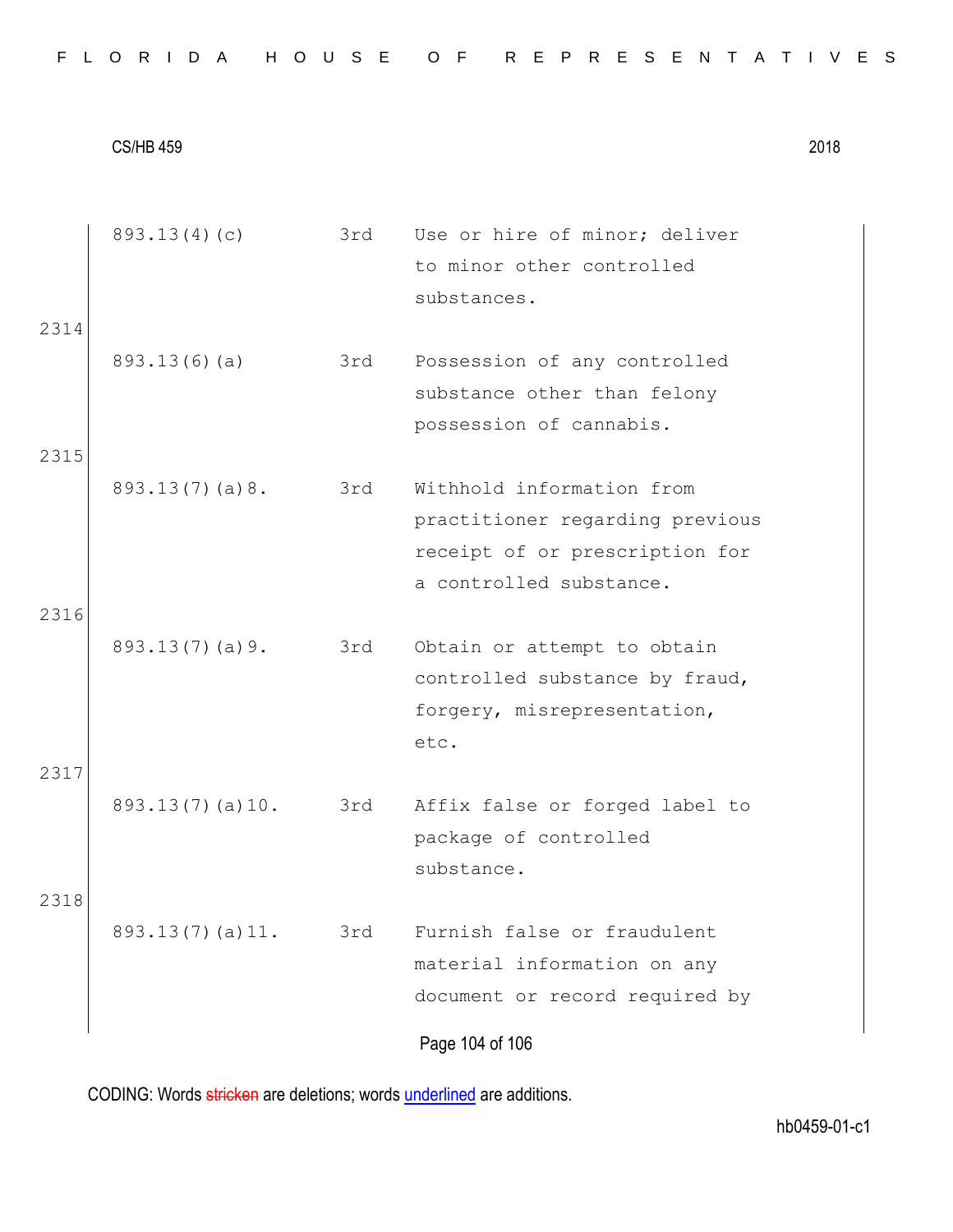| FLORIDA HOUSE OF REPRESENTATIVES |  |  |  |  |  |  |  |  |  |  |  |  |  |  |  |  |  |  |  |  |  |  |  |  |
|----------------------------------|--|--|--|--|--|--|--|--|--|--|--|--|--|--|--|--|--|--|--|--|--|--|--|--|
|----------------------------------|--|--|--|--|--|--|--|--|--|--|--|--|--|--|--|--|--|--|--|--|--|--|--|--|

|      |                |     | chapter 893.                    |  |
|------|----------------|-----|---------------------------------|--|
| 2319 |                |     |                                 |  |
|      | 893.13(8)(a)1. | 3rd | Knowingly assist a patient,     |  |
|      |                |     | other person, or owner of an    |  |
|      |                |     | animal in obtaining a           |  |
|      |                |     | controlled substance through    |  |
|      |                |     | deceptive, untrue, or           |  |
|      |                |     | fraudulent representations in   |  |
|      |                |     | or related to the               |  |
|      |                |     | practitioner's practice.        |  |
| 2320 |                |     |                                 |  |
|      | 893.13(8)(a)2. | 3rd | Employ a trick or scheme in the |  |
|      |                |     | practitioner's practice to      |  |
|      |                |     | assist a patient, other person, |  |
|      |                |     | or owner of an animal in        |  |
|      |                |     | obtaining a controlled          |  |
|      |                |     | substance.                      |  |
| 2321 |                |     |                                 |  |
|      | 893.13(8)(a)3. | 3rd | Knowingly write a prescription  |  |
|      |                |     | for a controlled substance for  |  |
|      |                |     | a fictitious person.            |  |
| 2322 |                |     |                                 |  |
|      | 893.13(8)(a)4. | 3rd | Write a prescription for a      |  |
|      |                |     | controlled substance for a      |  |
|      |                |     | patient, other person, or an    |  |
|      |                |     | Page 105 of 106                 |  |